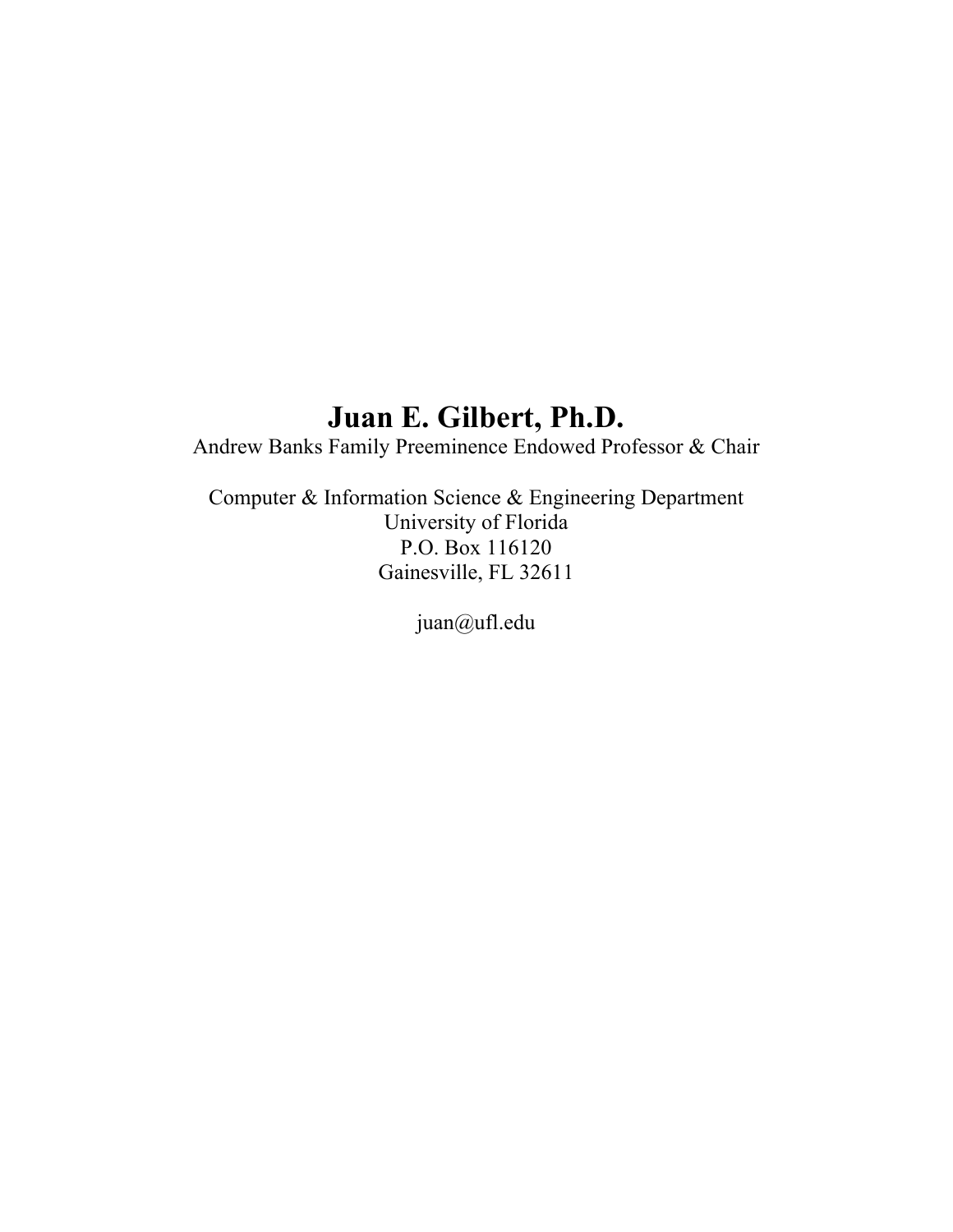## **Research Statement**

My research is in Human-Centered Computing (HCC). The goal of my research is to design, implement and evaluate *innovative solutions to real world problems*. *My research integrates people, technology, information, policy, culture and more to address societal issues*. In general, Human-Centered Computing research is highly interdisciplinary and applied. My areas of specialization within HCC are Natural Interactive Systems, Advanced Learning Technologies/Intelligent Tutoring Systems, Ethnocomputing/Culturally Aware Computing and Information Technology Workforce, Human-Computer Interaction, HCC AI, Databases and Data Mining.

In Natural Interactive Systems (NIS), I am interested in creating user interfaces where the user interacts with the system using speech or multimodality. I am researching the design, implementation and the evaluation of naturally interactive systems. One of my research projects in NIS is called *Prime III*. Prime III is a secure, multimodal electronic voting system, http://www.PrimeVotingSystem.org. Prime III provides an easy to use multimodal user interface that allows greater participation in the electoral process. Voters that can't read, hear, have visual impairments or physical impairments, can still vote using Prime III. The Prime Voting System is a *usable security* approach to electronic voting. Another example is the texting while driving research we are doing called Voiceing™, see http://www.VoiceTextingResearch.org and http://www.youtube.com/watch?v=IwVN1deb9jM

In Advanced Learning Technologies/Intelligent Tutoring Systems, my research aims to create and study applications that employ intelligent strategies that personalize instruction. In some implementations, this involves the use of spoken language systems and Animated Pedagogical Agents (APAs). I am researching the use and impact of culturally relevant environments that use culture in the education or training environment. This is a form of Ethnocomputing (http://en.wikipedia.org/wiki/Ethnocomputing) or culturally aware computing. In my latest research efforts, I am researching game-like interfaces that provide naturally interactive instruction using animation, artificial intelligence, and speech. Examples of this work can be seen at http://www.aadmlss.org. In Ethnocomputing or Culturally Aware Computing, I am investigating the use and impact of culture in computing. Our research suggests that culture can be used to increase interest, user satisfaction and ease of use in computing applications. I am also working on information technology workforce issues. Specifically, I am investigating pedagogies and programs that broaden participation in computing for people in underrepresented groups. I am studying effective practices that help recruit, retain and graduate people from underrepresented groups in Science, Technology, Engineering and Mathematics (STEM).

In HCC AI, Databases and Data Mining, I am investigating data mining for human centered applications, e.g. applications where the data represents people, and tools that answer complex questions from business intelligence, education, and society. For example, I use clustering algorithms to process admissions applications in order to increase holistic diversity. This tool is called *Applications Quest™*, http://www.ApplicationsQuest.com.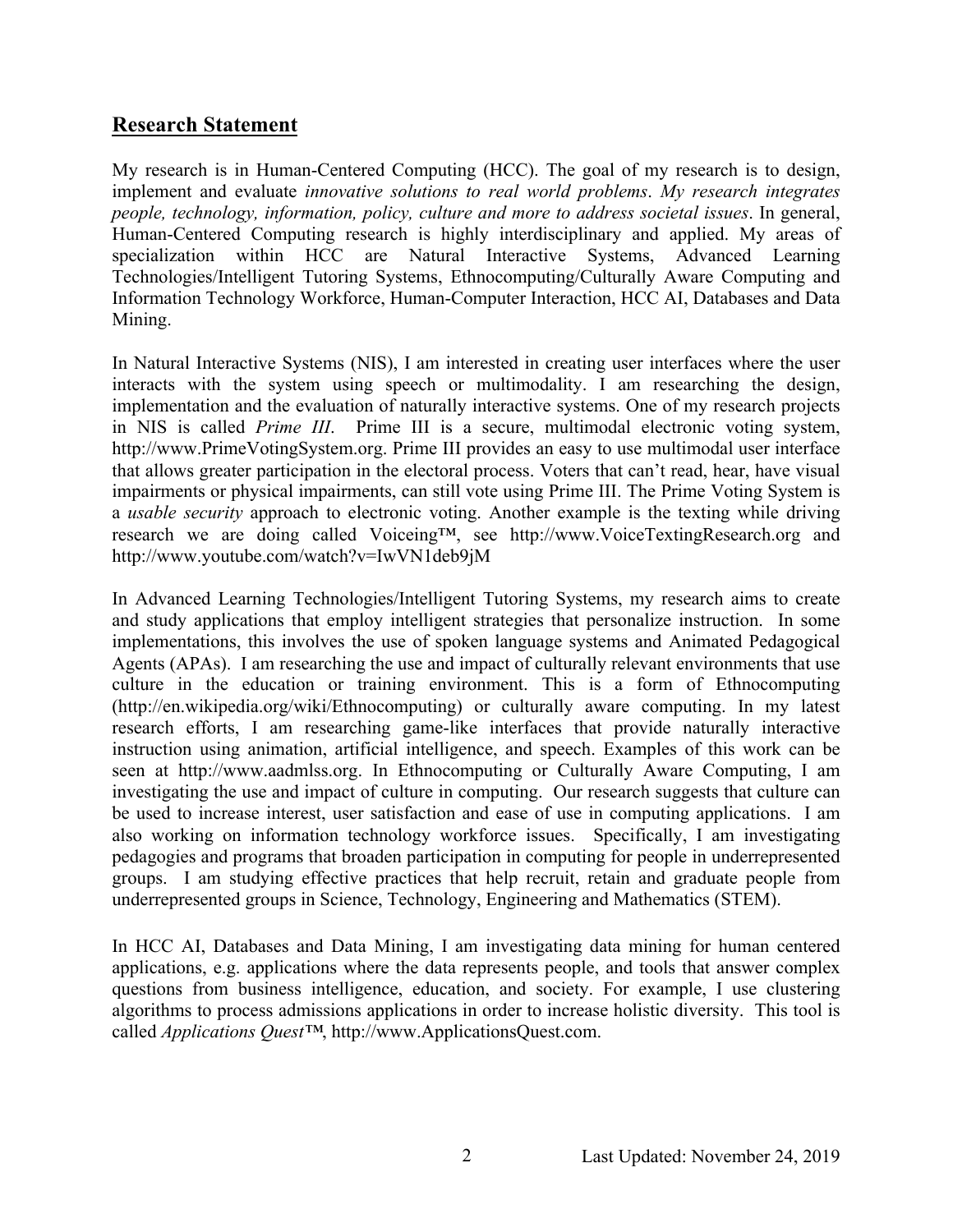## **Teaching Statement**

My teaching philosophy is derived from my research in educational technology and my work experiences. I believe that technology can be used to keep students interested in the course material. My instruction style employs the use of computers and other multimedia deliverable mediums to assist in delivering instruction. Technology allows me to deliver instruction in several different styles, which meets the demands of more students.

Areas of teaching interest include, but are not limited to:

- 1. Human-Computer Interaction
- 2. Spoken Language Systems
- 3. Databases and Data Mining
- 4. Science and Technology Policy
- 5. Advanced Learning Technologies
- 6. Ethnocomputing
- 7. Creative Thinking and Problem Solving

## **Education:**

| 2000 | University of Cincinnati, Cincinnati, Ohio                              |
|------|-------------------------------------------------------------------------|
|      | Doctor of Philosophy in Computer Science                                |
|      | Title: Arthur: An Intelligent Tutoring System with Adaptive Instruction |
|      | Advisor: Chia Y. Han                                                    |
| 1995 | University of Cincinnati, Cincinnati, Ohio                              |
|      | Master of Science in Computer Science                                   |
|      | Title: Road Map – An Intelligent Heuristic Application                  |
|      | Advisor: Raj Bhatnagar                                                  |
| 1991 | <b>Miami University, Oxford, Ohio</b>                                   |
|      | Bachelor of Science in Applied Science                                  |
|      | Major: Systems Analysis                                                 |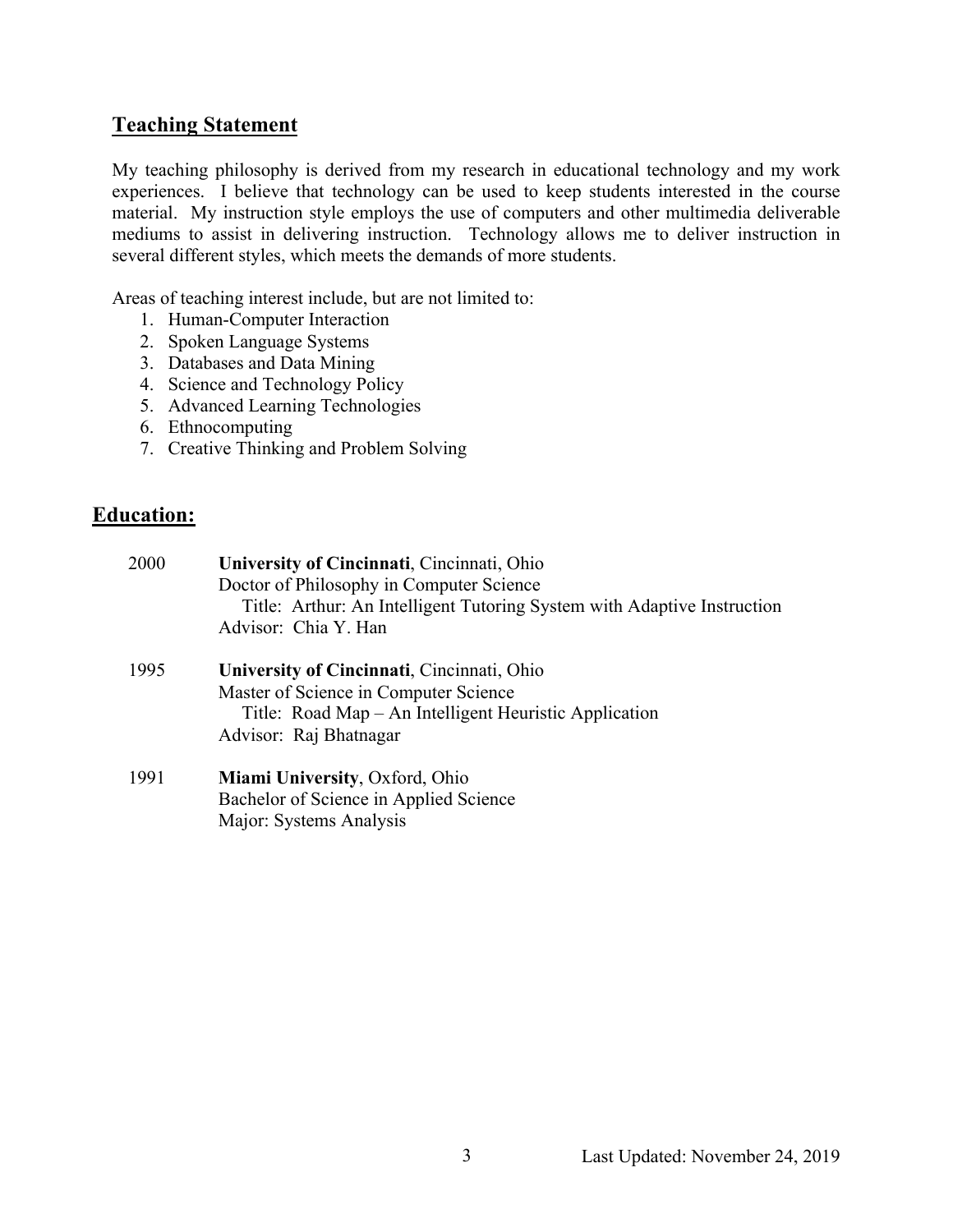## **Funding (Total Funding: \$28,587,622.78- Gilbert Share: \$13,876,073.78)**

- 1. McMullen, K., Gilbert, J.E., Gardner-McCune, C., & Waisome, J.A.M., **Collaborative Research: Human-Centered Computing Scholars: Need-based, Extensive Support Through Degree Completion**, NSF, 3/6/2019 – 4/30/2024, \$922,495, UF Share: \$922,495.
- 2. Purves, D., Jenkins, R., & Gilbert, J.E., **Collaborative Research: Standard Grant: Artificial Intelligence and Predictive Policing: An Ethical Analysis**, NSF, 9/1/2019 – 8/31/2022, \$509,000, UF Share: \$269,000.
- 3. Gilbert, J.E., **PhDX: Talent for the 21st Century Summer Fellowship Program**, New Venture Fund Media Democracy Project, 2/18/2019 – 2/17/2020, \$10,000.
- 4. Gilbert, J.E., Eugene, W. & Daily, S.B., **Computing and Society Engagement (C.A.S.E.)**, The William R. Kenan, Jr. Charitable Trust, 1/15/2017 – 1/16/2020, \$1,200,000.
- 5. Gilbert, J.E., **PhDX: Talent for the 21st Century Summer Fellowship Program**, New Venture Fund Media Democracy Project, 5/15/2017 – 8/15/2017, \$10,000.
- 6. Gilbert, J.E. & Daily, S.B., **NSF INCLUDES: Consortium of Minority Doctoral Scholars (CMDS)**, NSF, 9/12/2016 – 9/11/2018, \$232,512.
- 7. Andujar, A., Crawford, C., Jackson, F. & Gilbert, J.E., **Brain-Computer Interface Research & Development**, Intel Corp., 8/15/2015 - 8/14/2017, \$300,000.
- 8. Gilbert, J.E., **Critical Human-Machine Interaction: Optimizing for Crisis Assessment and Stressful Environment**, Harris Corporation, 8/1/2015 – 7/31/2016, \$150,000.
- 9. Gilbert, J.E., **Accessible Voting for Everyone**, Knight Foundation, 8/24/2015 8/23/2016, \$35,000.
- 10. Gilbert, J.E. & Eugene, W., **NSF CHS: Small: Collaborative Research: Mobile Language-Based Aids for Intelligent Decisions**, NSF, 8/24/2015 – 8/23/2019, \$203,284.00.
- 11. Gilbert, J.E. & Smith, D., **User Experiences in Automobiles**, Intel UXR, 2/1/2014 1/31/2015, \$25,000.
- 12. Gilbert, J.E., **Voice Recognition Plugin Research**, BMW, 9/15/2013 12/31/2013, \$65,000.
- 13. Gilbert, J.E., McMullen, K., Remy, S.L., & Eugene, W., **4D Interactions for Cable Television,** CableLabs, 7/1/2013 – 6/30/2014, \$80,000.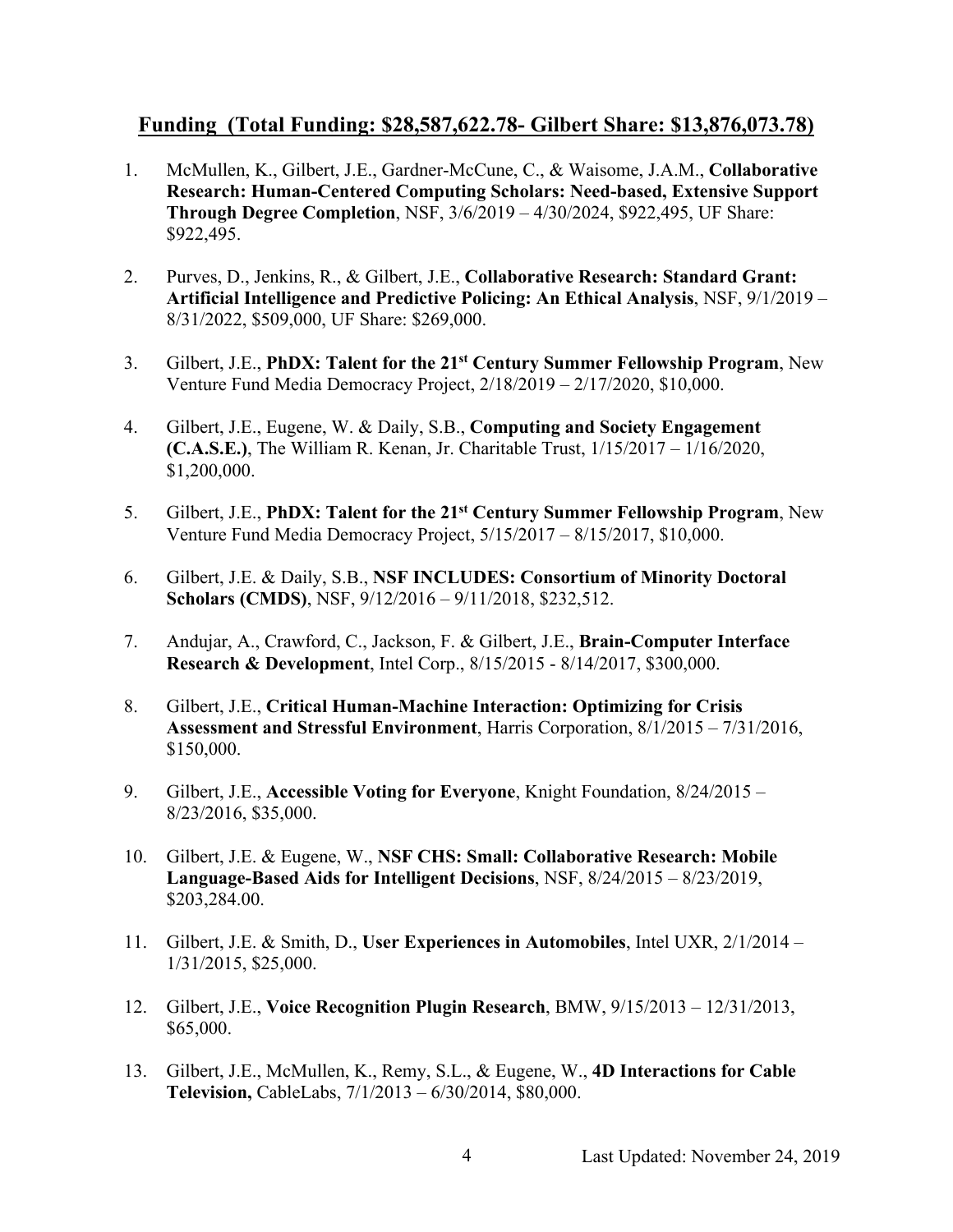- 14. Gilbert, J.E., Daily, S.B., Anderson, M., Seals, C., & Jones, E., **NSF BPC-A: Institute for African-American Mentoring in Computing Sciences (iAAMCS)**, NSF, 5/1/2013 – 4/30/2019, \$5,785,735, UF Share: \$2,741,809.
- 15. Gilbert, J.E., McMullen, K., & Martin, J., **User Experiences with Streaming Video, 3D Audio and Holistic Usability**, Intel IXR, 6/1/2013 – 5/31/2014, \$50,000.
- 16. Gilbert, J.E., **User Experiences with Streaming Video and Holistic Usability**, Intel IXR, 1/1/2013 – 12/31/2013, \$25,000.
- 17. Gilbert, J.E., **Juvenile Detention Alternatives Initiative (JDAI) Data Management and Reporting Website**, 1/1/2013 – 9/30/2013, \$60,000.
- 18. Taiber, J. & Gilbert, J.E., **Sustainable Mobility in Automobiles**, Verizon, 11/28/2012 11/27/2013, \$29,900.
- 19. Gilbert, J.E., **Voice Controls & Augmented Call Center**, BMW, 8/15/2012 12/31/2012, \$40,999.
- 20. Martin, J. & Gilbert, J.E., **Assessing Perceived Quality of Dash-Based IPTV Broadcasts: Methods and Human Factors**, CableLabs, 8/15/2012 – 8/14/2013, \$50,000.
- 21. Thompson, M., Gilbert, J.E., Morrison, D., **Epidemiology of Sexual Violence: A Trajectory-based Approach**, NIH, 7/1/2012 – 6/30/2013, \$128,017.
- 22. Gilbert, J.E., **Interface and Visual Design Research**, BMW, 3/1/2012 2/28/2013, \$32,000.
- 23. Gilbert, J.E., **Presidential Award for Excellence in Science, Mathematics and Engineering Mentoring (PAESMEM)**, NSF, (2011), \$25,000.
- 24. Venhovens, P., Brooks, J. & Gilbert, J.E., **2D vs. 2.5D in Automotive User Interfaces**, Ford Motor Company, 3/1/2012 – 2/28/2013, \$40,000.
- 25. Gilbert, J.E., **2010 Voting Technology and Accessibility Research - Accessible Voting Technology Initiative**, U.S. Election Assistance Commission, 5/23/2011 - 5/22/2014, \$4,500,000, Clemson Share: \$1,188,467.
- 26. Gilbert, J.E., **IDEaS (Inquiry, Discovery in Engineering and Science) Professorship**, Clemson University College of Engineering and Science, 7/1/2011 – 6/30/2012, \$20,000.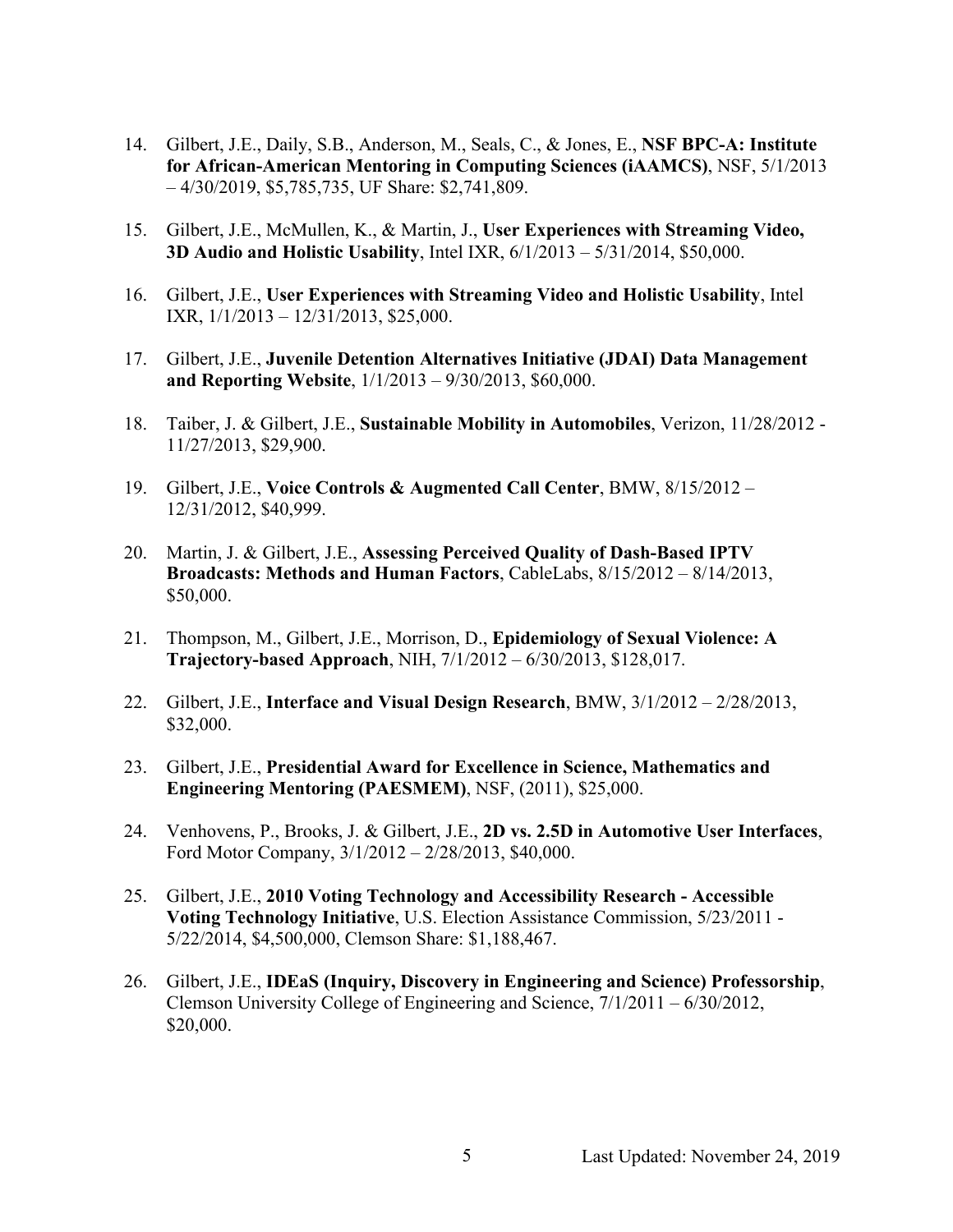- 27. Gilbert, J.E., Hodges, L., & Woodard, D., **S-STEM: Human-Centered Computing Scholars: Fostering a New Generation of Underrepresented and Financially Disadvantaged Researchers**, NSF, 6/1/2011 – 5/31/2016, \$551,998.
- 28. Martin, J. & Gilbert, J.E., **Correlating the Perceived Quality of Networked Games to Broadband Cable Network Design Parameters**, CableLabs, 6/1/2011 – 12/31/2011, \$30,000.
- 29. Gilbert, J.E., **In-Vehicle Voice User Help Research**, BMW, 7/1/2011 7/31/2012, \$46,550.
- 30. Gilbert, J.E., **CI Fellows Postdoc**, Computing Research Association, 9/14/2010 9/13/2011, \$127,500.
- 31. Camp, T., Gilbert, J.E., Khuller, S., & Goldsmith, J. **Collaborative Research: Broader Impacts for Research and Discovery Summit**, NSF, 4/14/2010 - 4/15/2012, \$510,605, Clemson Share: \$137,927.
- 32. Gilbert, J.E., **BPC-AE: Collaborative Research: Strengthening and Expanding the Empowering Leadership Alliance**, NSF, 02/04/2010 – 01/31/2012, \$923,786.00, Clemson Share: \$51,998.
- 33. Gilbert, J.E., **CI Fellows Postdoc**, Computing Research Association, 9/7/2009 9/6/2010, \$140,000.
- 34. Dozier, G., Jackson, J., Biggers, M., Gilbert, J.E., & Moore, L., **NSF BPC-AE: Collaborative Research: The Alliance for the Advancement of African-American Researcher in Computing (A4RC)**, NSF, 09/01/2009 – 08/31/2011, \$1,498,076.00, Clemson Share: \$154,092.
- 35. Gilbert, J.E. (PI), Chattaraman, V. & Kwon, W., **NSF HCC: Small: Conversational Agents in Web-Based Consumer Environments Designed for Older Users,** NSF, 08/15/2009 – 8/14/2012, \$583,814, Clemson Share: \$258,815.
- 36. Gilbert, J.E. (PI) & Seals, C.D., **NSF Collaborative Research: BPC-DP: African-American Researchers in Computing Sciences (AARCS),** NSF, 12/1/2008 – 5/1/2010, \$215,952, AU Share: \$128,450.
- 37. Gilbert, J.E., **NSF BPC-DP: Incorporating Cultural Tools for Math and Computing Concepts into the Boys and Girls Clubs of America,** NSF, 12/1/2008 – 11/30/2011, \$190,516, AU Share: \$198,516.
- 38. Gilbert, J.E. **Everyone Counts: Voice User Interface Demonstration Prototype**, Everyone Counts, Inc., 7/2008 – 8/2008, \$4,088.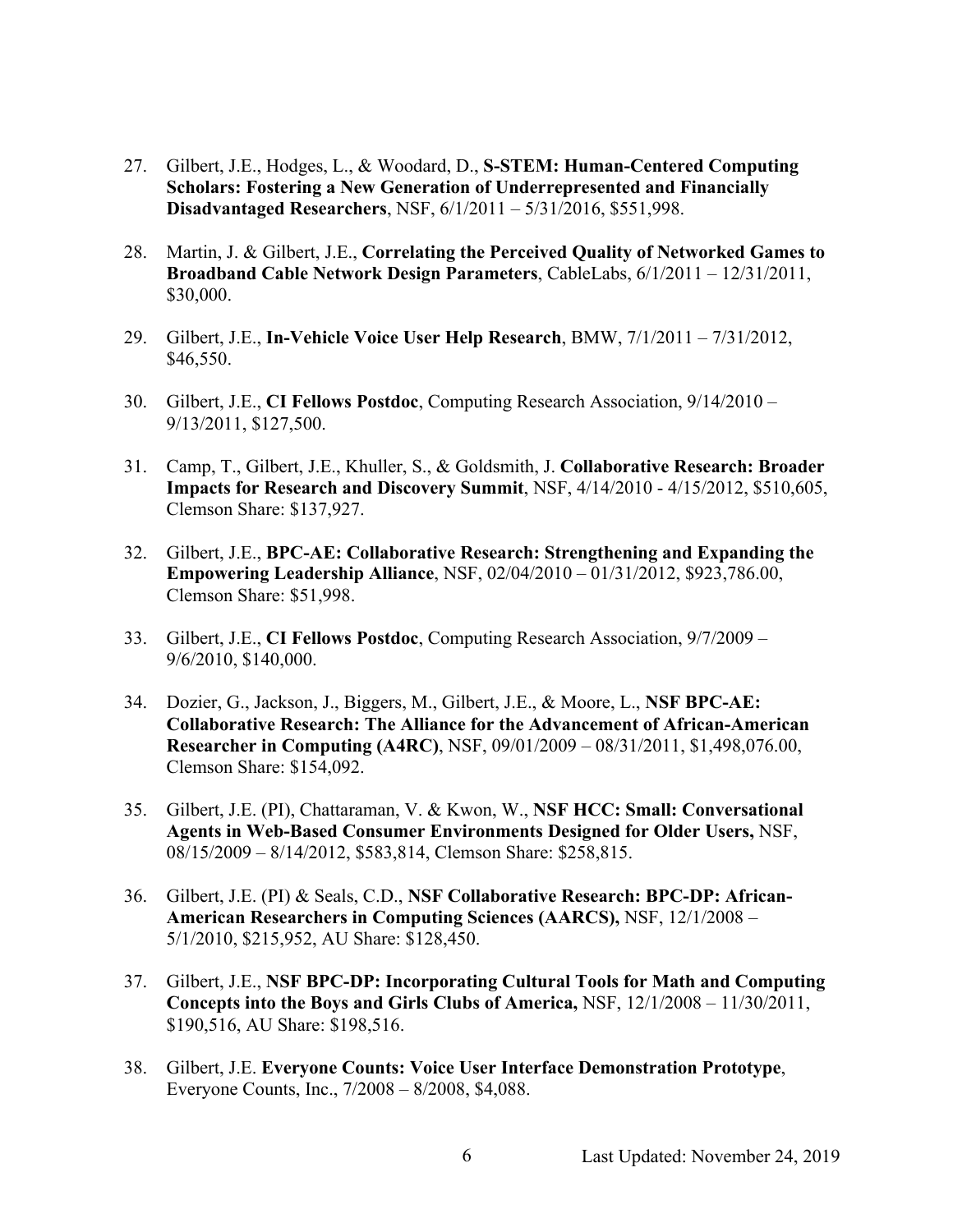- 39. Chattaraman, V. (PI), Gilbert, J.E., & Kwon, W. **Bridging the Digital Divide to Enhance Internet Technology Use among the Elderly**, Auburn University Outreach Scholarship Grant, 5/2008 – 5/2009, \$10,000.
- 40. Gilbert, J.E. **Accessibility in Online Electronic Voting**, Everyone Counts, Inc., 1/2008  $-7/2008$ , \$15,000.
- 41. Watts, I.E. (PI) & Gilbert, J.E., **Tallapoosa Assistance Program (TAP)**, State of Alabama - Tallapoosa County, 10/1/2007 – 9/30/2008, \$28,289.
- 42. Gilbert, J.E., **Total System Services Inc. Distinguished Professorship**, Total System Services Inc. Gift, 10/1/2007 – 10/1/2008, \$100,000.
- 43. Hamilton, J.A., Chang, K. Dozier, G., Wang, Y. & Gilbert, J.E., **NSF #0621307 SFS: Scholarship Partnership with Alabama State University and Tuskegee University.** NSF, 9/1/2006 – 9/1/2009, \$1,500,000.
- 44. Gilbert, J.E., **Implementation and User Evaluation of "Everyone Counts Online Electronic Voting System"**, Everyone Counts Inc., 1/1/2008 – 4/1/2008, \$15,000.
- 45. Gilbert, J.E., **NSF IIS HCC: Prime III: Studying Usability & Security in Electronic Voting for Everyone**, NSF, 5/15/2007 – 8/15/2008, \$93,056.
- 46. Gilbert, J.E., **Total System Services Inc. Distinguished Professorship**, Total System Services Inc. Gift, 10/1/2006 – 10/1/2007, \$100,000.
- 47. Gilbert, J.E., **Microsoft Research External Research Fund,** Microsoft Corporation Research Gift, 6/1/2006 – 12/1/2007, \$5,000.
- 48. Gilbert, J.E. **Auburn University Outreach Scholarship Grant**, 8/2006 8/2007, \$14,000.
- 49. Gilbert, J.E. (PI), Seals, C.D., Dozier, G.V. & Jackson, J.F.L., **NSF BPC-DP: African-American Researchers in Computing Sciences (AARCS)**, NSF, 3/1/2006 – 3/1/2009, \$421,288, AU Share: \$330,473.
- 50. Dahlberg, T. (PI), Barnes, T. (CoPI), Seals, C.D., Gilbert, J.E. (Senior Personnel), et. al., **NSF BPC-A: The STARS Alliance: A Southeastern Partnership for Diverse Participation in Computing**, NSF, 3/1/2006 – 3/1/2009, \$2,228,640, AU Share: \$235,075.
- 51. Gilbert, J.E. (PI), **Producers Cattle Auction: Online Auction**, Producers Cattle Auction, 2/15/2006 – 5/15/2006, \$2,909.78.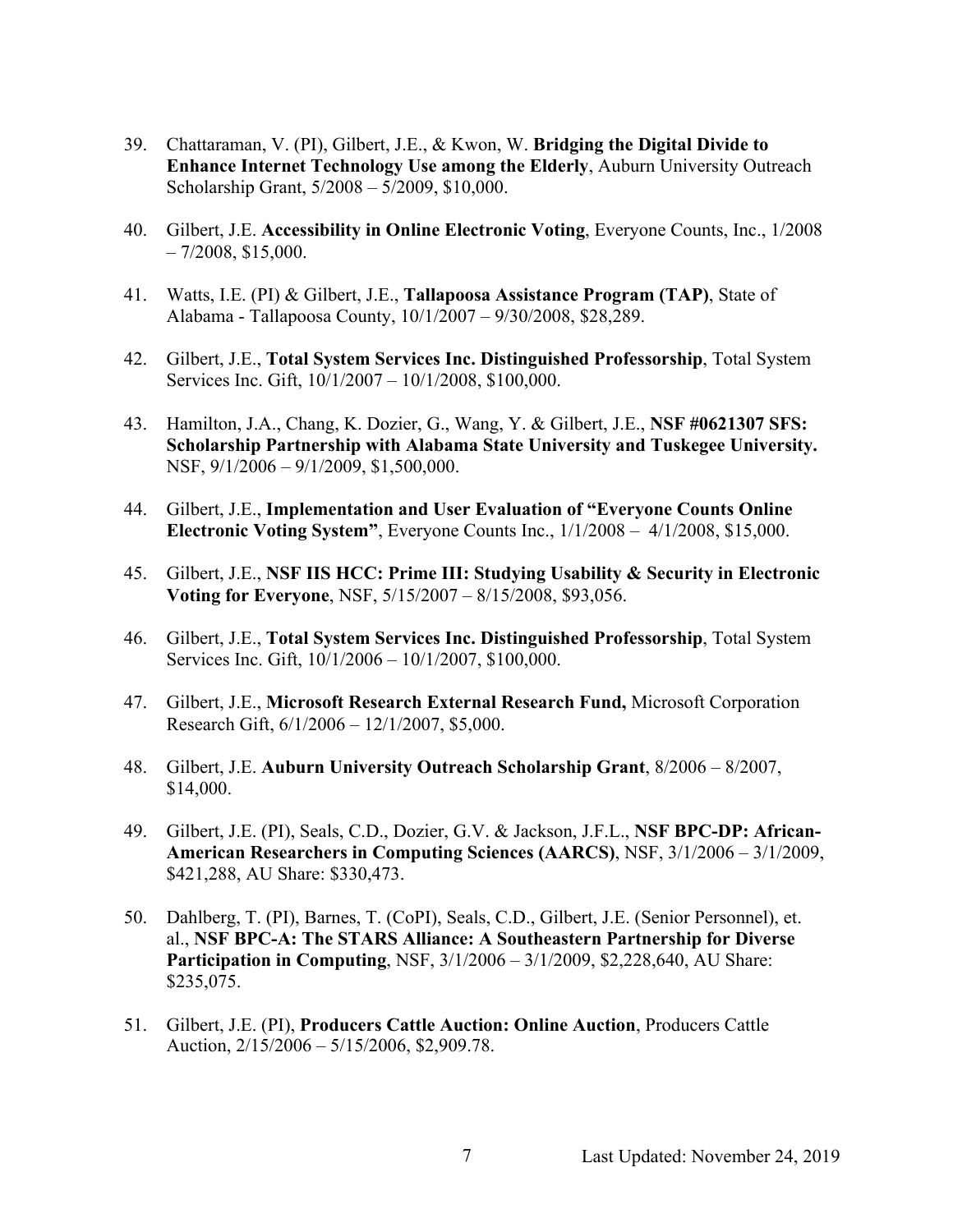- 52. Gilbert, J.E. (PI), **Producers Cattle Auction: Online Auction**, Producers Cattle Auction, 1/1/2004 – 10/1/2005, \$12,225.
- 53. Watts, I.E. (PI) & Gilbert, J.E., **Tallapoosa Assistance Program (TAP)**, State of Alabama - Tallapoosa County, 1/10/2005 – 1/10/2006, \$30,273.
- 54. Gilbert, J.E. (PI) & Chapman, R., **E-Citation Usability Study**, University of Alabama,  $6/2004 - 12/2004$ , \$25,000.
- 55. Gilbert, J.E. (PI) & Dozier, G. V., **Distributed Data Mining**, Auburn University Internet2 Research, 6/2004 – 7/2005, \$6,000.
- 56. Gilbert, J.E. (PI), Flowers, L., Moore, J.L. & Watford, B., **NSF ITWF: Scholars of the Future: An Implementation Model for Increasing Diversity in Information Technology #0420485**, NSF, 9/15/2004 - 9/15/2008, \$754,983, AU Share: \$549,731.
- 57. Gilbert, J.E. **Auburn University Competitive Research Grant**, 5/2003 5/2004, \$3,000.
- 58. Gilbert, J.E. **Auburn University Internet2 Equipment Research Grant**, 6/2003 6/2004, \$8,000.
- 59. Watts, I.E. (PI) & Gilbert, J.E., **Tallapoosa Assistance Program (TAP)**, State of Alabama - Tallapoosa County, 11/1/2003 – 10/1/2004, \$29,572.
- 60. Gilbert, J.E., **Mobile and Pervasive User Interfaces for Information Retrieval**, Auburn University - Competitive Research Grant, 5/2003-5/2004**,** \$3,000.
- 61. Chapman, R. (PI) & Gilbert, J.E., **VLETS Fieldable Phone System**, University of Alabama Subcontract, 5/2003 – 9/2003, \$39,471.
- 62. Chang, K. (PI), Biaz, S., Chapman, R., Gilbert, J.E., & Lee, C., **Graduate Fellowships in Wireless Technologies**, U.S. Department of Education Graduate Assistance in Areas of Need (GAANN), 9/2003 – 9/2006, \$393,552.
- 63. Gilbert, J.E. **NSF Graduate Research Fellowship**, 1/2003 9/2003, \$18,544.
- 64. Gilbert, J.E. (PI), **Summer Technology Outreach Grant II**, Auburn University, 5/2004 – 9/2004, \$16,000.
- 65. Gilbert, J.E. (PI), **Summer Technology Outreach Grant**, Auburn University, 5/2003 9/2003, \$35,231.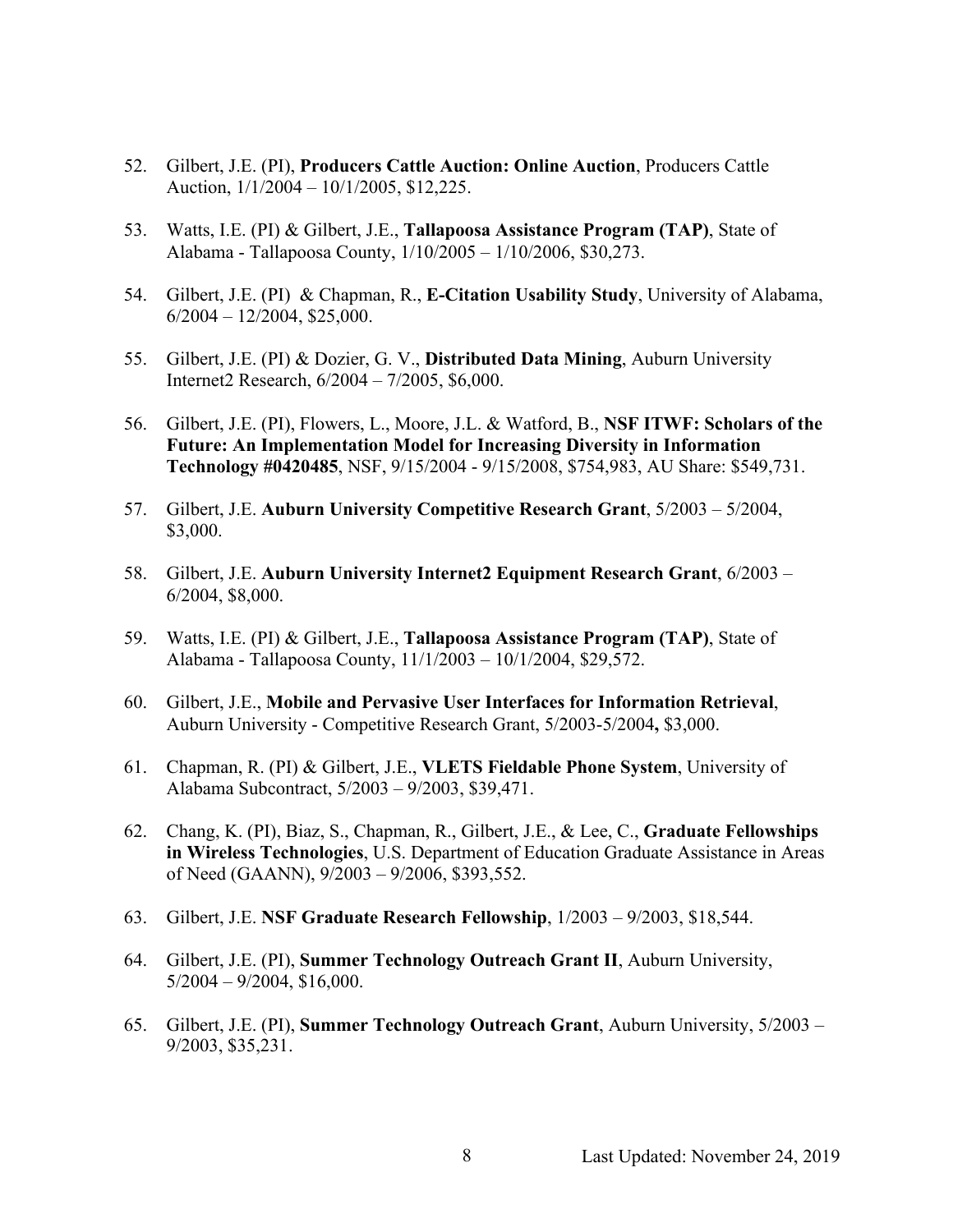- 66. Watts, I.E. (PI) & Gilbert, J.E., **Tallapoosa Assistance Program (TAP)**, State of Alabama - Tallapoosa County, 1/1/2003 – 10/1/2003, \$60,818.
- 67. Brewer, J.W. (PI) & Gilbert, J.E., **Distance Learning and Outreach Technology, Auburn University Distance Learning and Outreach Office, 2/1/2002 – 8/1/2002, \$10,000.**
- 68. Chapman, R., Chang, K., & Gilbert, J.E., **Voice Interface for Wireless Law Enforcement Systems**, University of Alabama, 10/2002 – 5/2003, \$20,000.
- 69. York, B. (PI), Ellis, C., Gilbert, J.E., Giles, R. & Taylor, V., **NSF-ITR: New Approaches to Human Capital Development through Information Technology Research #0296169,** NSF, 9/2000 - 8/2005, \$3,188,944, AU Share: \$363,437.

#### **Journal Publications**

- 1. Brinkley, J., Posadas, B., Sherman, I., Daily, S.B. & Gilbert, J.E. (2019) **An Open Road Evaluation of a Self-Driving Vehicle Human–Machine Interface Designed for Visually Impaired Users**, International Journal of Human–Computer Interaction, DOI: 10.1080/10447318.2018.1561787
- 2. Brinkley, J., Daily, S. B. & Gilbert, J. E. (2019). **Implementing the ATLAS Self-Driving Vehicle Voice User Interface**. Journal on Technology and Persons with Disabilities 7, pp. 133-140.
- 3. Brinkley, J., Daily, S. B. & Gilbert, J. E. (2019). **A Policy Proposal to Support Self-Driving Vehicle Accessibility**. Journal on Technology and Persons with Disabilities 7, pp. 35-43.
- 4. Darville, G., Anderson- Lewis, C., Stellefson, M., Lee, Y., MacInnes, J., Pigg, R.M., Gilbert, J.E., and Thomas, S. (2018). **Customization of Avatars in a HPV Digital Gaming Intervention for College-Age Males: An Experimental Study, Simulation & Gaming**, Simulation & Gaming, 49(5), 515- 537. doi: 10.1177/1046878118799472
- 5. Chattaraman, V., Kwon, W., Gilbert, J.E., & Ross, K. (2018). **Should AI-Based, Conversational Digital Assistants Employ Social- or Task-Oriented Interaction Style? A Task-Competency and Reciprocity Perspective for Older Adults**, Computers in Human Behavior, pp. 1-16, https://doi.org/10.1016/j.chb.2018.08.048
- 6. Brinkley, J., Daily, S. B. & Gilbert, J. E. (2018). **A Survey Of Visually Impaired Consumers About Self-Driving Vehicles**. Journal on Technology and Persons with Disabilities. Volume 6, pp. 273-282.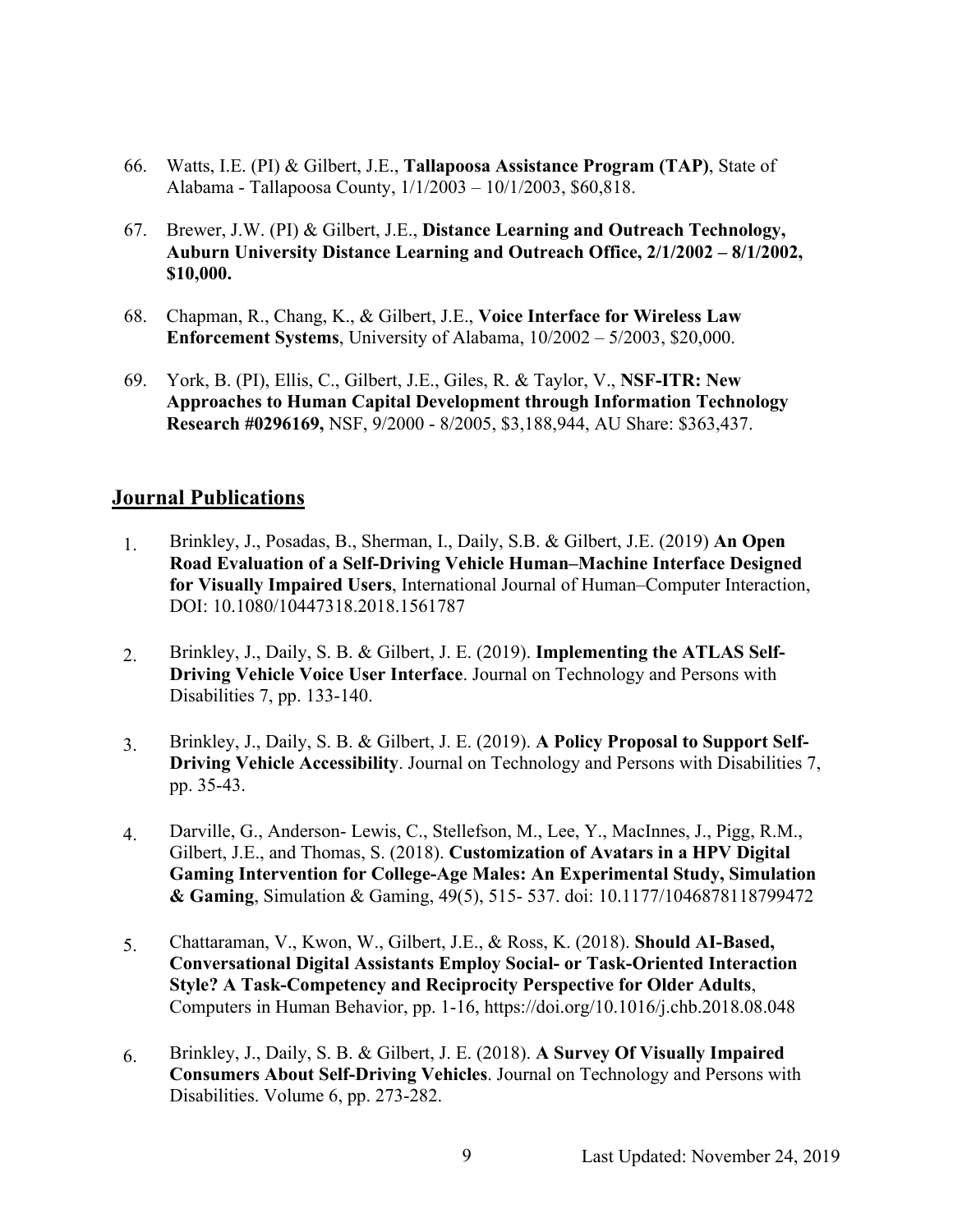- 7. Jackson, J.F.L., Charleston, L.J., Lewis, C.W., Gilbert, J.E., Parrish, W.P. (2017). **Arizona's Rising STEM Occupational Demands and Declining Participation in the Scientific Workforce: An Examination of Attitudes among African Americans toward STEM College Majors and Careers**, Texas Education Review, 5, 2, pp. 91- 111.
- 8. Comedy, Y.L., Gilbert, J.E., & Pun, S.H. (2017). **Invention Is not an Option**. Technology and Innovation, Journal of the National Academy of Inventors, 18, 4, pp. 267-274.
- 9. Thomas, S. V. & Gilbert, J. E. (2016). **Integrating Technology to Enhance Athlete Development: A Literature Review**. Journal of Higher Education Athletics and Innovation, 1, 1, pp. 73-84.
- 10. Gosha, K., Gilbert, J.E., & Middlebrook, K., (2016). **A Qualitative Analysis of Using a Virtual Mentoring Program on Black Computer Science Students**, International Journal of Education and Human Developments, 2, 1, pp. 33-41.
- 11. Gosha, K., Gilbert, J.E., & Middlebrook, K. (2015). **Virtual Graduate School Mentoring Using Embodied Conversational Agents**, Journal of Computer Science and Information Technology, 3, 2, pp. 15-38, DOI: 10.15640/jcsit.v3n2a2.
- 12. Andujar, M., Crawford, C. S., Nijholt, A., Jackson, F., & Gilbert, J. E. (2015). **Artistic brain-computer interfaces: the expression and stimulation of the user's affective state**. Brain-Computer Interfaces, 2(2-3), pp. 60–69, http://dx.doi.org/10.1080/2326263X.2015.1104613.
- 13. Dillon, E.C., Gilbert, J.E., Jackson, J.F.L., & Charleston, L.J., (2015). **Expanding the Pipeline, The State of African-Americans in Computer Science: The Need to Increase Representation**, Computing Research News, September 2015, 27,8, pp. 2-6.
- 14. Alvarez, I., Alnizami, H., Dunbar, J., Jackson, F., & Gilbert, J.E., (2015) **Help on the road: Effects of vehicle manual consultation in driving performance across modalities**, International Journal of Human-Computer Studies, 73, pp. 19-29, ISSN 1071-5819, http://dx.doi.org/10.1016/j.ijhcs.2014.07.001
- 15. Martin-Hammond, A.M., Abegaz, T., & Gilbert, J.E., (2015). **Designing an Over-the-Counter Consumer Decision-Making Tool for Older Adults**, Journal of Biomedial Informatics, 57, pp. 113 – 123. DOI: 10.1016/j.jbi.2015.07.006
- 16. Gilbert, J.E., Jackson, J.F.L., Dillon, E.C. & Charleston, L.J., (2015). **Broadening Participation: African-Americans in the U.S. Computing Sciences Workforce**, Communications of the ACM, 58, 7, pp. 35-38.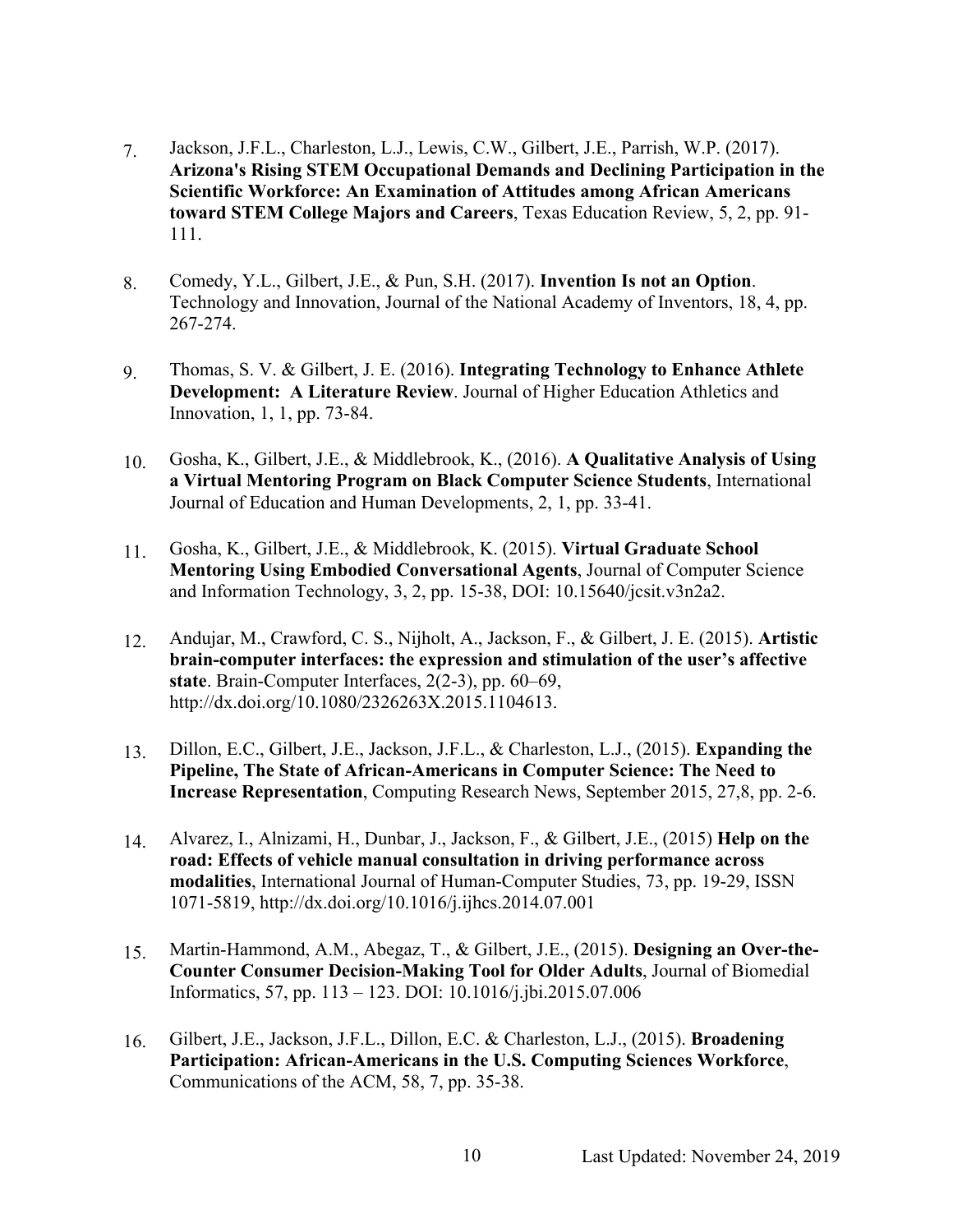- 17. Charleston, L.J., Jackson, J.F.L., & Gilbert, J.E. (2014). **Preparing the Next Generation of African American Computing Science Faculty: A Response to the Obama Administration's Scientific Workforce Priorities**, *in E.M. Zamani-Gallaher (ed.) The Obama Administration and Educational Reform* (Advances in Education in Diverse Communities: Research, Policy and Praxis, Volume 10) Emerald Group Publishing Limited, pp. 205 – 222. DOI: 10.1108/S1479-358X20130000010010
- 18. Chattaraman, V., Kwon, W.S., Gilbert, J. E., & Li, S. (2014). **Virtual Shopping Agents: Persona Effects for Older Users**. Journal of Research in Interactive Marketing, 8,2, pp. 144-162.
- 19. Jackson, J.F.L., Charleston, L.J., & Gilbert, J.E., (2014). **The Use of Regional Data Collection to Inform University Led Initiatives: The Case of a STEM Education SWOT Analysis**, Journal of STEM Education, 15, 1, pp. 11-19.
- 20. Charleston, L.J., Gilbert, J.E., Escobar, B., & Jackson, J.F.L. (2014). **Creating a Pipeline for African American Computing Science Faculty: An Innovative Faculty/Research Mentoring Program Model**, The Journal of Faculty Development, 28, 1, pp. 85-92.
- 21. Gilbert, J.E., Dunbar, J., Ottley, A., & Smotherman, J.M. (2013). **Anomaly detection in electronic voting systems**. Information Design Journal, 20, 3, pp. 194-206.
- 22. Eglash, R., Gilbert, J.E., & Foster, E., (2013). **Toward Culturally Responsive Computing Education**, Communications of the ACM, 56, 7, pp. 33-36.
- 23. Gilbert, J.E. & Johnson, A.E., (2013). **A Study of Admissions Software for Achieving Diversity**, Psychnology Journal, 11, 1, pp. 67-90.
- 24. Jackson, J.F.L., Charleston, L. J., Gilbert, J.E., & Seals, C., (2013) **Changing Attitudes About Computing Science at Historically Black Colleges and Universities: Benefits of an Intervention Program Designed for Undergraduates**, Journal of African American Studies, 17, 2, pp. 162-173.
- 25. Ekandem, J.I., Davis, T.A., Alvarez, I., James, M.T., & Gilbert, J.E., (2013) **Evaluating the Ergonomics of BCI Devices for Research and Experimentation**, Ergonomics, 55, 5, 592-598.
- 26. Chattaraman, V., Kwon, W.S., & Gilbert, J. E. (2013). **Internet use and perceived impact on quality of life among older adults: A phenomenological investigation**. The International Journal of Health, Wellness, and Society, 2 (3), 1-13.
- 27. Gilbert, J.E., Martin, A.M., Rogers, G., McClendon, J., & Ekandem, J. (2012) **Hey, That's Not Who I Voted For! A Study on Touchscreen Ballot Design**, *ACM Interactions*, 19, 6, pp. 34-39.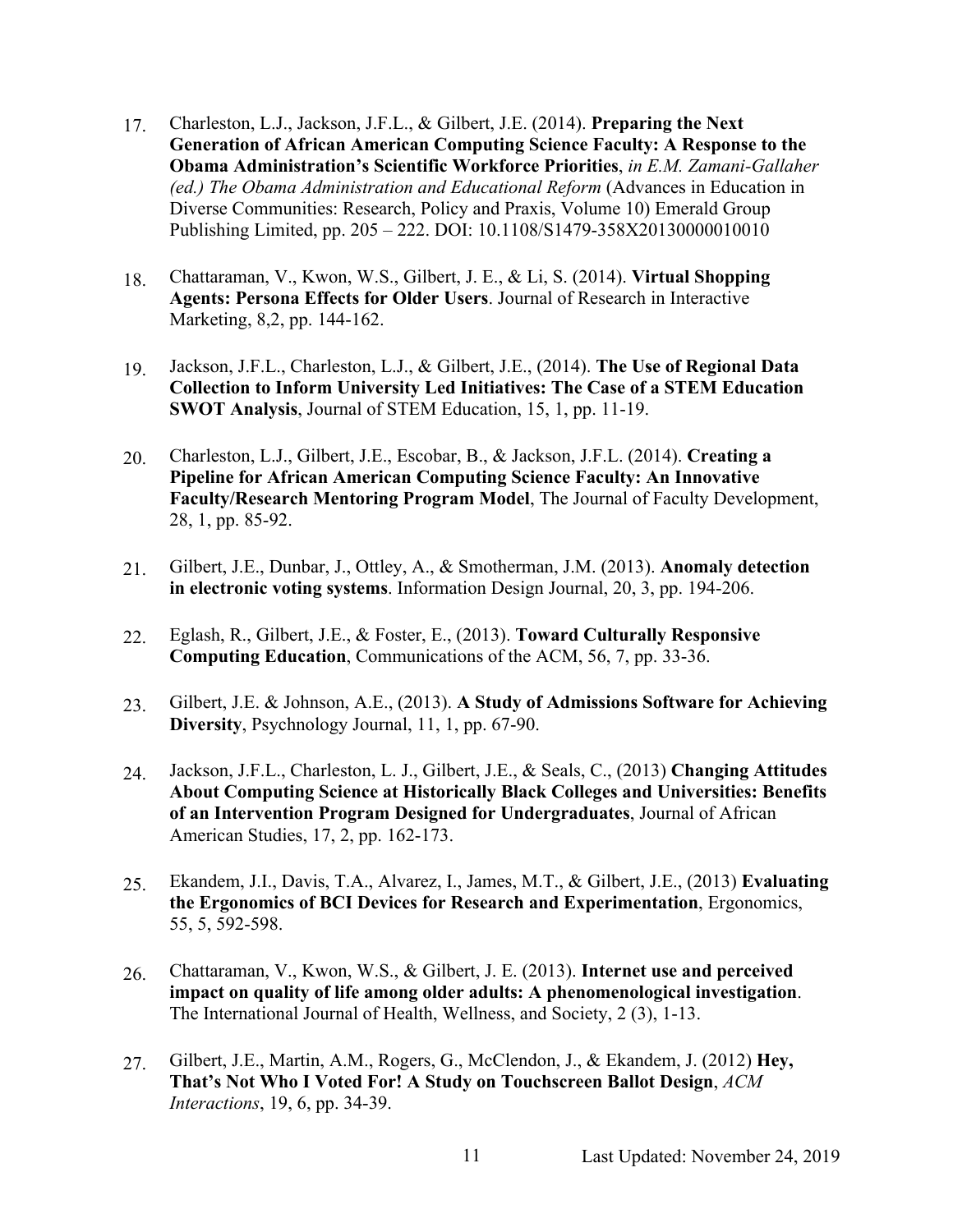- 28. Shim, S., Kwon, W.-S., Chattaraman, V., & Gilbert, J. E. (2012). **Virtual sales associates for mature consumers: Technical and social support in e-retail service interactions**. Clothing and Textiles Research Journal, 30(3), 232-248, Doi: 10.1177/0887302X12456903
- 29. Collins, S.N., Deer, C.J., & Gilbert, J.E. (2012) **Chemistry and Hip Hop: Outreach Efforts to Attract Minority Students to the Chemical Sciences**, The Chemical Educator, ISSN: 1430-4171, 17, 12, 175-178.
- 30. Chattaraman, V., Kwon, W.S., & Gilbert, J. E. (2012) **Virtual agents in retail websites: Benefits of simulated social interaction for older users**, Computers in Human Behavior, Doi: 10.1016/j.chb.2012.06.009.
- 31. Goggin, S., Byrne, M., & Gilbert, J.E., (2012) **Post-Election Auditing: Effects of Election Procedure and Ballot Type on Manual Counting Accuracy, Efficiency, and Auditor Satisfaction and Confidence**. Election Law Journal: Rules, Politics, and Policy, 11, 1, (March 2012), pp. 36-51.
- 32. Chattaraman, V., Kwon, W.-S., Gilbert, J. E., & Shim, S. I. (2011). **Virtual agents in e-commerce: Representational characteristics for seniors**. Journal of Research in Interactive Marketing, 5,4, 276-297.
- 33. Singh, A., Johnson, A., Alnizami, H. & Gilbert, J.E., (2011) **The potential benefits of multi\_modal social interaction on the web for senior users**. The Journal of Computing Sciences in Colleges, 27, 2 (December 2011), pp. 135-141.
- 34. Williams, P.K., Soares, C.V., & Gilbert, J.E., (2012) **A Clustering Rule Based Approach for Classification Problems**, International Journal of Data Warehousing and Mining, 8, 1, pp. 1-23, Doi: 10.4018/jdwm.2012010101.
- 35. Jackson, J.F.L., Charleston, L.J., Gilbert, J.E., & Seals, C., (2011) **Changing Attitudes About Computing Science at Historically Black Colleges and Universities: Benefits of an Intervention Program Designed for Undergraduates**. *Journal of African American Studies*, pp. 1-12, Doi: 10.1007/s12111-011-9189-7.
- 36. Thornton, D. & Gilbert, J.E. (2011) **Investigating Player Behavior and Experience in Speech-Enabled Multimodal Video Games.** *The International Journal of Technology, Knowledge and Society*, 7,1, pp. 165-178.
- 37. Gilbert, J.E., McMillian, Y., Rouse, K., Williams, P., Rogers, G., McClendon, J., Mitchell, W., Gupta, P., Mkpong-Ruffin, I. & Cross, E.V. (2010) **Universal Access in e-Voting for the Blind**. *Universal Access in the Information Society Journal*, 9,4, pp. 357-365.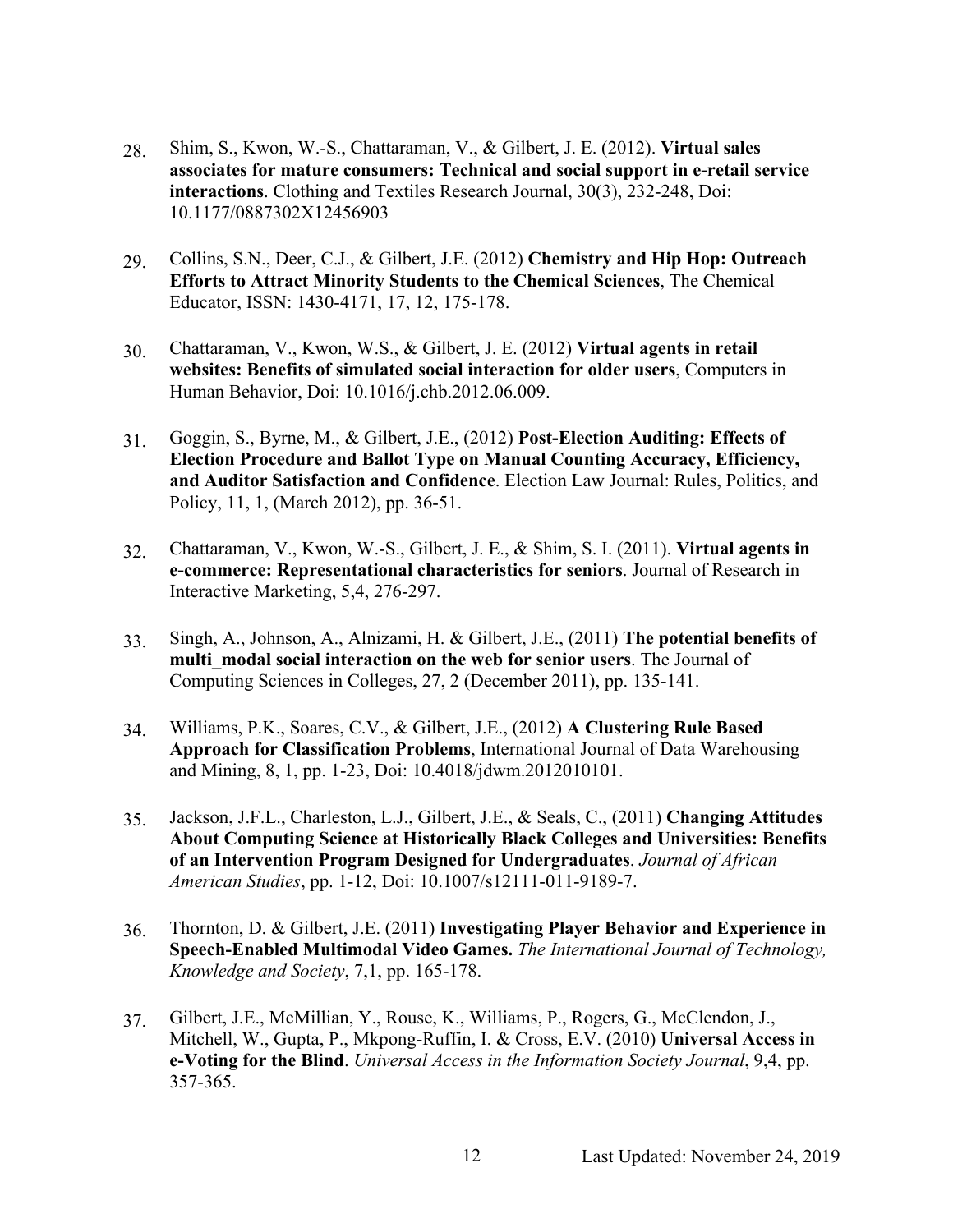- 38. Gilbert, J.E., Martin, A.M., Eugene, W., Alnizami, H., Moses, W. & Morrison, D. (2010) **Driving Transportation Policy through Technological Innovation**. *ACM Interactions*, 17, 4, pp. 42-48.
- 39. Dawkins, S. & Gilbert, J.E., (2010) **Accessible, Private, and Independent Voting: The Prime III Voting System**. *User Experience*, 9, 2, pp. 16.
- 40. George, M.S., Soares, C.V., & Gilbert, J.E., (2009) **Combating Ethical Issues in University Admissions Using Technology.** *i-manager's Journal of Educational Technology*, 6,3, pp. 58-63.
- 41. Gilbert, J.E., Eugene, W., Arbuthnot, K., Hood, S., Grant, M.M., West, M.L. & Swanier, C. (2009) **Culturally Relevant Game Design: A Case Study for Designing Interactive Algebra Lessons for Urban Youth**. *i-manager's Journal of Educational Technology*, 5,3, pp. 54-60.
- 42. Seals, C., Rouse, K., McMillian, Y., Williams, A., Gilbert, J.E., and Chapman, R. (2009) **Computer Gaming at Every Age: A Comparative Evaluation of Alice,** *imanager's Journal of Educational Technology*., 5,3, pp. 1-8.
- 43. Williams, A., Rouse, K., Seals, C.D., & Gilbert, J.E. (2009) **Enhancing Reading Literacy in Elementary Children using Programming for Scientific Simulations**. *International Journal on E-Learning*, 8,1, pp. 57-69.
- 44. Gilbert, J.E., MacDonald, J., Hill, R., Sanders, D., Mkpong-Ruffin, I., Cross, E.V., Rouse, K., McClendon, J., & Rogers, G. (2008) **Prime III: Defense-in-Depth Approach to Electronic Voting**. *Journal of Information Security and Privacy*, 4,3, pp.  $16 - 35.$
- 45. Gilbert, J.E. & Swanier, C. (2008) **Learning Styles: How do they fluctuate?** *Institute for Learning Styles Research Journal*, Volume 1, Fall 2008, pp. 29 – 40.
- 46. Lodree, A.W., Moore, J.L. & Gilbert, J.E. (2008) **Using Animated Agents for Postsecondary Mathematics**. *Journal of Educational Technology*, 5,1, pp. 31 – 37.
- 47. Gilbert, J.E. & Lewis, C. (2008) **An Investigation of Computational Holistic Evaluation of Admissions Applications for a Minority Focused STEM Research Program**. *Journal of STEM Education: Innovations and Research*, 9,1, pp. 1-8.
- 48. Gilbert, J.E. (2008) **Applications Quest: A Case Study on Holistic Admissions**. *Journal of College Admission*, Spring 2008, pp. 12 – 18.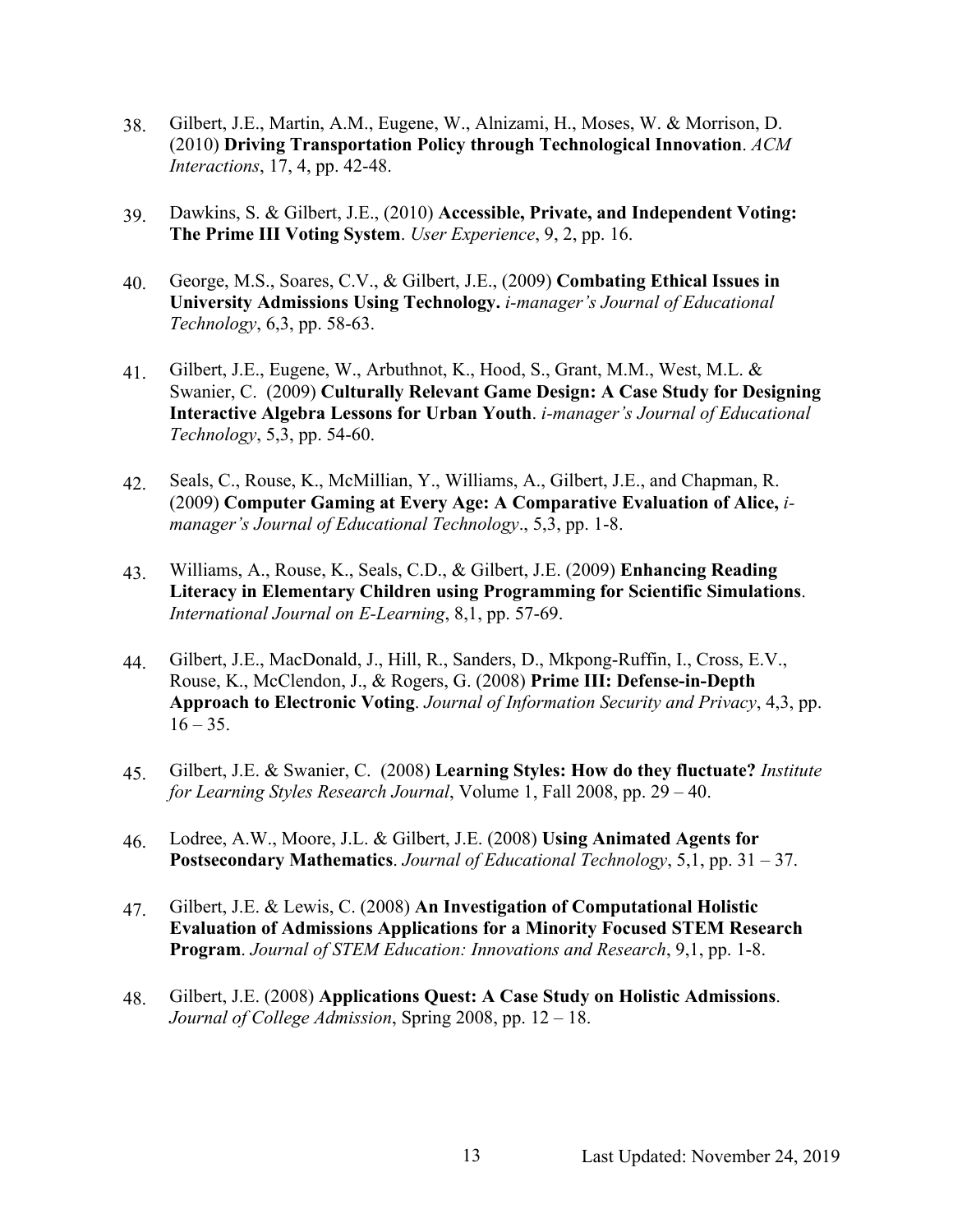- 49. Gilbert, J.E., Arbuthnot, K., Hood, S., Grant, M.M., West, M.L., McMillian, Y., Cross, E. V., Williams, P. & Eugene, W. (2008) **Teaching Algebra Using Culturally Relevant Virtual Instructors**. *The International Journal of Virtual Reality*, 7,1, pp. 21-30.
- 50. Gilbert, J.E., Williams, A. & Seals, C.D. (2007) **Clustering for Usability Participant Selection**. *Journal of Usability Studies*, 3,1, pp. 41 – 53.
- 51. Gilbert, J.E. & Goss, K., (2007) **A Multiple Approach Is Best**. *Speech Technology*, 12,6, *Information Today*, pp. 40 - 41.
- 52. Hura, S.L., Polkosky, M.D., & Gilbert, J.E. (2006) **Point, Counterpoint: What Three Experts Say About Speech Usability.** *User Experience*, 5,3, Usability Professionals' Association, pp.  $16 - 18$ .
- 53. Gilbert, J.E. (2006) **Making a Case for BPC.** *Computer*, 39,3, IEEE Computer Society, pp.  $83 - 86$ .
- 54. Gilbert, J.E. (2006) **Applications Quest: Computing Diversity.** *Communications of the ACM*, 49,3, ACM, pp. 99 – 104.
- 55. Zhong, Y. & Gilbert, J.E. (2005) **A Context-Aware Language Model for Spoken Query Retrieval.** *International Journal of Speech Technology*, 8, 2, Springer, pp. 203- 219.
- 56. Gilbert, J.E., Chapman, R. & Garhyan, S. (2005) **VoiceLETS Backs Up First Responders,** *IEEE Pervasive Computing* 4,3, IEEE Computer Society, pp. 92 - 96.
- 57. Gilbert, J.E., Wilson, D. & Gupta, P. (2005) **Learning C With Adam.** *International Journal on E-Learning*, 4,3, Association for the Advancement of Computing in Education. pp. 337-350.
- 58. Gilbert, J. E. (2005). **E-Commerce & Web Branding: A Use For Persuasive Technologies**. *BDPA Journal Online,* 20,9, pp. 16 – 17.
- 59. Lin, Y. & Gilbert, J.E. (2005) **An Effectiveness Study of Online Advertising Models.** *Entrepreneurship Policy Journal*. April 2005, volume 2, pp. 120 – 127.
- 60. Gilbert, J.E. & Han, C. Y. (2002) **Arthur: A Personalized Instructional System.** *Journal of Computing In Higher Education*. 14, 1. Norris Publishers, Amherst, MA, pp. 113-129.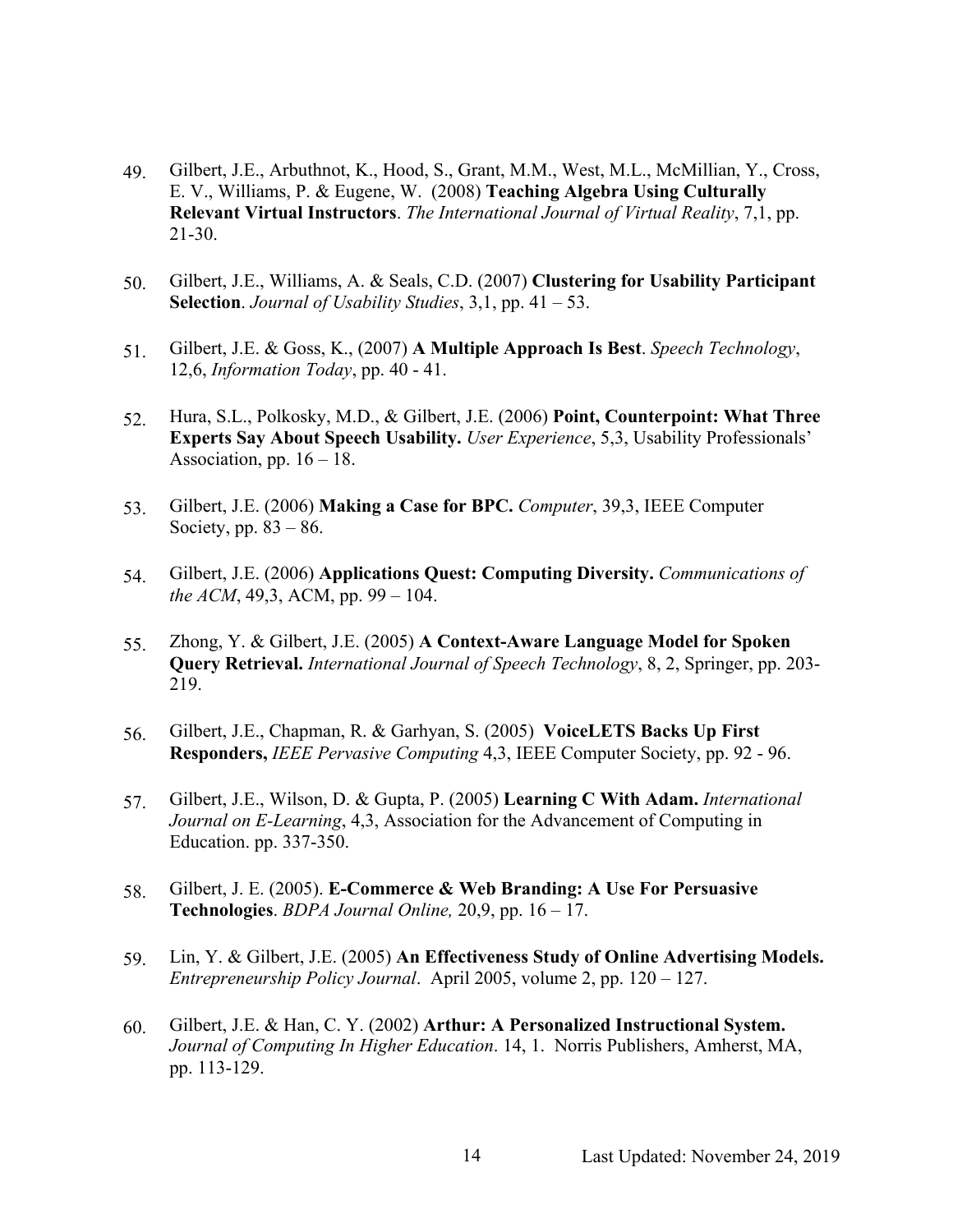61. Gilbert, J. E. & Han, C. Y. (1999) **Adapting Instruction in Search of "A Significant Difference"**. *Journal of Network and Computing Applications*, 22, pp. 149-160.

## **Edited Proceedings Appearing in Refereed Journals**

62. Gilbert, J. E**.** AIED 2001 Workshop on Assessment Methods in Web-Based Learning Environments & Adaptive Hypermedia. *International Journal of Artificial Intelligence In Education*,  $12 (2001)$  pp. 1020-1029.

## **Commentaries Appearing in Refereed Journals**

- 63. Gilbert, J.E., (2011). **Succeeding in the Academic Job Search**. *SHPE (Society of Hispanic Professional Engineers*, 13, 3, pp. 44-45.
- 64. Lenear, P. E., Chandler, R., Gilbert, J., Giles, R., McMullen, W., Taylor, V. & York, B., (2002) **The Institute for African American E-Culture**. *Community Technology Review Journal Online* [Online], 7, 1. [Winter-Spring 2002 Issue].

# **Op-Eds**

- 65. Gilbert, J.E., **The Vote Is Safe**, *The Philadelphia Citizen*, June 17, 2019, [Online], https://thephiladelphiacitizen.org/guest-commentary-the-vote-is-safe/
- 66. Gilbert, J. E., **How universal design can help every voter cast a ballot**. *The Conversation*, May 2, 2016, [Online], https://theconversation.com/how-universaldesign-can-help-every-voter-cast-a-ballot-54373.

# **Refereed Conference Proceedings**

- 67. Moon-Rembert, D.G. & Gilbert, J.E. (2019). **Illmatics: A Web-based Math Word Problem Generator for Students' Distal and Proximal Interests**. In S. Carliner (Ed.), Proceedings of Association for the Advancement of Computing in Education (AACE) E-Learn: World Conference on E-Learning in Corporate, Government, Healthcare, and Higher Education, New Orleans, LA, USA, pp. 737-743.
- 68. (Sue Bogner Healthcare Technical Group Best Student Paper Award) Williams, R.M., Alikhademi, K., Drobina, E., Gilbert, J.E., & Sutor, T. (2019). **Augmented Reality for Rehabilitative Therapy: Patient experiences and Practitioner Perspectives**. In Proceedings of the Human Factors and Ergonomics Society (HFES) 2019 Annual Meeting. Seattle, WA, USA, pp. 748-752, October 28 – November 1, 2019.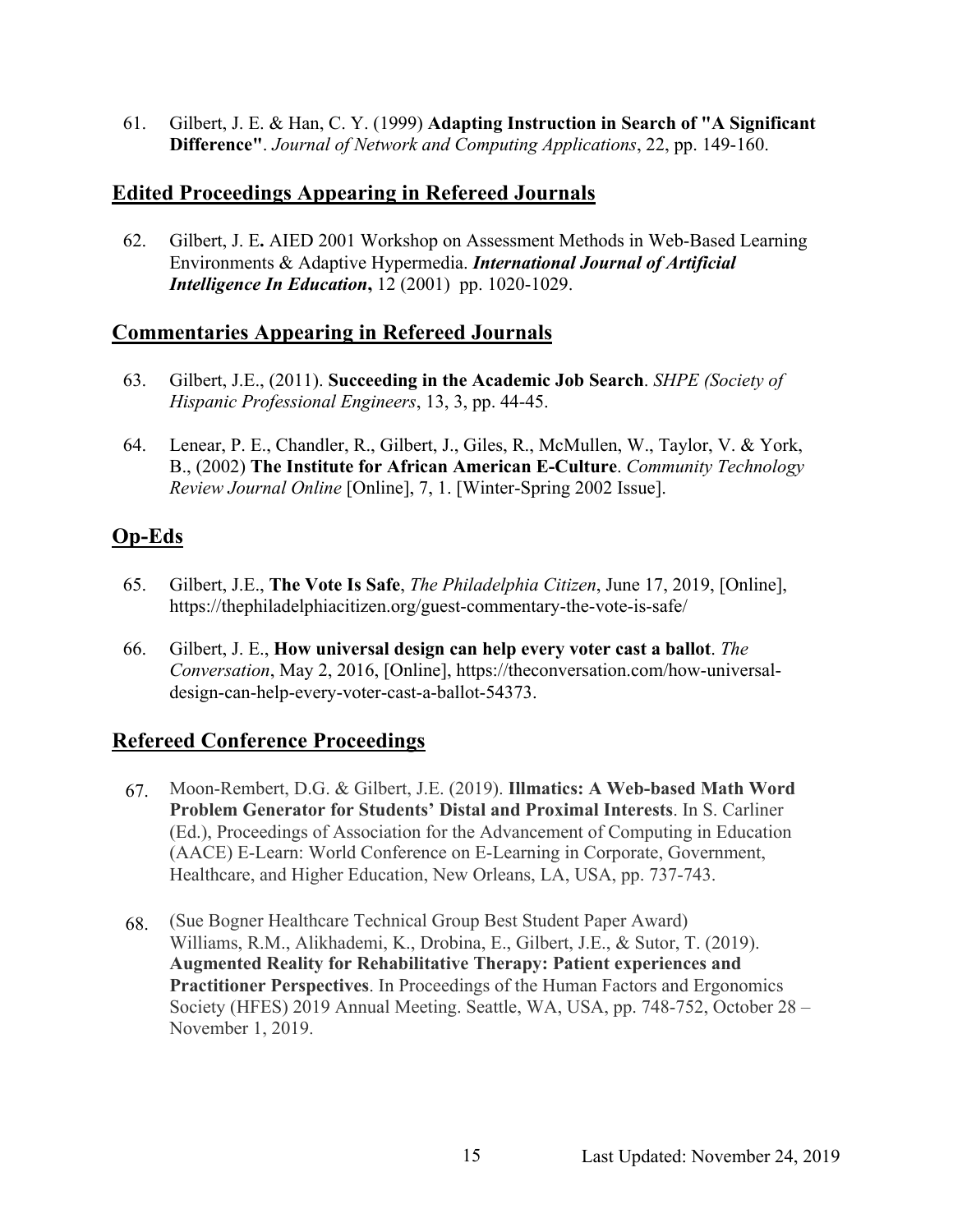- 69. Alikhademi, K., Richardson, B., Martins, J., Chattaraman, V., Kwon, W., & Gilbert, J.E. (2019). **Systematic Evaluation of a Conversational Voice User Interface for Decision-Making.** In Proceedings of the Human Factors and Ergonomics Society (HFES) 2019 Annual Meeting. Seattle, WA, USA, pp. 413-416, October 28 – November 1, 2019.
- 70. Posadas, B.P., Hanumappa, M. & Gibert, J.E. (2019). **Opinions Concerning Crowdsourcing Applications in Agriculture in D.C.**. In IX Latin American Conference on Human Computer Interaction (CLIHC '19), Panama City, Panama. ACM, New York, NY, USA, https://doi.org/10.1145/3358961.3358970
- 71. Mack, N. A., Cummings, R., Huff, E. W., Gosha, K., & Gilbert, J. E. (2019). **Exploring the Needs and Preferences of Underrepresented Minority Students for an Intelligent Virtual Mentoring System**. In International Conference on Human-Computer Interaction (pp. 213-221). Springer, Cham.
- 72. Huff, E.W., Mack, N.A., Cummings, R., Womack, K., Gosha, K., & Gilbert, J. E. (2019). **Evaluating the Usability of Pervasive Conversational User Interfaces for Virtual Mentoring**. In International Conference on Human-Computer Interaction (pp. 80-98). Springer, Cham.
- 73. Alikhademi, K., Richardson, B., Ross, K., Sung, J., Gilbert, J.E., Kwon, W.S. & Chattaraman, V., (2019), **AI-Based Technical Approach for Designing Mobile Decision Aids**. In International Conference on Human-Computer Interaction (pp. 163- 169). Springer, Cham.
- 74. Smith, T. R., & Gilbert, J. E. (2019), **Did Math Make Me Move? The Design and Initial Evaluation of a Culturally Appropriate Gestural Educational Technology** (Research) Paper presented at 2019 ASEE Annual Conference & Exposition, Tampa, Florida. https://peer.asee.org/32176
- 75. Smarr, S. A., Smith, T. R., & Gilbert, J. E. (2019), **Engagement in Practice: CodeIT Day - Creating a One Day Experience to Increase Diversity Among Youth Interested in STEM** Paper presented at 2019 ASEE Annual Conference & Exposition, Tampa, Florida. https://peer.asee.org/32717
- 76. Waisome, J. A. M., McMullen, K., Smith, T. R., Smarr, S. A., Gilbert, J. E. (2019), **Developing Career Self-Efficacy of Researchers in Human-Centered Computing through Scholarship Support** (Experience) Paper presented at 2019 ASEE Annual Conference & Exposition, Tampa, Florida. https://peer.asee.org/32638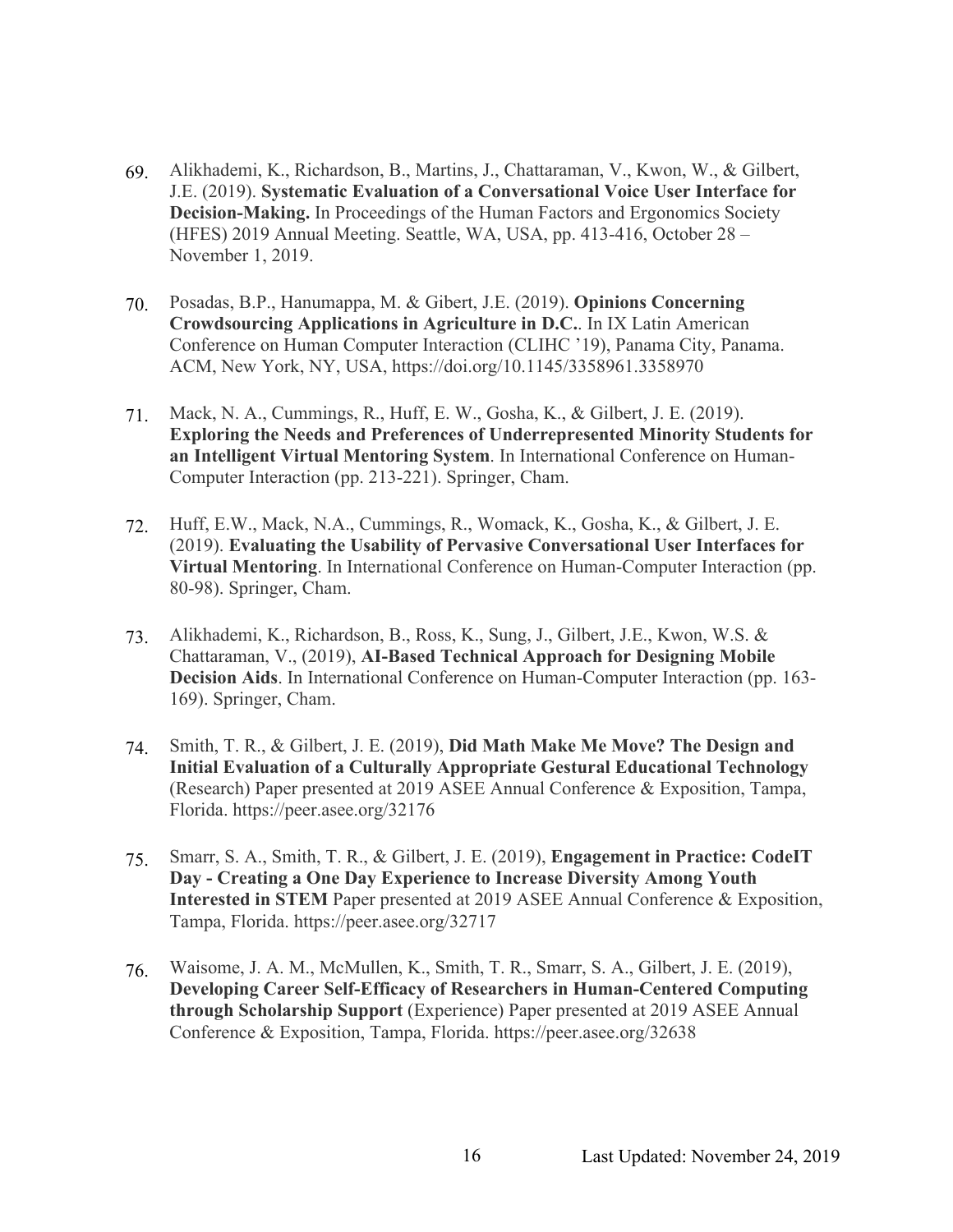- 77. Rembert, D.M., Cummings, R. & Gilbert, J.E. (2019) **Exploring the Needs and Interests of Fifth Graders for Personalized MathWord Problem Generation**. In Proceedings of the 18th ACM International Conference on Interaction Design and Children (IDC '19). ACM, New York, NY, USA, pp. 592-597.
- 78. Mack, N.A., Moon Rembert, D.G., Cummings, R. & Gilbert, J.E. (2019) **Co-Designing an Intelligent Conversational History Tutor with Children**. In Proceedings of the 18th ACM International Conference on Interaction Design and Children (IDC '19). ACM, New York, NY, USA, pp. 482-487.
- 79. Williams, R.M. & Gilbert, J.E. (2019). **Cyborg Perspectives on Computing Research Reform**. In Extended Abstracts of the 2019 CHI Conference on Human Factors in Computing Systems – CHI '19, Glasgow, UK, pp. 1–11.
- 80. (Distinguished Paper Award) Cummings, R., Huff, E., Mack, N., Womack, K., Reid, A., Ghoram, B., Gilbert, J., & Gosha, K., (2019), **Vlog Commentary YouTube Influencers as Effective Advisors in College and Career Readiness for Minorities in Computing: An Exploratory Study**, In Proceedings of the IEEE 2019 Research on Equity and Sustained Participation in Engineering, Computing, and Technology (RESPECT), Minneapolis, MN, pp. 43-50.
- 81. Dunbar, J., Prioleau, D., & Gilbert, J.E., (2019), **CS Motivation for Black/African American Middle School Student**, In Proceedings of the IEEE 2019 Research on Equity and Sustained Participation in Engineering, Computing, and Technology (RESPECT), Minneapolis, MN, pp. 55-59.
- 82. Williams, A., Posadas, B., Prioleau, D., Laurenceau, I. & Gilbert, J.E. (2018) **User perceptions of haptic fidgets on mobile devices for attention and task performance**, In Proceedings, International Conference on Applied Human Factors and Ergonomics (AHFE) Advances in Intelligent Systems and Computing, vol. 776, Springer, Cham, pp. 15–22.
- 83. Williams, A., Sherman, I., Smarr, S., Posadas, B., & Gilbert, J.E., (2018) **Human trust factors in image analysis**, In Proceedings, International Conference on Applied Human Factors and Ergonomics (AHFE), Advances in Intelligent Systems and Computing, vol. 778, Springer, Cham, pp. 3–12.
- 84. Sherman, I.N., Williams, A., Alikhademi, K., Smarr, S., Roberts, A. & Gilbert, J.E., (2018) **What's Your Password? Exploring Password Choice Conformity in Group Decision Making**. In Proceedings, International Conference on Applied Human Factors and Ergonomics (AHFE), Springer, Cham., pp. 101-107.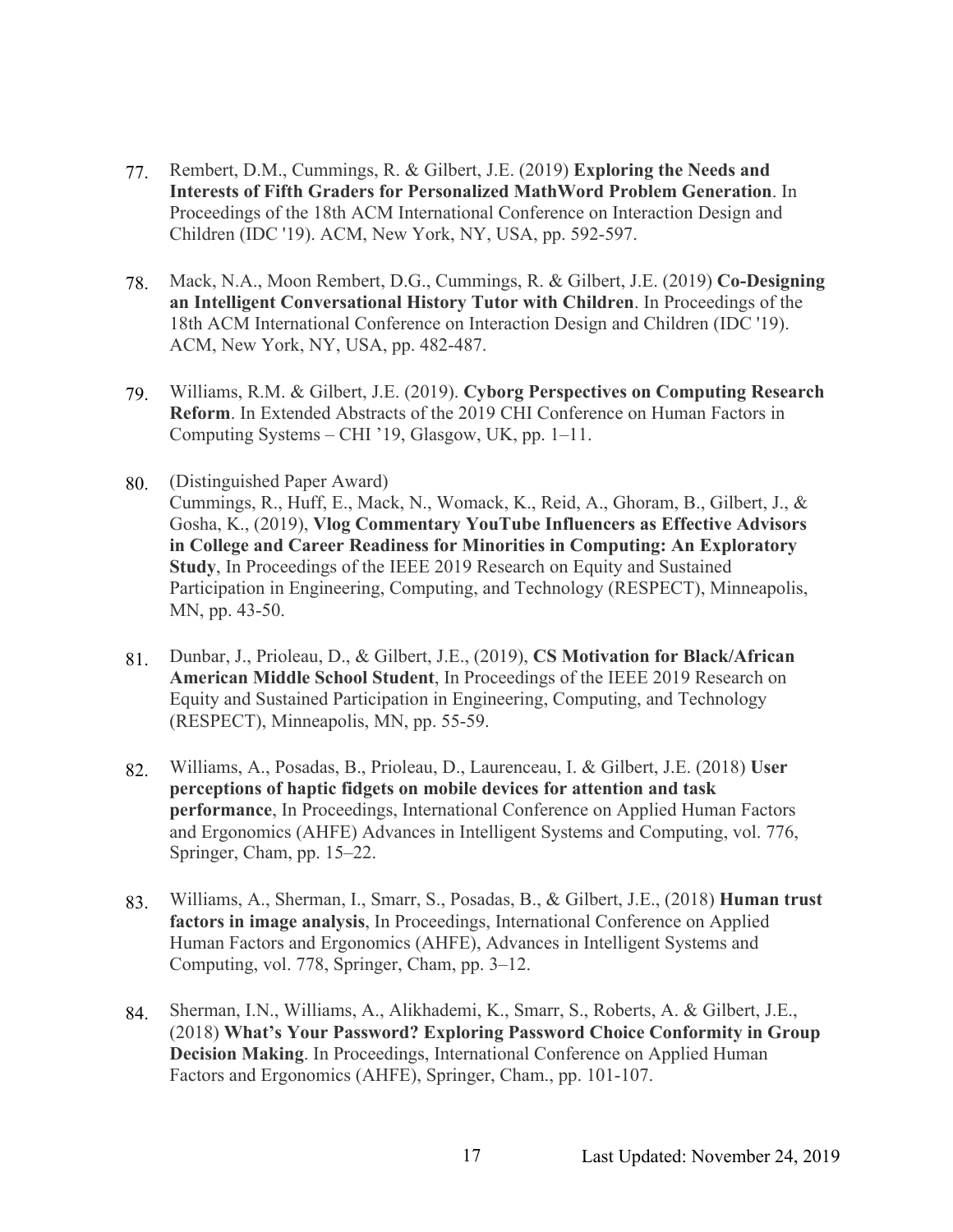- 85. Sherman, I.N., Posadas, B., Smarr, S.A., Gilbert, J.E. (2018) **My Finger, My Face, My Choice: A Preliminary Study Exploring the Use of Biometric Authentication on Mobile Devices and the Implications for Voter Verification.** WAY Workshop, Who Are You!? The Adventures in Authentication Workshop (WAY), wayworkshop.org/papers/2018/way2018-sherman.pdf.
- 86. (Best Poster Award)

Kwon WS., Chattaraman V., Ross K., Alikhademi K., Gilbert J.E. (2018) **Modeling Conversational Flows for In-Store Mobile Decision Aids**. In: Stephanidis C. (eds) HCI International 2018 – Posters' Extended Abstracts. HCI 2018. Communications in Computer and Information Science, vol. 852. Springer, Cham, pp. 302-308.

- 87. Matthews E.A., Matthews R.A., Sheets Z., & Gilbert J.E. (2018) **CyanoHABIT: A Novel Game to Identify Harmful Freshwater Algae**. In: Stephanidis C. (eds) HCI International 2018 – Posters' Extended Abstracts. HCI 2018. Communications in Computer and Information Science, vol 852. Springer, Cham, pp. 78-84.
- 88. Matthews E., Matthews G., & Gilbert J.E. (2018) **A Framework for the Assessment of Enjoyment in Video Games**. In: Kurosu M. (eds) Human-Computer Interaction. Interaction Technologies. HCI 2018. Lecture Notes in Computer Science, vol 10903. Springer, Cham, pp. 460-476.
- 89. Smith, T.R. & Gilbert, J.E. (2018). **Dancing to design: a gesture elicitation study**. In Proceedings of the 17<sup>th</sup> ACM Conference on Interaction Design and Children (IDC '18). ACM, New York, NY, USA, pp. 638-643. DOI: https://doi.org/10.1145/3202185.3210790
- 90. Crawford, C.S., Gardner-McCune, C., & Gilbert, J.E. (2018). **Brain-Computer Interface for Novice Programmers.** In SIGCSE '18 Proceedings of the 49th ACM Technical Symposium on Computer Science Education. ACM, Baltimore, MD, USA, pp. 32-37, February 21-24, 2018. (35% acceptance rate)
- 91. Solomon, A., Moon, D., Roberts, A.L., Gilbert, J.E. (2017) **Not Just Black and Not Just a Woman: Black Women Belonging in Computing**, In Proceedings Research on Equity and Sustained Participation in Engineering, Computing, and Technology (RESPECT), IEEE 2018.
- 92. Crawford, C.S., Andujar, M., and Gilbert, J.E., (2017). **Neurophysiological Heat Maps for Human-Robot Interaction Evaluation**. In Proceedings of 2017 AAAI Fall Symposium Series: Artificial Intelligence for Human-Robot Interaction AAAI Technical Report FS-17-01, November 9-11, 2017, Arlington, VA, USA, pp. 90-93.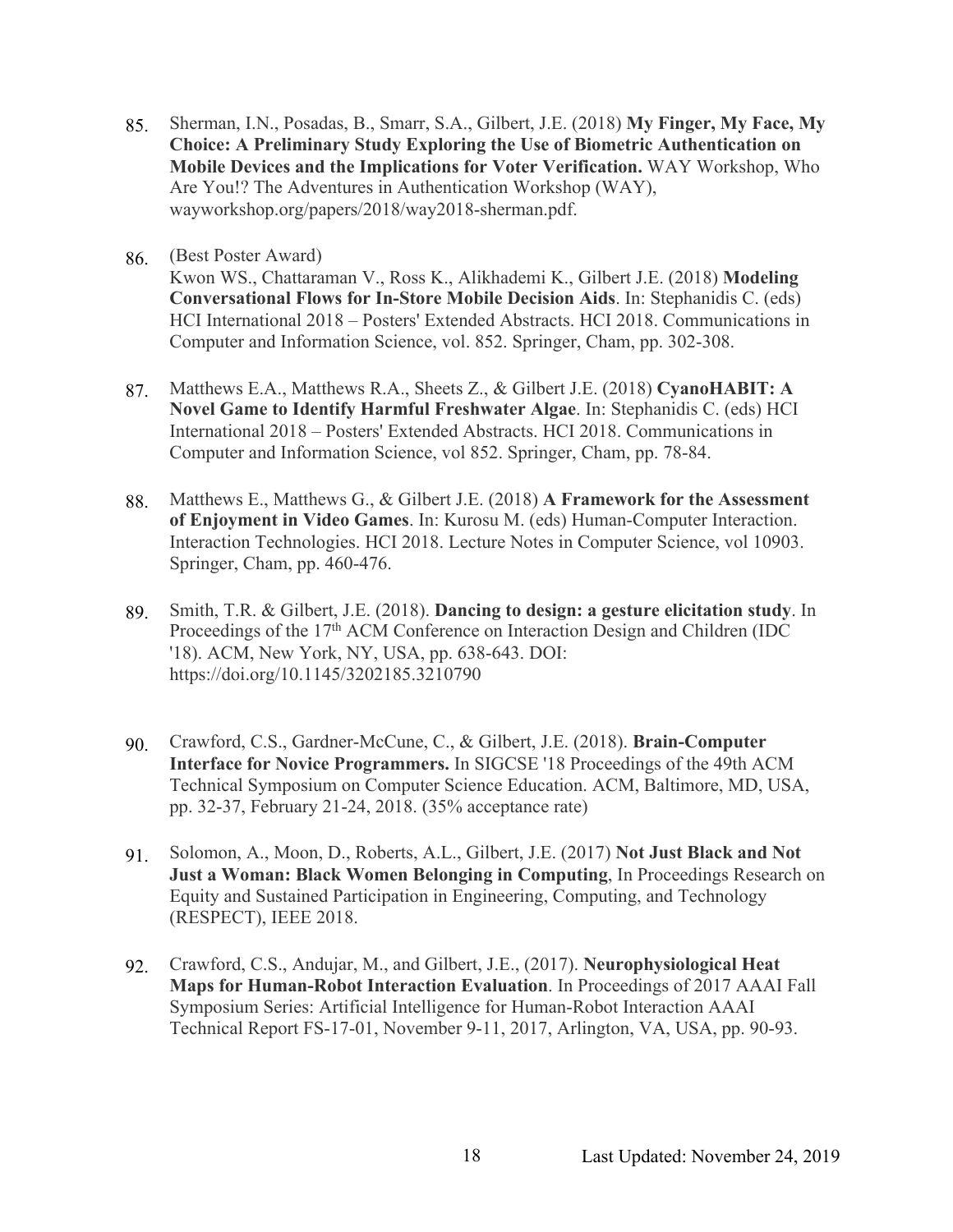- 93. Smarr, S.A., Sherman, I.N., Posadas, B., and Gilbert, J.E. (2017). **Prime III: Voting for a More Accessible Future**. In Proceedings of the 19th International ACM SIGACCESS Conference on Computers and Accessibility (ASSETS '17). ACM, Baltimore, MD, USA, pp. 335-336, October 30 – November 1, 2017. DOI: https://doi.org/10.1145/3132525.3134771 (26.2% acceptance rate)
- 94. Asaadi, S., Alikhademi, K., Eshghi, F. and Gilbert, J. E., (2017). **TQOR: Trust-based Qos-Oriented Routing in Cognitive MANETs**. In Proceedings Network Computing and Applications (NCA), 2017 IEEE 16th International Symposium, Cambridge, MA, USA, pp. 45-52, October 30 – November 1, 2017.
- 95. Brinkley, J., Posadas, B., Woodward, J., and Gilbert, J.E. (2017). **Opinions and Preferences of Blind and Low Vision Consumers Regarding Self-Driving Vehicles: Results of Focus Group Discussions**. In ASSETS '17 Proceedings of the 19th International ACM SIGACCESS Conference on Computers and Accessibility, Baltimore, MD, USA, pp. 290-299, October 30 - November 01, 2017.
- 96. Crawford, C.S., and Gilbert, J.E. (2017). **NeuroBlock: A Block-Based Programming Approach to Neurofeedback Application Development**. In Proceedings of the 2017 IEEE Symposium on Visual Languages and Human-Centric Computing (VL/HCC), Raleigh, NC, USA, pp. 303-307, October 11-14, 2017. (29% acceptance rate)
- 97. Brinkley, J., Dunbar, J., Smith, D.J., and Gilbert, J.E. (2017). **A Usability Evaluation of the BMW Active Cruise Control System With "Stop and Go" Function**. In Proceedings of the Human Factors and Ergonomics Society (HFES) 2017 Annual Meeting. Austin, TX, USA, pp. 1536-1540, October 9-13, 2017.
- 98. Posadas, B., Sherman, I., Mahendran, D., Burgalia, G. and Gilbert, J.E. (2017). **A Focus Group Study of Blind Voters in Alachua County**. In Proceedings of the Human Factors and Ergonomics Society (HFES) 2017 Annual Meeting. Austin, TX, USA, pp. 1111-1113, October 9-13, 2017.
- 99. Chattaraman, V., Kwon, W., Eugene, W. and Gilbert, J.E. (2017). **Developing And Validating A Naturalistic Decision Model for Intelligent Language-Based Decision Aids**. In Proceedings of the Human Factors and Ergonomics Society (HFES) 2017 Annual Meeting. Austin, TX, USA, pp. 176-177, October 9-13, 2017.
- 100. Brinkley, J., Biswas, S., Gupta, V. and Gilbert, J.E. (2017). **A Case Study Documenting the Development of Job Assist: A Speech Based Job Search System for Individuals with Visual Impairments**. In Proceedings of the Human Factors and Ergonomics Society (HFES) 2017 Annual Meeting. Austin, TX, USA, pp. 1323-1326, October 9-13, 2017.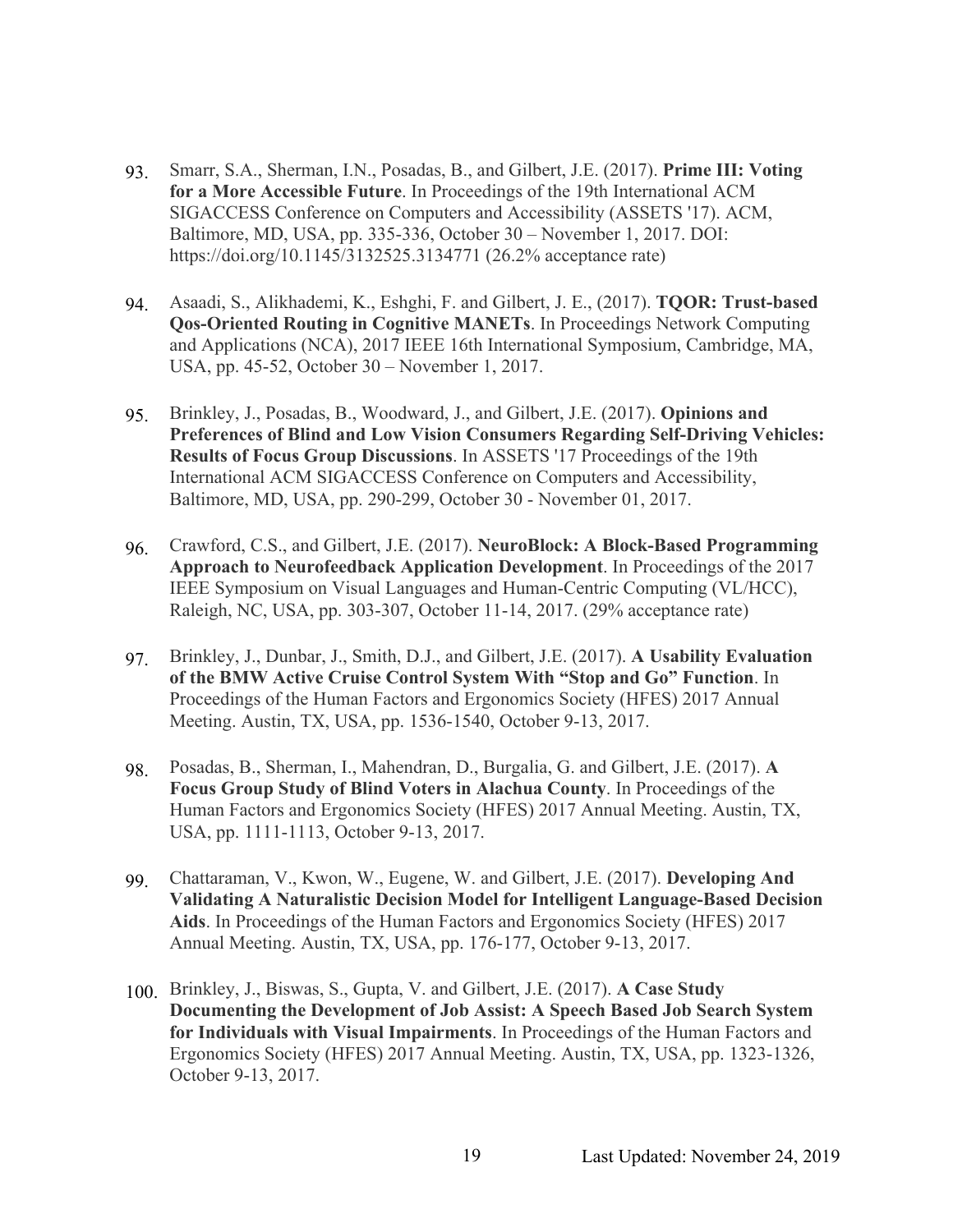- 101. Andujar, M. and Gilbert, J.E. (2017). **A user-centered approach towards attention visualization for learning activities**. In Proceedings of the 2017 ACM International Joint Conference on Pervasive and Ubiquitous Computing and Proceedings of the 2017 ACM International Symposium on Wearable Computers (UbiComp '17). ACM, New York, NY, USA, pp. 871-876.
- 102. Lieblein, R., Hunter, C., Garcia, S., Andujar, M., Crawford, C. S., & Gilbert, J. E. (2017). **NeuroSnap: Expressing the User's Affective State with Facial Filters**. In Human-Computer Interaction International Conference on Augmented Cognition (pp. 345-353). Springer, Cham, Vancouver, CA, July 9 – 14, 2017.
- 103. Andujar, M., Nijholt, A., Gilbert, J. E. (2017). **Mobile Augmented Reality Games in Playable Cities: An Overview of Pokemon Go**. In Human-Computer Interaction International Conference on Distributed, Ambient and Pervasive Interactions (pp. 575- 586). Springer, Cham, Vancouver, CA, July 9 – 14, 2017.
- 104. Dunbar, J., & Gilbert, J. E. (2017). **The Human Element in Autonomous Vehicles**. In Human-Computer Interaction International Conference on Engineering Psychology and Cognitive Ergonomics (pp. 339-362). Springer, Cham, Vancouver, CA, July 9 – 14, 2017.
- 105. Jones, J. N., Smith, T. R., Mack, N. A., Sherman, I., & Gilbert, J. E. (2017). **Engagement in Practice: The Development of and Lessons Learned from a Community Focused App Development Course**. American Society for Engineering Education. ASEE (Annual Conference) Proceedings, Columbus, OH, June 25, 2017.
- 106. Thomas, S., Jones, J. N., Gardner-McCune, C., & Gilbert, J. E (2017). **Empowering Middle School Students to be Technical Designers Through an Intergenerational Partnership**. In American Society for Engineering Education (ASEE) Zone 2 Conference Proceedings, San Juan, Puerto Rico, March 2-5, 2017.
- 107. Mack, N., Smith, T., Jones, J. N., & Gilbert, J. E. (2017). **Updated AADMLSS: Design and Evaluation of a Culturally Relevant Algebra Application**. In American Society for Engineering Education (ASEE) Zone 2 Conference Proceedings, San Juan, Puerto Rico, March 2-5, 2017.
- 108. Chattaraman, Veena; Kwon, Wi-Suk; Gilbert, Juan E.; and Eugene, Wanda, **Human-Elaboration-Object-Construal Contingency Framework for Mobile Decision-Aids (MoDA©) in In-Store Shopping** (2016). International Textile and Apparel Association (ITAA) Annual Conference Proceedings, http://lib.dr.iastate.edu/itaa\_proceedings/2016/presentations/150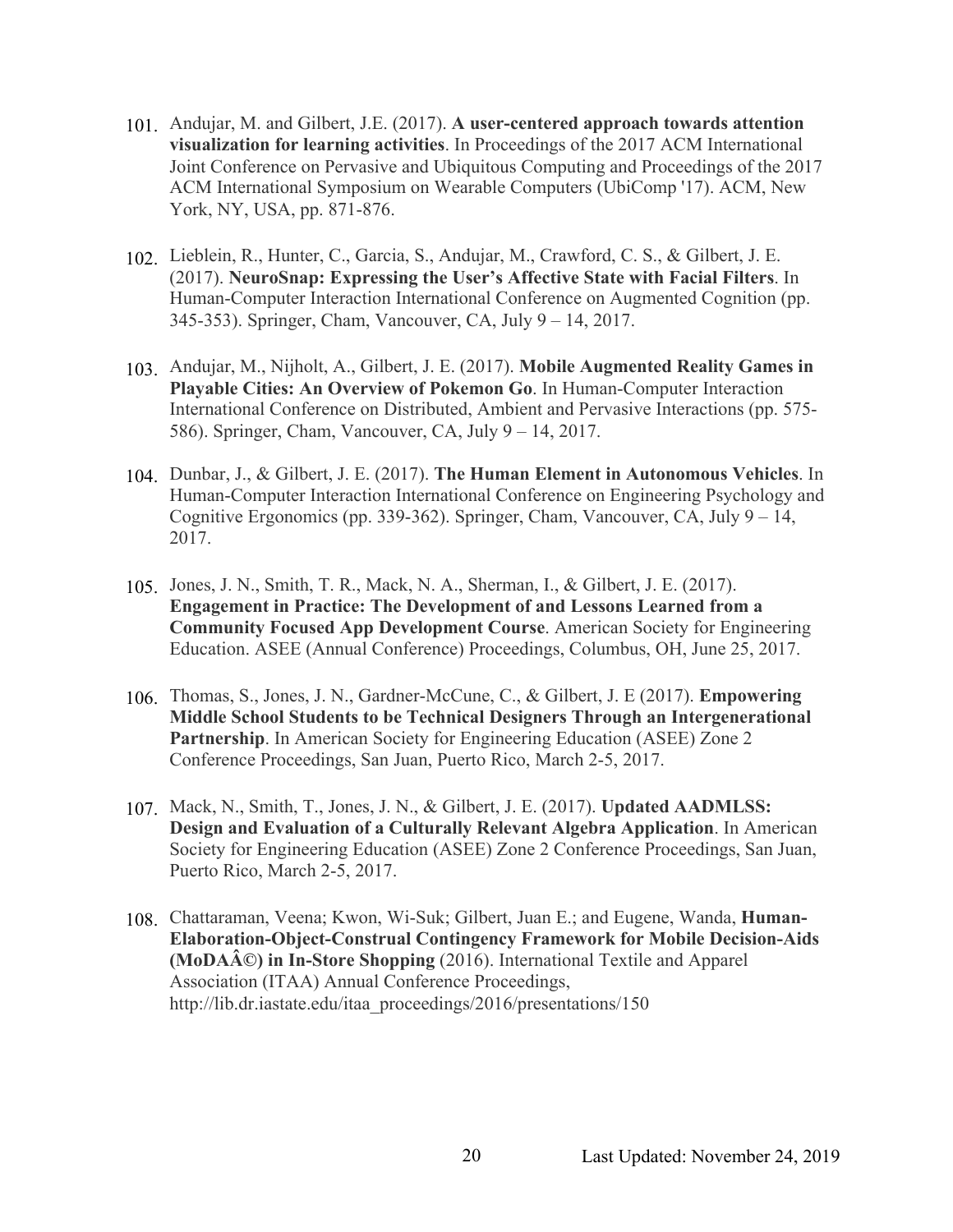- 109. Dillon, E., Brinkley, J., Moon, D., Gilbert, J.E., Kang, S., and Williams, B. (2016). **Bridging the Safety Divide through Technology to Improve the Partnership between Students and Campus Law-Enforcement**, In the Proceedings of the International Conference on Urban Education (ICUE 2016)*.* San Juan, PR.
- 110. Brown, T.M., Smith, T.R., Gabbard, J.L., & Gilbert, J.E. (2016). **Augmenting Mathematical Education for Minority Students**. In 2016 IEEE 16th International Conference on Advanced Learning Technologies, pp. 260-264, Austin, TX, July 25-28, 2016.
- 111. Chattaraman, V., Kwon, W.-S., Eugene, W., & Gilbert, J.E., (2016). **Simulating human decision-making through intelligent language-based aids**. In Proceedings of  $7<sup>th</sup>$  International Conference on Applied Human Factors and Ergonomics (AHFE 2016) and the Affiliated Conferences, AHFE 2016, Orlando, FL, July 27-31, 2016.
- 112. Andujar, M., Morreale, P, Jimenez, J., Jimenez, L., & Gilbert, J.E., (2016). **Evaluation of User's Affective Engagement While Interacting with Educational Technologies:**  A Pilot Study. In Proceedings of  $7<sup>th</sup>$  International Conference on Applied Human Factors and Ergonomics (AHFE 2016) and the Affiliated Conferences, AHFE 2016, pp. 97-106, Orlando, FL, July 27-31, 2016.
- 113. Alnizami, H., Alvarez, I., & Gilbert, J.E., (2016). **Socializing Under the Influence of Distracted Driving: A Study of the Effects of in-Vehicle and Outside-of-the-Vehicle Communication While Driving.** In Proceedings of 7<sup>th</sup> International Conference on Applied Human Factors and Ergonomics (AHFE 2016) and the Affiliated Conferences, AHFE 2016, pp. 243-256, Orlando, FL, July 27-31, 2016.
- 114. Andujar, M., Nijholt, A., & Gilbert, J.E., (2016). **Designing a Humorous Workplace: Improving and Retaining Employee's Happiness**. In Proceedings of 7<sup>th</sup> International Conference on Applied Human Factors and Ergonomics (AHFE 2016) and the Affiliated Conferences, AHFE 2016, pp. 683-694, Orlando, FL, July 27-31, 2016.
- 115. Dillon, E., Macbeth, J., Kowalski, R., Whittaker, E. & Gilbert, J.E., (2016). **"Is This Cyberbullying or Not?": Intertwining Computational Detection with Human**  Perception (A Case Study). In Proceedings of 7<sup>th</sup> International Conference on Applied Human Factors and Ergonomics (AHFE 2016) and the Affiliated Conferences, AHFE 2016, pp. 337-346, Orlando, FL, July 27-31, 2016.
- 116. Martin-Hammond, A., & Gilbert, J.E. (2016). **Examining the Effect of Automated Health Explanations on Older Adults' Attitudes Toward Medication Information**. In *Proceedings of the 10th EAI International Conference on Pervasive Computing Technologies for Healthcare*. pp. 186-193. ACM. doi:10.4108/eai.16-5-2016.2263312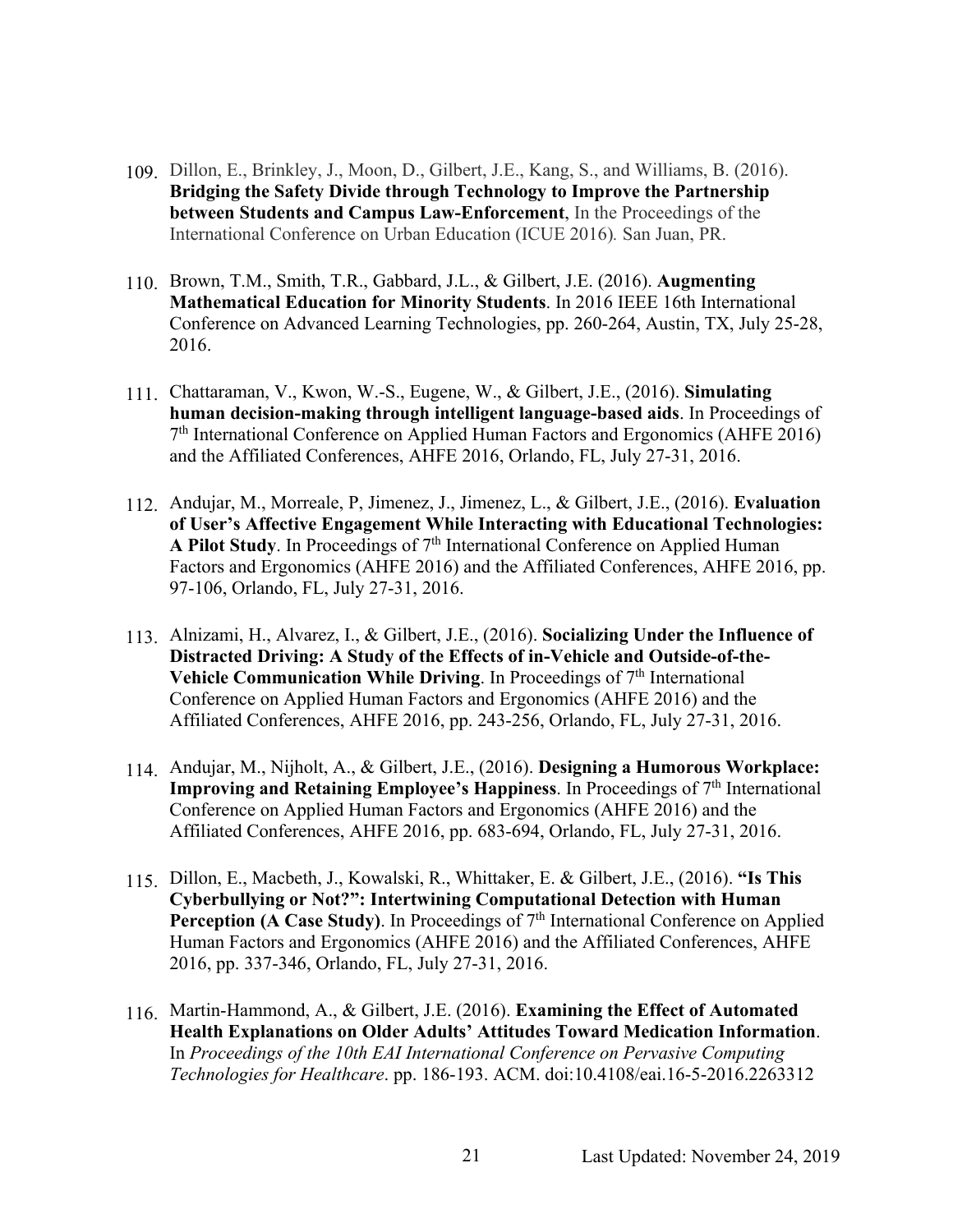- 117. Crawford, C.S., Andujar, M., Jackson, F., Applyrs, I., & Gilbert, J.E., (2016), **Using a Visual Programing Language to Interact with Visualizations of Electroencephalogram Signals**. In Proceedings of the 2016 American Society for Engineering Education Southeastern Section (ASEE SE), Tuscaloosa, AL, March 13- 15, 2016.
- 118. Crawford, C.S. & Gilbert, J.E., (2015) **Towards Analyzing Cooperative Brain-Robot Interfaces Through Affective and Subjective Data.** In Proceedings of the 10<sup>th</sup> Annual ACM/IEEE International Conference on Human-Robot Interaction Extended Abstracts pp. 231-232. 2015.
- 119. Abegaz, T., Dillon, E.C., & Gilbert, J.E., (2015) **Investigating Perceived Usability And Choice Satisfaction of Alternative Search Engine's Presentation for Older**  Adults, In Proceedings 59<sup>th</sup> International Human Factors and Ergonomics Society (HFES) Conference, pp. 80-84, Los Angeles, CA, October 26-30, 2015.
- 120. Dawkins, S., Eugene, W., Abegaz, T., & Gilbert, J.E., (2015) **Toward Private and Independent Accessible Write-In Voting: A Multimodal Prediction Approach**, In Proceedings 9th International Conference Universal Access in Human-Computer Interaction: Access to the Human Environment and Culture (UAHCI), HCI International 2015, pp. 171–181, Los Angeles, CA, August 2-7, 2015, M. Antona and C. Stephanidis (Eds.): UAHCI 2015, Part IV, Springer LNCS 9178, DOI: 10.1007/978- 3-319-20687-5\_17.
- 121. Crawford, C.S., Andujar, M., Jackson, F., Remy, S., & Gilbert, J.E., (2015) **User Experience Evaluation Towards Cooperative Brain-Robot Interaction**, In Proceedings 17<sup>th</sup> International Conference Human-Computer Interaction: Design and Evaluation, HCI International 2015, pp. 184–193, Los Angeles, CA, August 2-7, 2015, M. Kurosu (Ed.): Human-Computer Interaction, Part I, HCII 2015, Springer LNCS 9169, DOI: 10.1007/978-3-319-20901-2\_17.
- 122. Crawford, C.S., Mack, N., Eugene, W., & Gilbert, J.E., (2015) **Televoting: Secure, Overseas Voting**, In Proceedings 3<sup>rd</sup> International Conference Human Aspects of Information Security, Privacy, and Trust (HAS 2015), HCI International 2015, pp. 487–494, Los Angeles, CA, August 2-7, 2015, T. Tryfonas and I. Askoxylakis (Eds.): HAS 2015, Springer LNCS 9190, DOI: 10.1007/978-3-319-20376-8\_43.
- 123. Jackson, F., Amin, R., Fu, Y., Gilbert, J.E., & Martin, J., (2015) **A User Study of Netflix Streaming**, In Proceedings 4<sup>th</sup> International Conference, DUXU 2015, HCI International 2015, pp. 481–489, Los Angeles, CA, August 2-7, 2015, A. Marcus (Ed.): DUXU 2015, Part I, Springer LNCS 9186, DOI: 10.1007/978-3-319-20886-2\_45.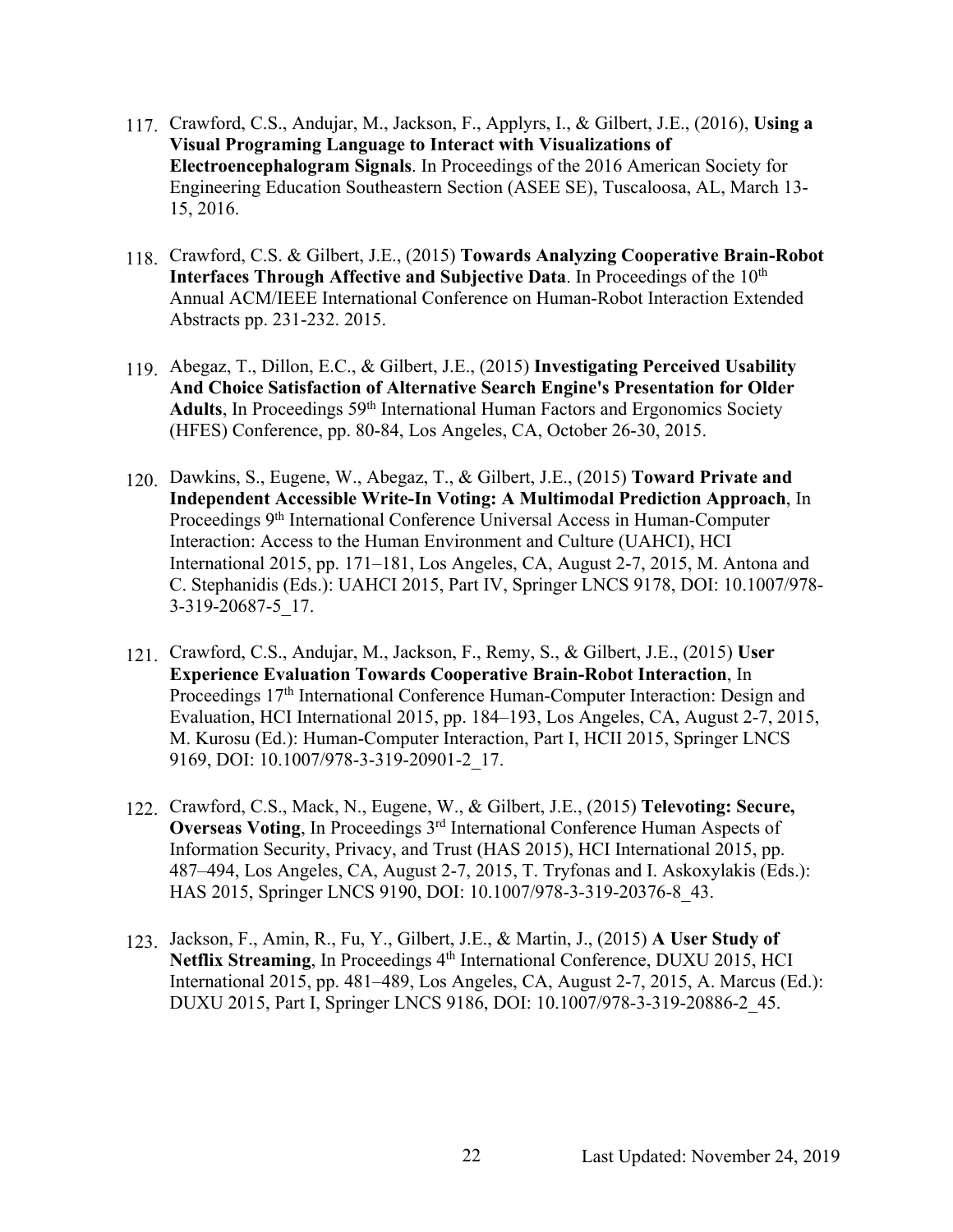- 124. Eugene, W., Dunbar, J., Nolan, A., Gilbert, J.E., & Hendrix, R.L., (2015) **Designing the Naturalistic Driving Experience**, In Proceedings 4th International Conference, DUXU 2015, HCI International 2015, pp. 439–449, Los Angeles, CA, August 2-7, 2015, A. Marcus (Ed.): DUXU 2015, Part III, Springer LNCS 9188, DOI: 10.1007/978- 3-319-20889-3\_41.
- 125. Jackson, F., Solomon, A., McMullen, K., & Gilbert, J.E., (2015) **To Start Voting, Say Vote: Establishing a Threshold for Ambient Noise for a Speech Recognition Voting System**, In Proceedings of 6th International Conference on Applied Human Factors and Ergonomics (AHFE 2015) and the Affiliated Conferences, AHFE 2015, pp. 4933-4939, Las Vegas, Nevada, July 26-30, 2015.
- 126. Abegaz, T., Dillon, E., & Gilbert, J.E., (2015) **Exploring Affective Reaction During User Interaction With Colors And Shapes**, In Proceedings of 6th International Conference on Applied Human Factors and Ergonomics (AHFE 2015) and the Affiliated Conferences, AHFE 2015, pp. 2855-2862, Las Vegas, Nevada, July 26-30, 2015.
- 127. Dunbar, J., Hall, P., Moon, D., & Gilbert, J.E., (2015) **Video verification: An alternative form of identify verification**, In Proceedings of 6th International Conference on Applied Human Factors and Ergonomics (AHFE 2015) and the Affiliated Conferences, AHFE 2015, pp. 4889-4895, Las Vegas, Nevada, July 26-30, 2015.
- 128. Crawford, C.S., Badea, C., Bailey, S.W., & Gilbert, J.E., (2015) **Using Cr-Y Components to Detect Tongue Protrusion Gestures**. In Proceedings of the 33rd Annual ACM CHI 2015 Conference Extended Abstracts, pp. 1331-1336, Seoul, Republic of Korea, April 18-23, 2015.
- 129. Crawford, C.S., & Gilbert, J.E., (2015) **Towards Analyzing Cooperative Brain-Robot Interfaces Through Affective and Subjective Data**, In Proceedings of the 10<sup>th</sup> Annual ACM/IEEE International Conference on Human-Robot Interaction Extended Abstracts, pp. 231-23, Portland, Oregon, March 2-5, 2015.
- 130. Gilbert, J.E. & Flowers, L.A., (2015) **Human-Centered Computing Scholars: Fostering a New Generation of Underrepresented and Financially Disadvantaged Researchers**, In Proceedings of 2015 ASEE Southeast Section Conference, Gainesville, FL, April 12-14, 2015.
- 131. Gilbert, J.E., Moon, D., Dunbar, J., Solomon, A., & Daily, S.B. (2014) **Lab Daze: A Web-Series Aimed at Changing the Student's Perceptions of Scientist**, In Proceedings of International Conference of Urban Education, Montego Bay, Jamaica, November 6-8, 2014.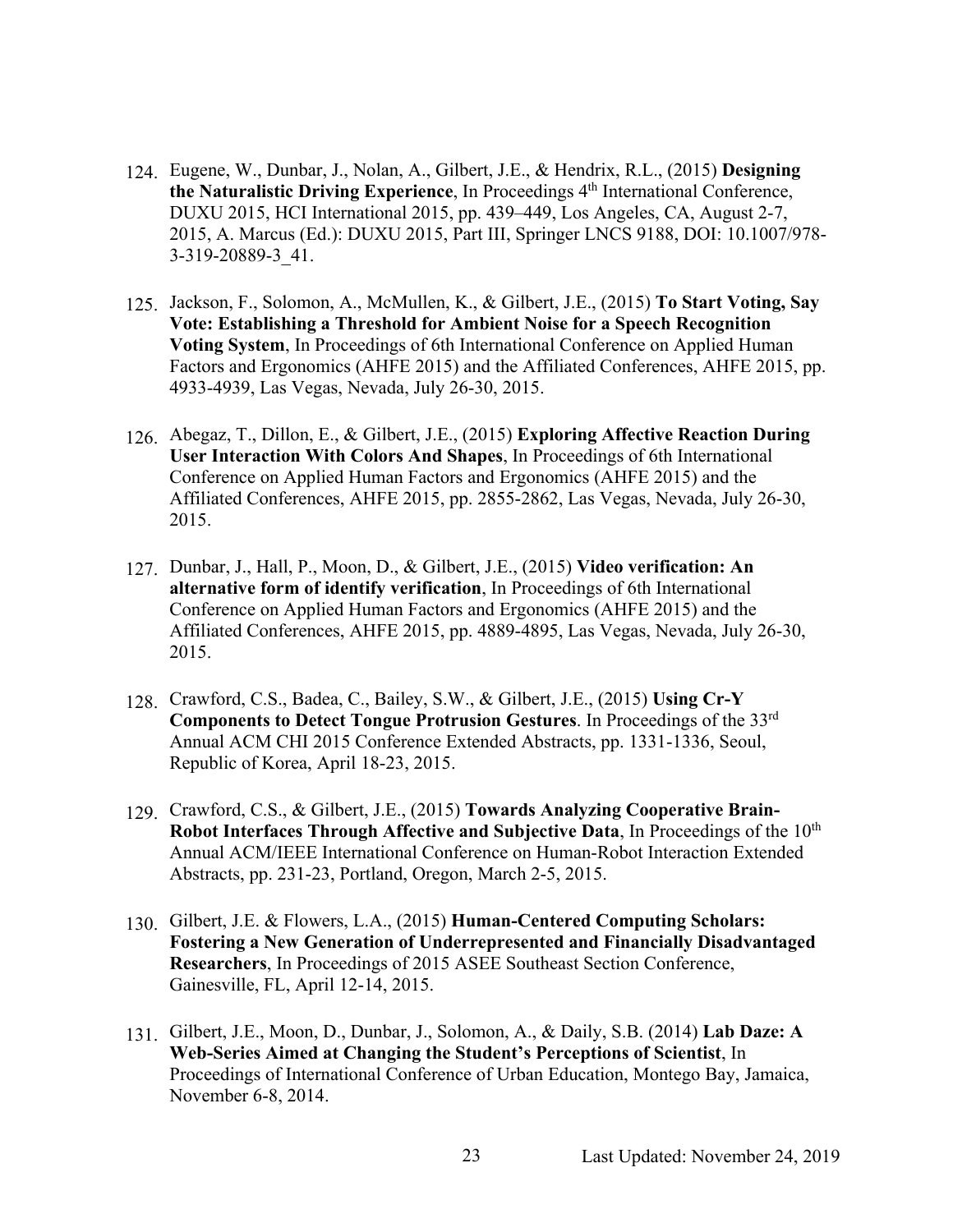- 132. Crawford, C.S., Andujar, M., Remy, S. & Gilbert, J.E. (2014) **Cloud Infrastructure for Mind-Machine Interface**, In Proceedings on the International Conference on Artificial Intelligence (ICAI, Las Vegas, NV, pp. 127-133), July 21-24, 2014.
- 133. Mack, N., Hall, P., Gardner-McCune, C., Hodges, L. & Gilbert, J. (2014). **Designing with Students: A Participatory Approach to Creating Know Your History: An Interactive History Textbook**. In Proceedings of World Conference on E-Learning in Corporate, Government, Healthcare, and Higher Education 2014 (pp. 344-354). Chesapeake, VA: AACE.
- 134. Jones, J.N. & Gilbert, J.E. (2014). **SightWord Pal: An Interactive Sight Word Tutor for African-American First Grade Readers**. In Proceedings of World Conference on E-Learning in Corporate, Government, Healthcare, and Higher Education 2014 (pp. 1453-1461). Chesapeake, VA: AACE.
- 135. Moon, D., Solomon, A., Thomas, S. & Gilbert, J. (2014). **Special Connections: A Social Media Website for Teaching Social Skills to Individuals with Cognitive Disabilities**. In Proceedings of World Conference on E-Learning in Corporate, Government, Healthcare, and Higher Education 2014 (pp. 1349-1354). Chesapeake, VA: AACE.
- 136. Chattaraman, V., Kwon, W.-S., & Gilbert, J. (2013). **Interaction style of virtual shopping agents: Effects on social presence and older consumers' experience in etail sites**. In Proceedings of the 70th International Textile and Apparel Association Annual Conference, New Orleans, LA.
- 137. Kwon, W.-S., Chattaraman, V., & Gilbert, J. E. (2013). **Virtual agent locus of control: Cognitive assistance for older consumers' online shopping**. In Proceedings of the 70th International Textile and Apparel Association Annual Conference, New Orleans, LA.
- 138. Senior, J., Parker, V., Cason, K., Gilbert, J.E., Meehan, N., Hernandez, Y., Blanco, K., & Linton, B., (2013). **Using virtual reality to foster dietary and physical activity behaviors among minority women**. In Proceedings, 2013 International Society for Behavioral Nutrition and Physical Activity, pp. 474-475, May 24th, 2013.
- 139. Andujar, M., Ekandem, J.I., Gilbert, J.E., & Morreale, P. (2013). **Evaluating Engagement Physiologically and Knowledge Retention Subjectively through Two Different Learning Techniques**, 15th International Conference, HCI International 2013, Las Vegas, NV, USA, July 21-26, 2013, In Proceedings, Part II, Vol. 8005 of Lecture Notes in Computer Science, pp. 335-342.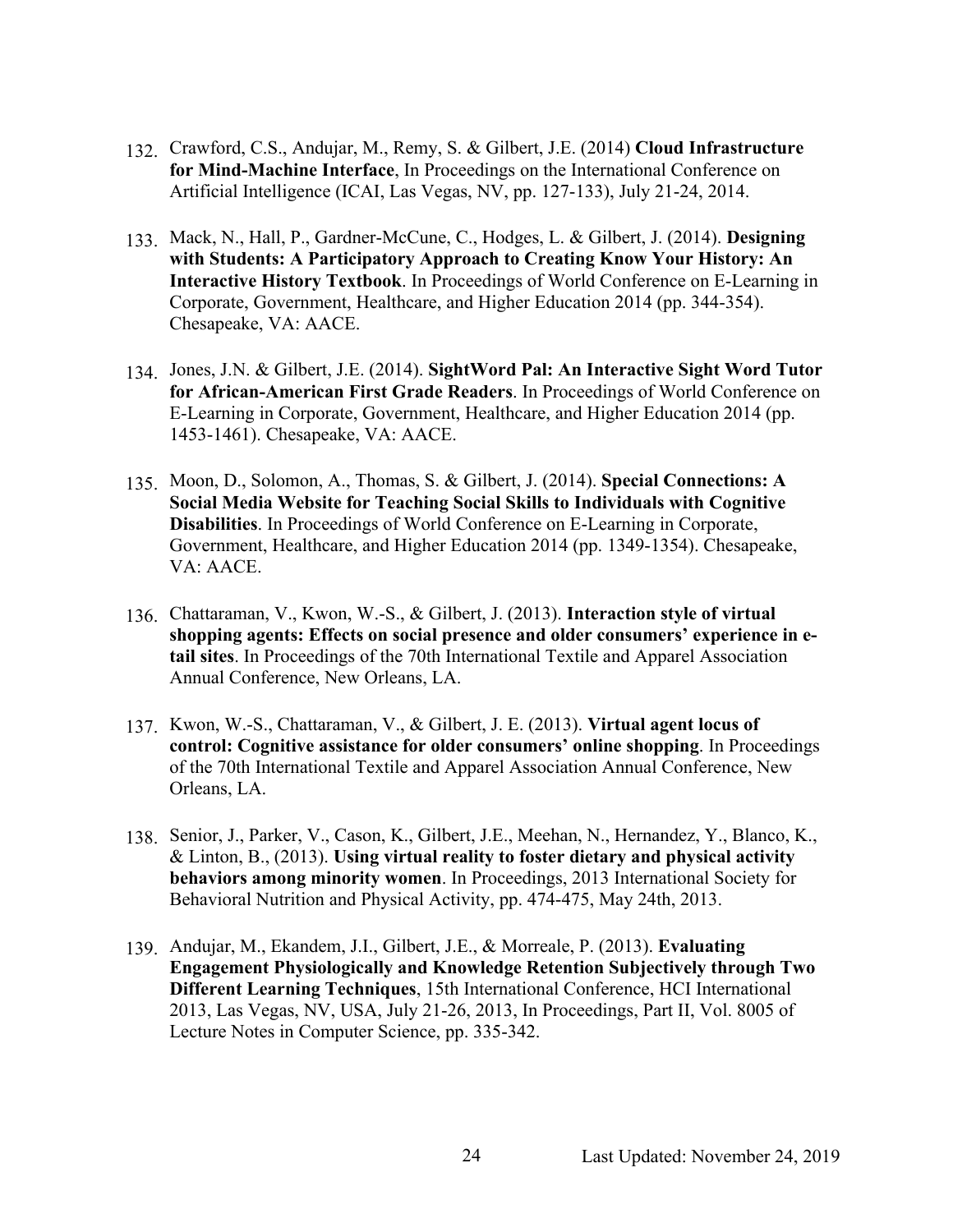- 140. Amin, R., Jackson, F., Gilbert, J.E., Martin, J., & Shaw, T. (2013). **Assessing the Impact of Latency and Jitter on the Perceived Quality of Call of Duty Modern Warfare 2**, 15th International Conference, HCI International 2013, Las Vegas, NV, USA, July 21-26, 2013, In Proceedings, Part III, Vol. 8006 of Lecture Notes in Computer Science, pp. 97-106.
- 141. Lola, P., Eugene, W., Hall, P., & Gilbert, J.E. (2013). **Balloting: Speeding Up the Voting Process**, 15th International Conference, HCI International 2013, Las Vegas, NV, USA, July 21-26, 2013, In Proceedings, Part II, Vol. 373 of Communications in Computer and Information Science, pp. 373-377.
- 142. Daily, S.B., Gilbert, J.E., Eugene, W., Gardner-Mccune, C., McMullen, K.A., Hall, P.W., Remy, S.L, Woodard, D.L., & Roy, T. (2013). **Alternate Pathways to Careers in Computing: Recruiting and Retaining Women Students**, In Proceedings of the 2013 ASEE Annual Conference, Atlanta, GA.
- 143. Martin-Hammond, A., Jones, J., and Gilbert, J. (2013) **A Spoonful of Sugar: Understanding the Over-the-Counter Medication Needs and Practices of Older Adults**. In proceedings of the 7th International Conference on Pervasive Computing Technologies for Healthcare, Venice, Italy, May 2013. (Acceptance Rate < 30%)
- 144. Andujar, M. and Gilbert, J.E. 2013. **Let's learn!: Enhancing User's Engagement Levels Through Passive Brain-Computer Interfaces**. (2013) In CHI '13 Extended Abstracts on Human Factors in Computing Systems (CHI EA '13). ACM, New York, NY, USA, pp. 703-708.
- 145. Chattaraman, V., Kwon, W.-S., Gilbert, J. E, & Darnell, S. (2012). **Locus of control in conversational agent design: Effects on older users' interactivity and social presence**. In Proceedings of the 12th International Conference on Intelligent Virtual Agents, Santa Cruz, CA.
- 146. Alvarez I., Gilbert, J.E., Lopez-de-Ipiña, K. (2012) **The Voice User Help, a smart vehicle assistant for the elderly**. In Proceedings of the 6th International Conference on Ubiquitous Computing and Ambient Intelligence, UCAmI 2012, San Sebastian, Spain,
- 147. Alvarez I., Lopez-de Ipiña, K., Daily, S.B., & Gilbert, J.E., (2012) **Emotional Adaptive Vehicle User Interfaces: moderating negative effects of failed technology interactions while driving**, In Proceedings of 2nd Workshop of Automotive Natural Interfaces together with 4th International Conference on Automotive User Interfaces, AutoUI'12, October 17-19, 2012, Portsmouth, NH, pp. 57-60.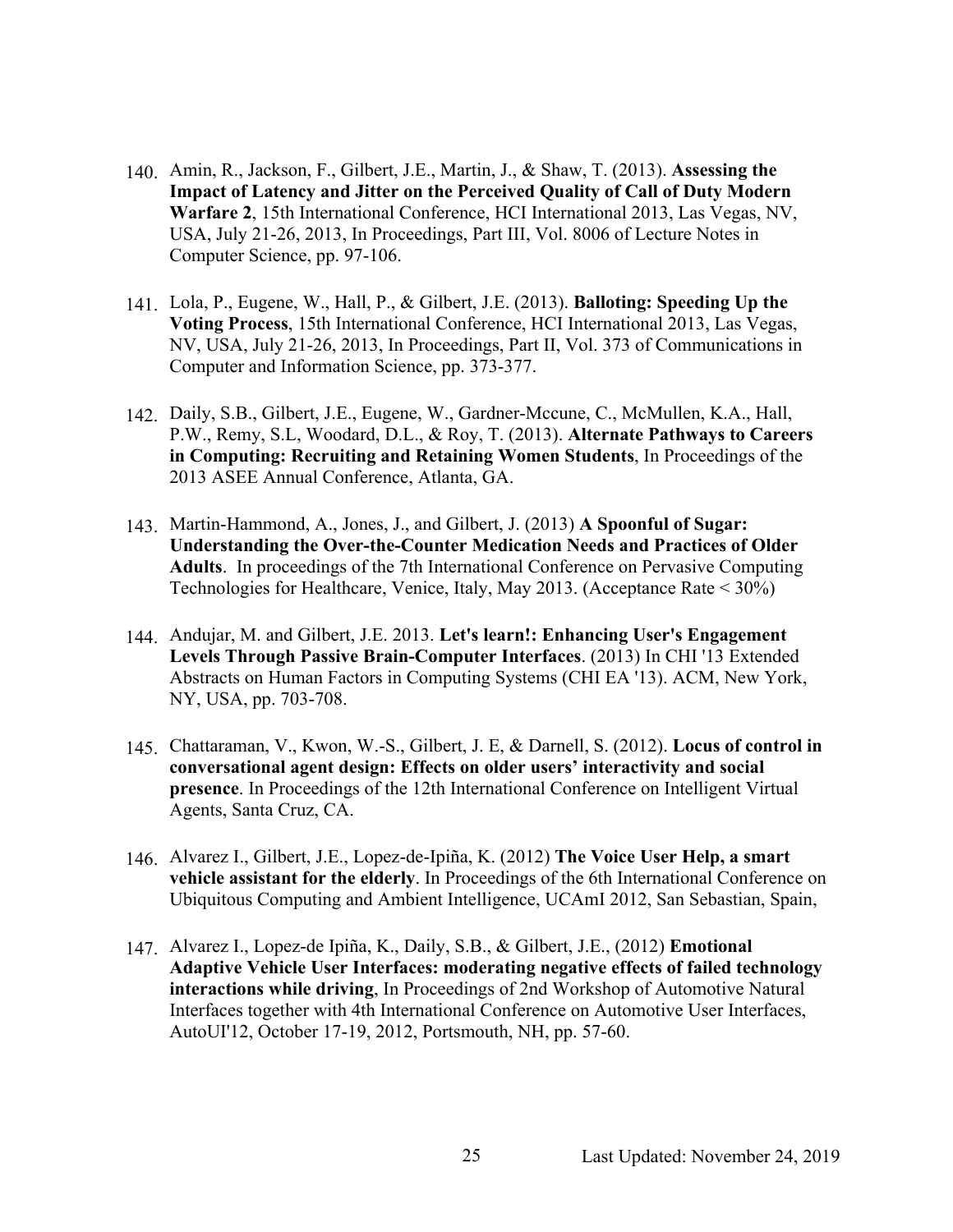- 148. Martin, A., Moses, W., Ekandem, J., and Gilbert, J. (2012) **An Evaluation of Three Mobile Medication Management Applications**. In Workshop on Evaluating Off-the-Shelf Technologies for Personal Health Monitoring, UbiComp, September 2012.
- 149. Mkpong-Ruffin, I., Gilbert, J., Hamilton J., & Umphress D. (2012) **Quantitative Risk Assessment Model for Software Security in the Design Phase of Software Development – A Case Study (PRIME III)** In Proceedings of AlaSim International 2012, May 1-3, 2012 Huntsville AL.
- 150. Alvarez, I., Alnizami, H., Dunbar, J., Johnson, A., Jackson, F., & Gilbert, J.E. (2011) **Designing Driver-centric Natural Voice User Interfaces**. In Adjunct Proceedings of the 3rd International Conference on Automotive User Interfaces and Interactive Vehicular Applications, Salzburg, Austria, pp. 166-169.
- 151. Gosha, K., James, M., Janifer, A. & Gilbert, J.E. (2011). **The Development of the Online Graduate Student Panel Experience for African American STEM Graduate Students**. In Proceedings of World Conference on E-Learning in Corporate, Government, Healthcare, and Higher Education 2011 (pp. 151-157). Chesapeake, VA: AACE.
- 152. Andujar, M., Ekandem, J., Alvarez, I., James, M. & Gilbert, J.E. (2011). **Are Educational Video Games All They're Cracked Up To Be?: A Physiological Approach For Measuring Engagement in Educational Video Games vs. Conventional Learning Techniques**. In Proceedings of World Conference on E-Learning in Corporate, Government, Healthcare, and Higher Education 2011 (pp. 539- 544). Chesapeake, VA: AACE.
- 153. Kwon, W.-S., Chattaraman, V., & Gilbert, J. E. (2011). **Roles of virtual sales associates in enhancing older consumers' satisfaction and loyalty: Relational versus functional service quality**. In H. Timmermans (Ed.), Proceedings of the 18th Recent Advances in Retailing and Services Science Conference (p. 92). San Diego, CA: European Institute of Retailing and Services Studies.
- 154. Kwon, W.-S., Chattaraman, V., Shim, S. I., Alnizami, H., & Gilbert, J.E. (2011). **Older user-computer interaction on the Internet: How conversational agents can help**. In J.A. Jacko (Ed.), Human-Computer Interaction, Part II: Proceedings of the 14th HCI International 2011 Conference (pp. 533–536.) Berlin, Heidelberg: Springer-Verlag.
- 155. Wang, L., Moses, W., Ekandem, J., & Gilbert, J.E. (2011) **AADMLSS Practice: A Culturally Relevant Algebra Tutor**, In Proceedings 11th IEEE International Conference on Advanced Learning Technologies (ICALT 2011); July 7, 2011; Athens, GA, pp. 98-99.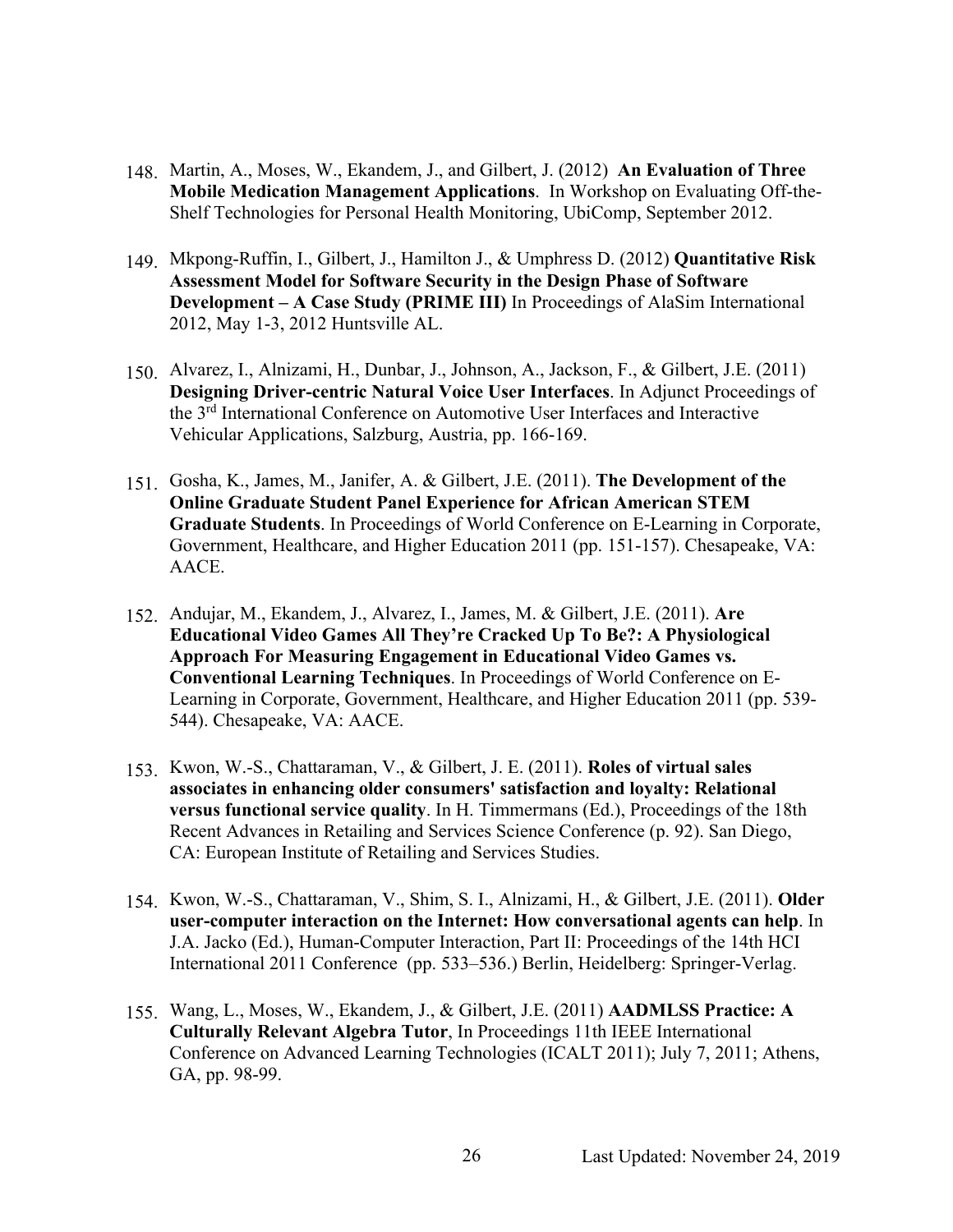- 156. Gilbert, J.E., Johnson-Stokes, W., Darnell, S.S., Ekandem, J.I., Alnizami, H., Martin, A.M., (2011) **Accessible Voting: One Machine, One Vote for Everyone.** ACM CHI '11 Video Presentation, Vancouver, CA, May 10, 2011.
- 157. Darnell, S.S., Alvarez, I., Ekandem, J.I., Woodard, D.L. and Gilbert, J.E. (2011), **MyDash: The Biometric Digital Dashboard**, In Proceedings of the 3rd Workshop on Multimodal Interfaces for Automotive Applications (MIAA `11) organized at the 2011 International Conference on Intelligent User Interfaces (IUI `11), February 13, 2011, Palo Alto, CA, pp. 53-56.
- 158. Alvarez, I., Martin, A., Dunbar, J., Taiber, J., Wilson, D., & Gilbert, J.E., (2010), **Voice Interfaced Vehicle User Help**, In Proceedings of the 2<sup>nd</sup> International Conference on Automotive User Interfaces and Interactive Vehicular Applications (AutomotiveUI 2010), pages. 42-49, Pittsburgh, PA.
- 159. (Paper of Distinction) Shim, S., Chattaraman, V., Kwon, W.-S., & Gilbert, J.E. (October, 2010). **Virtual Shopping Agents for Mature Consumers: Are They Social or Technical Support?** In Proceedings of the Annaul Meeting of International Textile and Apparel Association (No. 67). Montreal, Canada.
- 160. Kwon, W.S., Chattaraman, V., & Gilbert, J.E. (October, 2010). **The role of virtual sales associates in enhancing aging consumers' e-Store patronage intent**. In Proceedings of the Annual Meeting of International Textile and Apparel Association (No. 67). Montreal, Canada.
- 161. Smotherman, J., Gosha, K. & Gilbert, J.E. (2010). **The Construction of a Multitouch Table Application for Peer Assisted Learning in Early Childhood Classrooms**. In Proceedings of World Conference on E-Learning in Corporate, Government, Healthcare, and Higher Education 2010, pages. 2719-2724, Chesapeake, VA: AACE.
- 162. Dawkins, S., Hamilton, L., Sullivan, T., Gilbert, J.E. (2010). **Universally Usable Privacy in Write-In Voting**. In Proceedings of the 6th Symposium on Usable Privacy and Security (SOUPS), Redmond, Washington, July 15, 2010.
- 163. Dawkins, S. & Gilbert, J.E. (2010) **An Approach for Anonymous Spelling for Voter Write-Ins Using Speech Interaction**. In Proceedings of the NAACL HLT 2010 Workshop on Speech and Language Processing for Assistive Technologies, pages 44- 52, Los Angeles, California, June 5, 2010.
- 164. Gosha, K., Moses, W., Wachs, A. & Gilbert, J.E. (2010) **Creation of a Voice User Interface Survey for Dynamic Service Feedback**. ACM Southeast Conference, Oxford, MS, April 15-17, 2010.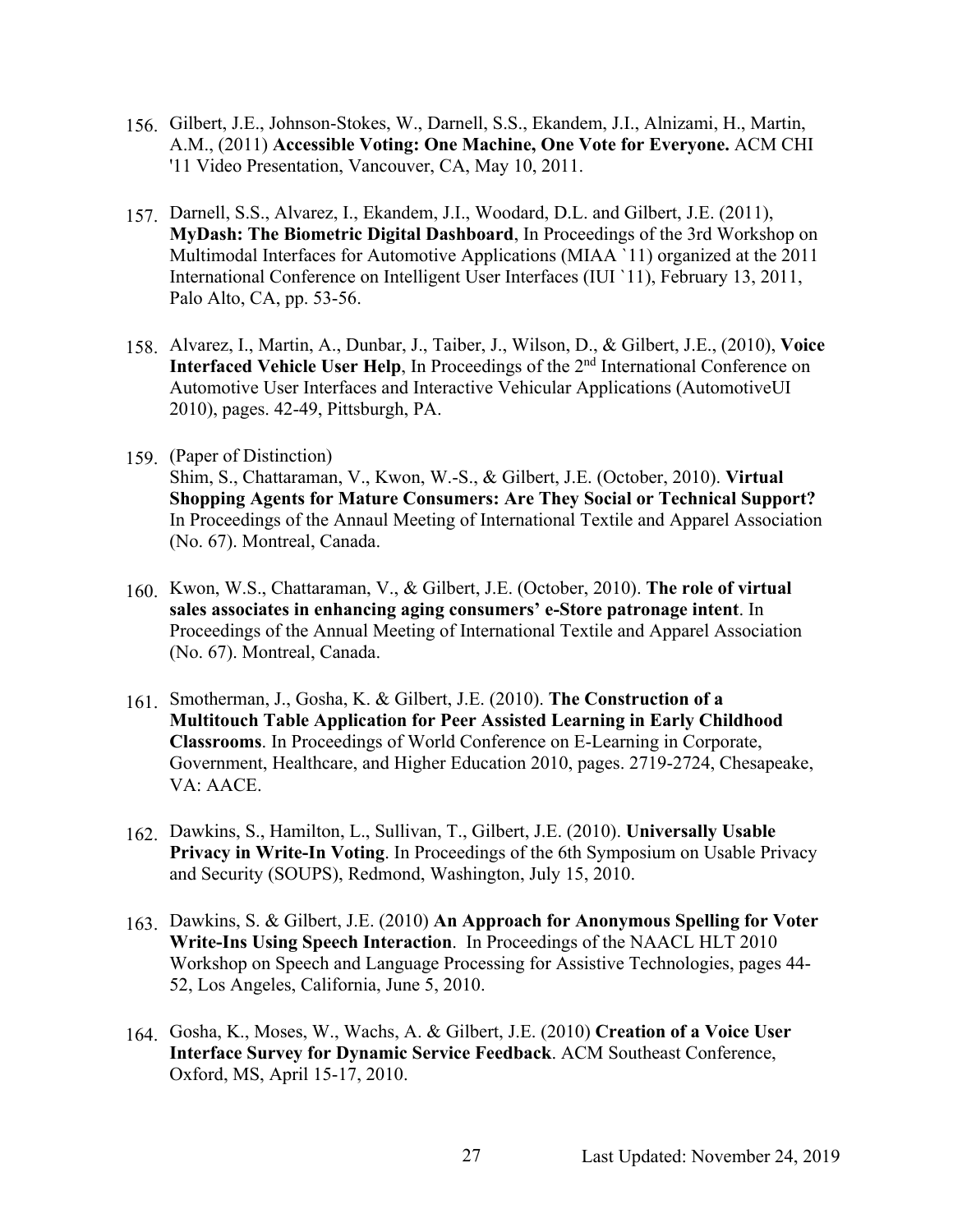- 165. Soares, C., Williams, P., Gilbert, J.E. & Dozier, G. (2010) **A Class-specific Ensemble Feature Selection Approach for Classification Problems**. ACM Southeast Conference, Oxford, MS, April 15-17, 2010.
- 166. Wilson, D.M., Martin, A. & Gilbert, J.E. (2010) **'How May I Help You'-Spoken Queries for Technical Assistance**. ACM Southeast Conference, Oxford, MS, April 15-17, 2010.
- 167. Williams, P., Soares, C., & Gilbert, J.E. (2010) **A Clustering Rule-based Approach to Predictive Modeling**. ACM Southeast Conference, Oxford, MS, April 15-17, 2010.
- 168. Morrison, D., Alnizami, H., Dawkins, S., Eugene, W., Martin, A., Moses, W. & Gilbert, J.E. (2010) **Supporting License Plate Queries for First Responders Using the VoiceLETS System**. ACM Southeast Conference, Oxford, MS, April 15-17, 2010.
- 169. Gosha, K., Moses, W., & Gilbert, J.E. (2010) **The Creation of a Service Queue Management System on Barbershop Administration**. ACM Southeast Conference, Oxford, MS, April 15-17, 2010.
- 170. Kwon, W., Chattaraman, V., & Gilbert, J.E., (2010), **Effects of Conversational Agents in Retail Web Sites on Aging Consumers' Interactivity and Perceived Benefits**, *In Proceedings of the 28th ACM Conference on Human Factors in Computing Systems CHI 2010 Workshop Senior-Friendly Technologies: Interaction Design for the Elderly,* April 10, 2010, Atlanta, GA, pp. 40-43.
- 171. Gosha, K., Billionniere, E., Gilbert, J. & Ramsey, M. (2010). **Developing a Framework for Teacher Professional Development Using Online Social Networks**. In C. Crawford et al. (Eds.), Proceedings of Society for Information Technology & Teacher Education International Conference 2010 (pp. 1449-1454). Chesapeake, VA: AACE.
- 172. Gosha, K., Billionniere, E. & Gilbert, J. (2010). **Towards the Creation of an Open Source Teacher Professional Development Distribution Community**. In C. Crawford et al. (Eds.), Proceedings of Society for Information Technology & Teacher Education International Conference 2010 (pp. 2977-2979). Chesapeake, VA: AACE.
- 173. Eugene, W. & Gilbert, J.E. (2010), **Mining for Culture: Reaching Out of Range**, *In Proceedings of iConference 2010*, February 3-6, 2010, University of Illinois at Urbana-Champaign, IL, pp. 55-59.
- 174. Chattaraman, V., Kwon, W.-S., Gilbert, J. E., & Johnson, O. (2009). **Older consumers, the Internet, and online shopping: A look at gender cohorts**. *In Proceedings of the 66th Annual Conference of the International Textile and Apparel Association*, October 28-31, 2009, Bellevue, WA.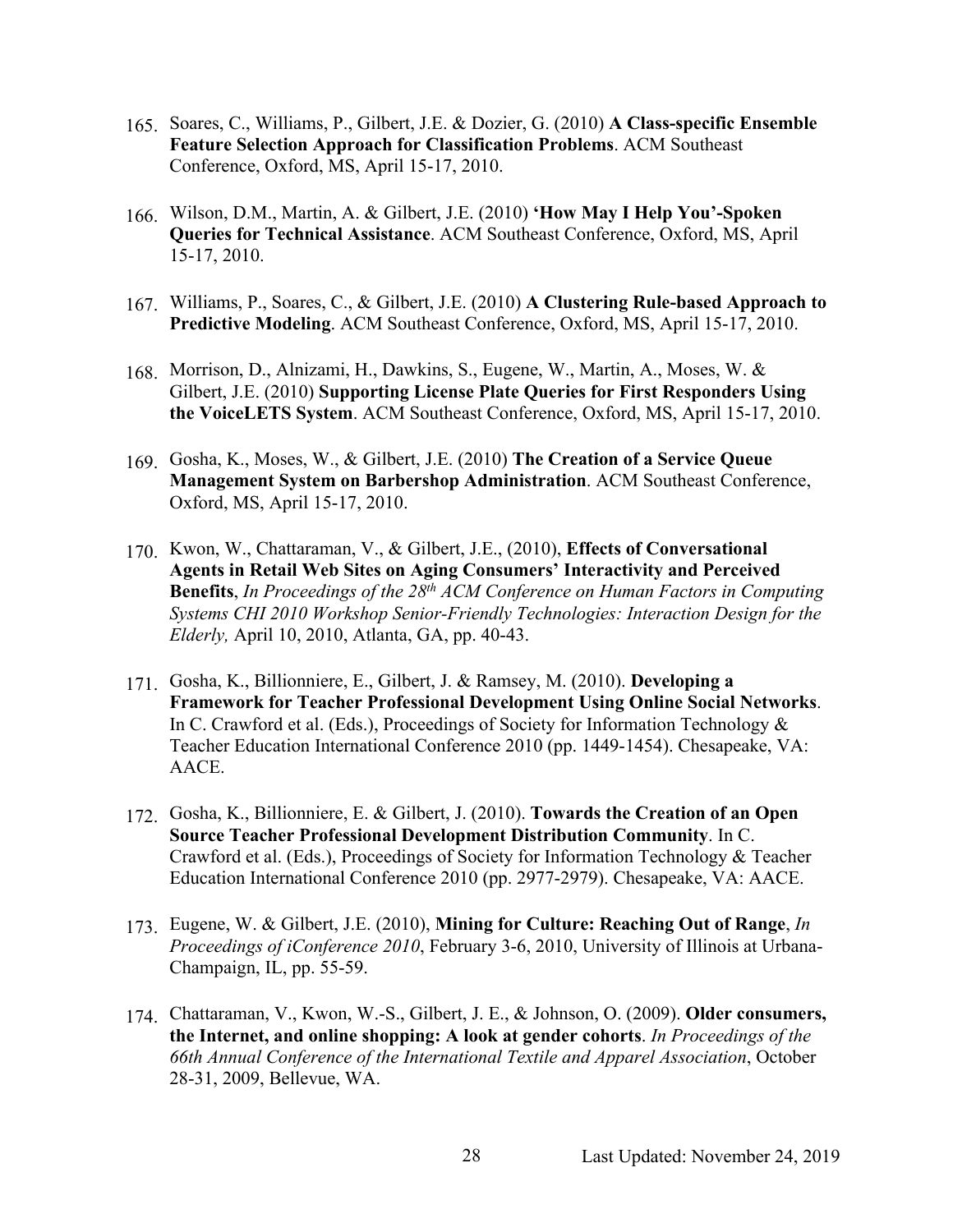- 175. Gosha, K., Gilbert, J. & Seals, C. (2009). **Towards the Construction of a Peer-Assisted Learning Tool using a Social Media Network**. *In Proceedings of World Conference on E-Learning in Corporate, Government, Healthcare, and Higher Education 2009,* October 26-30, 2009, Vancouver, BC, pp. 3500-3503.
- 176. Pham, T., Hess, R., Ju, C., Metoyer, R., & Gilbert, J.E., **What Does Diversity Look Like?** *In Proceedings of IEEE Information Visualization 2010*, Atlantic City, NJ, October 11 – 16, 2009.
- 177. Chattaraman, V., Kwon, W.-S., & Gilbert, J. (2009). **Social presence in online stores: Building social support and trust among older consumers** [CD-ROM]. In J. R. Evans (Ed.), Retailing 2009: Strategic Challenges and Opportunities in Uncertain Times: Special Conference Series (Vol. XII): Proceedings of the 12th Triennial Triennial National Retailing Conference. New Orleans, LA: The Academy of Marketing Science and the American Collegiate Retailing Association.
- 178. Cross, E. V., Dawkins, S., McClendon, J., Sullivan, T., Rogers, G., Erete, A. & Gilbert, J. E. **Everyone Counts: Voting Accessibility**. *In Stephanidis, C., editors, Proceedings of Human Computer Interaction International*, Vol. 5616 of Lecture Notes in Computer Science, pp. 324-332. Springer-Heidelberg, 2009.
- 179. Soares, C. & Gilbert, J.E. (2009). **Predicting cross-country results using feature selection and evolutionary computation**. *In Proceedings The Fifth Richard Tapia Celebration of Diversity in Computing Conference: Intellect, Initiatives, Insight, and Innovation*. Portland, Oregon, April 1 - 4, 2009, pp. 41-45.
- 180. Dawkins, S., Sullivan, T., Rogers, G., Cross, E.V., Hamilton, L., & Gilbert, J.E. (2009). **Prime III: An Innovative Electronic Voting Interface.** *In Proceeding of the 2009 International Conference on Intelligent User Interfaces*. Sanibel Island, Florida, February 8 – 11, 2009.
- 181. Soares, C., Montgomery, L., Hamilton, C., and Gilbert, J.E. (2008). **Improving Accuracy in the Montgomery County Corrections Program Using Case-Based Reasoning**. *In Proceedings of the 2008 Seventh International Conference on Machine Learning and Applications*. IEEE, San Diego, CA, December 11-13, 2008, pp. 318 - 323.
- 182. Soares, C., Montgomery, L., Rouse, K., and Gilbert, J.E. (2008). **Automating Microarray Classification using General Regression Neural Networks**. *In Proceedings of the 2008 Seventh International Conference on Machine Learning and Applications*. IEEE, San Diego, CA, December 11-13, 2008, pp. 508 - 513.
- 183. White, J., Chapman, R., Gilbert, J.E., & Hamilton, J.D. (2008) **A Training System for Pilot Radio Communications**. The Huntsville Simulation Conference 2008, Huntsville, AL, October 22 – 23, 2008.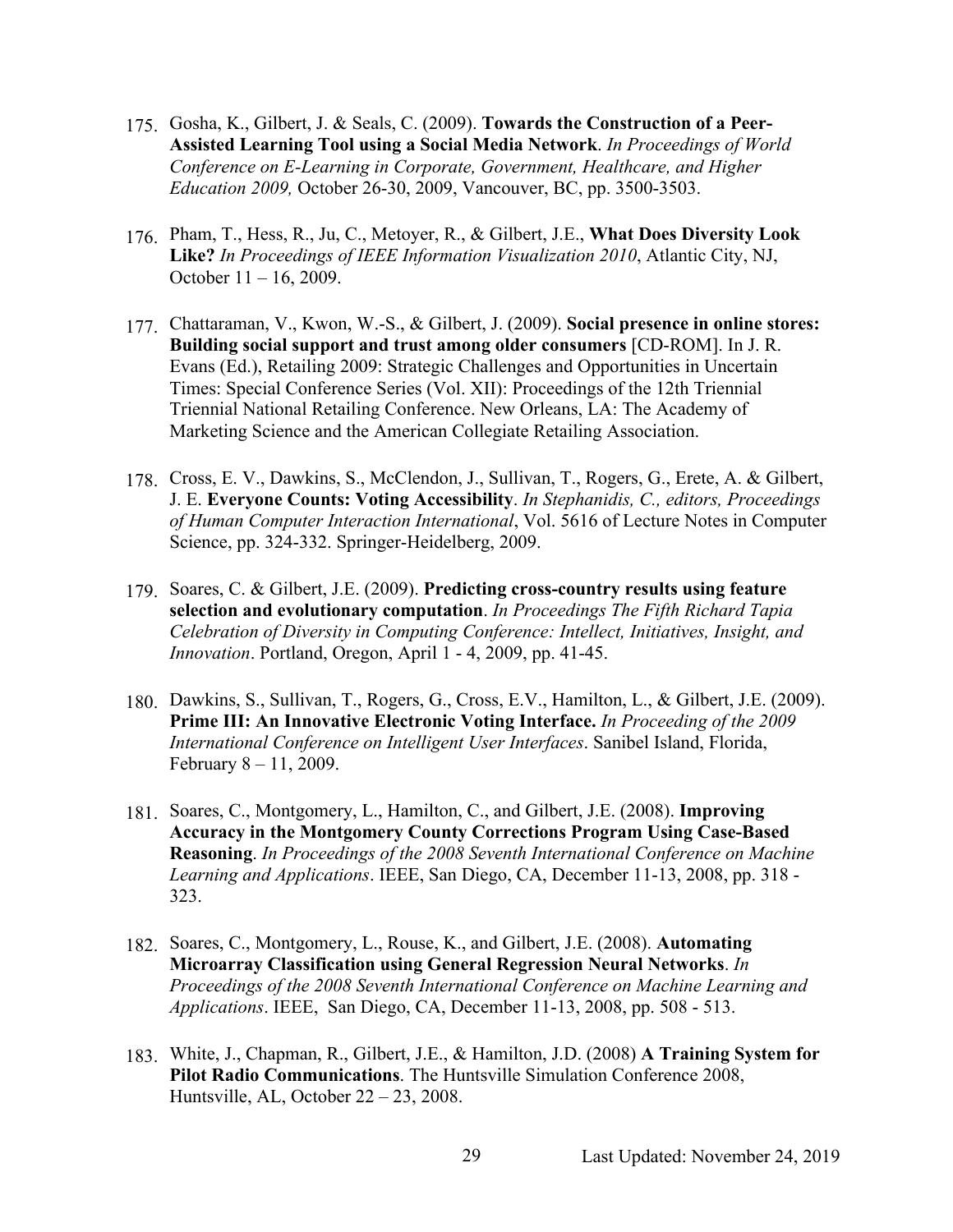- 184. Goggin, S.N., Byrne, M.D., Gilbert, J.E., Rogers, G. & McClendon, J. (2008) **Comparing the Auditability of Optical Scan, Voter Verified Paper Audit Trail (VVPAT) and Video (VVVAT) Ballot Systems**. 2008 USENIX/ACCURATE Electronic Voting Technology Workshop (EVT '08), San Jose, CA, July 28-29, 2008.
- 185. Gosha, K., Thomas, J.O. & Gilbert, J.E. (2008) **Exploring the Impact of Queue Management on Quality of Service for SMBs**. IEEE International Conference on Services Computing, Honolulu, Hawaii, July 8-11, 2008, Volume 2: pp. 551 - 553.
- 186. McMillian, Y. & Gilbert, J.E. (2008) **Distributed Listening: A Parallel Processing Approach to Automatic Speech Recognition**. Association for Computational Linguistics (ACL): Human Language Technology Conference (HLT), Columbus OH, June 15-20, 2008, pp. 173 – 176.
- 187. Eugene, W. & Gilbert, J.E. (2008) **C-PAL: Cultural-Based Programming for Adult Learners**. ACM Southeast Conference, Auburn, AL, March 28-29, 2008.
- 188. Cross, E.V. & Gilbert, J.E. (2008) **Effective Supervision of a Robot Team through User Interface Design**. ACM Southeast Conference, Auburn, AL, March 28-29, 2008
- 189. Cross, E.V., Rogers, G., McClendon, J., Mitchell, W., Rouse, K., Gupta, P., Williams, P., Mkpong-Ruffin, I., McMillian, Y., Neely, E., Lane, J., Blunt, H. & Gilbert, J.E. (2007) **Prime III: One Machine, One Vote for Everyone**. VoComp 2007, Portland, OR, July 16, 2007.
- 190. McMillian, Y., Williams, P., Cross, E.V., Mkpong-Ruffin, I., Nobles, K., Gupta, P. & Gilbert, J.E. (2007) **Prime III: Where Usable Security & Electronic Voting Meet**. Usable Security (USEC '07), Lowlands, Scarborough, Trinidad/Tobago, February 15- 16, 2007.
- 191. Cross, E.V., McMillian, Y., Gupta, P., Williams, P., Nobles, K. & Gilbert, J.E., (2007) **Prime III: A User Centered Voting System.** ACM CHI '07 Extended Abstracts Works In Progress Session, San Jose, CA, May 2, 2007.
- 192. Gilbert, J., Cross, E.V., Grant, M.M., West, M.L., Hood, S. & Arbuthnot, K. (2006) **City Stroll: Hip Hop+Animation+Algebra = Fun+Learning.** *In Proceedings of E-Learn 2006 World Conference on E-Learning in Corporate, Government, Healthcare, & Higher Education*, CD-ROM.
- 193. Williams, A., Seals, C., Rouse, K., & Gilbert, J. (2006) **Visual Programming with Squeak SimBuilder: Techniques for E-Learning in the Creation of Science Frameworks.** *In Proceedings of E-Learn 2006 World Conference on E-Learning in Corporate, Government, Healthcare, & Higher Education*, pp. 1509-1514.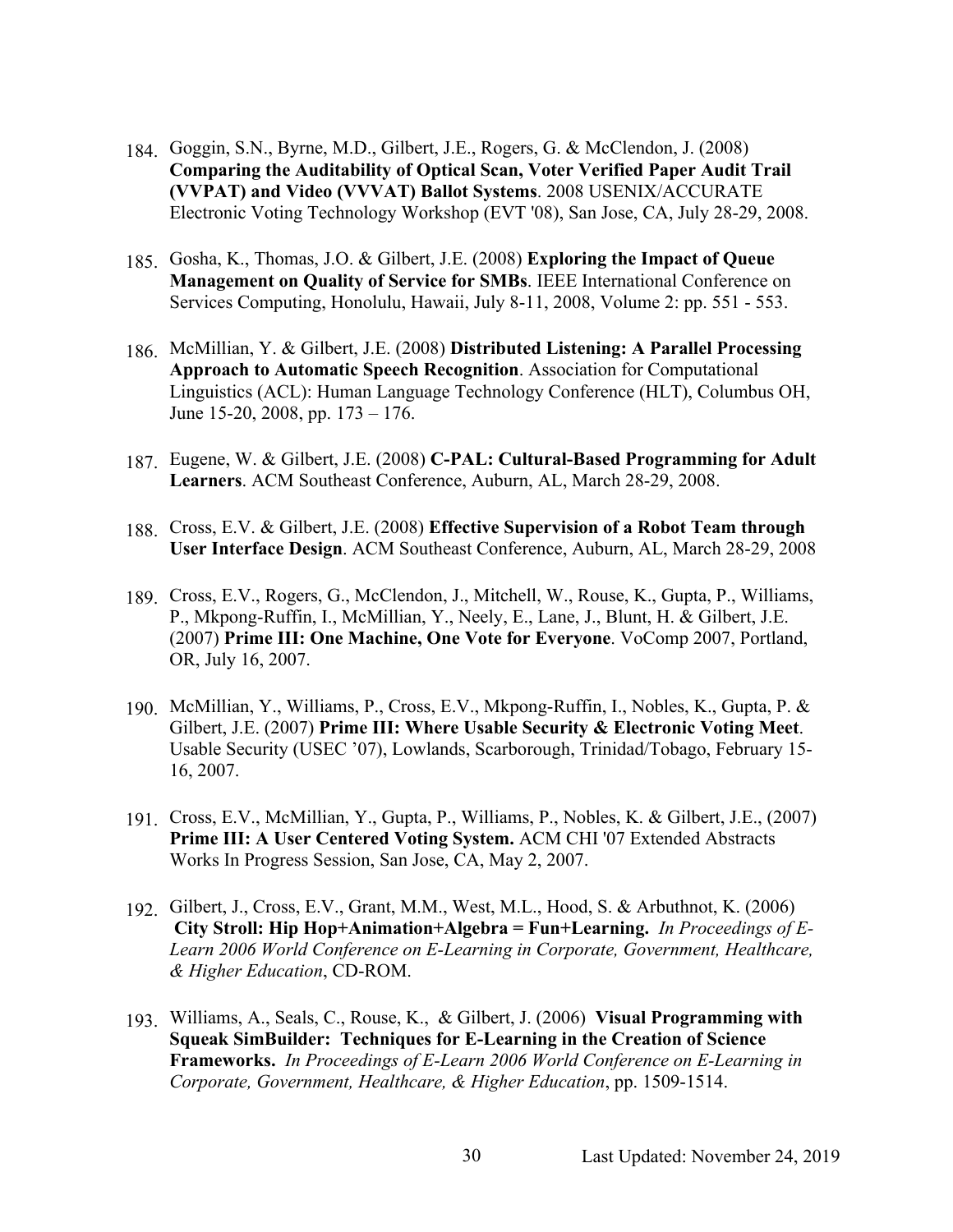- 194. Mkpong-Ruffin, I., Murphy, A., Larkin, V. & Gilbert, J. (2006) **CAMPNAV: A Campus Navigation System For the Visually Impaired.** *In Proceedings of E-Learn 2006 World Conference on E-Learning in Corporate, Government, Healthcare, & Higher Education*, CD-ROM.
- 195. Seals, C.D., Zhang, L. & Gilbert, J. (2006) **Human Centered Computing Lab Web Site Redesign Effort.** *In Proceedings of E-Learn 2006 World Conference on E-Learning in Corporate, Government, Healthcare, & Higher Education*, pp. 452-458.
- 196. Gilbert, J. E.(2006). **A Model for Broadening Participation in Computing.** *In Proceedings of American Society of Engineering Education Southeastern Section Annual Conference***,** Tuscaloosa, AL, p. 23.
- 197. Gupta, P. & Gilbert, J. (2005). **Speech Usability Metric: Evaluating Spoken Language Systems**. *11th International Conference on Human-Computer Interaction*, Las Vegas, Nevada, CD-ROM.
- 198. Cross, E.V. & Gilbert, J. (2005). **Let's Vote: A Multimodal Electronic Voting System**. *11th International Conference on Human-Computer Interaction*, Las Vegas, Nevada CD-ROM.
- 199. Gilbert, J. E.(2005). **Distributed Listening Research.** *In Proceedings of AVIOS Speech Technology Track***,** San Francisco, California, SpeechTEK West, pp. 1 – 10.
- 200. Williams, M., Gilbert, J., & Madsen, N. (2004) **Nel: An Interactive Physics Tutor**. *World Conference on E-Learning in Corp., Govt., Health., & Higher Ed.* (1), pp. 3000-3002.
- 201. Parks, N., Simmons, T., Sapp, K. & Gilbert, J. E.(2003). **Culturally Influenced E-Learning: An Introduction to AADMLSS.** *In Proceedings of E-Learn World Conference on E-Learning in Corporate, Government, Healthcare & Higher Education***,** Phoenix, AZ: Association for the Advancement of Computing in Education, pp. 1960-1965.
- 202. Gilbert, J.E. & Zhong, Y.(2003). **Speech User Interfaces for Information Retrieval.** *In Proceedings of 12th Annual ACM Conference on Information & Knowledge Management***,** New Orleans, Louisiana, pp. 77-82.
- 203. Gu, Y. & Gilbert, J. E. (2004). **The Development of Voice System That Interact With a Student Information Database**. *In Proceedings of 42nd Annual ACM Southeast Conference*. Huntsville, Alabama, pp. 248 - 252.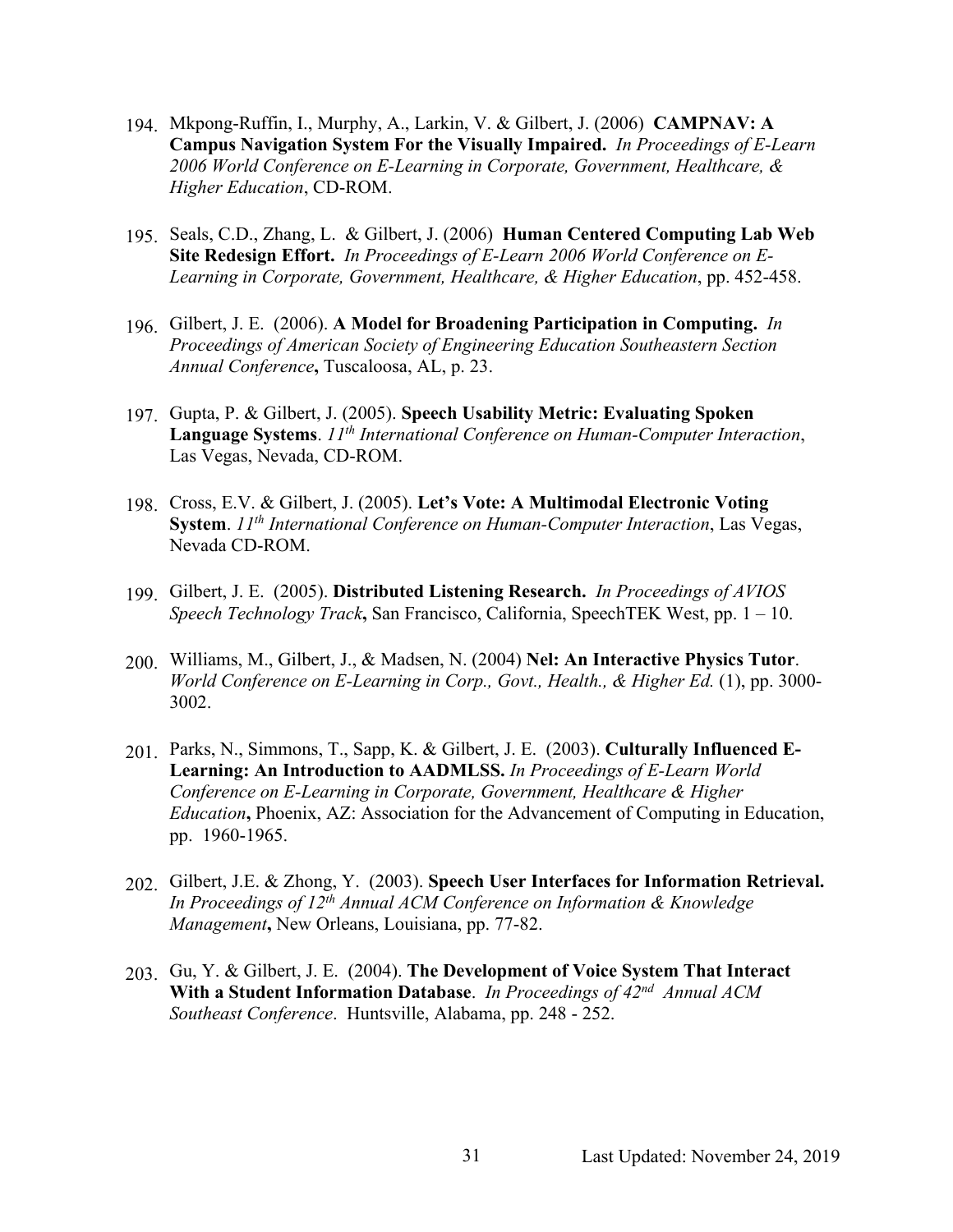- 204. Hu, W. , Zhong, Y & Gilbert, J. E. (2003). **Voice Information Retrieval for Course Resources**. *In Proceedings of ED-MEDIA 2003: World Conference on Educational Multimedia, Hypermedia & Telecommunications*, Honolulu, Hawaii: Association for the Advancement of Computing in Education. pp. 2804-2807.
- 205. Larson, J.A. , Gilbert, J. E. & McTear, M. (2003). **Challenges in Teaching User Interface Design for Telephone and Cell Phones**. *In Proceedings of ACM CHI 2003: New Horizons*, Ft. Lauderdale, FL. pp. 864-865.
- 206. Zhong, Y., Gilbert, J. E. & Hu, W.(2003). **Speech User Interface for Document Retrieval.** *In Proceedings of 41st Annual ACM Southeast Conference***,** Savannah, Georgia, pp. 130-131.
- 207. Jackson, E.M. & Gilbert, J. E.(2003). **Increasing physical activity through a technology mediated intervention.** *In Proceedings of Hawaii International Conference on Education***,** Honolulu, Hawaii, pp. 10.
- 208. Gilbert, J. E.(2002). **Playing Teacher.** *In Proceedings of E-Learn World Conference on E-Learning in Corporate, Government, Healthcare & Higher Education***,** Montreal, Canada: Association for the Advancement of Computing in Education, pp. 325-330.
- 209. Kolwalkar, N. & Gilbert, J. E.(2002). **Morph Chat: A Multimodal Instant Messaging System.** *In Proceedings of E-Learn World Conference on E-Learning in Corporate, Government, Healthcare & Higher Education***,** Montreal, Canada: Association for the Advancement of Computing in Education, pp. 1722-1725.
- 210. Qi, H., Gilbert, J. E. & Brewer, J.W. (2002). **Using Animated Pedagogical Agents To Teach Entomology.** *In Proceedings of E-Learn World Conference on E-Learning in Corporate, Government, Healthcare & Higher Education***,** Montreal, Canada: Association for the Advancement of Computing in Education, pp. 2059-2062.
- 211. Gilbert, J. E.(2001). **Gilbert's Usability Monitor (GUM)**. *In Proceedings of WebNet 01: World Conference on the WWW and Internet***,** Orlando, FL: Association for the Advancement of Computing in Education, pp. 420-421 .
- 212. Gilbert, J. E. & Wilson, D. (2001). **Building Learning Architectures: Domain Instruction Server (DIS)**. *In Proceedings of WebNet 01: World Conference on the WWW and Internet***,** Orlando, FL: Association for the Advancement of Computing in Education, pp. 422-426.
- 213. Gilbert, J. E & Wilson, D. (2001). **Domain Instruction Server (DIS)**. *In Proceedings of ICALT 2001: International Conference on Advanced Learning Technologies*, Madison, WI: IEEE Computer Society, pp. 439-440.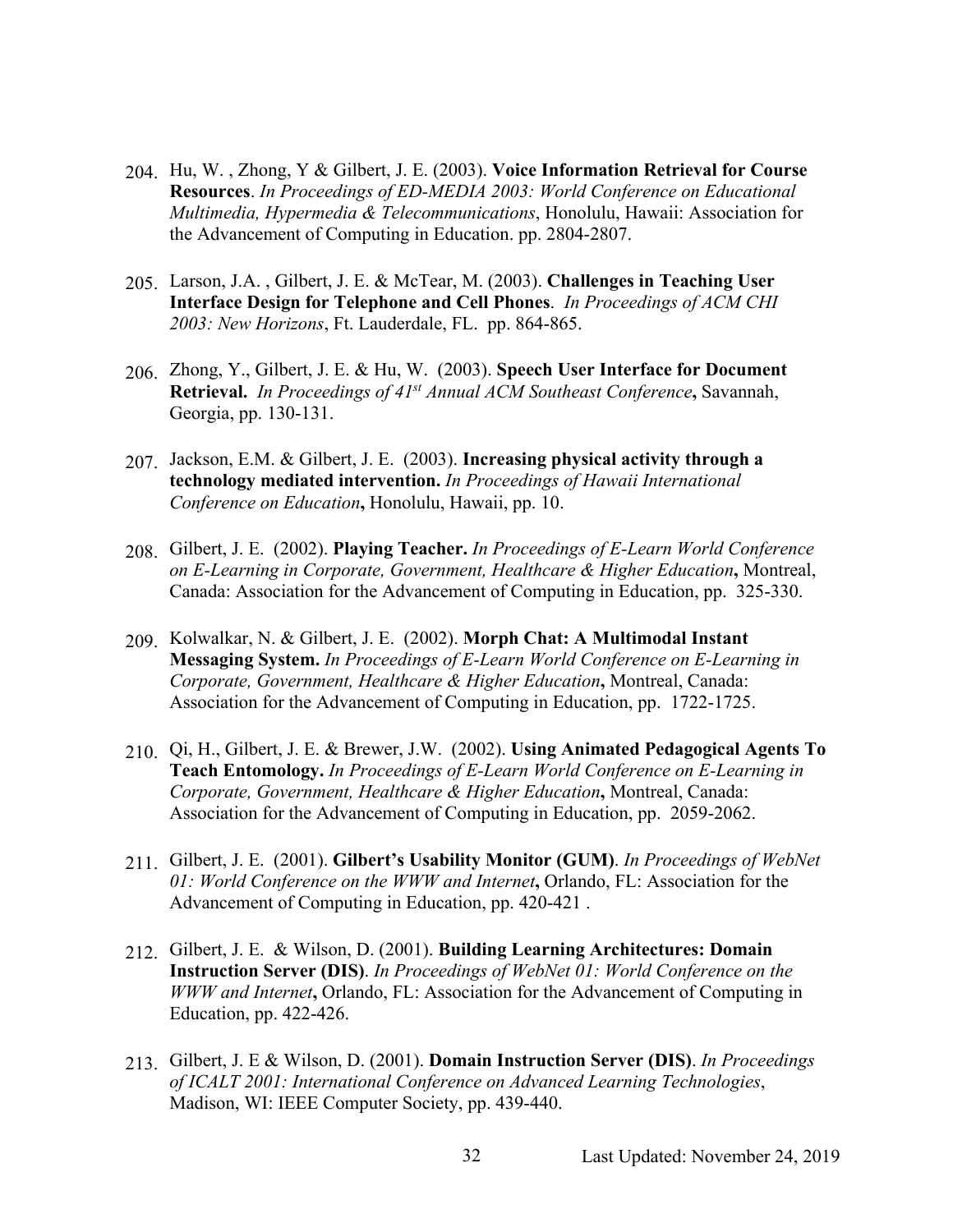- 214. Gilbert, J. E. & Han, C. Y. (2000). **Researching Adaptive Instruction**. *In Brusilovsky, P., Stock, O. and Strapparava, C., editors, Proceedings of Adaptive Hypermedia and Adaptive Web-Based Systems*, Vol. 1892 of Lecture Notes in Computer Science, pp. 409-414. Springer-Verlag.
- 215. Gilbert, J. E. (2000). **Case Based Reasoning Applied to Instruction Method Selection for Intelligent Tutoring Systems**. *In Workshop Proceedings of ITS'2000: Fifth International Conference on Intelligent Tutoring Systems*, Montreal, CA. pp. 11- 15.
- 216. Han, C. Y. & Gilbert, J. E. (2000). **A Smart e-School Framework**. *In Proceedings of SSGR 2000: International Conference on Advances in Infrastructure for Electronic Business, Science, and Education on the Internet*, L'Aquila, Italy.
- 217. (Best Paper Award) Gilbert, J. E. & Han, C. Y. (1999). **Arthur: Adapting Instruction to Accommodate Learning Style**. *In Proceedings of WebNet 99: World Conference on the WWW and Internet*, Honolulu, HI: Association for the Advancement of Computing in Education, pp. 433-439.
- 218. Gilbert, J. E. & Han, C. Y. (1999). **Arthur: An Adaptive Instruction System based on Learning Styles**. *In Proceedings of ED-MEDIA 99: World Conference on Educational Multimedia, Hypermedia & Telecommunications*, Seattle, WA: Association for the Advancement of Computing in Education, pp. 1233-1234.
- 219. Gilbert, J. E. & Han, C. Y. (1999). **Arthur: Web Based Instruction using Learning Styles**. *In Proceedings of Syllabus 99: Educational Technology Conference*, Santa Clara, CA: Syllabus Press Inc.
- 220. Gilbert, J. E. & Han, C. Y. (1999). **Arthur: An Adaptive Instruction System based on Learning Styles**. *In Proceedings of M/SET 99: International Conference on Mathematics/Science Education & Technology*, San Antonio, TX: Association for the Advancement of Computing in Education, pp. 100-105.

## **Books & Book Chapters**

221. Williams, R.M. & Gilbert, J.E. (2019). **'Nothing about Us without Us': Transforming Participatory Research and Ethics in Human Systems Engineering.** *In Roscoe, R.D., Chiou, E.K. & Wooldridge, A.R. (Eds.), Advancing Diversity, Inclusion, and Social Justice Through Human Systems Engineering*, CRC Press, pp. 113-134.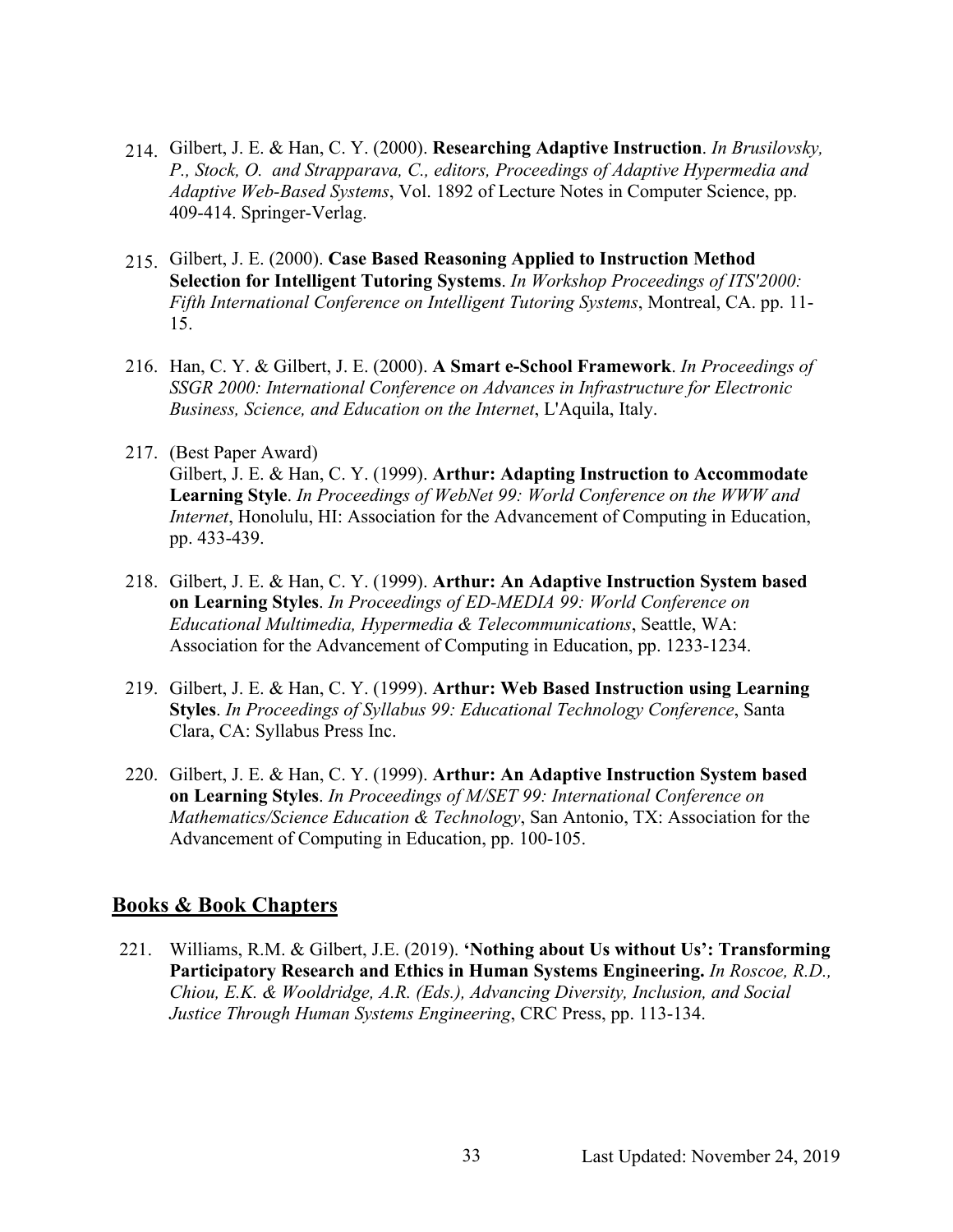- 222. Jackson, F., Laurenceau, I. & Gilbert, J.E. (2019). **Inclusive Wearable Design: Developing a Set of Characteristics of Socially Acceptable BCI Devices for Women.** *In Roscoe, R.D., Chiou, E.K. & Wooldridge, A.R. (Eds.), Advancing Diversity, Inclusion, and Social Justice Through Human Systems Engineering*, CRC Press, pp. 171-190.
- 223. National Academies of Sciences, Engineering, and Medicine. 2018. **Securing the Vote: Protecting American Democracy**. Washington, DC: The National Academies Press. https://doi.org/10.17226/25120.
- 224. Dillon, E.C., Williams, B.N., Kang, S.C., Gilbert, J.E., Brinkley, J., & Moon, D. (2017). **Bridging the Safety Divide through Technology to Improve the Partnership between Students and Campus Law Enforcement: An "App" Opportunity.** *In J.D. Ward (Eds.), Policing and Race in America: Economic, Political, and Social Dynamics*, Lexington Books, pp. 207-219.
- 225. Charleston, L.J., Jackson, J.F.L., Gilbert, J.E., & Adserias, R.P. (2014). **African-American Researchers in Computing Sciences: Expanding the Pool of Participation**. *In P. Mosley & S.K. Hargrove (Eds.) Navigating Academia: A Guide for Women and Minority STEM Faculty*, Elsevier, pp. 155-168.
- 226. Darnell, S. S., Mack, N., Jackson, F., Alnizami, H., James, M., Ekandem, J. I., Alvarez, I., Andujar, M., Moon, D. & Gilbert, J.E. (2014). **Human-computer interfaces for speech applications**. *In T. F. Gonzalez, J. Diaz-Herrera & A. Tucker (Eds.), Computing handbook*, 3rd ed. (1) (3rd ed., pp. 92:1-92:1-15) CRC Press.
- 227. Wilson, D., Martin, A., & Gilbert, J.E. Ed. HongYi Sun. (2012) iTech: **An Interactive Virtual Assistant for Technical Communication. Management of Technological Innovation in Developing and Developed Countries**. InTech: 2012 InTech. March 2012. DOI: 10.5772/37455
- 228. Jackson, J. F. L., Charleston, L. J., George, P. L., & Gilbert, J. E. (2012) **Factors that Attract African American Males to Computer Science: A Study of Aspiring and Current Professionals**. *In M. C. Brown & T. E. Dancy (Eds.). African American Males and Education: Researching the Convergence of Race and Identity,* Information Age, pp. 189-201.
- 229. Jackson, J.F.L., Charleston, L.J., Lewis, C.W., Gilbert, J.E., & Middleton, L.P., (2012). **Rising STEM Occupational Demands and Low African American Participation in Arizona's Scientific Workforce: Do Attitudes Toward STEM College Majors and Careers Matter?**, In K.A. Scott (Eds.), *The State of Black Arizona*, Arizona Community Foundation and APS, Volume 3, pp. 35-44.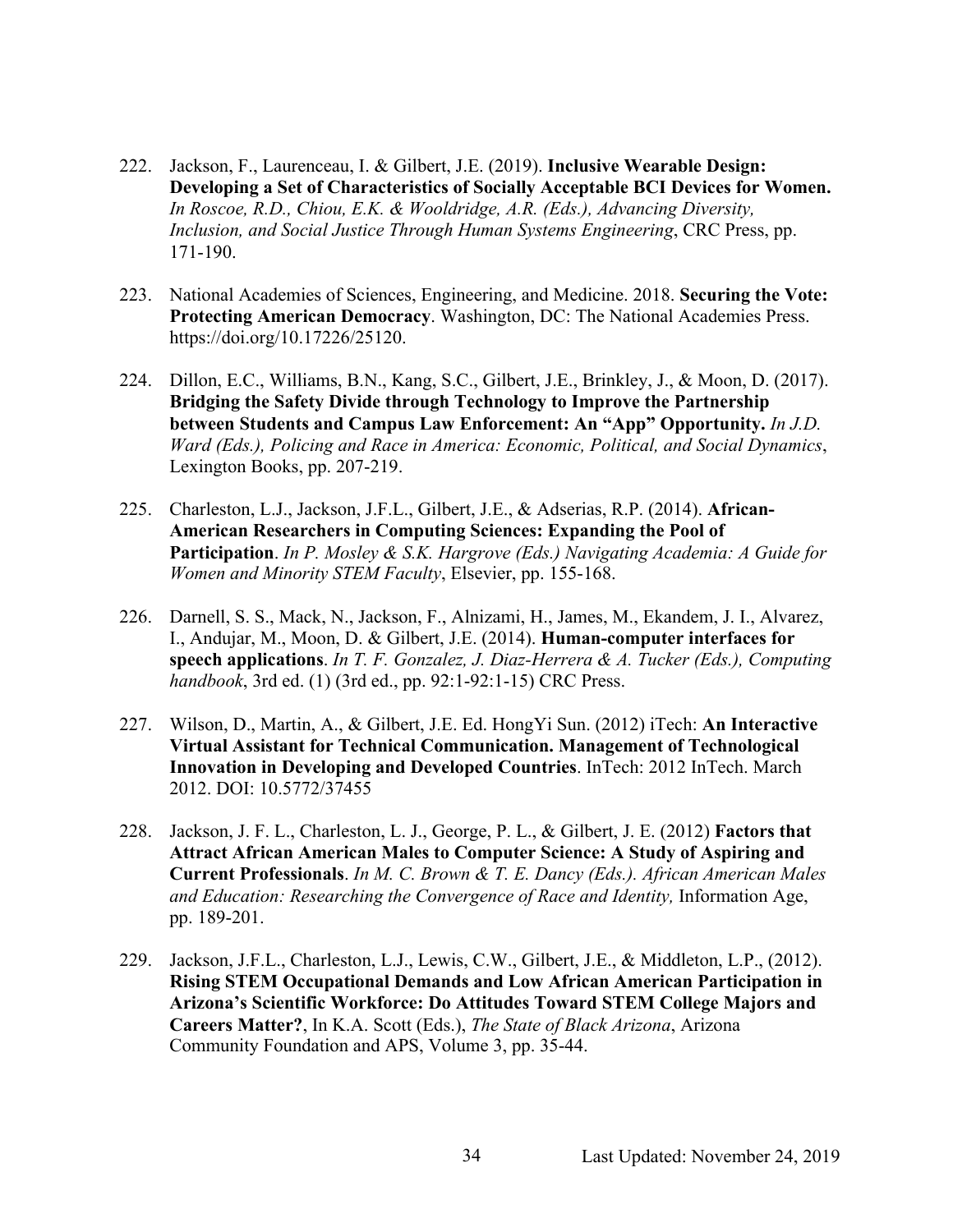- 230. Gilbert, J.E., **Ten in 10: A Reflective Examination of How A University in the South Graduated 10 African American Computer Science Ph.D.s in 10 Years**, (2012). In W. F. Tate and H. T. Frierson (Eds.), *Beyond Stock Stories and Folktales: African Americans Paths to STEM Fields*, United Kingdom: Emerald Group Publishing Limited, Volume 11, pp. 307-322.
- 231. Jackson, J. F. L., Gilbert, J. E., Charleston, L. J., Gosha, K. (2009). **Differential gender effects of a STEM-based intervention: An examination of the African American researchers in computing sciences program**. In H. T. Frierson, W. Pearson, J. H. Wyche (Eds.), Black American Males in Higher Education: Research, Programs, and Academe. Bingley, UK: Emerald, Volume 7, pp. 317-330.
- 232. Jackson, J. F. L., Gilbert, J. E., Charleston, L. J., George, P. L., Grenell, K. D. (in press) **Using Regional Data Collection to Inform University Led Initiatives: The Case of a STEM Education SWOT Analysis**. *New Directions for Institutional Research*.
- 233. Gilbert, J.E., Williams, P., Cross, E.V., Mkpong-Ruffin, I., McMillian, Y., & Gupta, P. (2008). **Usability and Security in Electronic Voting**. *E-Voting: Perspectives and Experience,* Icfai University Press, pp. 74 – 80.
- 234. Gilbert, J.E. & Eugene, W. (2007). **Building the Future Black Faculty Pipeline**. In *AfroGEEKS: Beyond the Digital Divide*, Edited by Everett, A. and Wallace, A.J. pp. 285-293.
- 235. Gilbert, J. E. (2000). **Beating The Odds, African Americans in Computer Science.** Chapter 10 in Jones, L. (Ed.) *Brothers of the Academy: Up And Coming Black Scholars Earning Our Way in Higher Education*, Stylus Publishing. pp. 140-148.

#### **Other Publications**

- 236. Camp, T. & Gilbert, J.E. (2010) **Broader Impacts – Should You Care?** *Computing Research News: A Publication of the Computing Research Association*, 22,5, p. 2.
- 237. Blake, M.B. & Gilbert, J.E., (2010) **Black Computer Scientists in Academe: an Endangered Species?** *The Chronicle of Higher Education, Diversity in Academe,*  September 24, 2010, pp. B35-B37.
- 238. Coney, L., Gilbert, J.E., Neumann, P.G., Nilsson, E., Pincus, J. & Schneier, B., (2008) **E-Deceptive Campaign Practices Report: Internet Technology & Democracy 2.0**, *Electronic Privacy Information Center*, October 20, 2008.
- 239. Gilbert, J.E. (2008) **Silos of Academe Thwart Diversity on Campuses**, *The Chronicle of Higher Education, Diversity in Academe*, September 26, 2008, pp. B45-B46.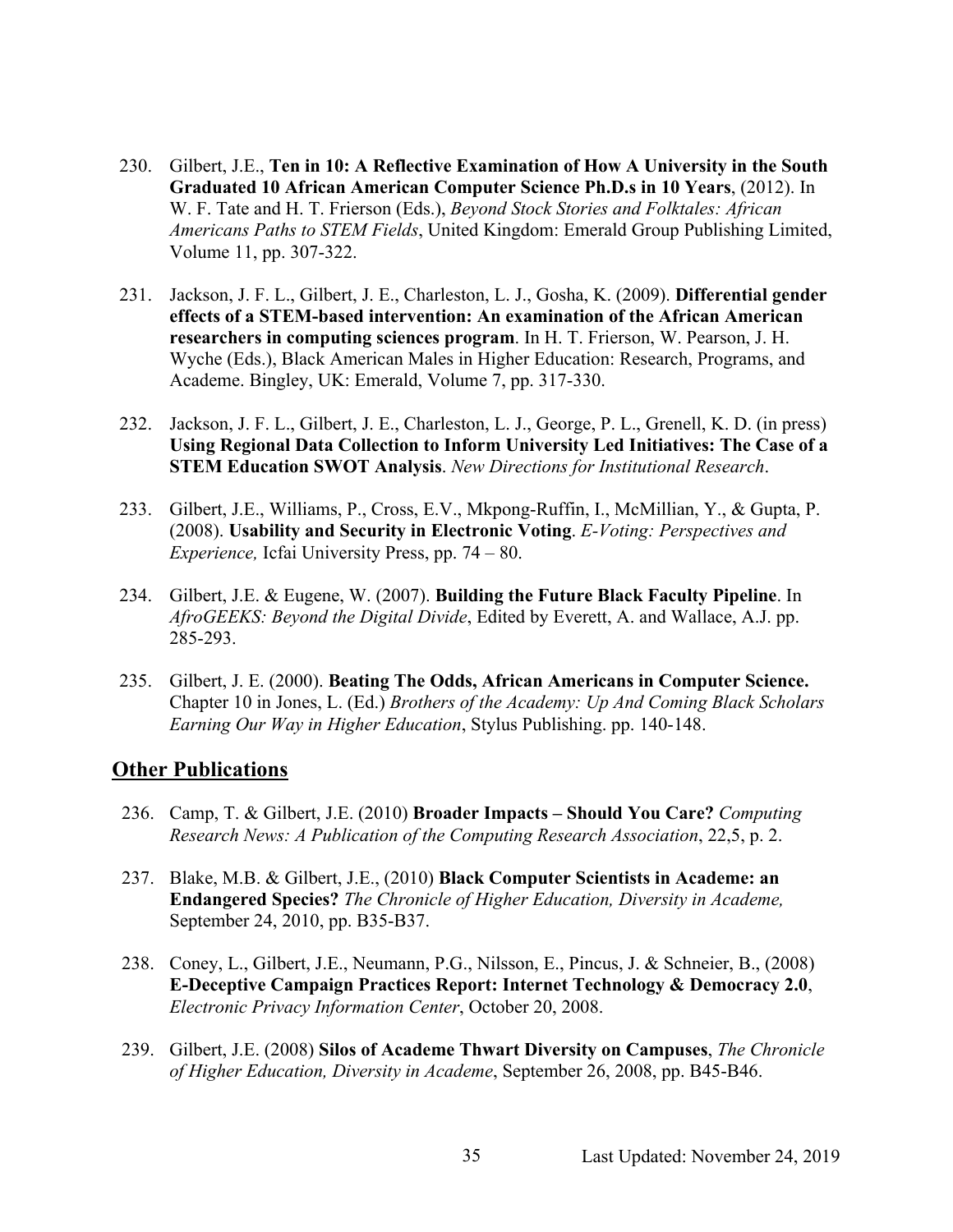- 240. Kaushansky, K., Gilbert, J.E., Hura, S. & Witt-Ehsani, S. (2008) **Moving the Conversation Forward**, speechTECHNOLOGY Magazine, May 2008, pp. 31- 35.
- 241. Gilbert, J.E., Jackson, J. & Seals, C. (2008) **African-American Researchers in Computing Sciences: A Model for Broadening Participation in Computing.**  *Computing Research News: A Publication of the Computing Research Association*, 20,3, pp. 2, 23.
- 242. Gilbert, J.E., & Jackson, J.F.L. (2007). **M7 STEM White Paper**: Final report. Milwaukee, WI: Marquette University.
- 243. Bloom, J., Gilbert, J.E., Houwing, T., Hura, S., Issar, S., Kaiser, L., Larson, J.A., Leppik, D., Mailey, S., Mane, A., McTernan, F., McTear, M., Pollock, S., Shinn, P., Stifelman, L. & Wilson, D. (2005) **Ten Criteria for Measuring Effective Voice User Interfaces**, speechTECHNOLOGY Magazine, November/December 2005, pp. 31- 35.
- 244. Larson, J.A., Applebaum, T., Byrne, B., Giangola, J., Gilbert, J.E., Green, R.N., Hebner, T., Houwing, T., Hura, S., Issar, S., Kaiser, L., Kaushansky, K., Kilgore, R., Lai, J., Leppik, D., Mailey, S., Margulies, E., McArtor, K., McTear, M. & Sachs, R., (2005) **Ten Guidelines for Designing a Successful Voice User Interface**, speechTECHNOLOGY Magazine, January/February 2005, pp. 51 - 53.

#### **Patents and Patent Applications**

1. Gilbert, J.E. "Nominal Population Metric: Clustering of Nominal Application Attributes," US 8,612,176 B2, December 17, 2013.

## **Expert Testimony**

1. Gilbert, J.E. *National Federation of the Blind v. Lamone*, No. 14-1631, 2014 WL 4388342, (D. Md. September 4, 2014). Voting Systems Expert Testimony.

# **Invited Talks/Keynotes**

- 1. (Keynote) Gilbert, J.E., **Innovations in Elections Technology: Securing American Democracy**, Florida Tech & Innovation Summit 2019, Orlando, FL, September 25, 2019.
- 2. Gilbert, J.E., **A Scholar's Manifesto: Societal Impacts Through Research and Diversity**, Distinguished Research Excellence Speaker, Syracuse University, Syracuse, NY, April 24, 2019.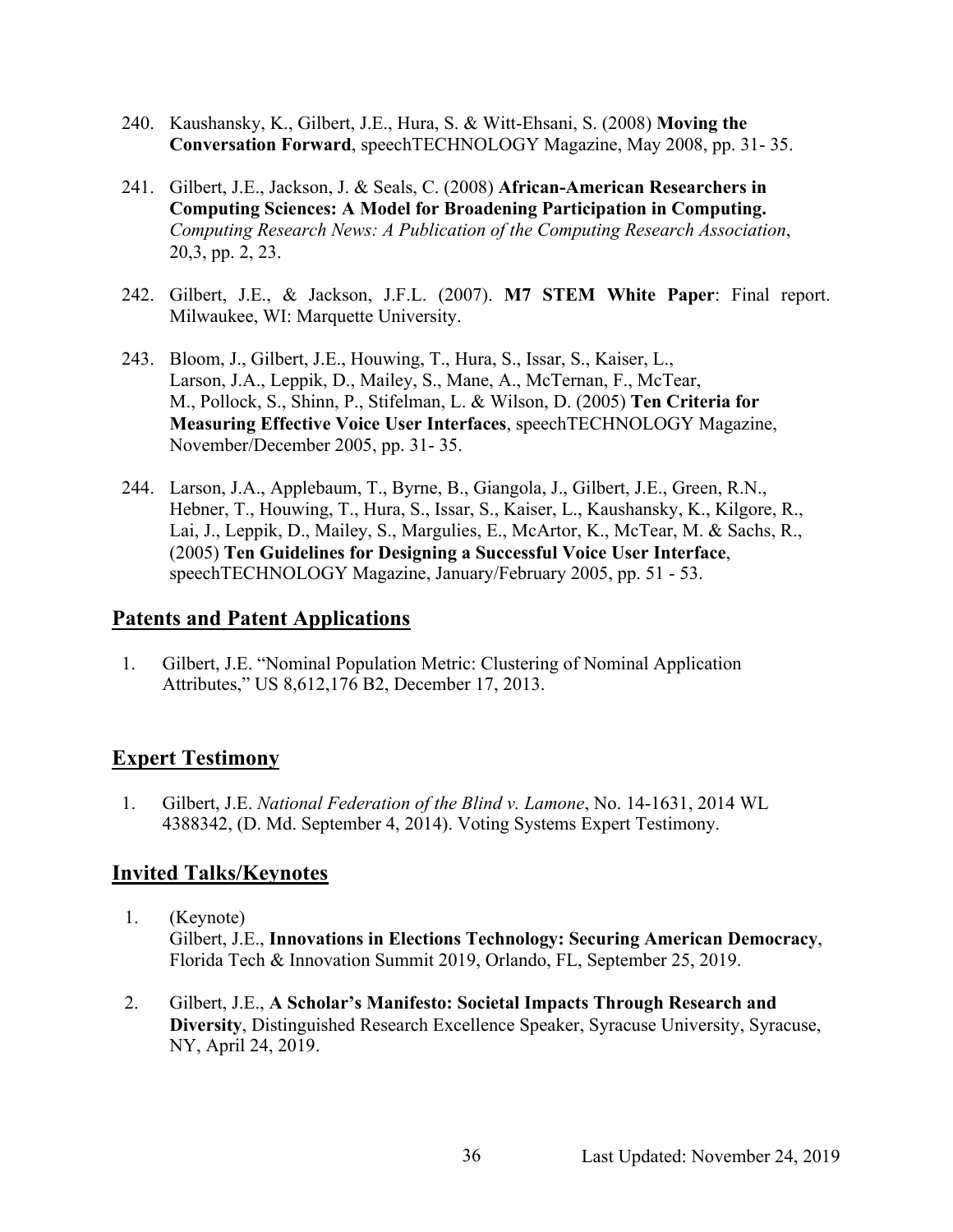- 3. Gilbert, J.E., **Against the Odds: A Story of Mentoring, Perseverance and Excellence**, Distinguished Scientist & Engineer Seminar Series, University of Massachusetts, Amherst, Massachusetts, April 9, 2019.
- 4. Gilbert, J.E., **Secure Accessible Voting in the U.S.A.**, Distinguished Scientist & Engineer Seminar Series, University of Massachusetts, Amherst, Massachusetts, April 9, 2019.
- 5. Gilbert, J.E., **Demystifying Graduate School for Black and Latino Men: Lessons Learned and Rules of Engagement**, Black, Brown & College Bound: Empowering Black and Latino Men in College: All Hands on Deck, Tampa, FL, March 7, 2019.
- 6. Alberts, B., Chu, S., Gilbert, J.E., & Ward, J. (2019), **Distinguished Kavli Frontiers of Science Alumni Panel**, 30<sup>th</sup> Kavli Frontiers of Science Symposium, Beckman Center, Irvine, CA, February 27, 2019.
- 7. Gilbert, J.E., Hoffman, D., & Holley, C. (2019), **Government and Technology**, 2019 Future of Florida Summit: The Bob Graham Center for Public Service, University of Florida, Gainesville, FL, February 2, 2019.
- 8. Gilbert, J.E. (2019), **A Scholar's Imperative: Effecting Positive Change Through Research and Diversity**, University of Michigan, Ann Arbor, MI, January 23, 2019.
- 9. Gilbert, J.E. (2018), **Cyber Civics: Securing the Vote for 2020**, National Academy of Sciences, Science & Entertainment Exchange, New York, NY, November 30, 2018.
- 10. (Keynote) Gilbert, J.E. (2018), **Increasing Faculty Diversity in STEM**, UNC-Chapel Hill Diversity in STEM Conference, Initiative for Maximizing Student Development, Chapel Hill, NC, November 7, 2018.
- 11. (Keynote) Gilbert, J.E. (2018), **How to Leverage Your Diversity to Add Value Today**, 2018 Black Data Processing Associates (BDPA) National Conference, New Orleans, LA, August 10, 2018.
- 12. Brodley, C., Gilbert, J.E., Jessup, E., & Tullsen, D. (2018), Session Chair: Haas, L. **Booming Faculty: Opportunities and Challenges**, 2018 Computing Research Association (CRA) Conference, Snowbird, UT, July 18, 2018.
- 13. Franklin, M., Gilbert, J.E., Noble, B., Rexford, J. & Wills, C. (2018), Session Chairs: Shekhar, S. & Torrellas J. **Improving Faculty Recruiting in the Computing Community**, 2018 Computing Research Association (CRA) Conference, Snowbird, UT, July 17, 2018.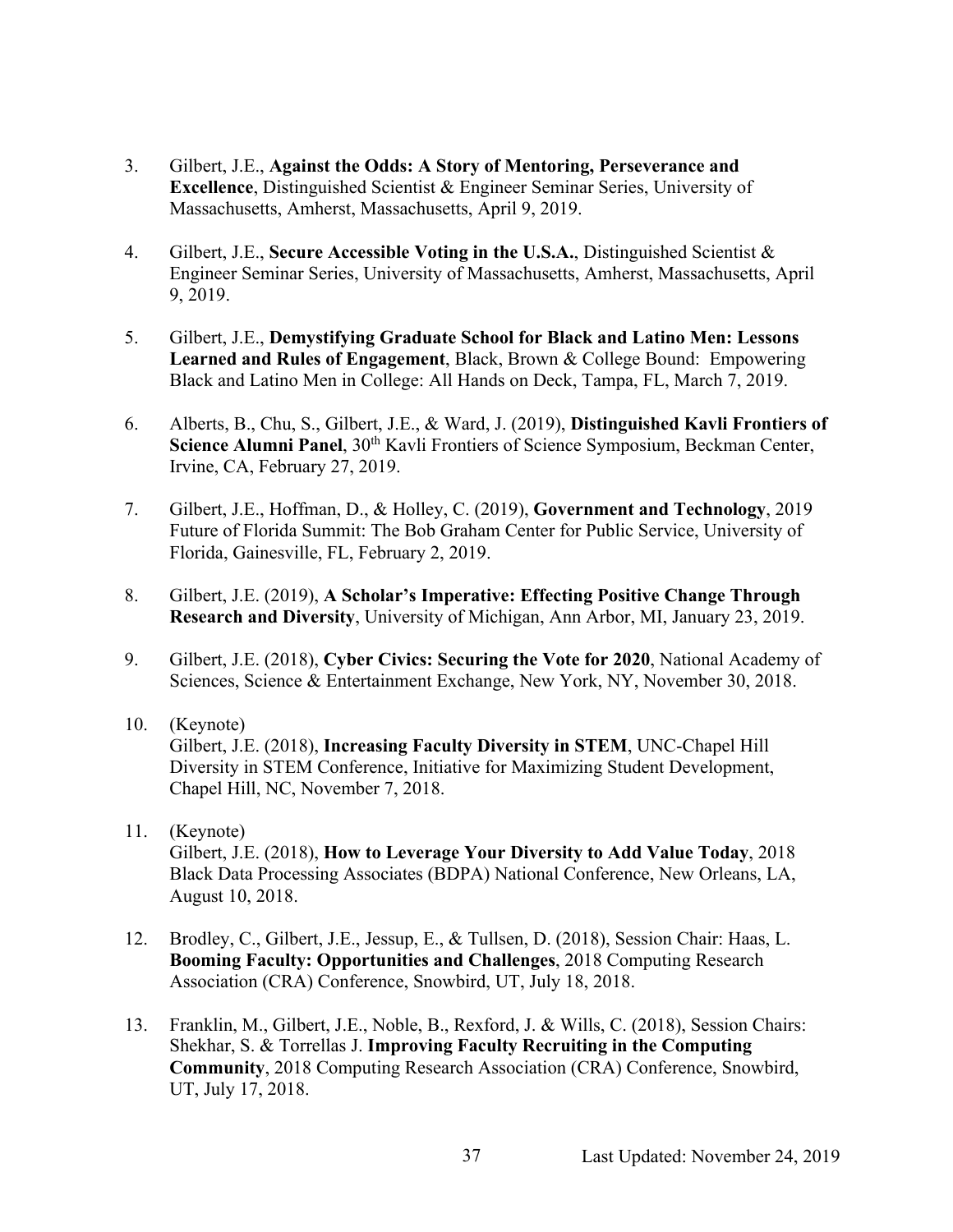- 14. Gilbert, J.E., **Changing the World through Innovations in Academic Research**, 60th Annual University of Florida Student Science Training Program (SSTP), University of Florida, Gainesville, FL, June 26, 2018.
- 15. Gilbert, J.E., Goldston, D., & Weaver, G., **Implications for undergraduate STEM education of changes in societal context**, National Academies of Sciences, Engineering, Medicine (NASEM) Roundtable on Systemic Change in Undergraduate STEM Education, Washington, DC, May 15, 2018.
- 16. Gilbert, J.E., **A Conversation on the Importance of Mentorship**, ACM SIGCHI CHI Mentoring (CHIMe), Montreal, CA, April 21, 2018.
- 17. Gilbert, J.E., Roth, R., Brown, D., & Mitchell, C., **Applications Quest: A Tool for Diversity**, Southern Association for College Admission Counseling (SACAC), New Orleans, LA, April 15, 2018.
- 18. Gilbert, J.E., **Diversity In Tech: The Pipeline Is The Solution, Not The Problem**, University of Washington, Seattle, WA, February 8, 2018.
- 19. (Keynote) Gilbert, J.E., **Take Action! Human Rights through Science and Innovation**, AAAS Science and Human Rights Coalition Meeting, Washington, DC, September 25, 2018.
- 20. Gilbert, J.E., **Broadening Participation in Computing: Breaking Down Barriers and Increasing Access**, Cornell University, Ithaca, NY, November 29, 2017.
- 21. (Keynote) Gilbert, J.E., **Take Action: Innovating Solutions to Society's Problems**, 5th Annual 2017 Louis Stokes Midwest Center for Excellence (LSMCE) Conference, Indianapolis, IN, October 7, 2017.
- 22. Gilbert, J.E., **Workforce Preparedness: Graduate Degree Benefits**, Graduate Faculty-Student Forum, Tuskegee University, Tuskegee, AL, September 30, 2017.
- 23. (Keynote) Gilbert, J.E., **Research, Diversity and Innovation: Changing the World**, The Leadership Alliance National Symposium, Hartford, CT, July 29, 2017.
- 24. (Keynote)

Gilbert, J.E., **Scholar Activism: How to Positively Impact Society through Research**, Sisters of the Academy (SOTA) Black Male Research BootCamp, Tallahassee, FL, June 6, 2017.

25. Gilbert, J.E., **Societal Impacts: Diversity in Research**, 1st Annual Diversity Graduate Research Symposium, University of Florida, Gainesville, FL, March 22, 2017.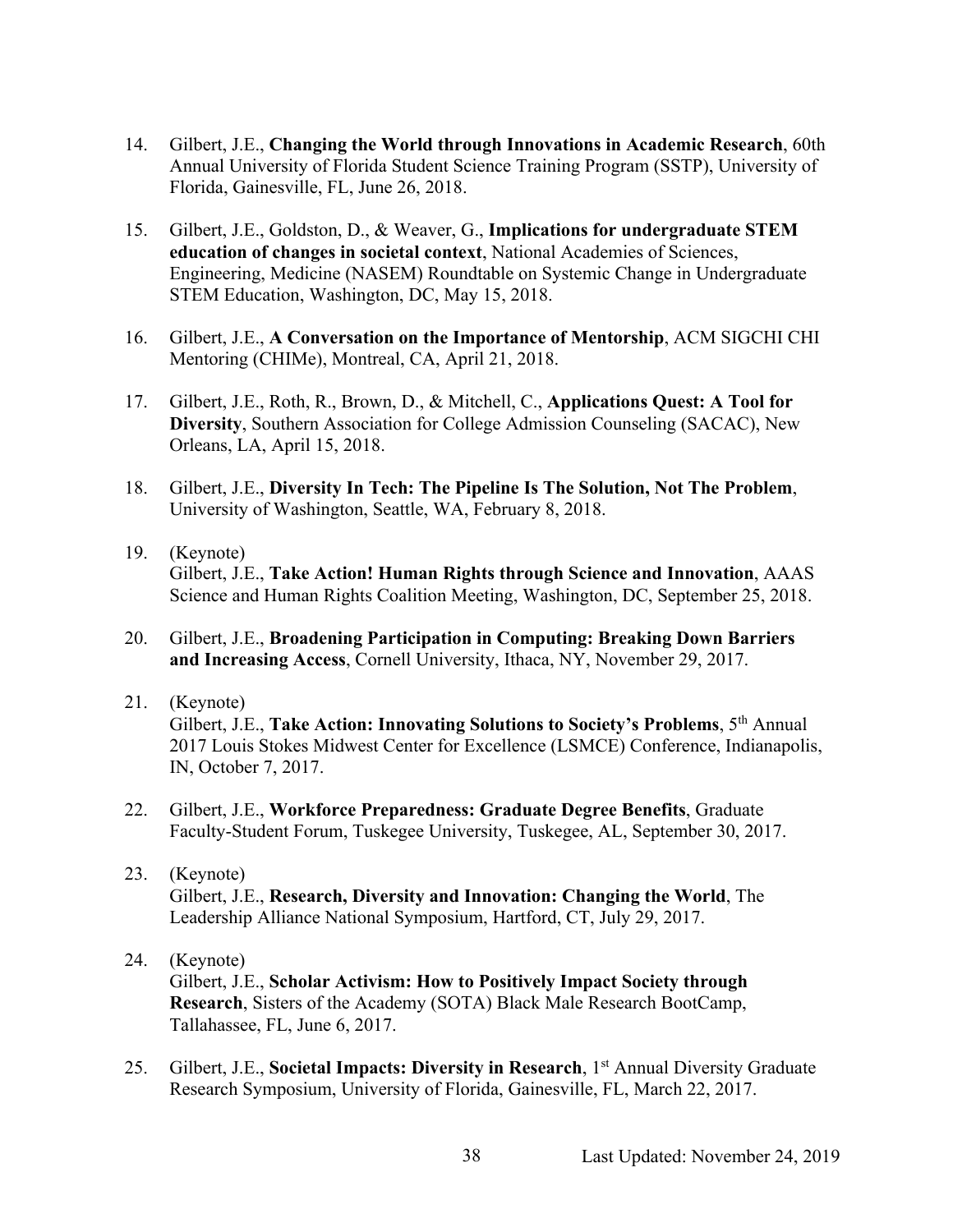- 26. Gilbert, J.E., **Changing the World through Innovation & Discovery By You, For You**, Florida A&M University, Tallahassee, FL, February 2, 2017.
- 27. Gilbert, J.E., **The Future of Elections Technology in the U.S.A.**, University of Missouria, Columbia, MO, January 17, 2017.
- 28. Gilbert, J.E., **Recruitment, Development and Retention of Faculty and Students of Color in the Academy**, University of Missouri, Columbia, MO, January 17, 2017.
- 29. Gilbert, J.E., **Human-Centered Computing: Inventing Solutions to Societal Problems**, Cade Museum Living Inventor Series, Cade Museum for Creativity + Invention, Gainesville, FL, November 17, 2016.
- 30. (Keynote)

Gilbert, J.E., **The Scholar's Imperative: Meeting the Demands of A Changing**  World, 32<sup>nd</sup> Annual McKnight Fellows Meeting, Florida Education Fund, Tampa, FL, November 11, 2016.

31. (Keynote)

Gilbert, J.E., **Innovations in Research and Discovery While Increasing Diversity**, Annual Biomedical Research Conference for Minority Students (ABRCMS), Tampa, FL, November 9, 2016.

- 32. Gilbert, J.E. & Kurdak, C., **Institutional Leadership Workshop to Enhance STEM Faculty Diversity Panel**, Carnegie Mellon University, Pittsburgh, PA, November 7, 2016.
- 33. Gilbert, J.E., **The Future of Voting in the United States: Open Source, Security, and Accessibility**, University of Texas at Dallas, Dallas, TX, September 29, 2016.
- 34. Gilbert, J.E., **Live Discussion: Q&A with Juan Gilbert (Public Engagement in Computer Science)**, AAAS Public Engagement with Science on Trellis, [Online], July 14, 2016.
- 35. Gilbert, J.E., **The Future of Elections with Open Source Accessible Voting Software**, Virginia Elections Conference, Richmond, VA, June 28, 2016.
- 36. Gilbert, J.E., **Accessible Voting via Open Source**, 2016 State Certification Testing of Voting Systems National Conference, MIT, Cambridge, MA, June 20, 2016.
- 37. Gilbert, J.E., **An Examination of Speech-Enabled Technologies in the Car**, SpeechTEK 2016, Washington, DC, May 25, 2016.
- 38. Gilbert, J.E., **Secure, Usable and Accessible Voting: Changing the Way America Votes**, Harvey Mudd College, Claremont, CA, April 21, 2016.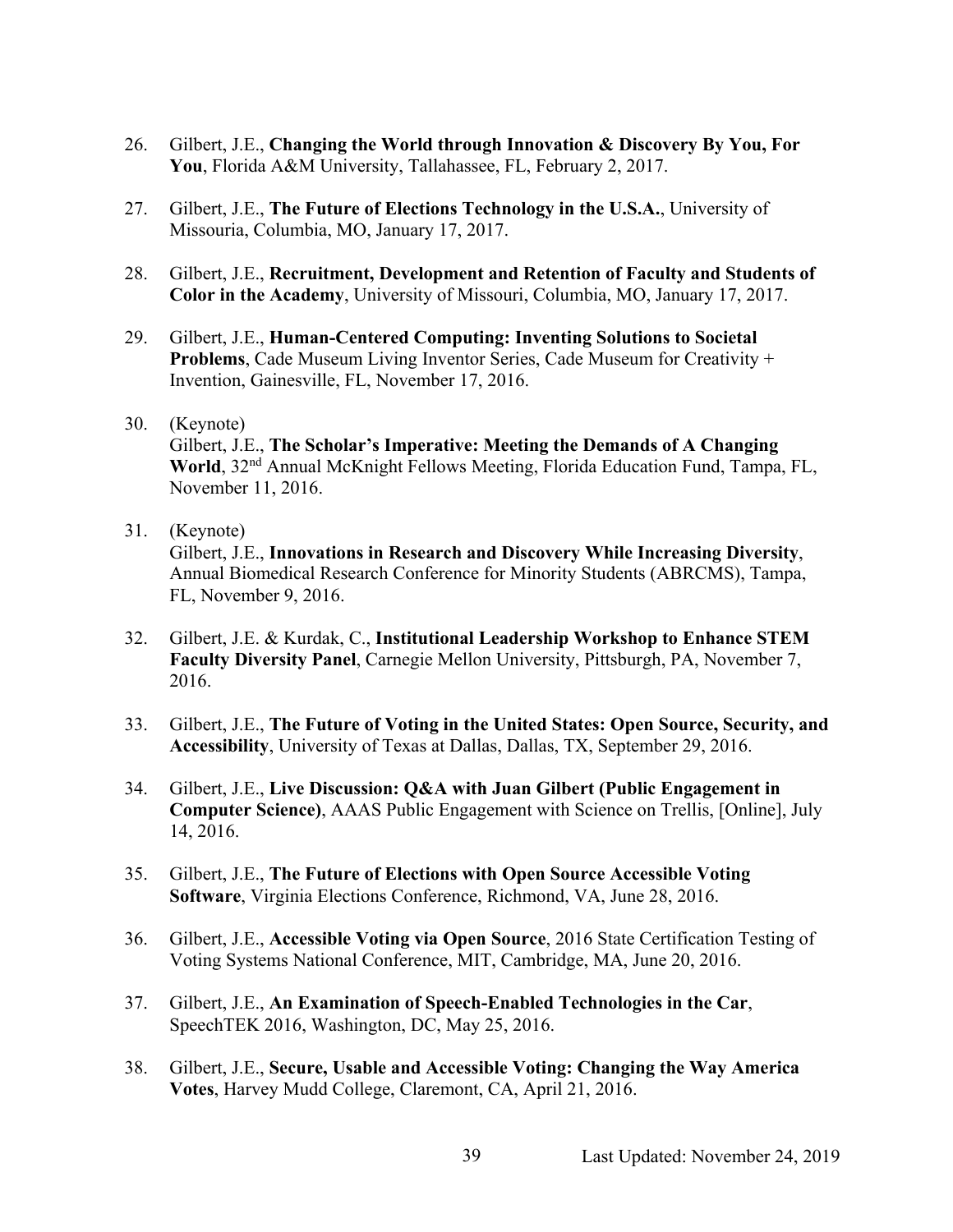- 39. Gilbert, J.E., **Leadership for Excellence in Research and Diversity**, NSF Geosciences Opportunities for Leadership in Diversity (GOLD) Ideas Lab, Annapolis, MD, March 21, 2016.
- 40. (Keynote) Gilbert, J.E., **Changing the World Through Research and Service**, AAAS Emerging Researcher National Conference in STEM, Washington, DC, February 27, 2016.
- 41. Gilbert, J.E., **Inventing the Next Generation of Accessible Voting Technologies**, National Institute of Standards and Technology (NIST), Gaithersburg, MD, February 12, 2016.
- 42. (Keynote)

Gilbert, J.E., **The Scholar's Imperative: Effecting Positive Change in a Dynamic** World, Florida Education Foundation 31<sup>st</sup> Annual McKnight Fellows Conference, Tampa, FL, November 14, 2015.

- 43. Gilbert, J.E., **Building Coalitions and Collaborations**, 2015 NSF Minority Faculty Development Workshop: 21<sup>st</sup> Century Mindsets and Strategies for Career Advancement, Washington, DC, September 24, 2015.
- 44. (Distinguished Lecture) Gilbert, J.E., **Reducing Driver Distraction for Young Connected Drivers with Voice Enabled Technologies**, U.S. Department of Transportation, Office of the Assistant Secretary for Research and Technology (OST-R), Washington, DC, September 16, 2015.
- 45. (Keynote) Gilbert, J.E., **Diversifying the Computing Pipeline with Extraordinary Women**, Association for Women in Science, ADVANCE|GSE Workshop, Baltimore, MD, May 31, 2015.
- 46. Gilbert, J.E., **Research, Development, Testing and Deployment Efforts**, 2015 State Certification Testing Of Voting Systems National Conference, Seattle, WA, May 20, 2015.
- 47. (Distinguished Lecture) Gilbert, J.E., **Mentoring, Research and Innovation**, National Security Agency (NSA), Fort Meade, MD, May 15, 2015.
- 48. Gilbert, J.E., **Innovations in Human-Centered Computing**, MIT Lincoln Labs, Lexington, MA, April 27, 2015.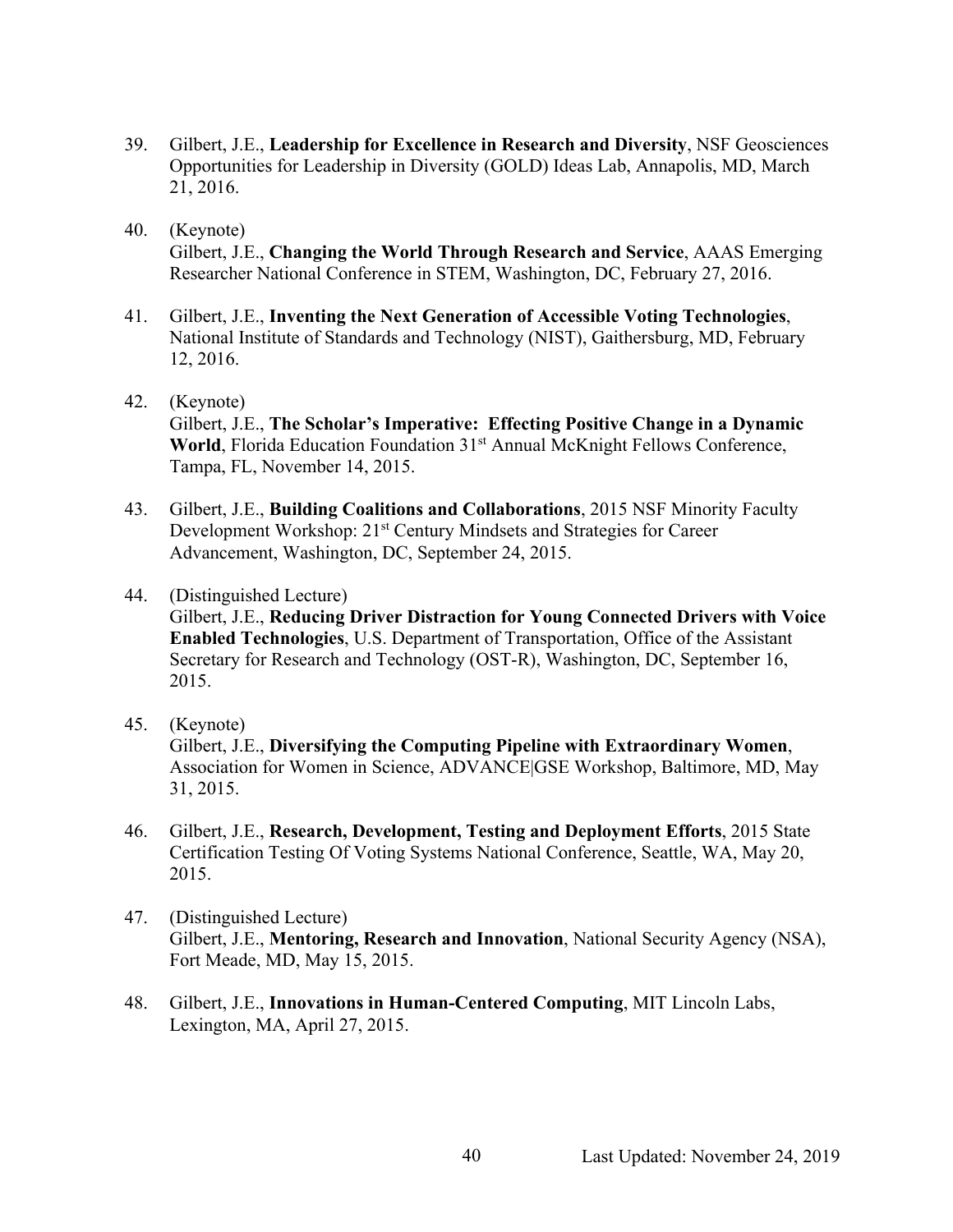49. (Distinguished Lecture)

Gilbert, J.E., **Applications Quest: Decreasing Bias and Increasing Diversity in College Admissions**, Diversity Lecture Series University of South Florida, Tampa, FL, April 15, 2015.

50. (Keynote) Gilbert, J.E., **Prime III**, TEDxUF, Gainesville, FL, March 21, 2015.

#### 51. (Keynote)

Gilbert, J.E., **Next Generation Voting Technologies: Changing the Way America Votes**, University of Cincinnati, Cincinnati, OH, March 9, 2015.

52. (Keynote)

Gilbert, J.E., **Societal Impacts through Research and Diversity: Who We Are and What We Do**, University of Florida College of Public Health & Health Professions Diversity Day, Gainesville, FL, October 23, 2014.

53. (Keynote)

Gilbert, J.E., **Worlds Ahead through STEM Research: Your Opportunity to Make an Impact**, Florida International University McNair Scholars Research Conference, Miami, FL, October 17, 2014.

- 54. (Keynote Panel) Gilbert, J.E., **Why I Pursued a PhD and Why You Should Too**, GEM Grad Lab, University of Florida, Gainesville, FL, September 26, 2014.
- 55. (Keynote Panel) Gilbert, J.E., Karasick, M. & Meisel, W., **The Evolution of Computers and Society**, SpeechTEK 2014, New York, NY, August 20, 2014.
- 56. Gilbert, J.E. & Eugene, W., **The VoterPass Reservation System**, SpeechTEK 2014, New York, NY, August 19, 2014.
- 57. Gilbert, J.E., **Applications Quest: A New Way of Exploring Diversity in College Admissions**, 2014 Diversity Leadership Retreat, Orlando, FL, July 25, 2014.
- 58. (Keynote)

Gilbert, J.E., **Societal Impacts through Research and Diversity: Who We Are and What We Do**, Diversity in the Computational Geosciences Workshop, National Center for Atmospheric Research, Boulder, CO, June 24, 2014.

59. Gilbert, J.E., **Reforming the Testing and Certification Process**, U.S. Election Assistance Commission (EAC) Roundtable Discussion, Silver Spring, MD, June 12, 2014.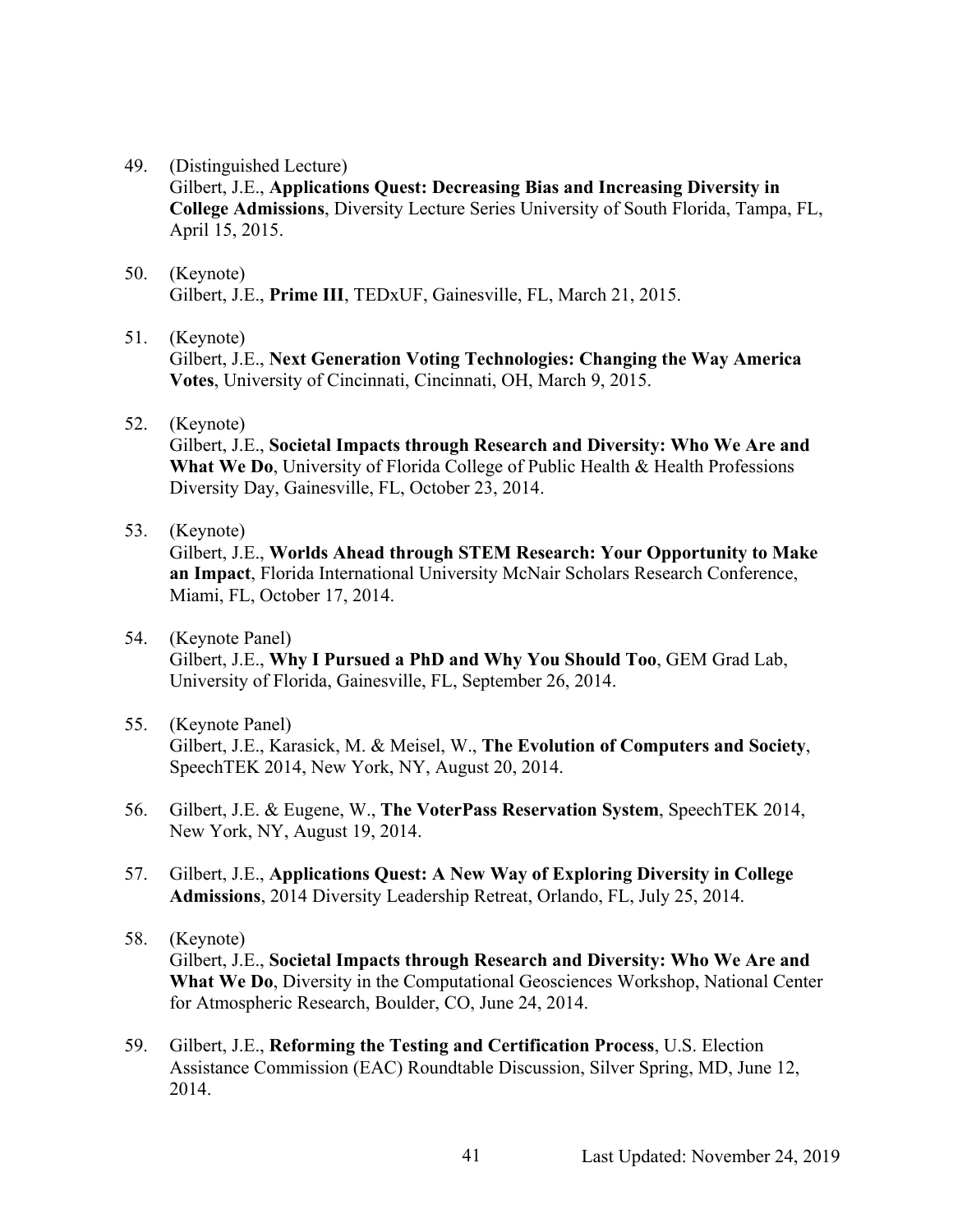Gilbert, J.E., **Different Pathways, One Journey: The Many Experiences of Black Graduate Students**, National Black Graduate Student Association 26th Annual Conference, Baton Rouge, LA, May 29, 2014.

- 61. (Keynote) Gilbert, J.E. **Computing Science Participation in the Age of Digital Media**, Playful Learning Summit, Clemson University, Clemson, SC, May 17, 2014.
- 62. Gilbert, J.E., **New Voting Technologies**, The League of Women Voters of South Carolina, State Council Meeting, Columbia, SC, April 26, 2014.
- 63. Gilbert, J.E., **Inspiring the Next Generation**, Congressional Black Caucus Science and Technology Brain Trust Expanding Minority Participation in Science, U.S. News and World Reports STEM Solutions Conference, Washington, DC, April 25, 2014.
- 64. (Keynote, Distinguished Lecture) Gilbert, J.E., **Changing the Landscape: Voting Rights, Technology and Policy**, University of Illinois at Chicago, Chicago, IL, April 17, 2014.
- 65. (Keynote) Gilbert, J.E., **Research with Societal Impacts from Voting Rights to School Violence**, Honors Convocation and 16<sup>th</sup> Annual Research Symposium, Fisk University, Nashville, TN, April 10, 2014.
- 66. (Keynote) Gilbert, J.E., **Research with Societal Impacts from Voting Rights to School Violence**, 16th Annual Research Symposium, Fisk University, Nashville, TN, April 9, 2014.
- 67. Gilbert, J.E., **Enhancing Diversity in Technology (EDIT)**, Morgan Stanley, New York, NY, April 8, 2014.
- 68. Gilbert, J.E., **Making A Difference in Society Through Research and Innovation**, Virginia State University, Richmond, VA, March 21, 2014.
- 69. Gilbert, J.E., **Innovation in Voting Accessibility**, FCC Accessibility & Innovation Initiative, Washington, DC, March 11, 2014.
- 70. Gilbert, J.E., **Societal Impacts of Research, Innovation and Diversity: Changing How Voting Works**, University of the Virgin Islands, St. Thomas Campus, St. Thomas, U.S. Virgin Islands, February 12, 2014.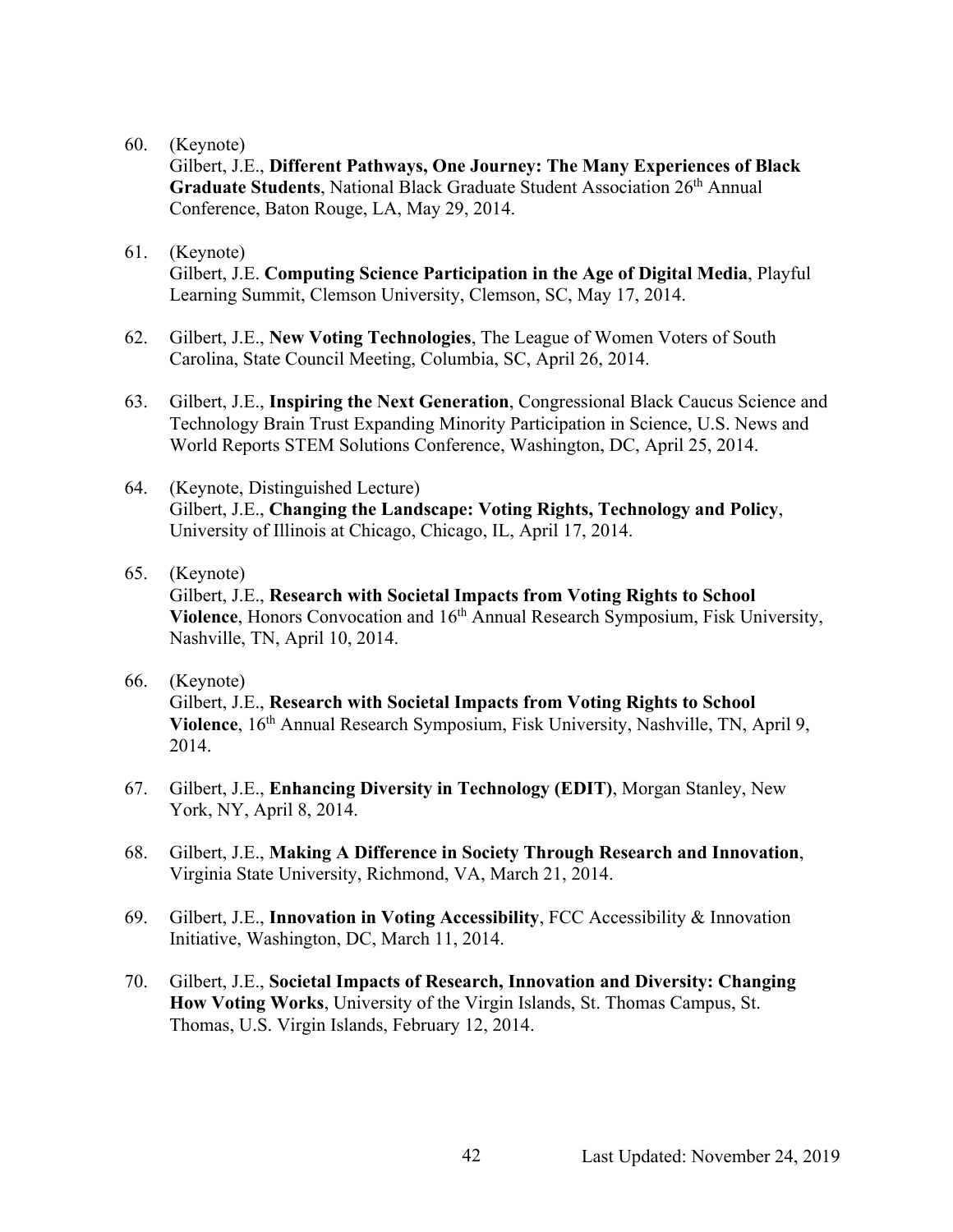Gilbert, J.E., **Can You Change the World?**, STEM Men of Color "Access to Knowledge & Empowerment" Symposium, Cornell University, Ithaca, NY, February 1, 2014.

- 72. Gilbert, J.E., **Prime III: Voting Accessibility and Security in the 21st Century**, University of Florida, Gainesville, FL, January 17, 2014.
- 73. Gilbert, J.E., **Mentoring the Next Generation of Computing Scholars**, 2014 CE21 PI and Community Meeting, Orlando, FL, January 8, 2014.
- 74. Gilbert, J.E., **Voiceing: A Hands-Free, Eyes-Free Approach to Texting While Driving**, InnoMobility 2013, Greenville, SC, November 6, 2013.
- 75. Gilbert, J.E., **Creating the Entrepreneur Pipeline**, FOCUS100 DigitalUndivided, New York, NY, October 5, 2013.
- 76. Gilbert, J.E., **History in the Making: Innovation, Research, and Diversity**, Auburn University Black Graduate and Professional Student Association, Auburn, AL, September 30, 2013.
- 77. Gilbert, J.E., **Public Intellectualism: Media Interaction, Social Branding, and Knowledge**, 2013 Conference of Ford Fellows Critical Transformations and Intersections: Knowledge, Community, and Action, Washington, DC, September 27, 2013.
- 78. Gilbert, J.E., **Looking Ahead: Creating Opportunities for the Future,** 2013 Congressional Black Caucus Science and Technology Brain Trust, Washington, DC, September 20, 2013.
- 79. Gilbert, J.E., **The Future of Voting Technology**, Presidential Commission on Election Administration Testimony, Cincinnati, OH, September 19, 2013.
- 80. (Keynote) Gilbert, J.E., **Applications Quest and Strict Scrutiny in the Post Fisher Era**, 2013 Lucile Kelling Henderson Lecture, University of North Carolina at Chapel Hill, Chapel Hill, NC, September 12, 2013.
- 81. (Keynote) Gilbert, J.E., **Societal Impacts Realized Through Research and Diversity**, STARS Celebration Conference, Atlanta, GA, August 16, 2013.
- 82. Gilbert, J.E., **Building a House for Diversity: A Case In Point Example,** Future Faculty Symposium, Purdue University, West Lafayette, IN, August 7, 2013.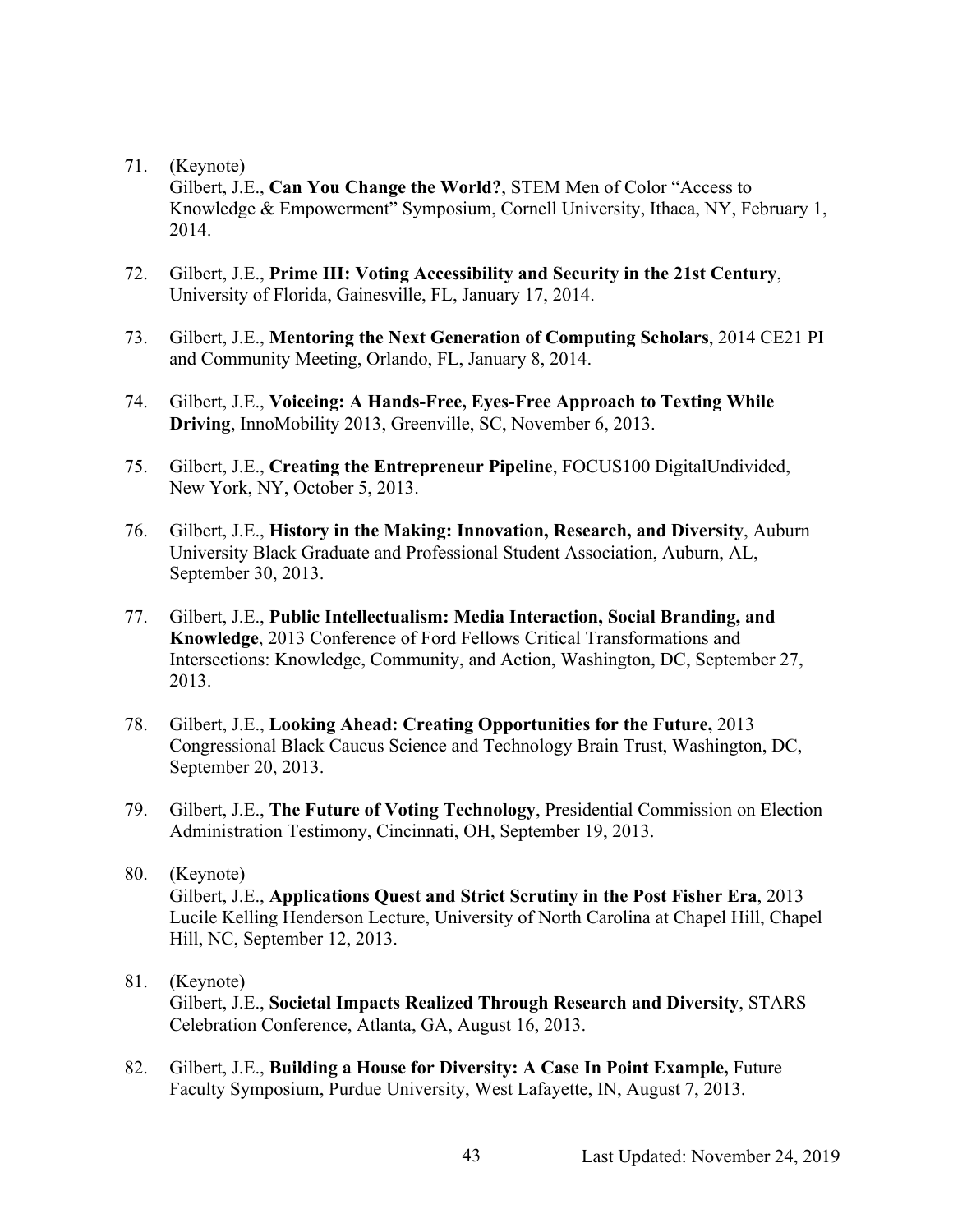Gilbert, J.E., **The Future of Voting Accessibility & Security**, 2013 Alumni Conference Department of Computer Science and Software Engineering, Miami University, Oxford, OH, April 12, 2013.

- 84. Gilbert, J.E., **Mentoring Young Faculty to Stay and Excel in the Academy**, Tuskegee University Science and Technology Open House, Montgomery, AL, April 6, 2013.
- 85. Gilbert, J.E., **Accessibility Research and Elections: Where are we now?**, NIST/EAC Accessible Voting Technology Research Workshop, Gaithersburg, MD, April 1, 2013.
- 86. Gilbert, J.E., **Electronic Voting and Policy**, University of Georgia Science and Technology/Higher Education Forum, Athens, GA, March 26, 2013.
- 87. Gilbert, J.E., **Prime III: Accessibility, Security and Usability in Voting**, Oconee County Democratic Party, Seneca, SC, March 16, 2013.

#### 88. (Keynote)

Gilbert, J.E., **Blacks in Higher Education and Civic Responsibility: If Not You,** Then Who?, 25<sup>th</sup> Annual National Black Graduate Student Conference, Dearborn, MI, March 8, 2013.

- 89. (Keynote) Gilbert, J.E., **The Changing Face of the Academy: Mentoring**, ACM SIGCSE 2013, Denver, CO, March 7, 2013.
- 90. Gilbert, J.E., **Academics and Technologists Look at the Future**, NIST/EAC Future of Voting Systems Symposium, Gaithersburg, MD, February 28, 2013.
- 91. Gilbert, J.E., **Accessibility and Voting,** Protection and Advocacy for People with Disabilities, Inc., Columbia, SC, January 23, 2013.
- 92. (Keynote) Gilbert, J.E., **Technology and It's Role in Civic Engagement**, Rho Delta Lambda Chapter of Alpha Phi Alpha Fraternity, Inc. Annual Martin Luther King, Jr. Memorial Celebration, Anderson, SC, January 19, 2013.
- 93. Gilbert, J.E., **Universal Design in Electronic Voting: Making Voting More Accessible and Secure**, Purdue University, West Lafayette, IN, October 29, 2012.
- 94. Gilbert, J.E., **Achieving Historical Diversity: Steps Toward Building a High Quality, Diverse Computing Department**, Purdue University, West Lafayette, IN, October 29, 2012.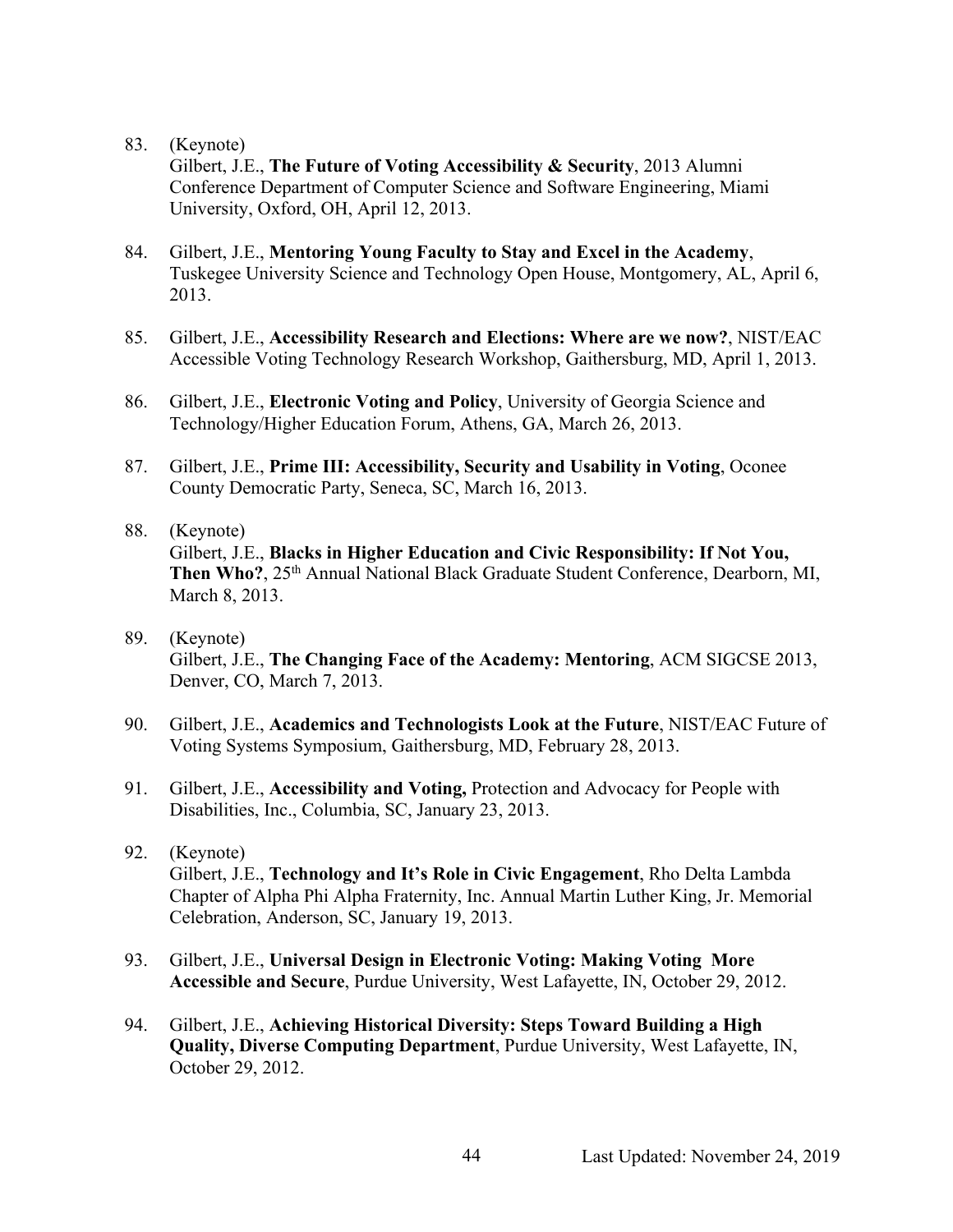- 95. Gilbert, J.E., **Human-Centered Computing**, Albany State University, Albany, GA, September 27, 2012.
- 96. Gilbert, J.E., **Best Practices for Veterans Voting: Examining Election Operations, Procedures and Accessibility**, U.S. Election Assistance Commission Roundtable, Washington, DC, September 13, 2012.
- 97. Gilbert, J.E., **Black Males and STEM,** Challenging the Status Quo: A Forum on Educational Equity and Inclusion for School-Age Black Males, The Congressional Black Caucus Foundation, The Urban Education Collaborative at UNC Charlotte and The Howard University School of Education, Charlotte, NC, September 5, 2012.
- 98. Gilbert, J.E., **Using Speech to Reduce Distracted Driving**, InnoMobility, Greenville, SC, July 19, 2012.
- 99. Gilbert, J.E., **Human Factors in Healthcare**, CableLabs Inc., Broomfield, CO, July 18, 2012.
- 100. (Keynote) Gilbert, J.E., **Achieving Social Justice in Affirmative Action through Technology**, Technoscience as Activism, Rensselaer Polytechnic Institute, Troy, NY, June 27, 2012.
- 101. Gilbert, J.E., **Conversation Design for Spoken Language Systems**, i3 iSchool Inclusion Institute of Information Sciences, University of Pittsburgh, Pittsburgh, PA, June 7, 2012.
- 102. (Keynote) Gilbert, J.E., **Trailblazers for the Next Generation,** Booker T. Washington Community Center 78th Annual Awards Dinner, Hamilton, OH, April 28, 2012.
- 103. Gilbert, J.E., **Advanced Learning Technologies and Culturally Relevant Computing**, University of Wisconsin-Madison, Madison, WI, April 20, 2012.
- 104. Gilbert, J.E., **Broadening Participation in Computing: Breaking Down Stereotypes of Underrepresented Students in the Computational Fields**, University of Wisconsin-Madison, Madison, WI, April 20, 2012.
- 105. Gilbert, J.E., **Applications Quest: A Data Mining Approach to Diversity in Admissions**, University of Wisconsin-Madison, Madison, WI, April 20, 2012.
- 106. Gilbert, J.E., **Driver Distraction for Young Connected Drivers**, University of Wisconsin-Madison, Madison, WI, April 19, 2012.
- 107. (Keynote)

Gilbert, J.E., **Socially Inspired Computing: How Science & Technology Can Change the World!** Benedict College, Columbia, SC, April 3, 2012.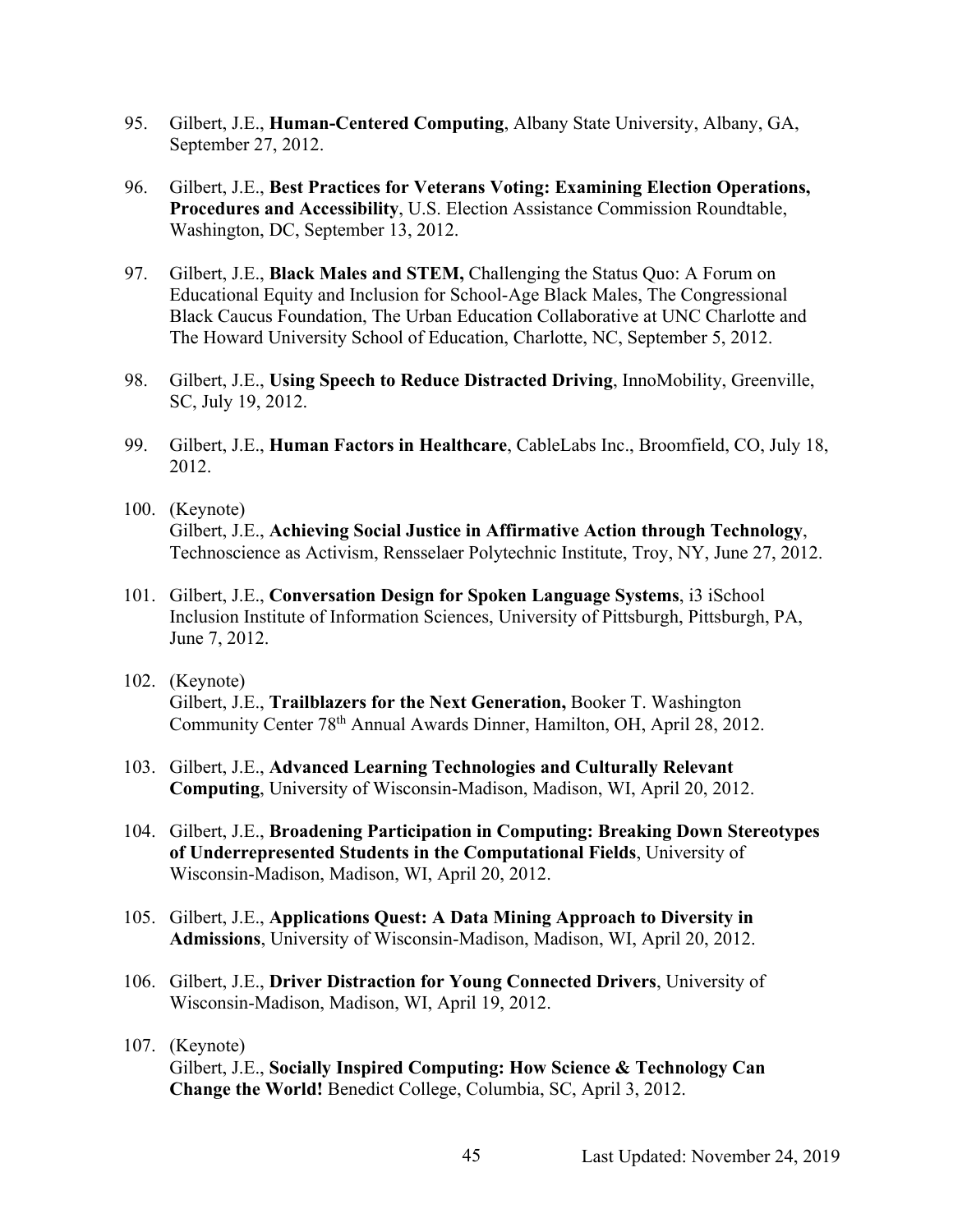- 108. Gilbert, J.E., **One Machine, One Vote for Everyone**, TEDx Greenville, Greenville, SC, March 30, 2012.
- 109. Gilbert, J.E., **Changing the Landscape of Voting and Voter Registration through Universal Design**, University of Maryland Baltimore County (UMBC), Baltimore, MD, March 28, 2012.
- 110. Gilbert, J.E., **Innovations Promoting Older Adult Use of Technology**, 8th Annual Aging Research Day Aging: From Cell to Society, Greenville Hospital System University Medical Center, Greenville, SC, March 9, 2012.
- 111. Gilbert, J.E., **Revolutionized Teaching**, TEDxGreenvilleSalon, Greenville, SC, February 29, 2012.
- 112. (Keynote) Gilbert, J.E., **Innovation, Mentoring and Society: How One Person Can Make A Difference**, Racial Legacies & Learning XXVII: How To Talk About Race, Miami University Hamilton, Hamilton, OH, February 14, 2012.
- 113. Gilbert, J.E. & Martinez, D.W., **The Critical Role of Mentoring in Increasing Graduates and Faculty of Color**, Association of American Colleges & Universities Annual Meeting, Washington, DC, January 27, 2012.
- 114. Gilbert, J.E., **Reducing Driver Distraction for Young Connected Drivers**, Nuance Automotive Forum Detroit 2011, Detroit, MI, November 8, 2011.
- 115. Gilbert, J.E., **Universal Design in Electronic Voting: One Machine, One Vote for Everyone**, Iowa State University, Ames, IA, October 28, 2011.
- 116. Gilbert, J.E., **Effective Mentoring**, Southern Region Education Board, Institute on Teaching and Mentoring Junior Faculty Development Conference, Atlanta, GA, October 22, 2011.
- 117. (Franklin Visiting Scholar Lecture) Gilbert, J.E., **Increasing the Accessibility of Voting through Universal Design**, University of Georgia, Athens, GA, October 17, 2011.
- 118. Gilbert, J.E., **Powering the Connected Car with Voice**, SpeechTEK 2011, New York, NY, August 8, 2011.
- 119. Gilbert, J.E., **Preparing for the Academic Job Market**, Empowering Leadership Alliance, Webinar, June 2, 2011.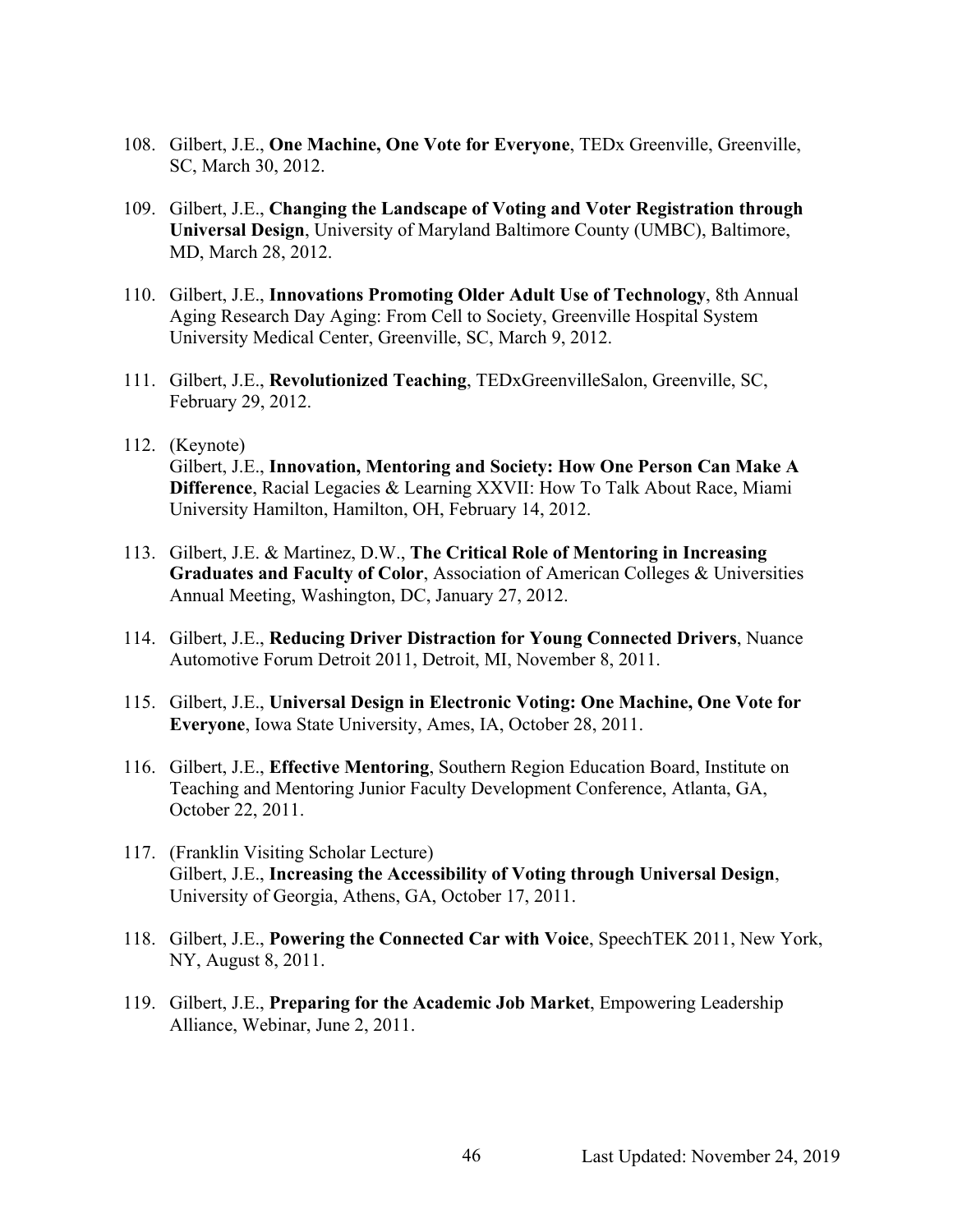- 120. (Anne Margaret Johnstone Lecture) Gilbert, J.E., **Prime III: A Universally Designed Electronic Voting System**, University of Maine, Orono, ME, April 18, 2011.
- 121. Gilbert, J.E., **The African-American Distributed Multiple Learning Styles System: An Ethnocomputing Approach to Teach Algebra**, Morehouse College, Atlanta, GA, March 1, 2011.
- 122. (Keynote)

Gilbert, J.E., **Courageous Conservations: Taking it to the Next Level with African-American and Latino Males**, Black, Brown & College Bound: Meeting the Challenge of Higher Education, Tampa, FL, February 24, 2011.

123. (Keynote)

Gilbert, J.E., **Holistic Usability Measure: A Holistic Approach to Measuring Interface Usability**, Greenville Spartanburg Anderson Technology Council (GSATC), Greenville, SC, February 9, 2011.

124. (Keynote)

Gilbert, J.E., **African-American Distributed Multiple Learning Styles Systems: Culturally Relevant Learning**, South Carolina Council for African American Studies (SCCAAS) Conference, Columbia, SC, February 5, 2011.

- 125. Gilbert, J.E., **Innovations in Research through Human-Centered Computing**, Langston University, Langston, OK, November 18, 2010.
- 126. Gilbert, J.E., **Prime III: The Next Generation of Electronic Voting Research**, IEEE Oklahoma City Section, Oklahoma City, OK, November 17, 2010.
- 127. (Keynote)

Gilbert, J.E., **voiceTEXT: A Safer Alternative to Texting While Driving**, Consortium for Computing Sciences in Colleges – Southeastern Region, Spelman College, Atlanta, GA, November 12, 2010.

128. Gilbert, J.E., **The Need to Examine and Address the Current Status of Minority Males in Higher Education**, Southern Region Education Board, Institute on Teaching and Mentoring, Tampa, FL, October 29, 2010.

### 129. (Keynote) Gilbert, J.E., **Creating Critical Mass: Recruiting and Mentoring a Diverse Research Group**, Colorado School of Mines, Golden, CO, October 28, 2010.

130. Gilbert, J.E., **Using Technology to Achieve Diversity: A New Strategy for Affirmative Action**, Colorado School of Mines, Golden, CO, October 28, 2010.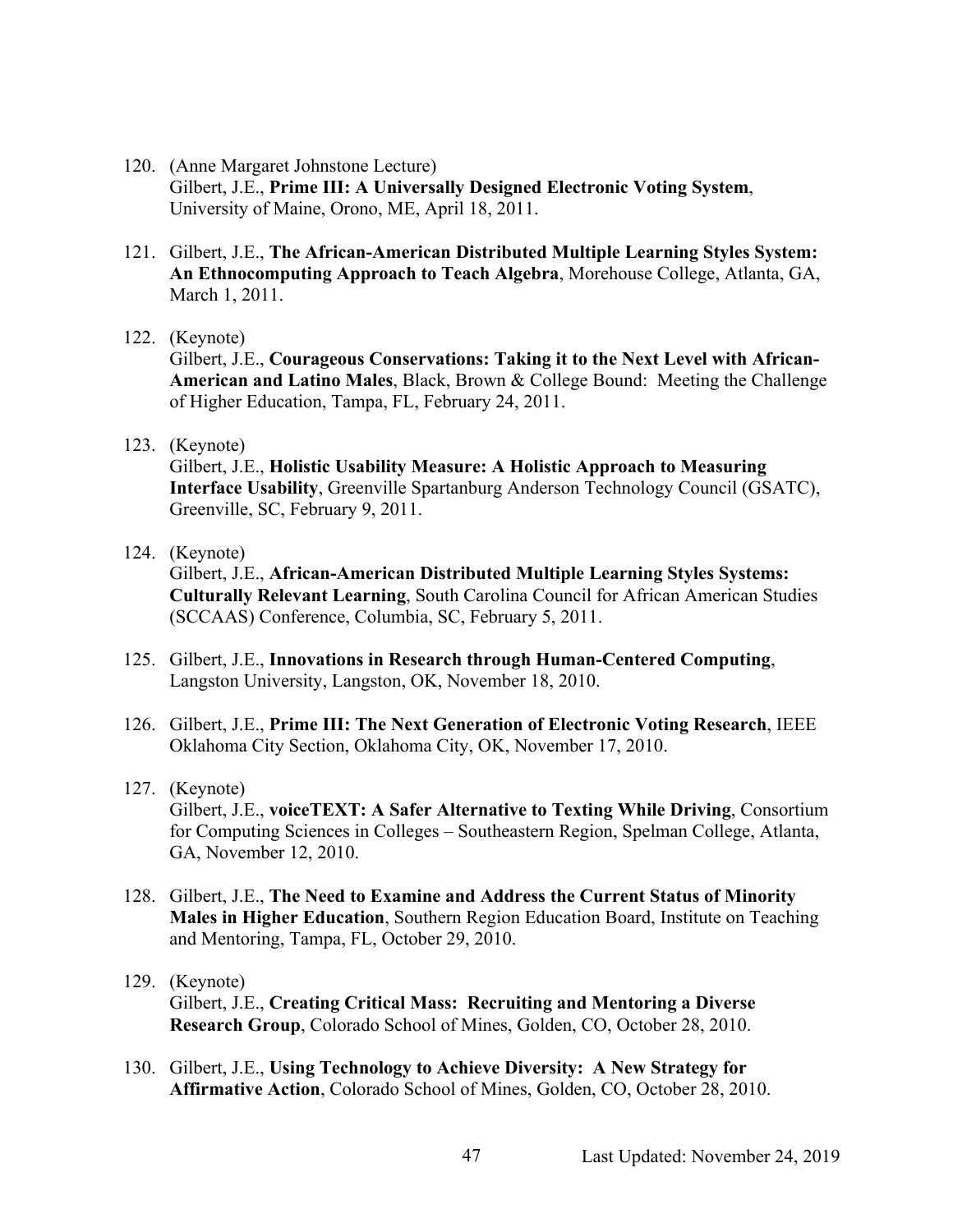- 131. Gilbert, J.E., **Entrepreneurship & the Professoriate**, Colorado School of Mines, Golden, CO, October 28, 2010.
- 132. Gilbert, J.E., **Hip-Hop, Video Games and Math**. USA Science & Engineering Festival, Meet the Scientists! Washington, DC, October 23, 2010.
- 133. (Keynote) Gilbert, J.E., **Pathways to Success through Innovative STEM Research in Human-Centered Computing**, Louis Stokes South Carolina Alliance for Minority Participation Annual Undergraduate Research Conference, Orangeburg, SC, October 15, 2010.
- 134. Gilbert, J.E., **Human-Centered Computing: People, Technology, Information and Policy**, Johnson C. Smith University Lyceum Series, Charlotte, NC, September 30, 2010.
- 135. Gilbert, J.E., **Universal Design in Electronic Voting: 1 Machine, 1 Vote for Everyone**, University of North Carolina at Chapel Hill, Chapel Hill, NC, September 24, 2010.
- 136. Gilbert, J.E., **Why Should You Go to Graduate School?**, North Carolina A&T University, Greensboro, NC, September 23, 2010.
- 137. (Keynote) Gilbert, J.E., **Entrepreneurship and the Professoriate: Yes, Professors are Entrepreneurs Too, STARS Alliance 5<sup>th</sup> Annual Celebration 2010, ChampionsGate,** FL, August 8, 2010.
- 138. Gilbert, J.E., **Accessible Voting.** U.S. Election Assistance Commission, Washington, DC, August 5, 2010.
- 139. Gilbert, J.E., **Alphanumeric Recognition of License Tag Data**, SpeechTEK 2010, New York, NY, August 2, 2010.
- 140. Gilbert, J.E., **TeachEHR: Who's Training the Clinical Workforce?**, Usability in Health IT: Technical Strategy, Research, and Implementation Roundtable, National Institute of Standards and Technology, Gaithersburg, MD, July 13, 2010.
- 141. Gilbert, J.E., **VoiceTEXT vs. Voice to Text**, York One Academy, York, SC, May 25, 2010.
- 142. Gilbert, J.E., **Tenure and Promotion: Rules of Engagement**, South East Alliance for Graduate Education and the Professoriate, Atlanta, GA, May 18, 2010.
- 143. Gilbert, J.E., **Texting While Driving: Is There A Safe Alternative?**, Colorado School of Mines, Golden, CO, May 3, 2010.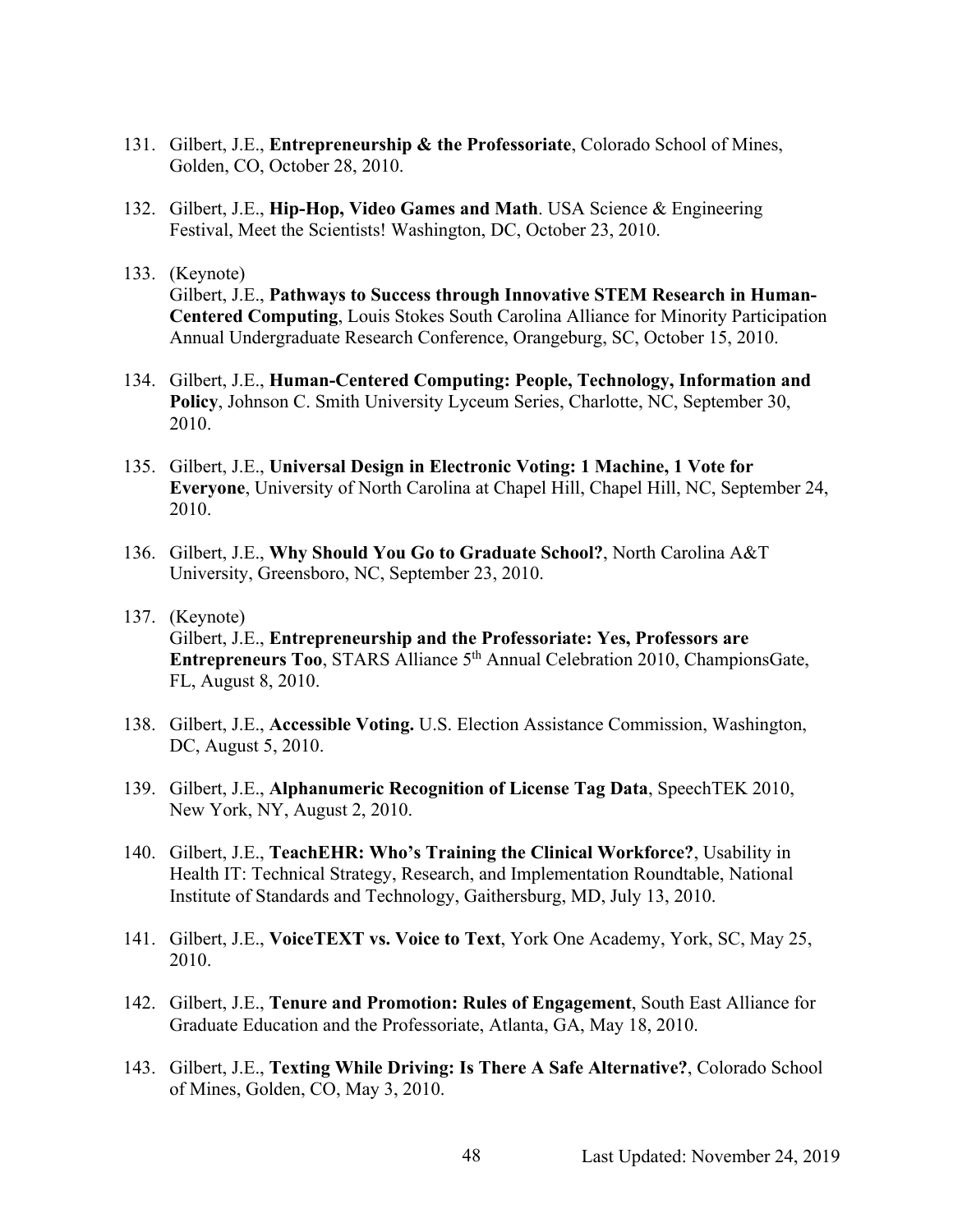- 144. Gilbert, J.E., **Driver Distraction**, Networked Vehicle Association Conference: Apps on Wheels, Stanford University, San Joses, CA, April 28, 2010.
- 145. Gilbert, J.E., **Publishing for Success,** NSF Minority Faculty Development Workshop, Massachusetts Institute of Technology, Cambridge, MA, March 23, 2010.
- 146. Gilbert, J.E., **Broadening Participation in Computing: Service or Research?**, University of North Carolina at Charlotte, Charlotte, NC, March 19, 2010.
- 147. Gilbert, J.E., **Prime III: Universal Design Research in Electronic Voting,** Georgia Institute of Technology, GVU Brownbag Lecture Series, Atlanta, GA, March 11, 2010.
- 148. Gilbert, J.E., **Human Centered Computing and Technology Innovation**, Norfolk State University, Norfolk, VA, January 29, 2010.
- 149. Gilbert, J.E., **Socially Inspired Computing and Innovation: Solving National Problems**, Hampton University, Hampton, VA, January 28, 2010.
- 150. Gilbert, J.E. & Jackson, J.F.L., **Broadening Participation in Computing**, 8th National Conference on Black Student Achievement, Clemson University, Clemson, SC, January 25, 2010.
- 151. Gilbert, J.E., **Accessible Voting with Prime III**, San Francisco Voting System Task Force, San Francisco, CA, January 15, 2010.
- 152. Gilbert, J.E., **Incorporating Universal Design Principles into Electronic Voting**, University of Washington, Seattle, WA, November 10, 2009.
- 153. Gilbert, J.E., **Diversity Redefined in the New Affirmative Action Era**, University of Washington, Seattle, WA, November 10, 2009.
- 154. Gilbert, J.E., **The Need to Examine and Address the Current Status of Minority Males in Higher Education**, The COMPACT for FACULTY DIVERSITY, 2009 Institute on Teaching and Mentoring, Arlington, VA, October 23, 2009.
- 155. Gilbert, J.E., **Why Should You Go To Graduate School?**, Tuskegee University, Tuskegee, AL, October 21, 2009.
- 156. Gilbert, J.E., **Navigating the Academy for Career, Leadership and Community,** 2009 Conference of Ford Fellows, Beckman Center, National Academies, October 16, 2009.
- 157. Gilbert, J.E., **Tradeoffs in Electronic E2E Voting Systems**, National Institute of Standards and Technology Workshop on End-to-End Voting Systems, George Washington University, Washington, DC, October 14, 2009.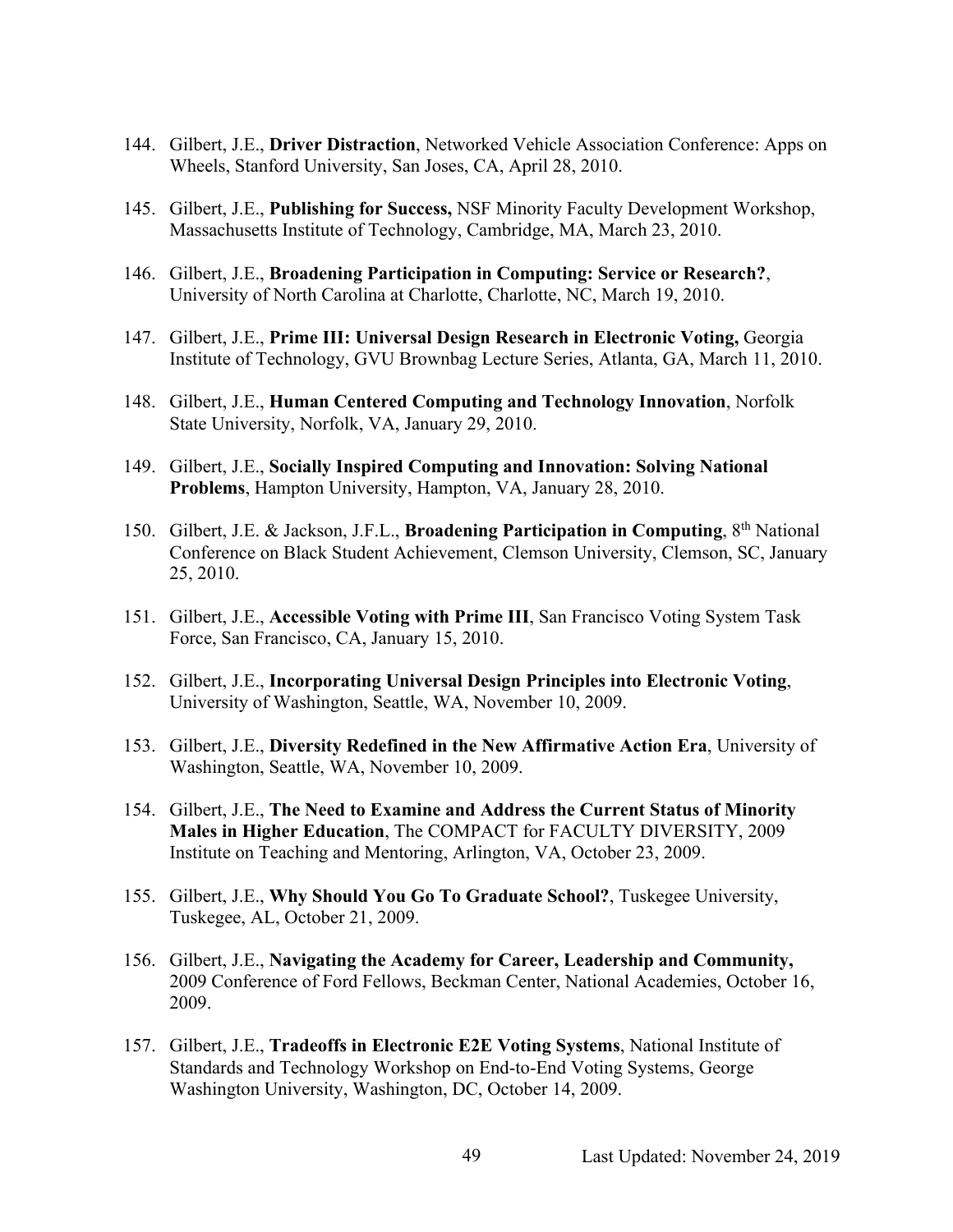- 158. Gilbert, J.E., **Affirmative Action Redefined through Technology**, Kean University, Union, NJ, October 5, 2009.
- 159. Gilbert, J.E., **Incorporating Universal Design Principles in Electronic Voting**, Lamar University, Beaumont, TX, September 25, 2009.
- 160. Gilbert, J.E., **Issues in STEM Competitiveness: The Impact of Underrepresentation in Computing Sciences on the African-American Community and the Nation**, Colgate University, Hamilton, NY, September 18, 2009.
- 161. Gilbert, J.E., **Standards, Security and Accessible Voting.** National Institute of Standards and Technology, Gaithersburg, MD, September 2, 2009.
- 162. Gilbert, J.E., **VUI Design for Anonymous Name Spelling in Public Environments**, SpeechTEK 2009, New York, NY, August 24, 2009.
- 163. Gilbert, J.E., **Achieving Diversity in the New Era of Affirmative Action with Technology**, American Association of Black in Higher Education (AABHE) Leadership Institute, Miles College, Birmingham, AL, July 24, 2009.
- 164. Gilbert, J.E., **Prime III: Universal Accessibility in Voting.** U.S. Election Assistance Commission, Washington, DC, June 2, 2009.
- 165. Gilbert, J.E., **Software for Admissions That Provides Holistic Diversity and Aheres to all Judicial Decisions on the use of Race/Ethnicity, Gender in Admissions.** 22nd Annual National Conference on Race & Ethnicity in American Higher Education, San Diego, CA, May 29, 2009.
- 166. Gilbert, J.E., **Security & Technology of Internet Voting**. Alabama League of Women Voters, Birmingham, AL, May 2, 2009.
- 167. Gilbert, J.E., **Emerging Trends and Entrepreneurship.** Association of Computer/Information Sciences and Engineering Departments at Minority Institutions (ADMI), Morgan State University, Baltimore, MD, April 17, 2009.
- 168. Gilbert, J.E., **Why Should You Go To Graduate School?** Albany State University, Albany, GA, April 10, 2009.
- 169. Gilbert, J.E., **Applications Quest: Achieving Equity and Diversity in Admissions with Data Mining.** University of Florida, Gainesville, FL, March 23, 2009.
- 170. Gilbert, J.E., **Broadening Participation in Computing.** Prairie View A&M University, Prairie View, TX, March 12, 2009.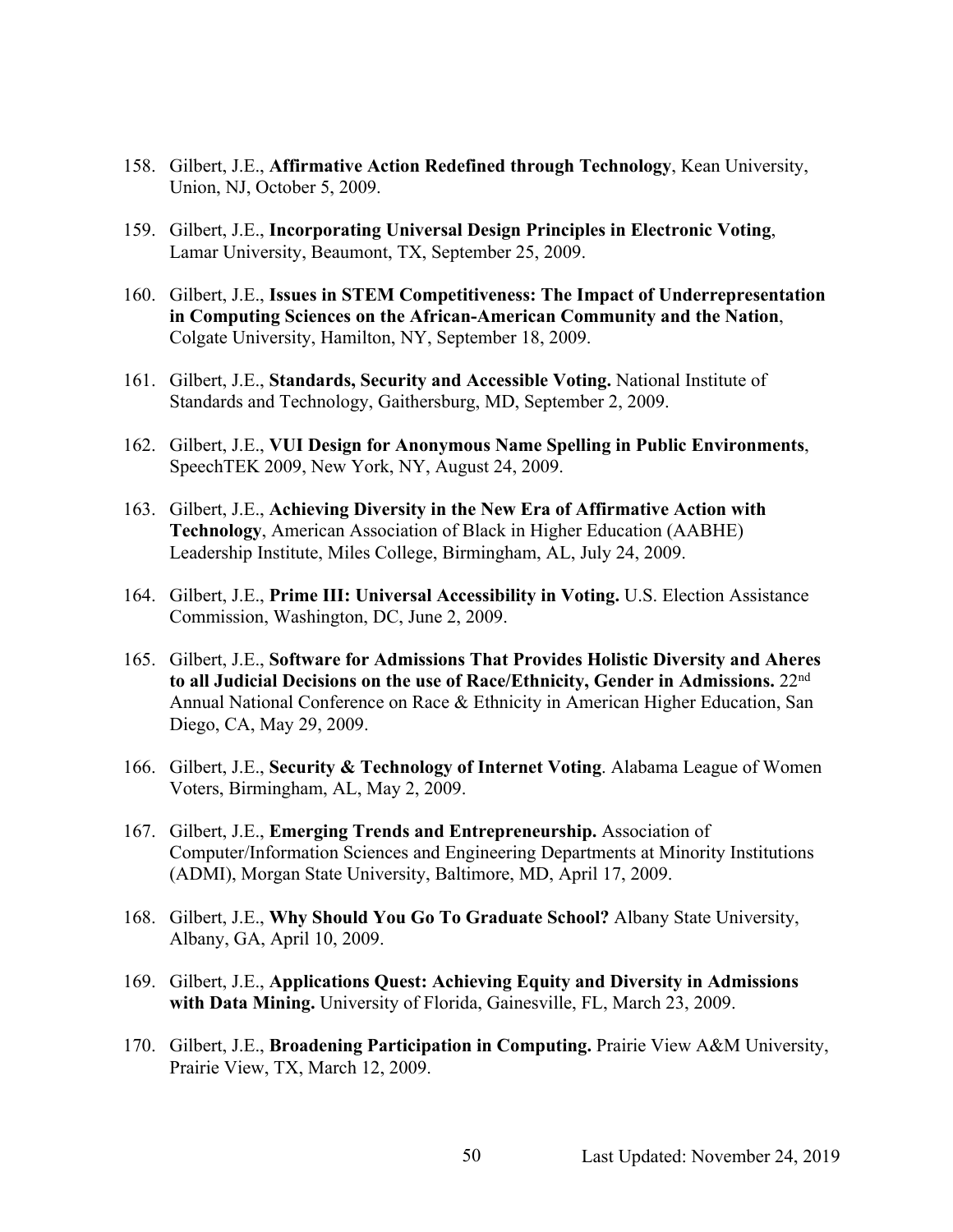- 171. Gilbert, J.E., **Broadening Participation in Computing: Research, Graduate School and the Professoriate.** Fort Valley State University, Fort Valley, GA, March 6, 2009.
- 172. Gilbert, J.E., **The Prime III Voting System Project.** University of Maryland, Baltimore County, Baltimore, MD, February 20, 2009.
- 173. (Keynote) Gilbert, J.E., **Computing Diversity in Higher Education in the 21st Century.** Arizona State University, Tempe, AZ, February 18, 2009.
- 174. Gilbert, J.E., **Hip-Hop Music and Math**. American Association for the Advancement of Science and Science Chicago, 2009 AAAS Annual Meeting, Meet the Scientists at AAAS Family Science Days! Chicago, IL, February 15, 2009.
- 175. Gilbert, J.E., **Applications Quest: A Computational Solution to Affirmative Action in the 21st Century**. University of Alabama, Tuscaloosa, AL, January 30, 2009.
- 176. Gilbert, J.E., **The Future of Underrepresented Minority Based Programs**, Alliance for Graduate Education in Mississippi (AGEM) Winter Scholar Symposium, Jackson State University, Jackson, MS, January 23, 2009.
- 177. Gilbert, J.E., **Modern Day Affirmative Action: Computing Race and Gender Conscious Admissions in the 21st Century**, Princeton University, Princeton, NJ, November 17, 2008.
- 178. (Wes McJulien Lecture) Gilbert, J.E., **Advancing Learning through Culture, Technology and Instruction**, 2008 Association for Educational Communications & Technology (AECT), Orlando, FL, November 7, 2008.
- 179. Gilbert, J.E., **Usable Security in Electronic Voting**, Columbus State University, Columbus, GA, November 5, 2008.
- 180. Gilbert, J.E., **Prime III: The Intersection Between Usability and Security**, Clemson University, Clemson, SC, October 10, 2008.
- 181. (Keynote) Gilbert, J.E., **Excellence in Academia and Beyond**, National McNair Scholars Research Conference and Graduate School Fair, University of Delaware, Newark, Delaware, October 3, 2008.
- 182. Gilbert, J.E., **Computing in the 21st Century: Innovative Solutions to Real World Problems**. Rochester Institute of Technology, B. Thomas Golisano College of Computing and Information Sciences Dean's Lecture Series, September 26, 2008.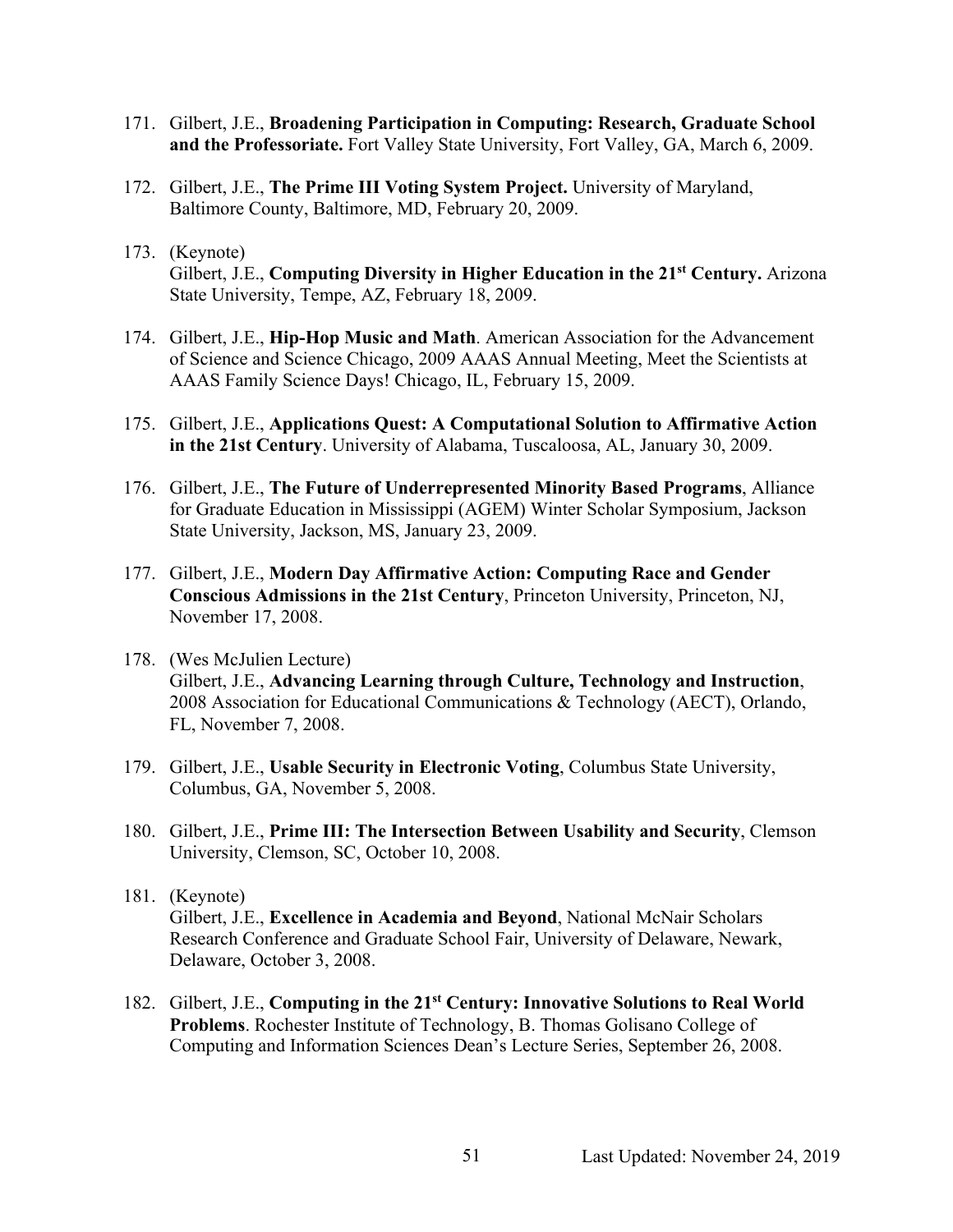- 183. Gilbert, J.E., **A New Strategy for Affirmative Action**. National Academies, Washington, DC, September 17, 2008.
- 184. (Keynote)

Gilbert, J.E., **Changing The World Through Technology**, Spelman College, Atlanta, Georgia, September 8, 2008.

185. (Keynote)

Gilbert, J.E., **From the Classroom to the Boardroom in the Academic World**, BDPA 9th Annual Scholarship and Education Awards, BDPA Southern Minnesota Chapter, Rochester, MN, August 24, 2008.

- 186. Gilbert, J.E., **Prime III: A Multimodal Approach to Electronic Voting**, SpeechTEK 2008, New York, NY, August 19, 2008.
- 187. Gilbert, J.E. **Innovation: Where Computing and Societal Problems Meet.** 2008 STARS Celebration, Auburn, AL, August 12, 2008.
- 188. Gilbert, J.E. Congressional Testimony, Committee on Rules and Administration, **Bipartisan Electronic Voting Reform Act of 2008**, July 30, 2008, Washington, DC.
- 189. Gilbert, J.E. **Admissions Equity: Reality and Results**. Washington Duke Inn, Durham, NC, June 26, 2008.
- 190. Gilbert, J.E. **Prime III: Electronic Voting in the 21st Century**. Monmouth University, May 2, 2008.
- 191. Gilbert, J.E. **Can Holistic Admissions Replace Affirmative Action?** Education Writers Association, 61<sup>st</sup> Annual Conference, Chicago, IL, April 25, 2008.
- 192. Gilbert, J.E. **Achieving Diversity in the New Affirmative Action Era**. Virginia Tech, April 22, 2008.
- 193. Gilbert, J.E. **Shaping the Future of Voting: An Exploration of the Human Factors and HCI Challenges in the Design and Deployment of Prime III**. Virginia Tech, April 22, 2008.
- 194. (Keynote) Gilbert, J.E. **Engineering Research and Innovation in the 21st Century**. 34th Annual National Society of Black Engineers Convention, Orlando, FL, March 22, 2008.
- 195. (Keynote) Gilbert, J.E. **Entrepreneurship and Innovation in the Academy**. 20<sup>th</sup> National Black Graduate Student Association Conference, Chicago, IL, March 14, 2008.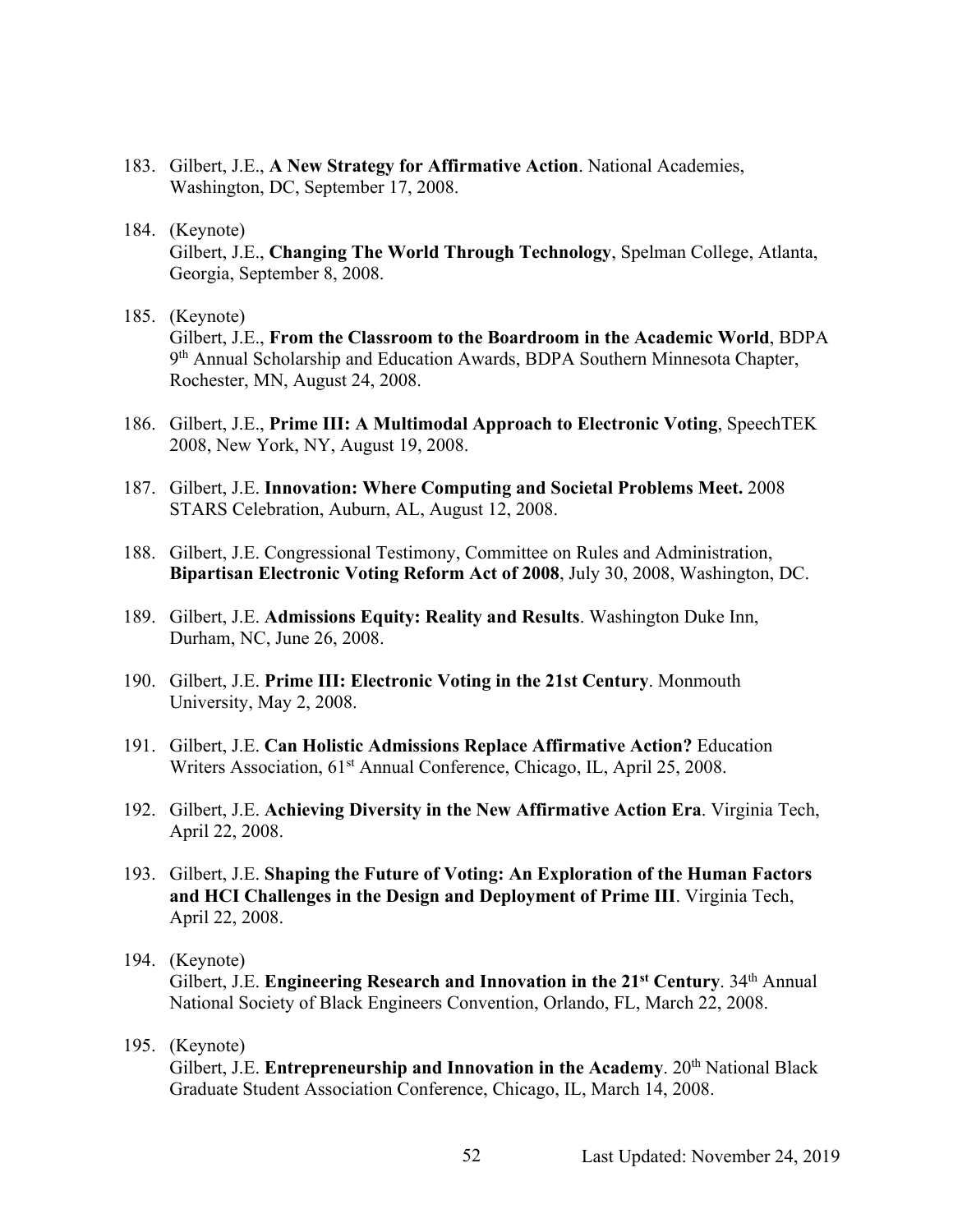- 196. Gilbert, J.E. **Secure, Equal Access for Everyone in Voting**. Auburn University Elderhostel, March 13, 2008.
- 197. Gilbert, J.E. **Prime III: A Multimodal Approach to Electronic Voting**. Voice Search Conference, San Diego, CA, March 10, 2008.
- 198. Gilbert, J.E. **Prime III: Innovations in Electronic Voting**. Information Technology & Innovation Forum, Capitol Hill, Washington, D.C. March 6, 2008.
- 199. (Keynote) Gilbert, J.E. **Carter G. Woodson and the Origins of Multiculturalism**. USDA – Natural Resources Conservative Service Black History Observance, Auburn, AL, February 28, 2008.
- 200. Gilbert, J.E. **Community, Technology and Innovation in the 21st Century**. Tuskegee University, Tuskegee, AL, February 22, 2008.
- 201. (Keynote)

Gilbert, J.E. **Innovation, Passion and Research: Ingredients for Success**. National Association of Academies of Science and American Junior Academies of Science Banquet, Boston, MA, February 16, 2008.

- 202. Gilbert, J.E. **Broadening Participation in Computing: AARCS Program**. American Association for the Advancement of Science in Promoting the Success of Minority Graduate Students Session, Boston, MA, February 16, 2008.
- 203. Gilbert, J.E. **Achieving Diversity Without Preference in the New Affirmative Action Era.** University of Colorado-Boulder, Boulder, CO, February 6, 2008.
- 204. Gilbert, J.E. **Achieving Diversity Without Preference in the New Affirmative Action Era.** Wayne State University Law School, Detroit, MI, January 23, 2008.
- 205. Gilbert, J.E. **Community Benefits of Technological Progression and Advancement.** People of Action for Community Enrichment, Opelika, AL, January 19, 2008.
- 206. Gilbert, J.E. **African-American Researchers in Computing Sciences (AARCS): A Program for Broadening Participation in Computing.** IBM T. J. Watson Research Center, Hawthorne, NY, January 16, 2008.
- 207. Gilbert, J.E. **Electronic Voting for Senior Citizens.** Osher Lifelong Learning Institute, Auburn, AL, January 14, 2008.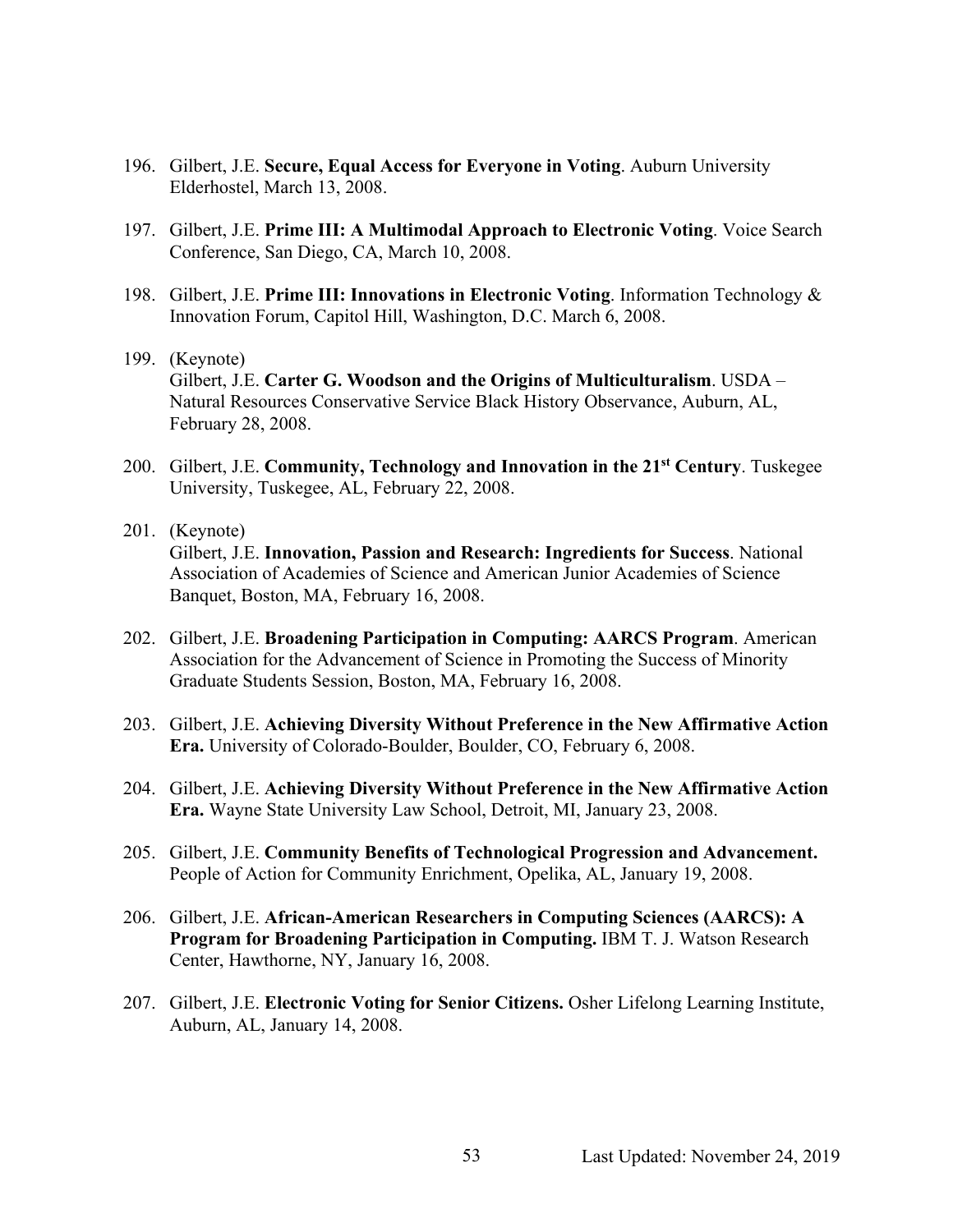- 208. Gilbert, J.E. **2008 Disability Services: How to Affect Change in an Election Year Symposium hosted by the Georgia Disability Vote Project at the Center for the Visually Impaired**, Atlanta, GA, January 7, 2008.
- 209. Gilbert, J.E. **Prime III: A Usable Security Model for Electronic Voting**, Carnegie Mellon University, Pittsburgh, PA, September 12, 2007.
- 210. Gilbert, J.E., **Preparation for the Professoriate: Pathways, Passion, and Purpose**, PROMISE: Maryland's Alliance for Graduate Education and the Professoriate (AGEP), Baltimore, Maryland, August 17, 2007.
- 211. Gilbert, J.E. **Prime III: A Multimodal Electronic Voting Platform.** National BDPA Conference, Washington, DC, August 15, 2007.
- 212. Gilbert, J.E. & Payton, F. **Racioethnic Imbalance in CS and IS: How Do We Change the Face of the Classroom?** National BDPA Conference, Washington, DC, August 15, 2007.
- 213. Gilbert, J.E. **Prime III: One Machine, One Vote for Everyone.** IBM, Charlotte, NC, June 14, 2007.
- 214. Gilbert, J.E. **Innovation and Diversity in the 21st Century.** Rensselaer Polytechnic Institute, Troy, NY, April 25, 2007.
- 215. Gilbert, J.E. **Applications Quest: A Strategy to Replace Affirmative Action & Social Justice.** Fixing the Academy: Tapping into Black Excellence on White Campuses 2007, Johns Hopkins University, Baltimore, MD, April 13, 2007.
- 216. Gilbert, J.E. **Applications Quest … A Holistic Solution to Application Processing.** American Bar Association Presidential Advisory Council on Diversity in the Profession Eastern Regional Pipeline Workshop, Loyola University-Chicago Law School, Chicago, IL, March 23, 2007.
- 217. (Keynote) Gilbert, J. E. **Prime III & The Future of Electronic Voting.** 29<sup>th</sup> Annual Leroy Roquemore Computer Science Symposium, Southern University, Baton Rouge, LA, March 15, 2007.
- 218. Cross, E.V. & Gilbert, J. E. **The Prime Voting System: Multimodality & Politics.** AVIOS/SpeechTEK West 2007, San Francisco, California, February 22, 2007.
- 219. Gilbert, J.E. **Applications Quest: Achieving Diversity in the Proposal 2 Era System**, University of Michigan, Ann Arbor, MI, January 30, 2007.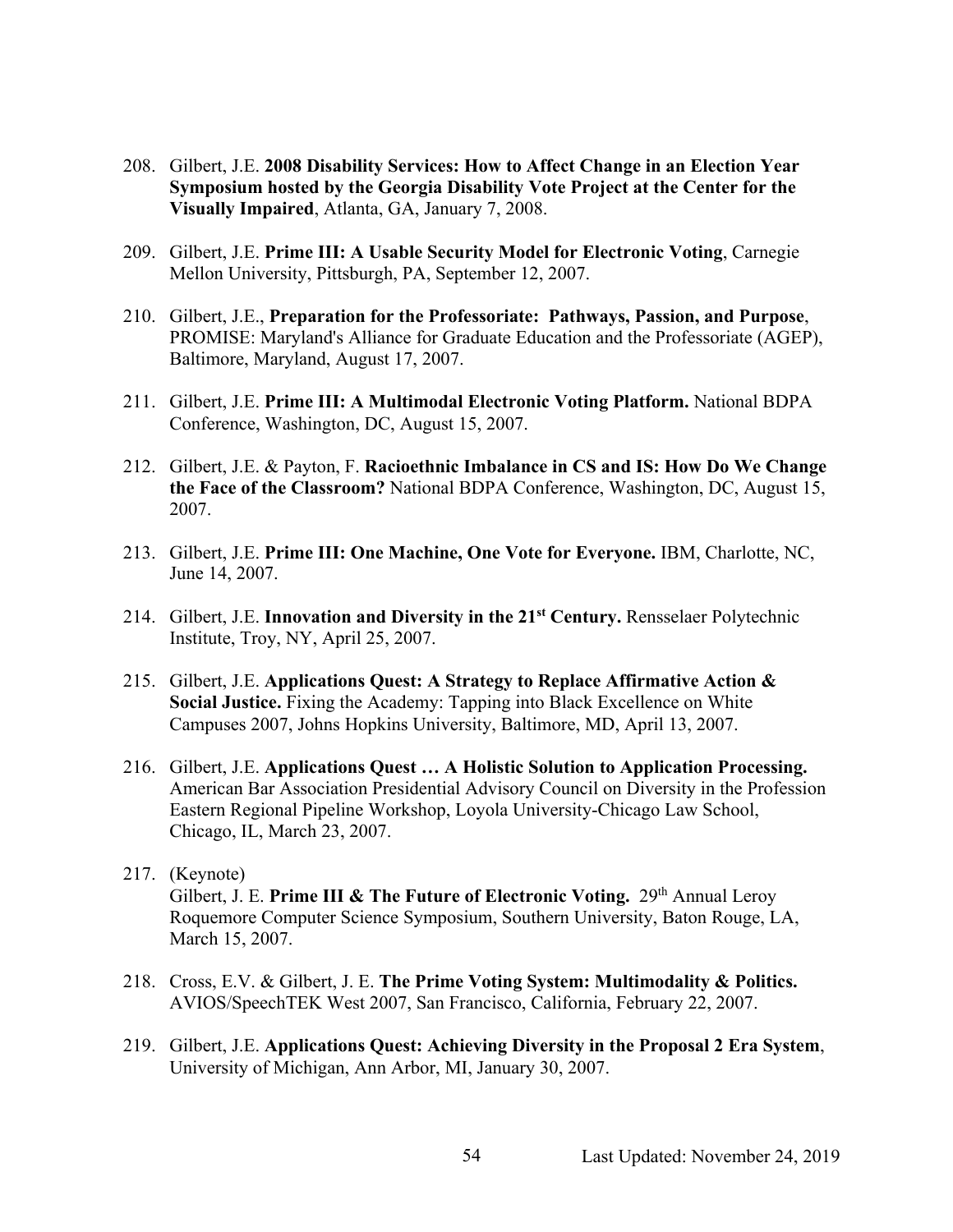- 220. Gilbert, J.E. **The Prime Voting System: A Secure, Multimodal Electronic Voting System**, Northwestern University, Evanston, IL, January 16, 2007.
- 221. Gilbert, J.E. **Intelligent Instruction with Computer Assisted Pedagogy**, Juxtopia Urban Learning Technology (JULT) Conference, Baltimore, MD, December 2, 2006.
- 222. Gilbert, J.E. **Race Conscious Policies in Education with Applications Quest**, Jackson State University, Jackson, MS, November 9, 2006.
- 223. Gilbert, J.E. **Barriers for Underrepresented Groups to STEM: Why Don't You Like Science, Technology, Engineering or Mathematics?**, Jackson State University, Jackson, MS, November 9, 2006.
- 224. (Keynote) Gilbert, J.E. **Academic Jobs … The Professoriate**, Southern Region Education Board, Institute on Teaching and Mentoring, Miami, FL, October 27, 2006.
- 225. (Keynote) Gilbert, J.E. **Research, Mentoring, Graduate School and the Professoriate**, Bring IT On!, Indiana University, Bloomington, IN, October 20, 2006.
- 226. Gilbert, J.E., **Applications Quest: Affirmative Action, Race Neutral Admissions, and Holistic Review ... What's Really Fair?**, Indiana University, Bloomington, IN, October 20, 2006.
- 227. Gilbert, J.E., **Computing Diversity: Affirmative Action and Race Neutral Policies**, Cornell University, Ithaca, NY, September 13, 2006.
- 228. Gilbert, J.E., **Preparation for the Professoriate: Pathways, Passion, and Purpose**, PROMISE: Maryland's Alliance for Graduate Education and the Professoriate (AGEP), Baltimore, Maryland, August 18, 2006.
- 229. Gilbert, J.E., **Graduate School for the Working Professional**, 28th Annual National BDPA Conference, Los Angeles, California, August 2, 2006.
- 230. Gilbert, J.E., Esterman, M., & Geiger, C.D. **The Academic Job Search**, 8th Annual National GEM Consortium Symposium Future Faculty and Professionals Symposium, June 29, 2006, Chicago, Illinois.
- 231. Gilbert, J.E. **Applications Quest: Using Diversity in Admissions ... Computationally Speaking**, University of Georgia, Athens, GA, June 23, 2006.
- 232. (Commencement Speaker) Gilbert, J.E., Hamilton High School Annual Commencement Ceremony, Millett Hall, Oxford, Ohio, June 5, 2006.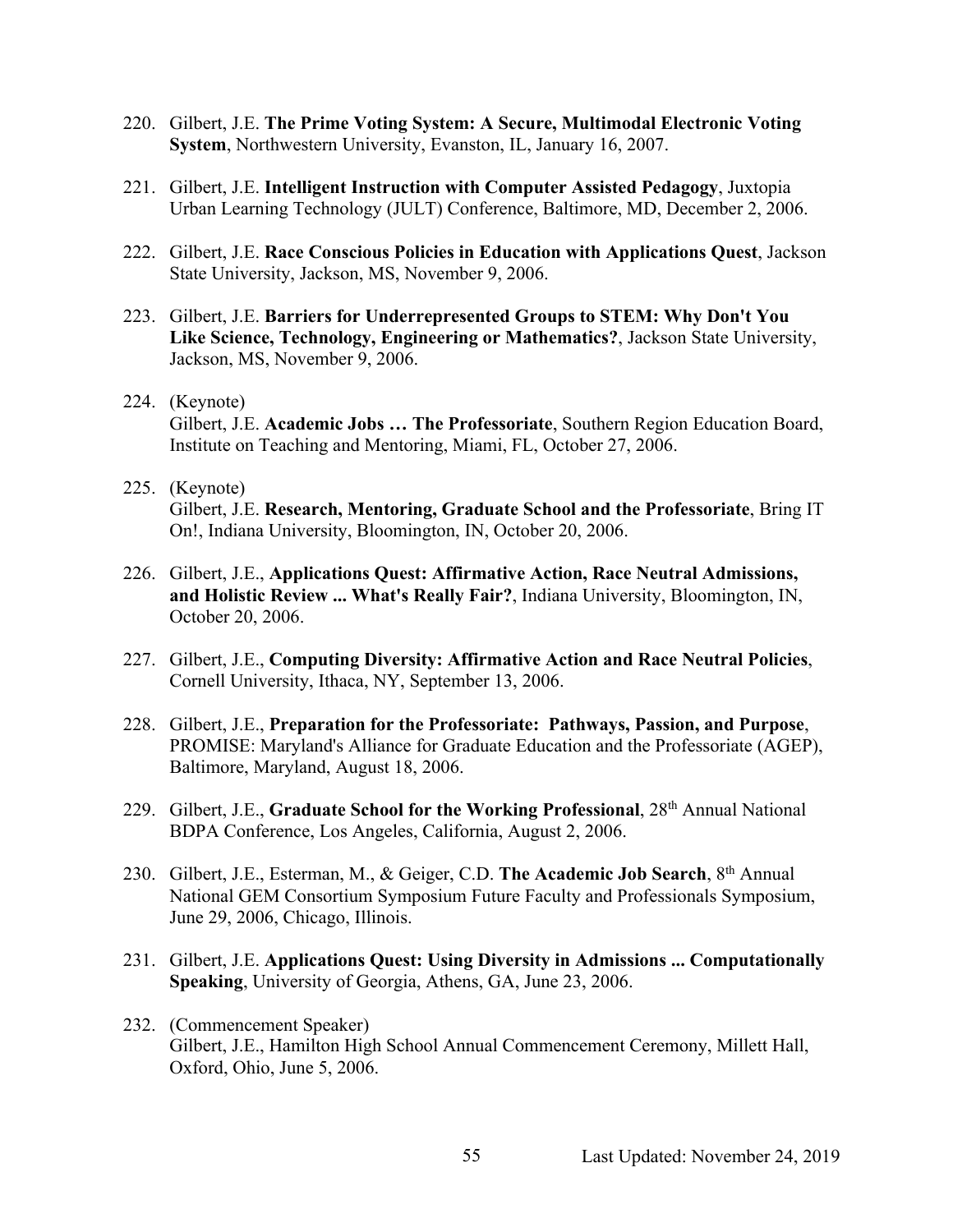- 233. Gilbert, J.E., **Graduate School and the Professoriate**, Association of Computer/Information Sciences and Engineering Departments at Minority Institutions (ADMI), Orlando, FL, May 19, 2006.
- 234. Gilbert, J.E., **Holistic Review in Admissions: Demonstrating a Computerized Tool**, American Association for the Advancement of Science, Washington DC, May 16, 2006.
- 235. Gilbert, J.E., Jackson, J.F.L., Sims, P. & Beachum, F. **The State of African-American Men in Milwaukee, Wisconsin: Lets Talk!**, Marquette University, Milwaukee, WI, April 21, 2006.
- 236. Gilbert, J.E., **Applications Quest: Computing Diversity**, University of South Carolina, Columbia, South Carolina, April 14, 2006.
- 237. Gilbert, J.E., **The Next Black Ph.D. It's More Than Just Research**, Benedict College, Columbia, South Carolina, April 13, 2006.
- 238. Gilbert, J.E., **The Next Black Ph.D. It's More Than Just Research**, The National Society of Black Engineers 32<sup>nd</sup> Annual National Convention, Pittsburgh, PA, March 31, 2006.
- 239. Gilbert, J.E., **Show Me the Money, Careers in STEM**, Rufus King High School, Milwaukee, WI, March 29, 2006.
- 240. Gilbert, J.E., **Applications Quest: Computing Diversity**, Marquette University, Milwaukee, WI, March 28, 2006.
- 241. Gilbert, J.E., **Prime III Ushering in a New Age of Electronic Voting**, Marquette University, Milwaukee, WI, March 27, 2006.
- 242. Gilbert, J.E., **Preparing for Disaster with Technology**, Alabama Association of Assessing Officials Conference, Opelika, AL, March 1, 2006.
- 243. Gilbert, J. E. **The Holistic Usability Measure (HUM): Evaluating Spoken Language Systems.** AVIOS/SpeechTEK West 2006, San Francisco, California, January 31, 2006.
- 244. Gilbert, J.E., **Is The Ph.D. Really Worth?: Transitioning To Graduate School**, Albany State University, Albany, GA, January 28, 2006.
- 245. Gilbert, J.E., **Broaden Participation in STEM or Else**, Morehouse College, Atlanta, GA, January 17, 2006.
- 246. Gilbert, J.E., **Emergency Preparedness**, Alabama Municipal Revenue Officers Association and Auburn University Center for Governmental Services, Generating Revenue for Cities Conference, Auburn, AL, December 8, 2005.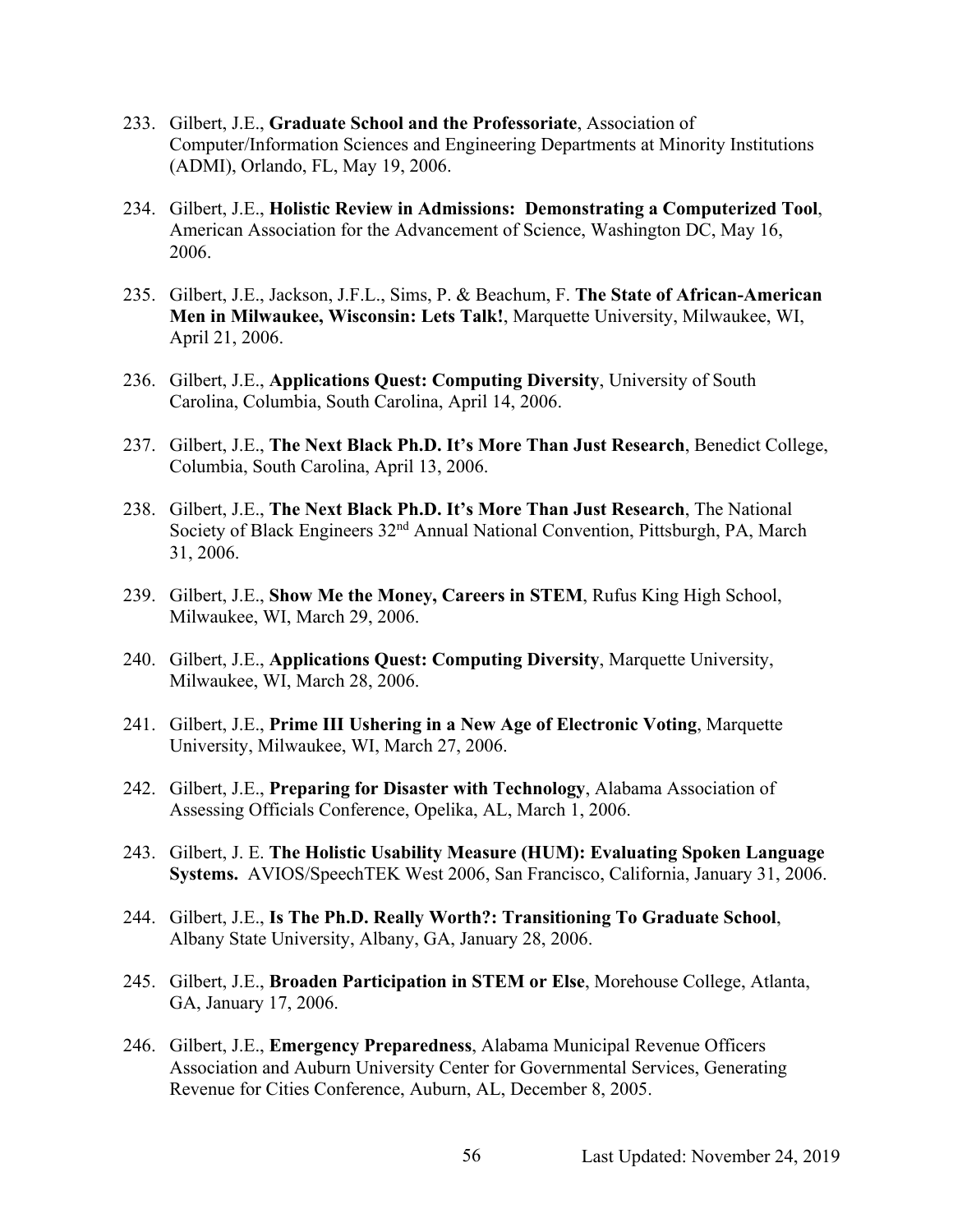Fun-Set Social and Charity Club Beautillion Ball 2005, Huntsville, AL, November 19, 2005.

- 248. Gilbert, J.E., **The Usability of Usability**, World Usability Day, Auburn University, Auburn, AL, November 3, 2005.
- 249. Gilbert, J.E., **Applications Quest: Computing Diversity to Address Affirmative Action.** University of North Carolina Charlotte, Charlotte, NC, October 14, 2005.
- 250. Gilbert, J.E., **Collaborations for Success: Industry & The Academy**, I-85 Corridor Alliance, Auburn University, Auburn University Dixon Hotel & Conference Center, Auburn, AL, September 16, 2005.
- 251. Gilbert, J.E., **Applications Quest: Using Technology to Address Affirmative Action**, 27th Annual National BDPA Conference, Detroit, MI, August 20, 2005.
- 252. Gilbert, J.E., **Distributed Listening**, Advanced Speech Technologies Symposium: Emerging Technologies, SpeechTEK Conference, August 1, 2005.
- 253. Gilbert, J.E., **Applications Quest: Computing Diversity to Address Affirmative Action**. Rice University, Houston, TX, July 29, 2005.
- 254. Gilbert, J.E., Esterman, M., & Gates, A. **The Academic Job Search and the Tenure-Track Process**, 7th Annual National GEM Consortium Symposium Future Faculty and Professionals Symposium, June 30, 2005, Boston, Massachusetts.
- 255. Gilbert, J.E., Barrera, E., & Marder, S. **Developing Successful Mentoring Relationships**, 7th Annual National GEM Consortium Symposium Future Faculty and Professionals Symposium, June 30, 2005, Boston, Massachusetts.
- 256. Gilbert, J.E., **Using Culture and Diversity to Recode the Matrix of the New Millennium Workforce**. Rensselaer Polytechnic Institute, Troy, NY, April 21, 2005.
- 257. Gilbert, J.E., **How to Choose A Doctoral Mentor and Why This Is Critical to Your Success**. Arizona State University, Phoenix, AZ, April 18, 2005.
- 258. Gilbert, J.E., **Distributed Listening: Improving Speech Recognition Accuracy**, Virginia Polytechnic Institute and State University, Blacksburg, VA, February 3, 2005.
- 259. Gilbert, J.E., **Application Quest: Computing Diversity**, Virginia Polytechnic Institute and State University, Blacksburg, VA, February 3, 2005.
- 260. Gilbert, J.E., **Application Quest: Computing Diversity**, Rensselaer Polytechnic Institute, Troy, NY, January 19, 2005.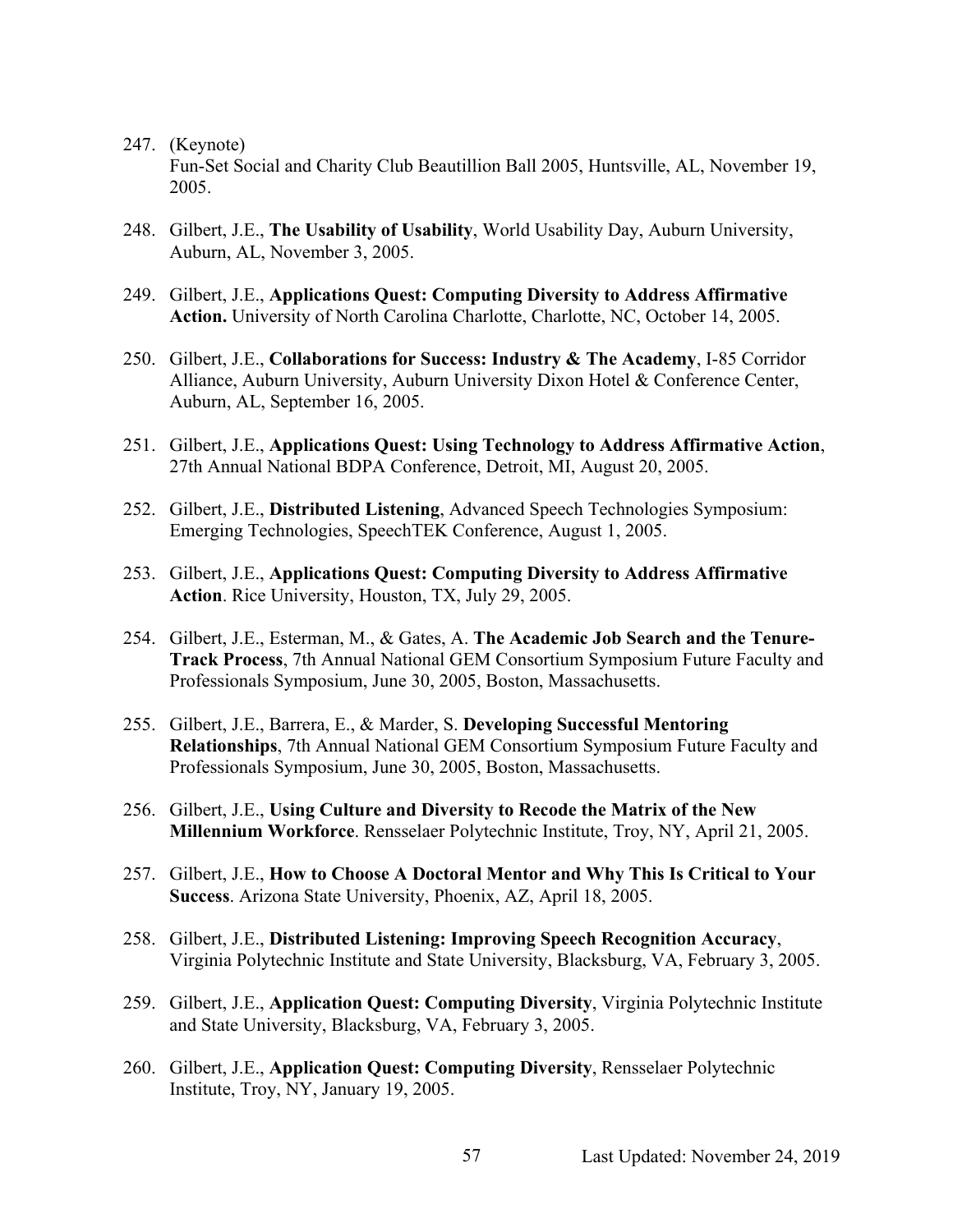- 261. Gilbert, J.E., **Application Quest: Computing Diversity**, Miami University, Oxford, OH October 29, 2004.
- 262. Gilbert, J.E., **Ask The Experts, Speech in Government/Public Sector**, SpeechTEK Conference, September 13, 2004.
- 263. Gilbert, J.E., **Applications Quest: Using Clustering Algorithms to Address Affirmative Action**, 10th Annual Conference for African-American Researchers in the Mathematical Sciences (CAARMS10), June 24, 2004, Berkeley, California.
- 264. Gilbert, J.E., **Spoken Language Systems Research**, University of Maryland College Park, June 17, 2004, College Park, Maryland.
- 265. Gilbert, J.E., **Building the Future Black Faculty Pipeline**, AfroGEEKS Conference, University of California Santa Barbara, May 7-8, 2004, Santa Barbara, California.
- 266. Gilbert, J.E., **Applications Quest: Using Technology to Address Affirmative Action**, Florida A&M University, April 20, 2004, Tallahassee, Florida.
- 267. Gilbert, J.E., **Speech User Interfaces for Information Retrieval**, University of Maryland, Baltimore County, April 6, 2004, Baltimore, Maryland.
- 268. Gilbert, J.E., **Global Information Technology**, The 4th Annual African American Leadership Summit, Miami University, February 21, 2004 Oxford, Ohio.
- 269. Gilbert, J.E. **"Using Technology to Diversify University Campuses"**, Auburn University Africana Studies Lecture Series, 208 Foy Union, January 15, 2004, Auburn University, Alabama.
- 270. Gilbert, J.E., **Voice LETS**, Criminal Justice Technology Symposium V , Marriott Grand Hotel, December 4, 2003, Point Clear, Alabama.
- 271. Gilbert, J.E., **Voice elVIAS**, Georgia Institute of Technology Access Grid Presentation, June 17, 2003, Atlanta, Georgia.
- 272. Gilbert, J.E., **Going to Graduate School for Computer Science**, Tuskegee University, March 6, 2003, Tuskegee, Alabama.
- 273. Gilbert, J.E., **Technology for African American Survival: Tech Talk**, The 3rd Annual African American Leadership Summit, Miami University February 22, 2003, Oxford, Ohio.
- 274. Gilbert, J.E., **Information Verbalization**, University of Alabama-Birmingham, September 19, 2002, Birmingham, Alabama.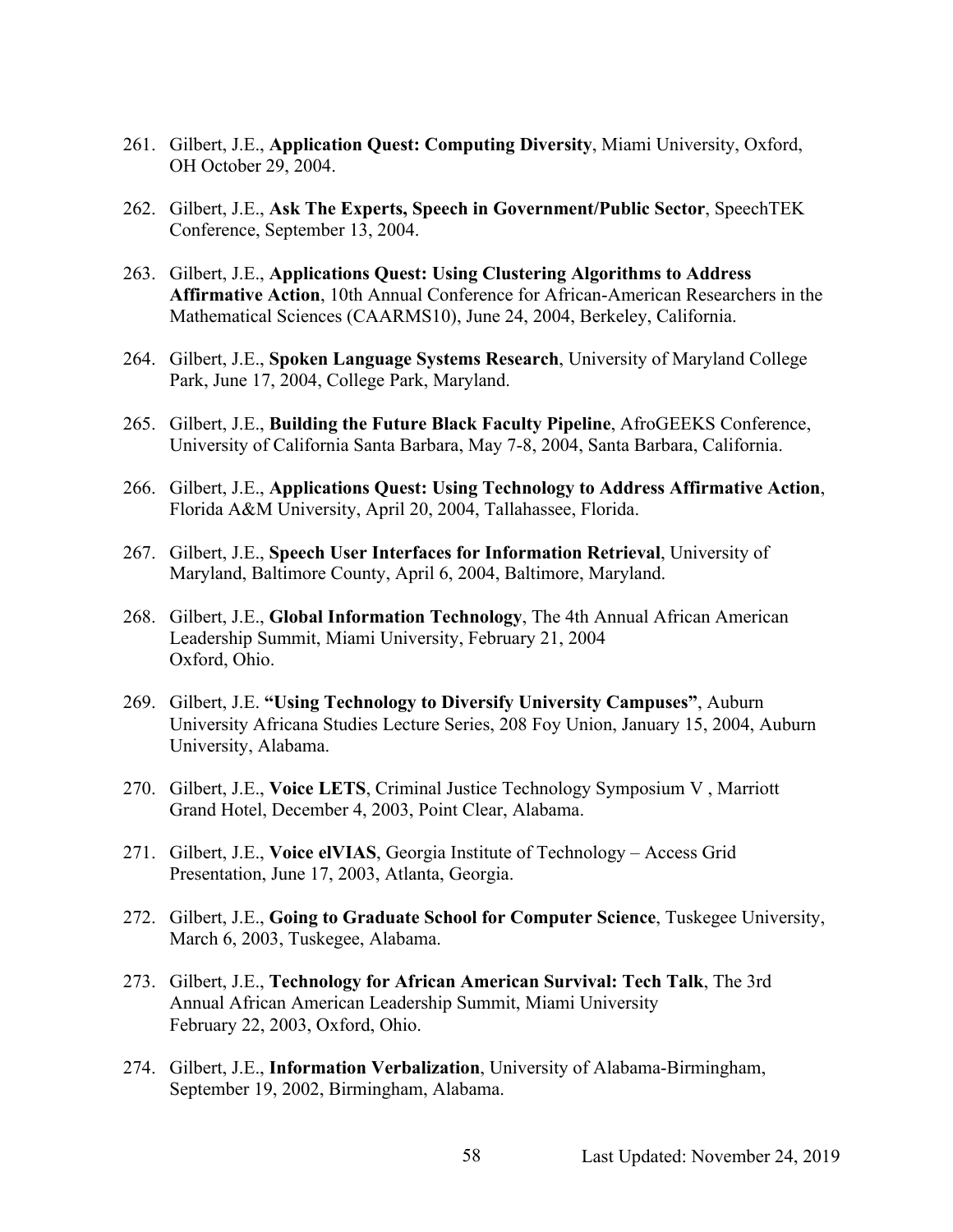- 275. Gilbert, J.E., **An Introduction to VoiceXML: Adding Voice To Data**, BDPA 2002 24th Annual National Conference, August 9, 2002, Orlando, Florida.
- 276. Gilbert, J.E., **African American Distributed Multiple Learning Styles System: A Culture-specific Approach to ELearning**, BDPA 2002 24th Annual National Conference, August 9, 2002, Orlando, Florida.
- 277. Gilbert, J.E., **Animated Pedagogical Agents**, Southern Polytechnical State University, April 10, 2002, Marietta, Georgia.
- 278. Gilbert, J.E., **Making Learning Personal With Adaptive Instruction**, University of Houston Clear Lake, April 1, 2002, Houston, Texas.
- 279. Gilbert, J.E., **Finding Information With Your Voice (Anywhere, Anytime, Any Device)**, University of Houston Clear Lake, April 1, 2002 Houston, Texas.
- 280. Gilbert, J.E., **Making Learning Personal With Adaptive Instruction**, Vanderbilt University, March 24, 2002, Nashville, Tennessee.
- 281. Gilbert, J.E., **Technology in the Next Millennium**, The 2nd Annual African American Leadership Summit, Miami University, February 16, 2002, Hamilton, Ohio.
- 282. Gilbert, J.E., **Browsing the Internet with Voice Portals: A New Wave in Technology**, African American Entrepreneurship Summit, Auburn University, February 14, 2002, Auburn, Alabama.
- 283. Gilbert, J.E., **African American Distributed Multiple Learning Styles System: A Culture-specific Approach to ELearning**, ACM Richard Tapia Celebration of Diversity in Computing, October 20, 2001, Houston, Texas.
- 284. Gilbert, J.E., **E-Commerce, E-Culture and the Digital Divide … Where Are We Headed?**, Black Client Workshop, Cincinnati, Ohio, Cincinnati Convention Center, June 8, 2000, Cincinnati, Ohio.
- 285. Gilbert, J.E., **Selecting Instructional Technology**, Xavier University, September 10, 1999, Cincinnati, Ohio.
- 286. Gilbert, J.E., **Electronic Commerce**, BDPA Cincinnati Chapter, Greater Cincinnati Urban League, August 11, 1999, Cincinnati, Ohio.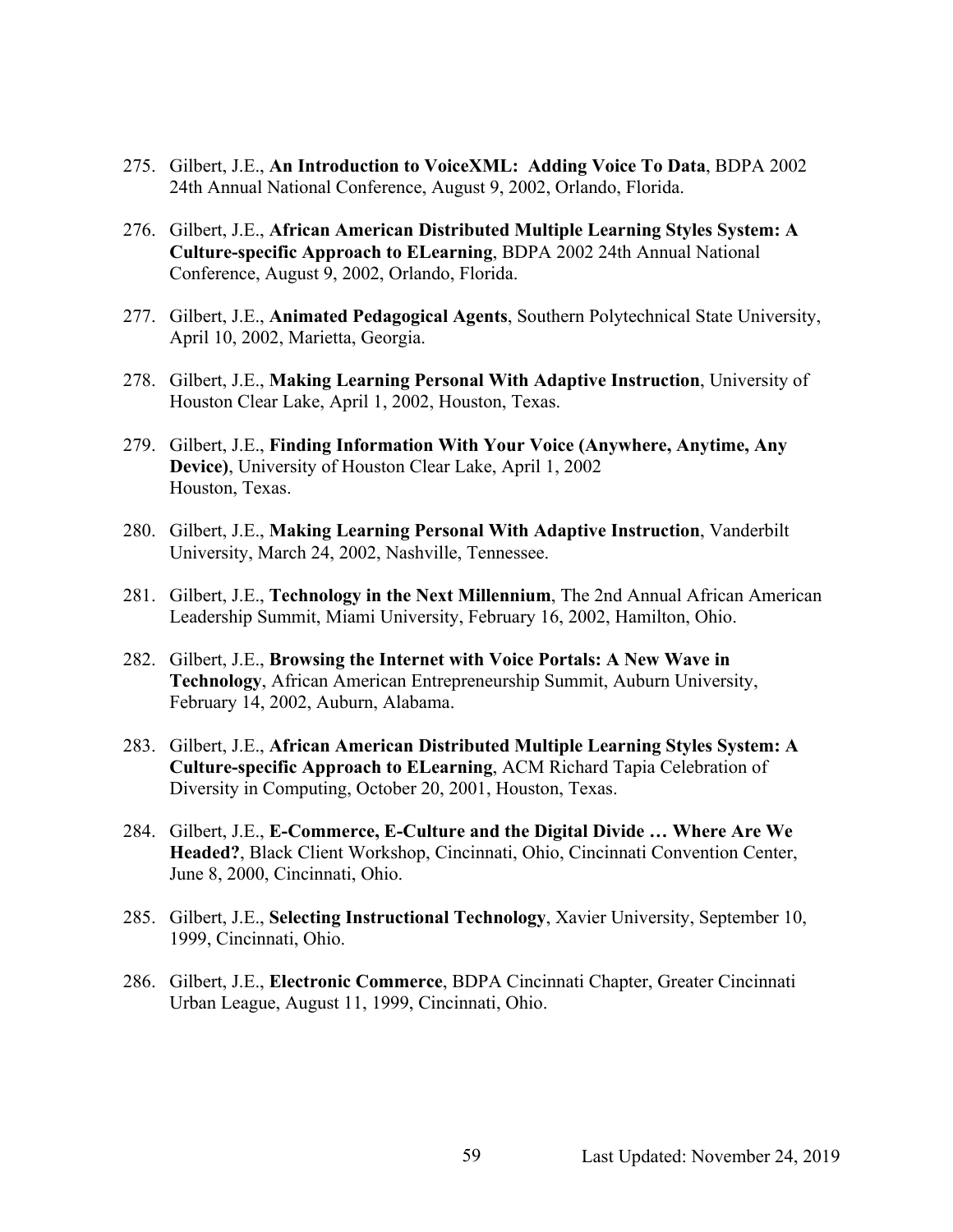- 287. Gilbert, J.E., **E-Commerce & Web Branding: A Use For Persuasive Technologies**, 5th Annual Conference for African-American Researchers in the Mathematical Sciences - CAARMS5, University of Michigan, June 22 - 25, 1999, Ann Arbor, Michigan.
- 288. Gilbert, J.E., **Teaching with Interactive Media Now & in the Future**, Interactive Media Studies Conference '98, Miami University, November 20, 1998, Oxford, Ohio.
- 289. Gilbert, J.E., **JavaScript**, Greater Cincinnati Library Consortium, Cincinnati State Community College, November 10, 1998, Cincinnati, Ohio.
- 290. Gilbert, J.E., **Java**, Association for Computing Machinery Miami University Chapter, Miami University, October 21, 1998, Oxford, Ohio.
- 291. Gilbert, J.E., **JavaScript as a Web-Development Tool**, University of Cincinnati, December 4, 1997, Cincinnati, Ohio.
- 292. Gilbert, J.E., **Web-based Instruction System for Education with Interactive Video**, Learning With Technology Conference, The Ohio State University, June 19, 1997, Columbus, Ohio

### **Other Presentations**

- 1. Dahlberg, M.L., Gilbert, J.E., Tull, R., Zavala, M.E., Byars-Winston, A., & Staussun, K. (2019), **Effective Mentoring: Strategies and Experiences**, American Association for the Advancement of Science (AAAS) Annual Meeting, Washington, DC, February 16, 2019.
- 2. Darville G., Anderson Lewis, C., Stellefson, M., Lee, Y., MacInnes, J., Pigg, R. M., Gilbert, J.E., & Thomas, S. (November 5th – 8th, 2017). **Customization of Avatars in a Digital Gaming Intervention – An Experimental Study**. Abstract accepted for presentation at the 145th APHA Annual Meeting & Exposition – Atlanta, GA.
- 3. Frierson, H., Malcom, S., Moore, J.L., Stassun, K., Campbell, P.B. & Gilbert, J.E. **The Enduring Trek to Diversify STEM PhD Programs**. 2017 AERA, San Antonio, TX, April 28, 2017.
- 4. Gilbert, J.E., Munakata Marr, J., Thomas, R.C., El Maghraoui, K., & Lasich, D., **Minority Women: Diversity and Mentoring in the Research Environment**, 11th Annual Conference for the Society of Women Engineers (SWE), Chicago, IL, October 15, 2011.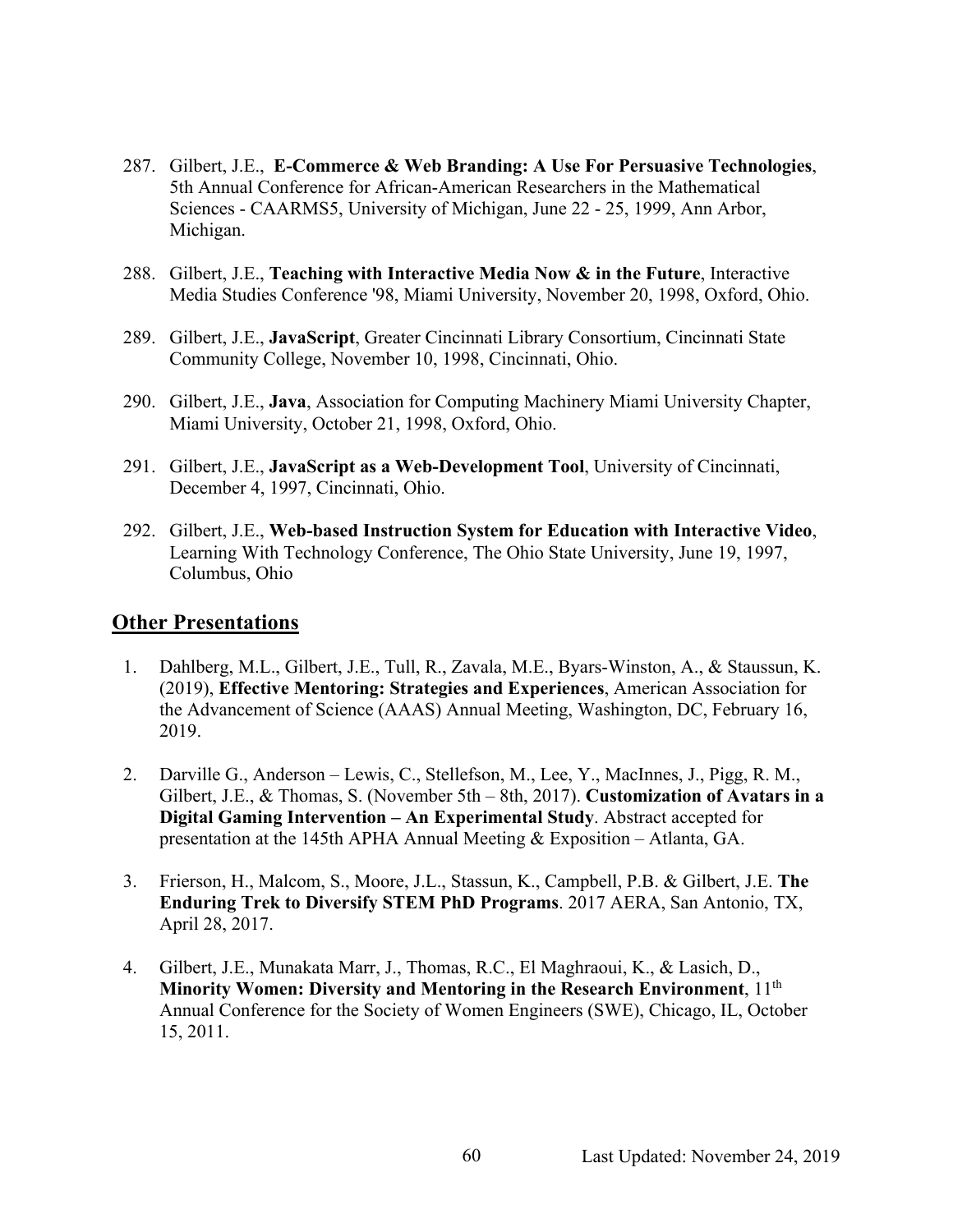- 5. Jackson, J.F.L., Charleston, L., & Gilbert, J.E., **Changing Attitudes about Computing Science at Historically Black Colleges and Universities: Benefits of an Intervention Program Designed for Undergraduates**, 4th Annual Conference on Understanding Interventions that Broaden Participation in Research Careers, Nashville, TN, May 28, 2011.
- 6. Gilbert, J.E., Burnett, M., Ladner, R., Rosson, M.B., & Davis, J., **Applying the NSF Broader Impacts Criteria to HCI Research**, ACM 2011 CHI Conference on Human Factors in Computing Systems, Vancouver, CA, May 10, 2011.
- 7. Bang, M., Everett, A., Gomez, K. & Gilbert, J.E., **Research and Practice in Education, Media, and People of Color**, American Education Research Association (AERA), New Orleans, LA, April 7, 2011.
- 8. Blake, M.B., Camp, T., Gilbert, J.E., Perez-Quinones, M., Williams, A., **Choosing the Administrative Path**, Richard Tapia Celebration of Diversity in Computing, San Francisco, CA, April 5, 2011.
- 9. Jackson, J.F.L., Gilbert, J.E., Charleston, L.J., & Gosha, K., **Differential Gender Effects of a STEM-Based Intervention: An Examination of the African American Researchers in Computing Sciences Program**, American Education Research Association (AERA), Denver, Colorado, May 4, 2010.
- 10. Jackson, J., Gilbert, J.E., Walker, J.L., & Williams, A.T., **Changing Attitudes about Computing Science: Benefits of an Intervention Program Designed for African American Undergraduates,** American Association of Blacks in Higher Education (AABHE), Atlanta, GA, March 26, 2010.
- 11. Burge, J., Gilbert, J.E., & Lopez, P. **Finding the Best Career Choice for You**. Academic Careers Workshops for Underrepresented Participants, Coalition to Diversity Computing (CDC), Houston, TX, March 6, 2010.
- 12. Gilbert, J.E. **Opportunities in Diversity Research.** Auburn University, Auburn, AL, January 28, 2008.
- 13. Jackson, J., George, P. & Gilbert, J.E. **Interventions that Show Great Promise for Increasing African American Computing Scientists in Higher Education: Evidence from the African American Researchers in Computing Sciences Program**. 2007 AERA, Chicago, IL, April 10, 2007.
- 14. Hood, S. & Gilbert, J.E., **Alternative Assessment: Using a Culturally Relevant, Computer-Based Interactive Tool (AADMLSS) to Assess Students' Eighth-Grade Algebra Knowledge**. American Education Research Association (AERA), San Francisco, CA, April 8, 2006.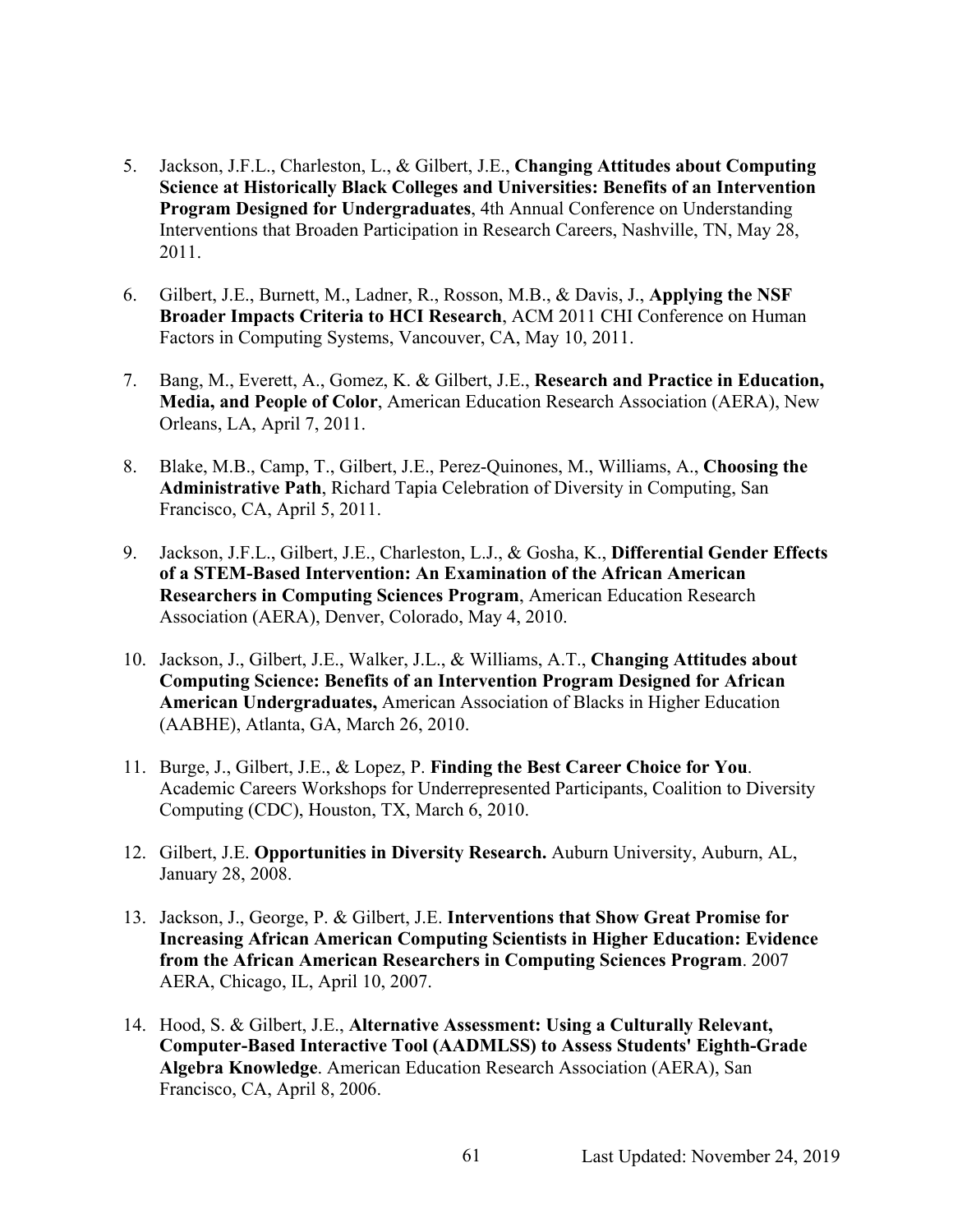- 15. Gilbert, J.E., **Thinking Outside the Box: Engaging Students in Creative Thought**, Auburn University Forum on College Teaching and Learning, Auburn, AL, February 4, 2006.
- 16. Gilbert, J.E. & York, B., **The Computer Science Academic Job Search**, 2005 Richard Tapia Celebration of Diversity in Computing Conference, Albuquerque, New Mexico, October 21, 2005.
- 17. Gilbert, J.E., **How to Start a Successful Research Program: A Diverse Perspective**, Texas A&M University Academic Career Workshop Focus: Underrepresented Faculty, College Station, Texas, September 9, 2005.
- 18. Gilbert, J.E., **How to Navigate the Tenure Process: A Diverse Perspective**, Texas A&M University Academic Career Workshop Focus: Underrepresented Faculty, College Station, Texas, September 9, 2005.
- 19. Gilbert, J.E., Wilson, D. & Gupta, P., **Evaluating Voice User Interfaces Workshop**, SpeechTEK Conference, August 1, 2005.
- 20. Jackson, J.F.L., Moore, J.L., Cole, D., McNeal, L., Gilbert, J.E., Williams, B.N., and Ford, D.Y., **The Theory of Reasoned Action: Examining Sociological Factors that Influence Education for African American Males**. American Education Research Association Annual Conference. April 12, 2005, Montreal, Canada.
- 21. Gilbert, J.E., **Voice User Interface Workshop**, SpeechTEK Conference, September 13, 2004.
- 22. Gilbert, J.E. & Others, **The Survival of African American Men In The Academy: Rules of Engagement**, Vanderbilt University, Black Culture Center, October 11, 2002, Nashville, Tennessee.
- 23. (Best Poster Presentation) Rankins, J., Gilbert, J., Brown, P., Pemberton, C., Kacmar C., McDuffie, E., **I-CAN: An Interactive-Computer Assisted Network for Bridging the Chronic Disease Divide between African-Americans and Caucasians**, ACM Richard Tapia Celebration of Diversity in Computing October 20, 2001, Houston, Texas.

#### **Honors & Awards**

- 2018 **Fellow, Association of Computing Machinery (ACM)**
- 2018 **Computing Research Association (CRA) A. Nico Habermann Award**
- 2018 **Self-Advocates Becoming Empowered (SABE) Presidential Award**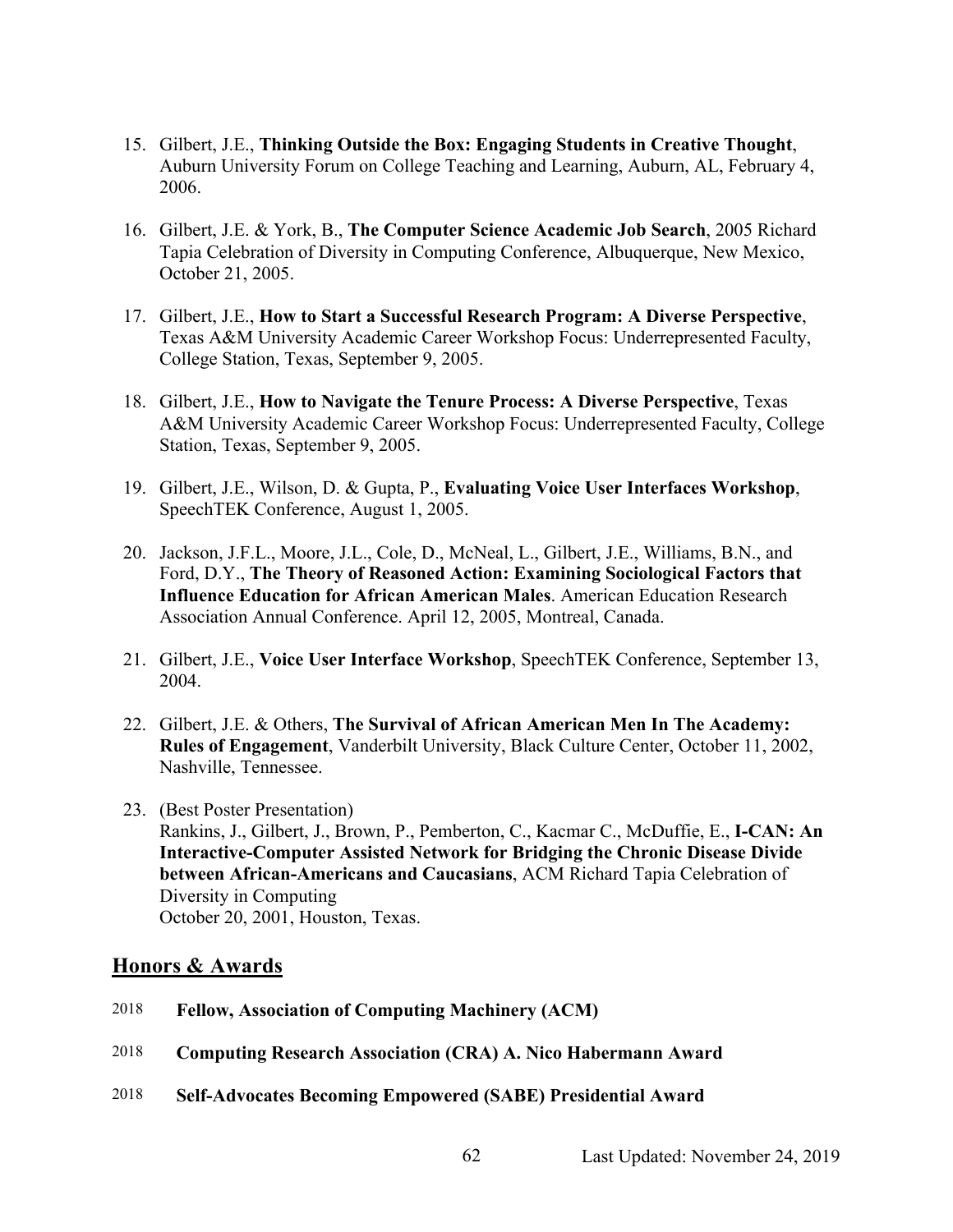- **Fellow, National Academy of Inventors (NAI)**
- **Southern Region Education Board (SREB) Faculty Mentor of the Year**
- **AAAS-Lemelson Foundation Invention Ambassador**
- **University of Cincinnati The Alta Petit Award, Presidential Medal**
- **American Association for the Advancement of Science (AAAS) Mentor Award**
- **Featured as a Black Tech Game Changer by NPR on December 12, 2013 under #NPRBlacksInTech on Twitter**
- **Featured in People of ACM in the ACM Bulletin on October 3, 2013**
- **Auburn University Black Graduate and Professional Student Association creates the Juan E. Gilbert, Ph.D. Distinguished Lecture Series**
- **Named an Idea Maker: Ten Tech Innovators in 2013 by the Chronicle of Higher Education**
- **Richard A. Tapia Achievement Award**
- **Clemson University Research Foundation (CURF) Inventor's Club**
- **Federal Communications Commission (FCC) Chairman's Awards for Advancement in Accessibility**
- **Named one of the 2012 The Root 100 Black Influencers and Achievers**
- **2012 National Center for Women in IT (NCWIT) Undergraduate Research Mentoring Award**
- **2012 Hamilton, Ohio Booker T. Washington Community Center Academic Excellence Award**
- **2012 Miami University Bishop Medal Alumni Award**
- **February 2012 Named "Dr. Juan Gilbert Month" by Hamilton, Ohio City Council**
- **Recipient of the Hamilton, Ohio City Council Key to the City**

 **Council for Advancement and Support of Education (CASE) District III Grand Award Winner for Audiovisual Communication, "Prime III: The world's first allaccessible, electronic voting system"**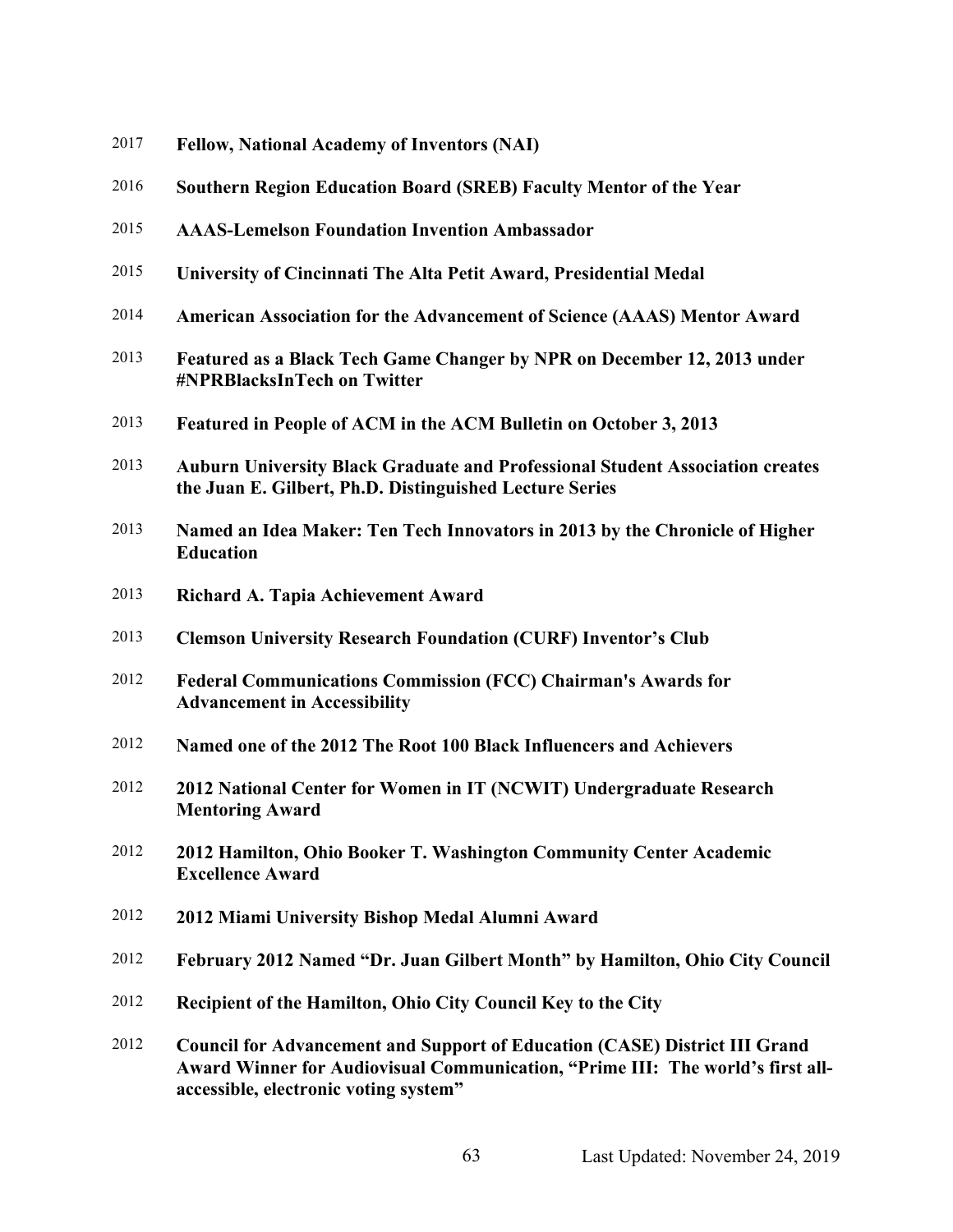| 2011             | Presidential Award for Excellence in Science, Mathematics, and Engineering<br><b>Mentoring (PAESMEM)</b>                                                |
|------------------|---------------------------------------------------------------------------------------------------------------------------------------------------------|
| 2011             | Minority Media and Telecommunications Council Broadband and Social Justice<br><b>Blog People's Hero of the Week</b>                                     |
| 2011             | <b>Clemson University Board of Trustees 2011 Award for Faculty Excellence</b>                                                                           |
| 2010             | Fellow, American Association for the Advancement of Science (AAAS)                                                                                      |
| 2010             | <b>ACM Distinguished Scientist</b>                                                                                                                      |
| 2008-<br>2015    | Named 1 of the 50 Most Important African Americans in Technology<br>(eAccess Corp of San Francisco, John William Templeton, president/executive editor) |
| 2011             | <b>Fellow, African Scientific Institute (ASI)</b>                                                                                                       |
| 2010             | <b>Academic Keys Who's Who in Sciences Education</b>                                                                                                    |
| 2010             | <b>Clemson University Board of Trustees 2010 Award for Faculty Excellence</b>                                                                           |
| 2009             | <b>Clemson University Board of Trustees 2009 Award for Faculty Excellence</b>                                                                           |
| $2010 -$<br>2012 | <b>IEEE Computer Society Distinguished Visitors Program (DVP)</b>                                                                                       |
| 2009             | <b>Speech Technology Magazine Speech Luminary Award Recipient</b>                                                                                       |
| 2009             | University of Texas at Austin IC <sup>2</sup> Institute Global Fellow                                                                                   |
| 2008             | <b>IEEE Computer Society Golden Core Award</b>                                                                                                          |
| 2008             | <b>National Associate of the National Research Council of the National Academies</b>                                                                    |
| 2009             | Featured as a Master of Innovation by Black Enterprise Magazine March 2009                                                                              |
| 2009             | Black Engineer of the Year Modern Day Technology Leadership Award                                                                                       |
| 2009             | <b>Auburn University Computer Science &amp; Software Engineering Outstanding</b><br><b>Engineering Faculty Award</b>                                    |
| 2009             | <b>Information Today, Inc. Voice User Interface Design Contest Winner</b>                                                                               |
| 2008             | <b>Fellow, Auburn University Center for Governmental Services</b>                                                                                       |
| 2008             | National Society of Black Engineers Golden Torch Award for Pioneer of the Year                                                                          |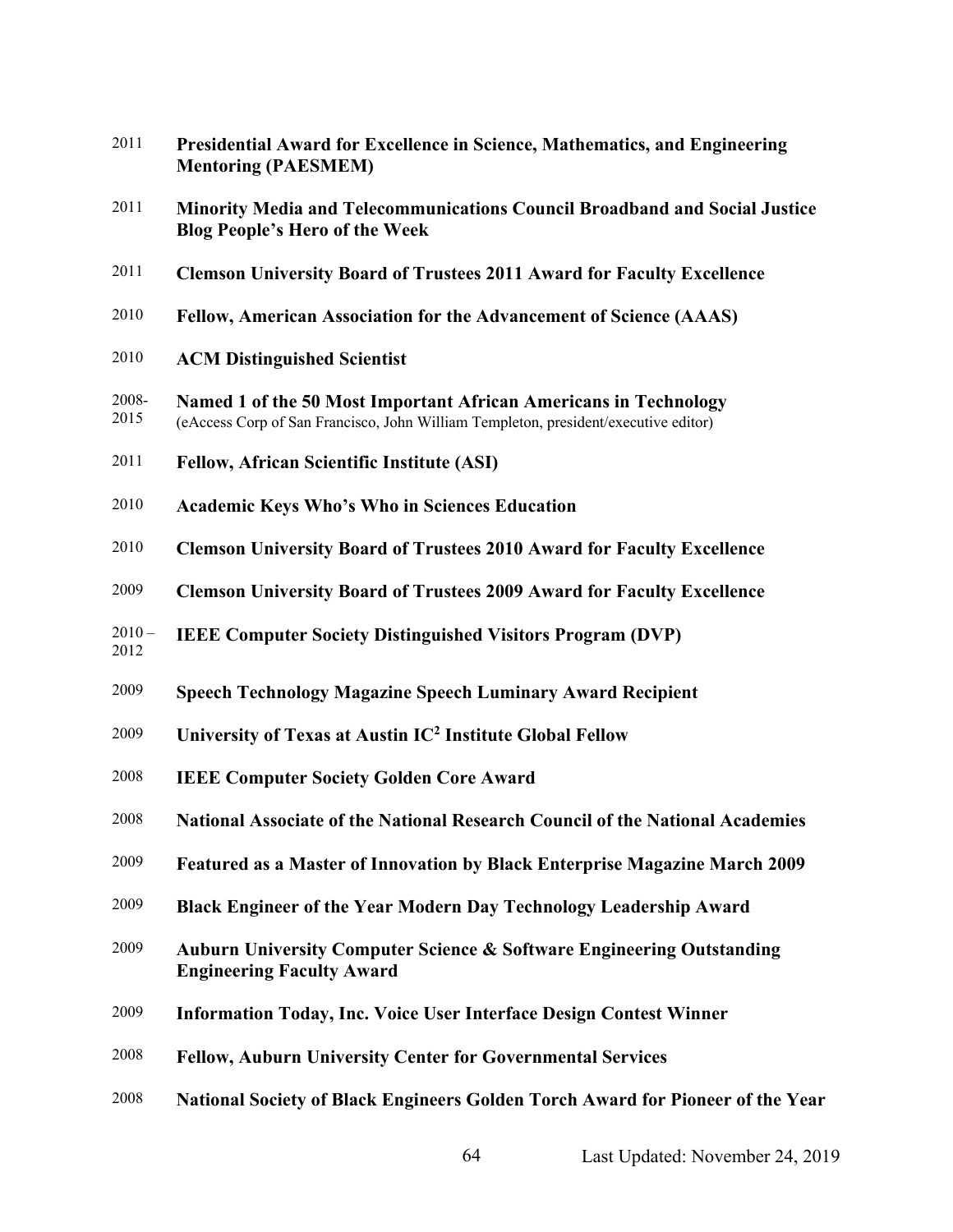| 2008             | <b>BDPA Epsilon Award for Outstanding Technical Contribution</b>                                                     |
|------------------|----------------------------------------------------------------------------------------------------------------------|
| 2008             | <b>Auburn University Distinguished Diversity Researcher Award</b>                                                    |
| 2007             | <b>Total System Services Inc. (T-SYS) Distinguished Professorship</b>                                                |
| $2007 -$<br>2015 | <b>ACM Distinguished Speaker</b>                                                                                     |
| 2007             | Honored Member of the Premier International Who's Who Registry of Outstanding<br>Professionals 2007-2008 Edition     |
| 2007             | <b>Minority Access, Inc. National Researcher Role Model Award Recipient</b>                                          |
| 2007             | Led the First Runner-Up and Best in Class Winner of the First Annual AVIOS<br><b>Speech Application Contest Team</b> |
| 2007             | Who's Who in Science and Engineering                                                                                 |
| 2006             | <b>Total System Services Inc. (T-SYS) Distinguished Associate Professorship</b>                                      |
| 2006             | <b>Elevated to Senior Membership of the IEEE Computer Society</b>                                                    |
| 2006             | <b>Microsoft Research External Research Fund Recipient</b>                                                           |
| 2006             | Ralph H. Metcalfe, Sr. Chair - Marquette University                                                                  |
| 2006             | Featured in City Year New York Martin Luther King, Jr. Mural Painting in Honor<br>of Diversity in Technology         |
| 2006             | <b>Metropolitan Who's Who Registry</b>                                                                               |
| 2006             | Who's Who in America                                                                                                 |
| 2006             | Invited as a Presenter at the 2006 National Academy Annual Meeting                                                   |
| 2005             | <b>Invited to the National Academy of Engineering Frontiers of Engineering Symposia</b>                              |
| 2005             | Named an Honorary Citizen of Huntsville, Alabama by The City Council and<br><b>Mayor of Huntsville</b>               |
| 2005             | 100 Black Men of Greater Auburn/Opelika, Inc. Superior Academic Service Award                                        |
| 2005             | <b>American Society for Engineering Education (ASEE) DuPont Minorities in</b><br><b>Engineering Award</b>            |
|                  |                                                                                                                      |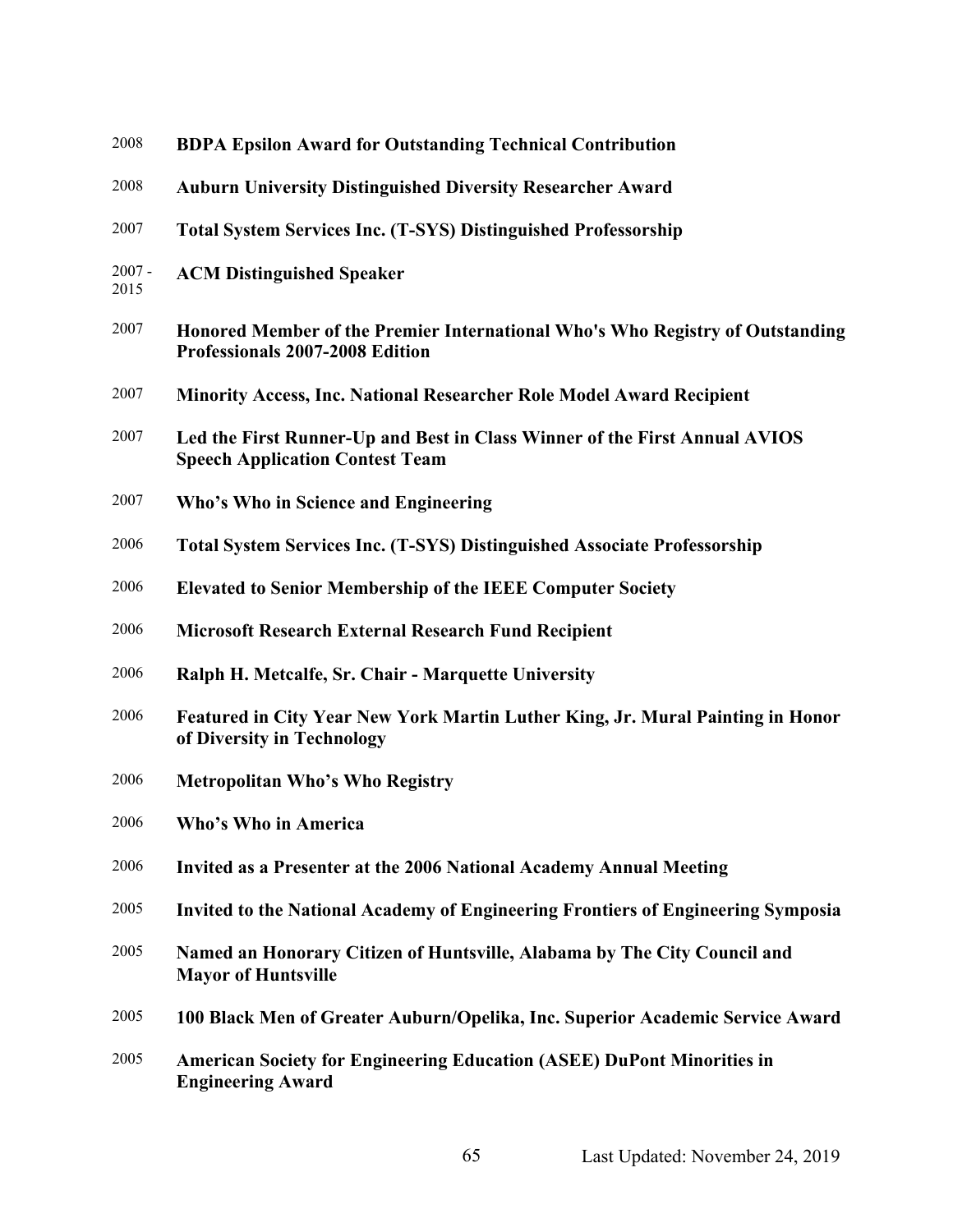- **United Who's Who Executive Registry**
- **Auburn University Outstanding Minority Service Award**
- **Auburn University Alumni Outstanding Minority Achievement Award**
- **Auburn University Computer Science & Software Engineering Outstanding Engineering Faculty Award**
- **Black Engineer of the Year Special Recognition Award Recipient**
- **Invited to the National Academy of Sciences Beckman Frontiers of Science Symposia**
- **Auburn University Alumni Engineering Council Junior Faculty Research Award**
- **The Coalition to Diversity Computing Conference Scholarship Winner**
- **One of 250 researchers listed on LESTER (Learning Science & Technology Repository)**
- Featured on **Minority Scientist Network a publication of the American Association for the Advancement of Science**
- Featured in **Who's Who in Engineering Education (WWEE), 2002 edition**
- (Profiled in Black Issues in Higher Education as a top scholar) **(De)Programming Stereotypes.** *Black Issues In Higher Education*. 18, 23, (2002).
- **Georgia Institute of Technology FOCUS Fellow**
- **Miami University Leadership Commitment Selection**
- **ACM/IBM Quest for Java 99 Contest 5th Prize Winner**
- **International WHO'S WHO of Information Technology**
- **Albert C. Yates Fellowship, University of Cincinnati**
- **Dean's Fellowship, The Ohio State University**
- **Great Performance Award, NCR Corporation**
- **NCR Innovative Thinker's Contest Winner, Miami University**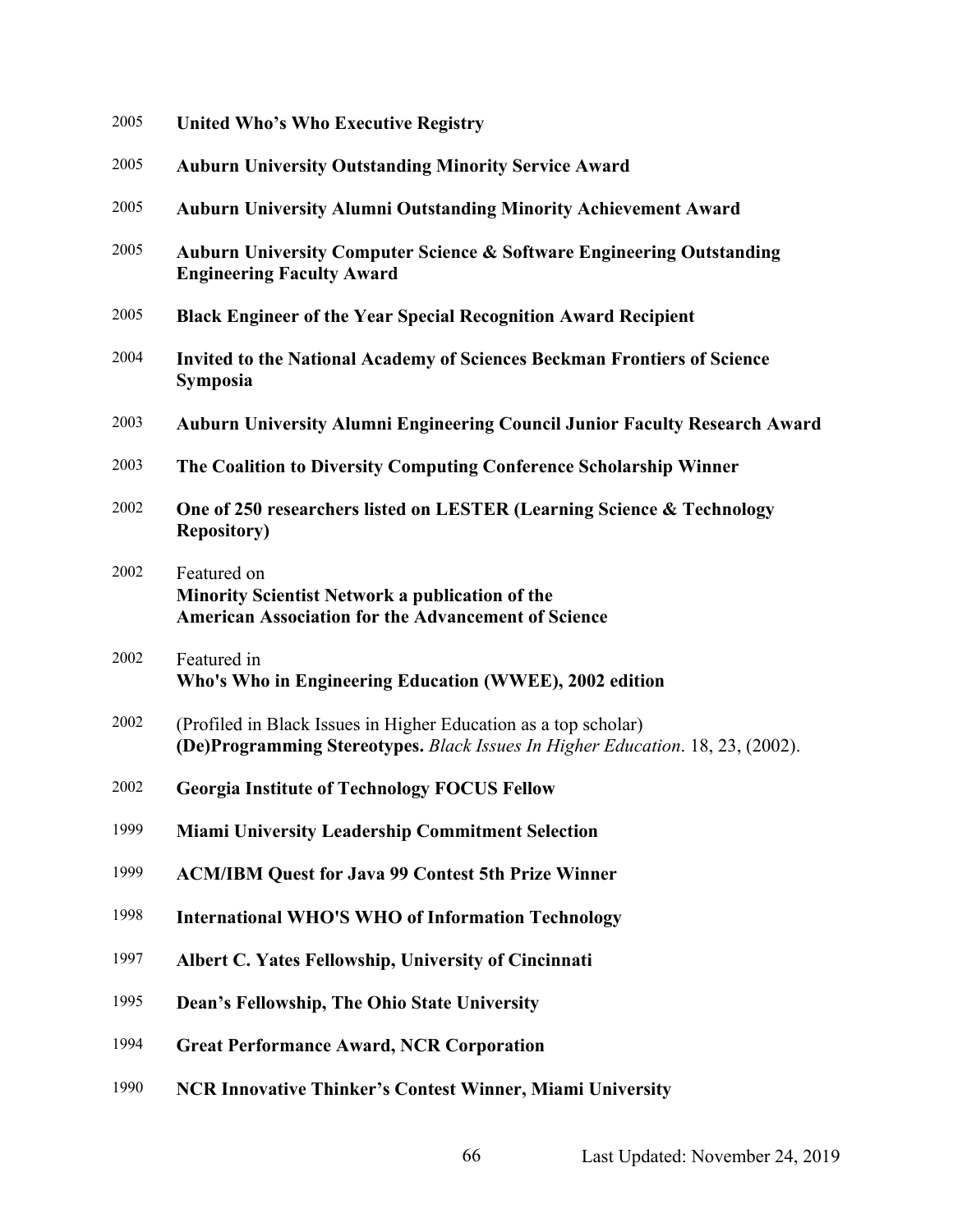## 1988 **NCR Minority Scholarship Award, Miami University**

# 1988 **Black Student Action Association Service Award, Miami University**

# **Experience**

| 2015-Present     | University of Florida (Gainesville, FL), Professor & Department Chair,<br><b>Computer &amp; Information Science &amp; Engineering Department</b>                                                                                  |
|------------------|-----------------------------------------------------------------------------------------------------------------------------------------------------------------------------------------------------------------------------------|
| $2014 - 2015$    | University of Florida (Gainesville, FL), Professor & Associate Chair of<br>Research, Computer & Information Science & Engineering Department                                                                                      |
| $2009 - 2014$    | <b>Clemson University (Clemson, SC), Professor &amp; Chair</b><br><b>Division of Human-Centered Computing</b>                                                                                                                     |
| $2010 - 2012$    | <b>Clemson University (Clemson, SC), Graduate Program Director</b><br><b>Division of Human-Centered Computing</b>                                                                                                                 |
| 2009             | <b>Auburn University (Auburn, AL), Professor</b>                                                                                                                                                                                  |
| $2005 - 2009$    | <b>Auburn University (Auburn, AL), Associate Professor</b>                                                                                                                                                                        |
| $2007 - 2016$    | President and Chief Technology Officer, Applications Quest™, LLC.<br>-http://www.ApplicationsQuest.com/                                                                                                                           |
| $2009 - 2012$    | <b>Technical Advisor to Everyone Counts Inc.</b><br>-http://www.EveryoneCounts.com/                                                                                                                                               |
| $2006 -$ Present | <b>Consultant, American Association for the Advancement of Science (AAAS)</b><br><b>Center for Advancing Science &amp; Engineering Capacity</b><br>http://php.aaas.org/programs/centers/capacity/01_About/01_ConsultantRoster.php |
| $2000 - 2005$    | <b>Auburn University (Auburn, AL), Assistant Professor</b>                                                                                                                                                                        |
| $2000 - 2016$    | <b>Brothers of the Academy Institute</b><br>*Webmaster<br>-http://www.BrothersOfTheAcademy.org/                                                                                                                                   |
| 1998 - 2000      | Miami University (OH), Visiting Instructor, Systems Analysis Department                                                                                                                                                           |
| 1997             | The Ohio State University (Teaching Assistantship)<br>*C++ Programming for Engineers(Spring 1997)                                                                                                                                 |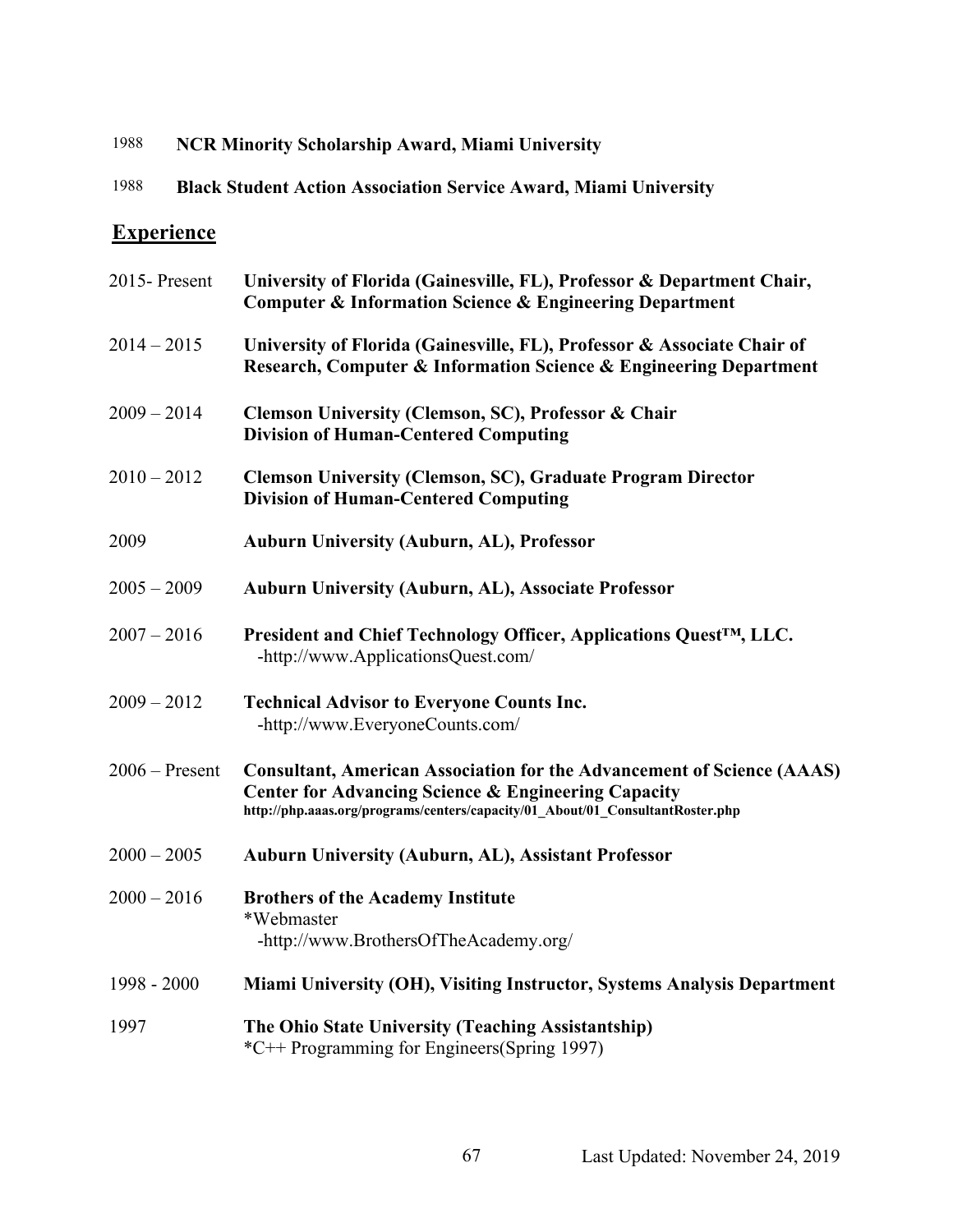| $1996 - 1997$ | <b>Computer Science Adjunct Faculty, Columbus State Community College,</b><br><b>Columbus, Ohio</b> |
|---------------|-----------------------------------------------------------------------------------------------------|
|               | *Database Programming with Oracle (Summer 1996)                                                     |
|               | *PC Operating Systems DOS/Windows (Autumn 1996)                                                     |
|               | *Program Design and Development (Winter-Spring 1997)                                                |
| $1988 - 1995$ | <b>NCR Corporation, Dayton, Ohio</b>                                                                |
|               | * Application Development and Consulting                                                            |
|               | * DBA for World Wide Orders System on Teradata Database                                             |
|               | * Application Development in Visual C++                                                             |
|               | * Managed & documented Filepro database                                                             |
|               | * Installed PC's, printers, & software                                                              |
|               | * Investigated new system software                                                                  |
| $1988 - 1991$ | <b>Applied Science Department, Miami University, Oxford OH</b>                                      |
|               | *Monitor PC-Network maintenance                                                                     |
|               | *Monitor computer Lab Operations                                                                    |
|               | <i>*Tutor Systems Analysis majors</i>                                                               |

\* Manage Network for engineering students

### **Memberships**

**ACM (Association for Computing Machinery) (http://www.acm.org/)**

**American Association for the Advancement of Science (AAAS)**

**ACM US Technology Policy Committee (https://www.acm.org/public-policy/ustpc/)**

**Human Factors and Ergonomics Society (HFES)**

**User Experience Professional's Association (UXPA)**

**IEEE Computer Society** 

**American Society for Engineering Education (ASEE)**

**International Artificial Intelligence in Education Society (AIED)**

**AACE (Association for the Advancement of Computing in Education)**

**American Education Research Association (AERA)**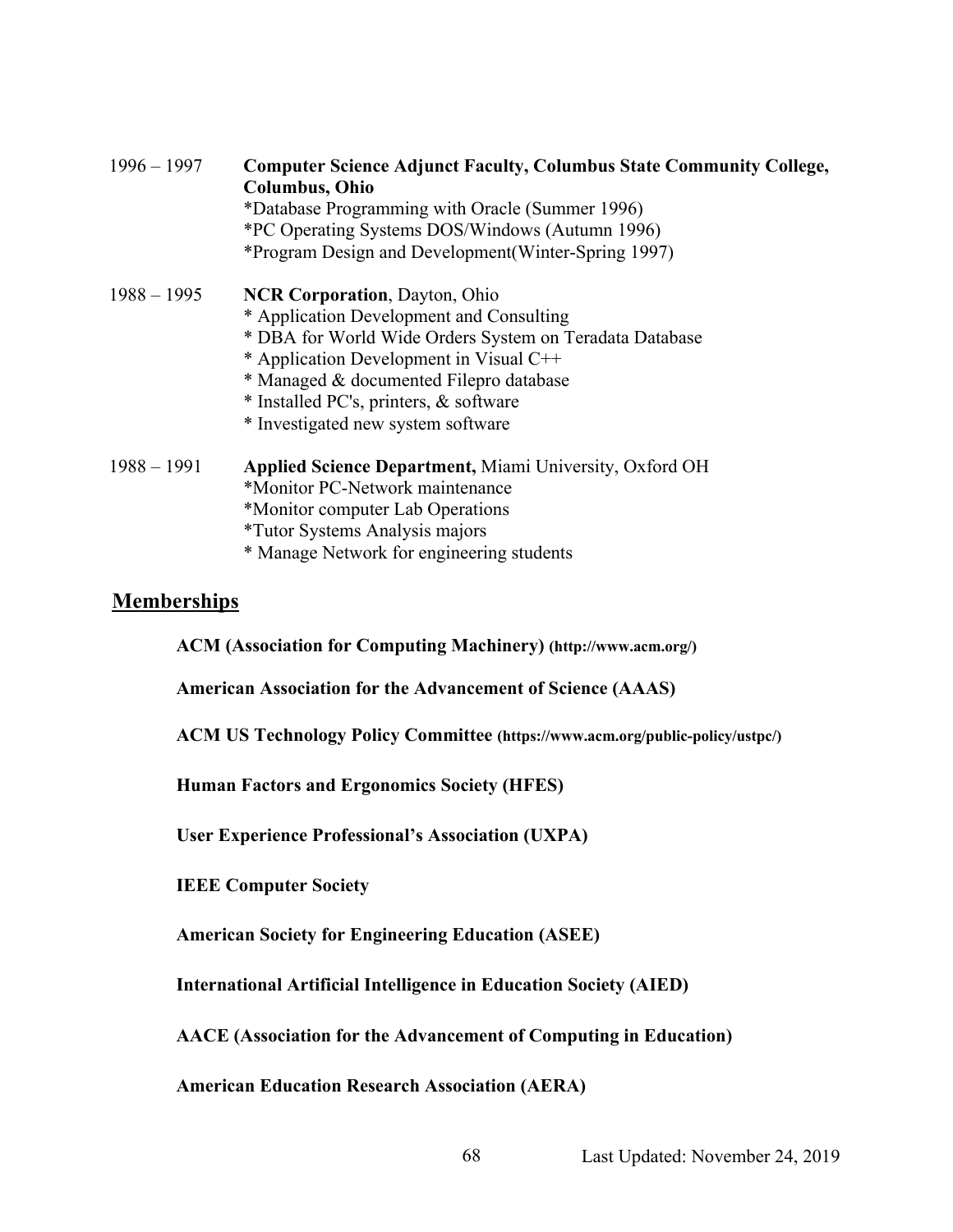**Association for Voice Interaction Design (AVIxD)**

**ACM SIGACCESS Special Interest Group on Accessible Computing**

**ACM SIGCSE Special Interest Group on Computer Science Education**

**ACM SIGCAS Special Interest Group on Computers and Society**

**ACM SIGCHI Special Interest Group on Computer-Human Interaction**

**National Society of Black Engineers (NSBE)**

**Adaptive Hypertext & Hypermedia**

**Upsilon Pi Epsilon** 

**BDPA (Black Data Processing Association)**

**American Association of Blacks in Higher Education (AABHE)**

**Kappa Alpha Psi Fraternity Inc.**

## **Service**

|                  | 2019 – Present Sloan-AAAS-Education Counsel Advisory Committee                                |
|------------------|-----------------------------------------------------------------------------------------------|
| $2019 -$ Present | <b>ACM Diversity &amp; Inclusion Council Member</b>                                           |
| $2018$ - Present | University of Florida African-American Studies Program Director<br><b>Search Committee</b>    |
| $2016$ - Present | University of Central Florida Industrial Advisory Board Member                                |
|                  | 2017 – Present University of Florida African-American Studies Advisory Board                  |
|                  | 2017 – Present BDPA National Board Member                                                     |
| $2018 - 2021$    | NSF Committee on Equal Opportunities in Science and Engineering<br>(CEOSE) Advisory Committee |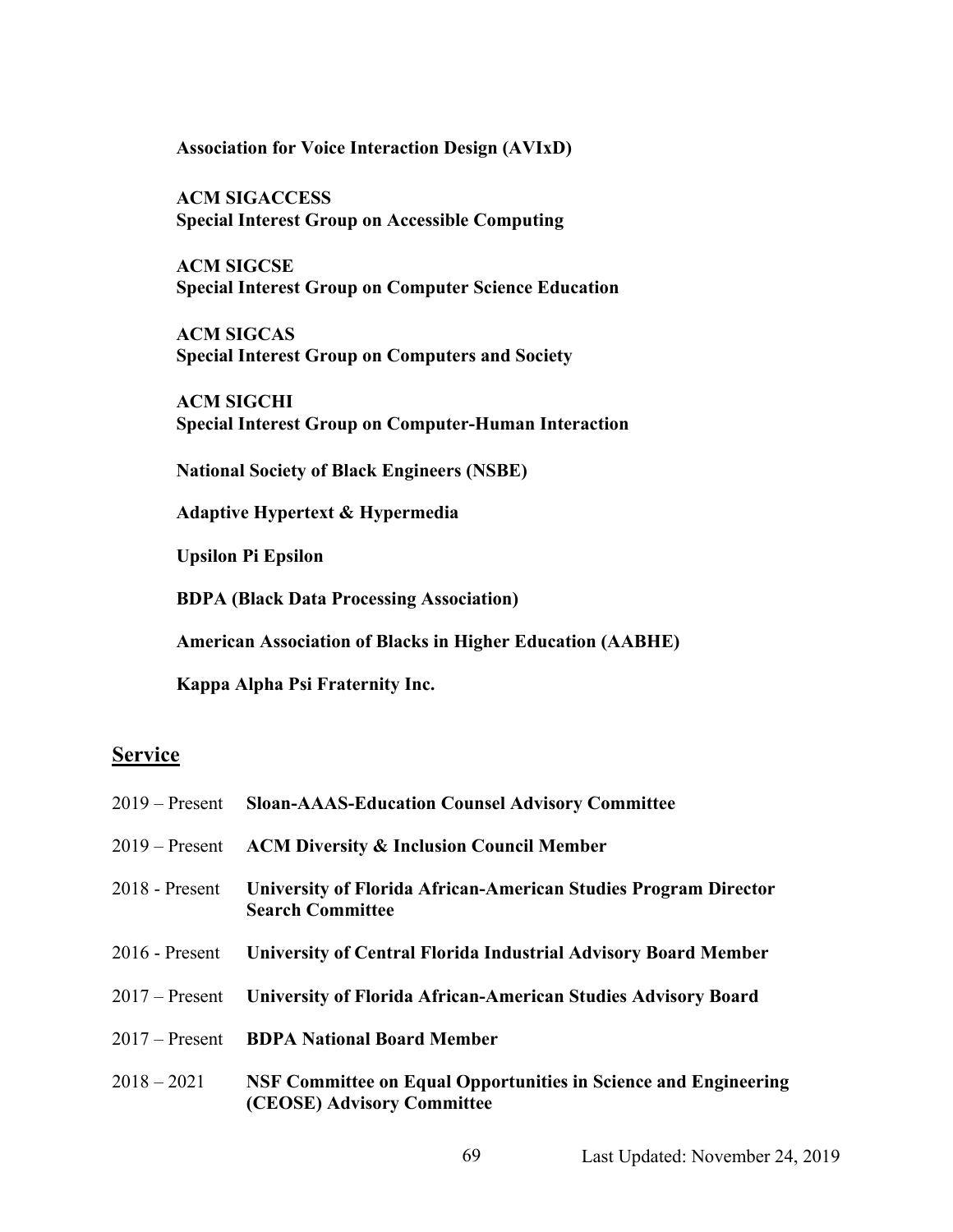| $2017 -$ Present<br>$2017$ – Present | <b>APLU NSF Engineering Databooks Advisory Committee</b><br>Human Factors and Ergonomics Society (HFES) Internet Technical<br>Group (ITG) Chair                                                                                  |
|--------------------------------------|----------------------------------------------------------------------------------------------------------------------------------------------------------------------------------------------------------------------------------|
| 2017-2019                            | <b>Human Factors and Ergonomics Society (HFES) Conference</b><br><b>Internet Technical Group (ITG) Program Chair</b>                                                                                                             |
| $2019 - 2020$                        | <b>National Academies of Sciences, Engineering and Medicine</b><br>(NASEM) Committee on The Role of Authentic STEM Learning<br><b>Experiences in Developing Interest and Competencies for</b><br><b>Technology and Computing</b> |
| $2017 - 2019$                        | National Academies of Sciences, Engineering and Medicine<br>(NASEM) Committee on The Science of Effective Mentoring in<br>Science, Technology, Engineering, Medicine, and Mathematics<br>(STEMM)                                 |
| 2019                                 | <b>ACM SIGCHI Conference Reviewer</b>                                                                                                                                                                                            |
| 2019                                 | <b>Served as a Reviewer for William T. Grant Foundation</b>                                                                                                                                                                      |
| $2019 - 2022$                        | <b>ACM Heidelberg Laureate Forum Selection Committee Member</b>                                                                                                                                                                  |
| $2017 - 2019$                        | <b>National Academies of Sciences, Engineering and Medicine</b><br>(NASEM) Committee on The Future of Voting: Accessible,<br><b>Reliable, Verifiable Technology</b>                                                              |
| 2018                                 | Served as a reviewer for the Journal of Women and Minorities in<br><b>Science and Engineering</b>                                                                                                                                |
| 2018                                 | Served as a reviewer for Automation in Construction Journal                                                                                                                                                                      |
| $2017 - 2018$                        | <b>Intel Corporation HBCU Diversity Initiative External Advisory</b><br><b>Board Member</b>                                                                                                                                      |
| 2017                                 | <b>Applied Human Factors and Ergonomics (AHFE) 2017</b><br><b>International Conference for the Design for Inclusion Scientific</b><br><b>Advisory Board Member</b>                                                               |
| 2017                                 | Served as a reviewer for Communications of the ACM                                                                                                                                                                               |
| 2017                                 | Served as a reviewer for Computers & Security Journal                                                                                                                                                                            |
| 2017                                 | Human Factors and Ergonomics Society (HFES) Conference User<br><b>Experience (UX) Day Program Committee</b>                                                                                                                      |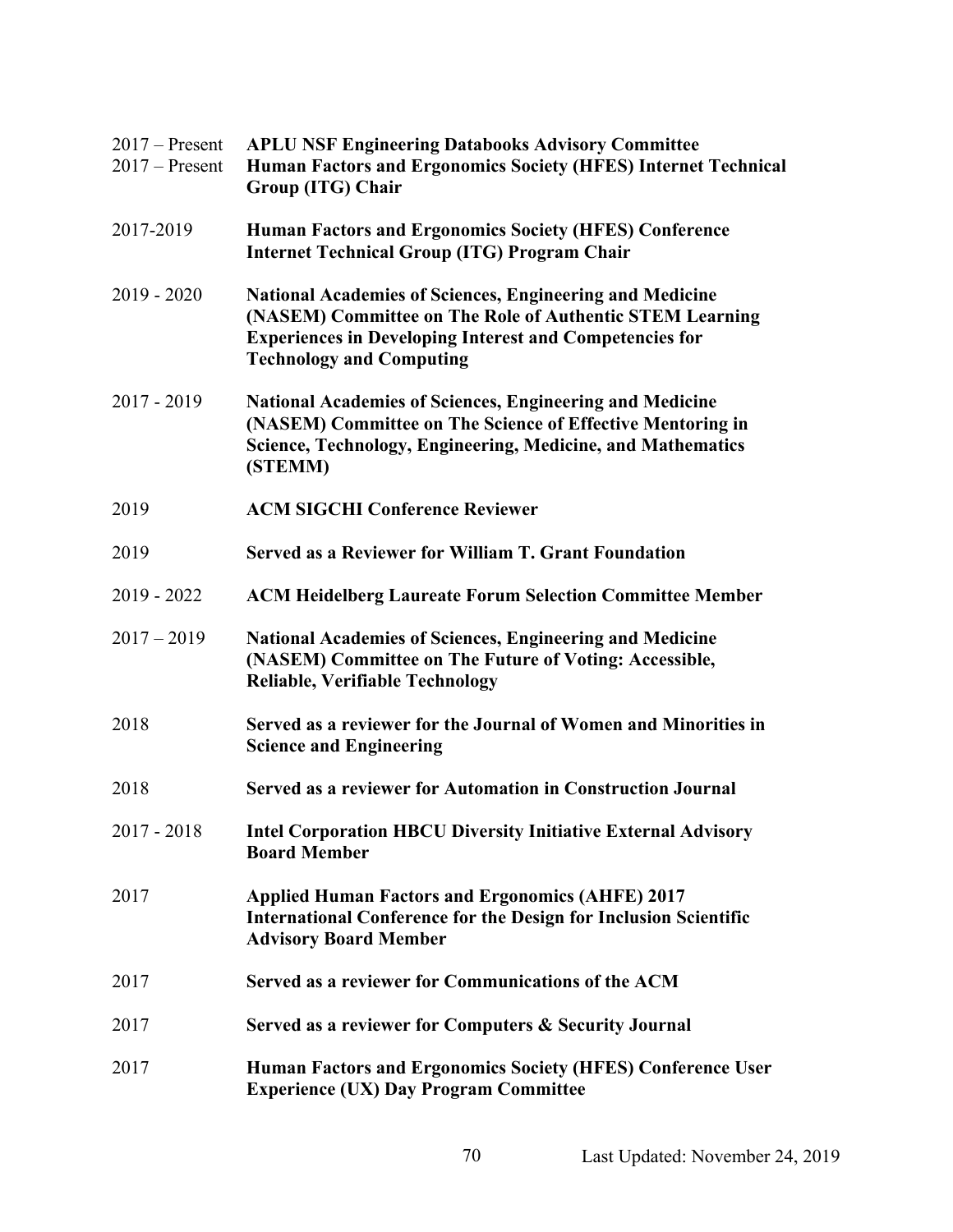| 2017         | <b>Served as NSF Panel Reviewer</b>                                                                                                                         |
|--------------|-------------------------------------------------------------------------------------------------------------------------------------------------------------|
| 2016         | Human Factors and Ergonomics Society (HFES) Conference User<br><b>Experience (UX) Day Marc Resnick Best Paper Award Judge</b>                               |
| 2016         | Human Factors and Ergonomics Society (HFES) Conference User<br><b>Experience (UX) Day Leadership Development Workshop Chair</b>                             |
| 2016         | Served as a reviewer for Computers & Security Journal                                                                                                       |
| 2015         | Human Factors and Ergonomics Society (HFES) Conference User<br><b>Experience (UX) Day Contest Judge and Mentor</b>                                          |
| 2015-2017    | <b>Applied Human Factors and Ergonomics (AHFE)</b><br>Design for Inclusion 2016 Scientific Advisory Board                                                   |
| 2015-2017    | <b>USACM Executive Council Member</b>                                                                                                                       |
| 2015-2017    | Served on Advisory Board for the California Association of Voting<br><b>Officials (CAVO)</b>                                                                |
| 2015-Present | <b>Advisor, University of Florida National Society of Black Engineers</b><br>(NSBE)                                                                         |
| 2015-2018    | <b>Served on Advisory Board for the Consortium Enabling</b><br><b>Cybersecurity Opportunities and Research (CECOR)</b>                                      |
| 2015         | Served as an Internal Reviewer for the UF Pew Scholars Program<br>in Biomedical Sciences                                                                    |
| 2015         | Served on Program Committee for RESPECT 2015 (Research in<br><b>Equity and Sustained Participation in Engineering, Computing, and</b><br><b>Technology)</b> |
| 2015         | <b>Served as a reviewer for ACM Computing Surveys</b>                                                                                                       |
| 2014         | <b>Served as a reviewer for Applied Ergonomics Journal</b>                                                                                                  |
| 2014         | Served as a reviewer for Morgan Kaufman Publishers for HCI<br>book                                                                                          |
| 2014-2017    | <b>USACM E-Voting Subcommittee Chair</b>                                                                                                                    |
| 2014         | <b>Served as a NSF Panelist</b>                                                                                                                             |
|              |                                                                                                                                                             |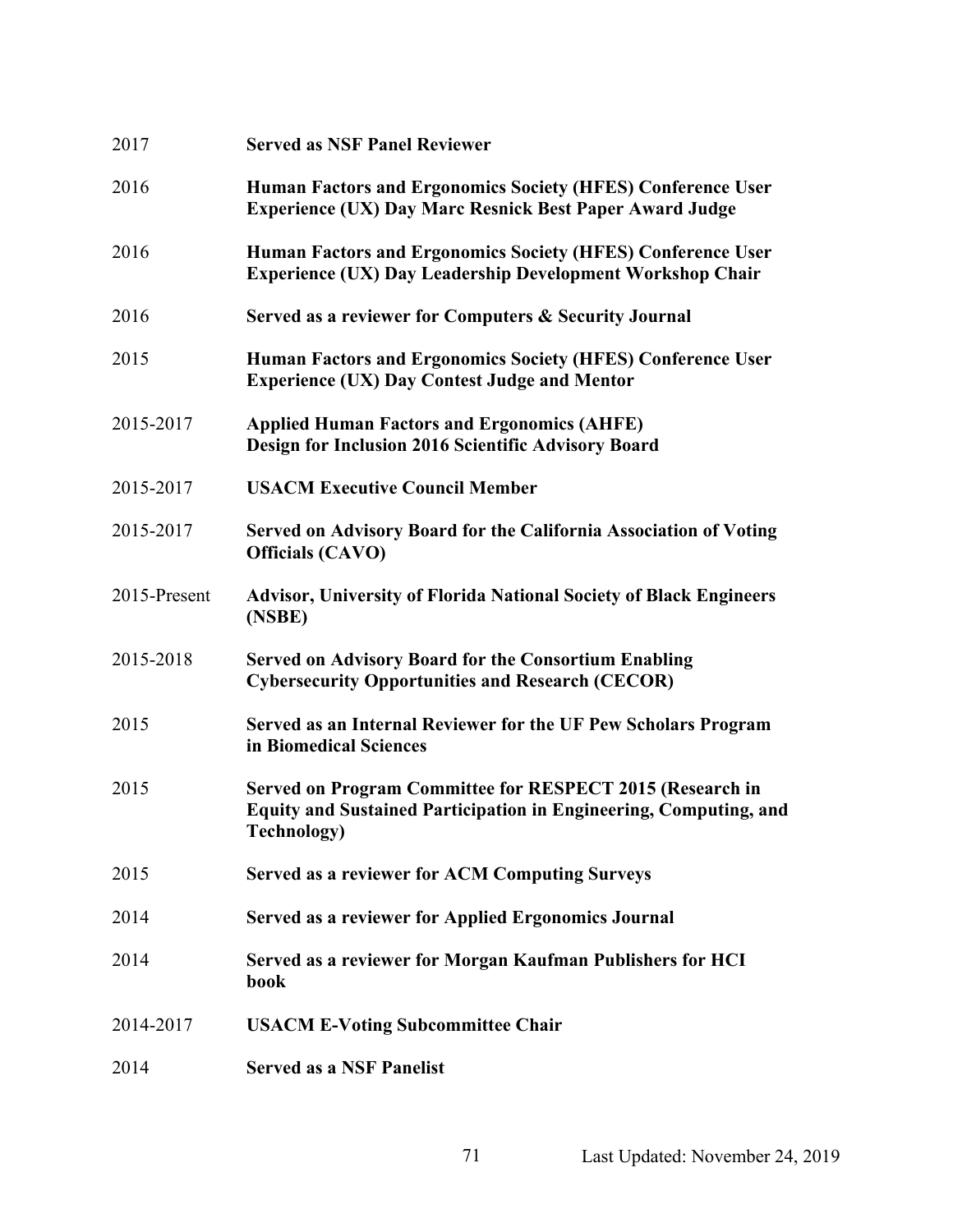| 2014             | Served as a reviewer for Cyberpsychology, Behavior, and Social<br><b>Networking Journal</b>                                                               |
|------------------|-----------------------------------------------------------------------------------------------------------------------------------------------------------|
| 2014-2016        | <b>American Association for the Advancement of Science (AAAS)</b><br><b>Annual Scientific Program Committee Member</b>                                    |
| 2013-2016        | Served on the Boys & Girls Clubs of American STEAM Advisory<br>Council                                                                                    |
| 2014             | Served as a reviewer for the International Journal of Artificial<br><b>Intelligence in Education (IJAIED)</b>                                             |
| 2013             | Served as a reviewer for the Journal of STEM Education                                                                                                    |
| 2013             | Served as a reviewer for the NCWIT Undergraduate Research<br><b>Mentoring Award</b>                                                                       |
| 2013             | Served as a reviewer for Communications of the ACM                                                                                                        |
| 2012             | Served as a reviewer for the Center for Culturally Responsive<br><b>Evaluation and Assessment (CREA) Inaugural Conference</b>                             |
| 2012             | <b>ACM 2013 CHI Conference Paper Reviewer</b>                                                                                                             |
| 2012             | <b>American Association for the Advancement of Science (AAAS)</b><br><b>Mentor Award Committee Member</b>                                                 |
| $2012 - 2014$    | <b>Clemson University School of Computing Graduate Student</b><br><b>Association, Co-Advisor</b>                                                          |
| $2012 - 2014$    | <b>Anderson District 5 Career Campus, Career and Technology</b><br><b>Advisory Council Member</b>                                                         |
| $2012 - 2014$    | <b>Associate Partner on Advising Committee for AdeleRobots.com</b>                                                                                        |
| $2011$ – Present | <b>Advisory Board Member for AAAS-NSF Emerging Researchers</b><br>National (ERN) Conference in Science, Technology, Engineering<br>and Mathematics (STEM) |
| $2010 - 2014$    | <b>NSF Computer &amp; Information Science &amp; Engineering (CISE)</b><br><b>Advisory Committee Member</b>                                                |
| $2010 - 2013$    | Member of the American Association for the Advancement of<br><b>Science (AAAS) Board appointed Committee on Opportunities in</b><br>Science (COOS)        |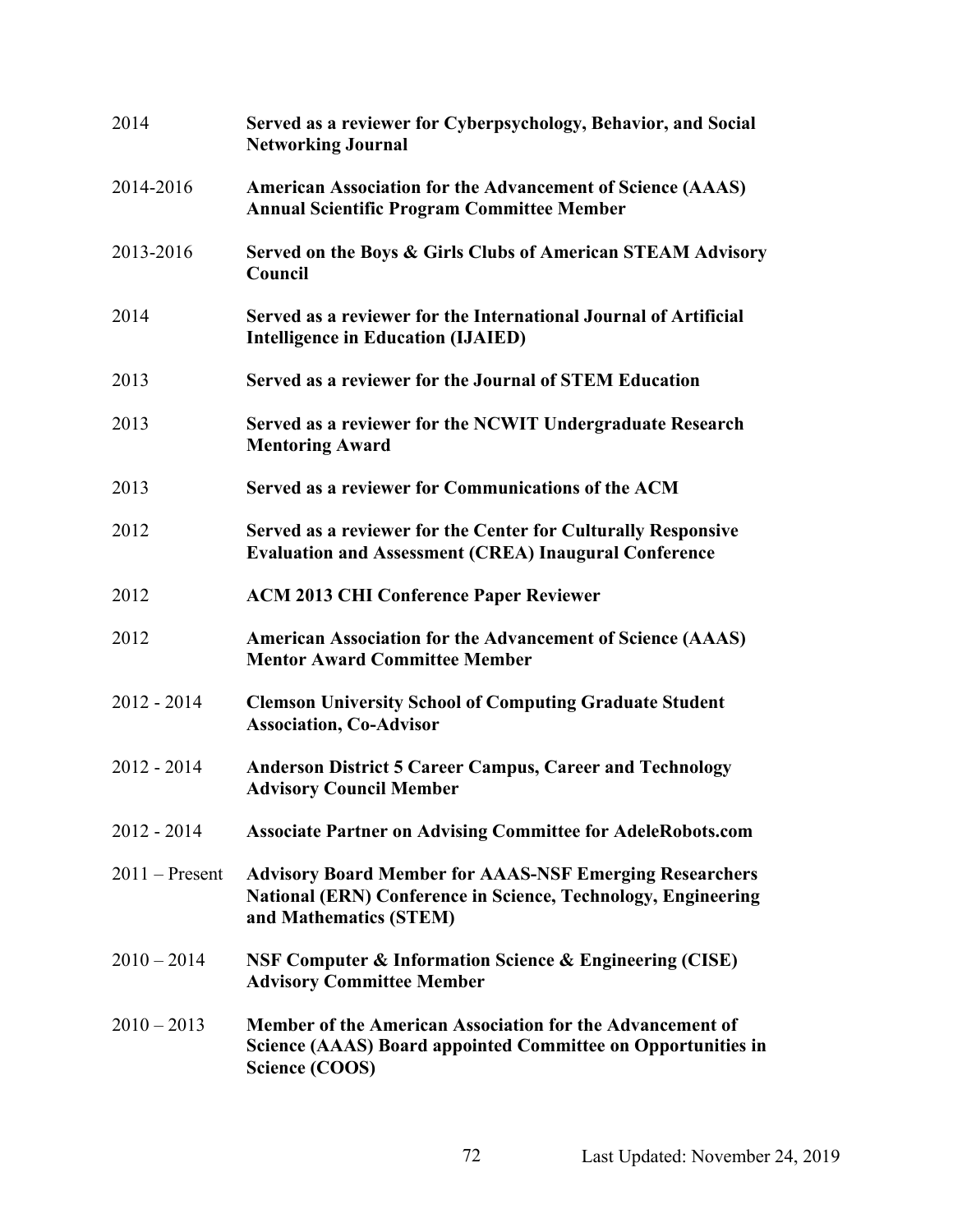| $2010 - 2013$ | <b>American Association for the Advancement of Science (AAAS)</b><br><b>Early Career Award for Public Engagement Selection Committee</b><br><b>Member</b>                                                                              |
|---------------|----------------------------------------------------------------------------------------------------------------------------------------------------------------------------------------------------------------------------------------|
| $2011 - 2014$ | Served on Clemson University President's Commission on the<br><b>Status of Black Faculty and Staff</b>                                                                                                                                 |
| $2012 - 2014$ | <b>BMW Steering Circle Committee, Member</b>                                                                                                                                                                                           |
| 2012          | <b>Guest Blogger for Communications of the ACM</b>                                                                                                                                                                                     |
| $2012 - 2013$ | Chair, Coalition to Diversity Computing (CDC), joint organization<br>of the ACM, CRA and IEEE-CS                                                                                                                                       |
| $2011 - 2014$ | <b>Clemson University CyberInstitute Steering Committee Chair</b>                                                                                                                                                                      |
| 2011          | <b>Editorial Board Member for Special issue on Social Media and</b><br>Mobile Marketing in Journal of Research in Interactive Marketing                                                                                                |
| 2011          | Associate Editor for the International Journal of Health, Wellness<br>and Society                                                                                                                                                      |
| 2011          | Served as a reviewer for the Journal of STEM Education:<br><b>Innovations and Research</b>                                                                                                                                             |
| 2011          | <b>Ford Foundation Fellowship Panelist</b>                                                                                                                                                                                             |
| 2011          | <b>Advisory Board for DiverseBusinessNews.com</b>                                                                                                                                                                                      |
| 2011          | <b>Technical Program Committee Member for Learning Technologies</b><br>for the Developing World (LT4D) Workshop for the The 11 <sup>th</sup> IEEE<br><b>International Conference on Advanced Learning Technologies</b><br>(ICALT 2011) |
| 2011          | Served as a reviewer for the Personal and Ubiquitous Computing<br><b>Journal Special Theme Issue on Automotive User Interfaces and</b><br><b>Interactive Applications</b>                                                              |
| 2011          | Served as a reviewer for 2012 IEEE International Electric Vehicle<br>Conference                                                                                                                                                        |
| 2010          | Served as a reviewer for the Quality Education Forum Journal                                                                                                                                                                           |
| 2011          | Served as a reviewer for Usability Professionals Association (UPA)<br>2011 Conference                                                                                                                                                  |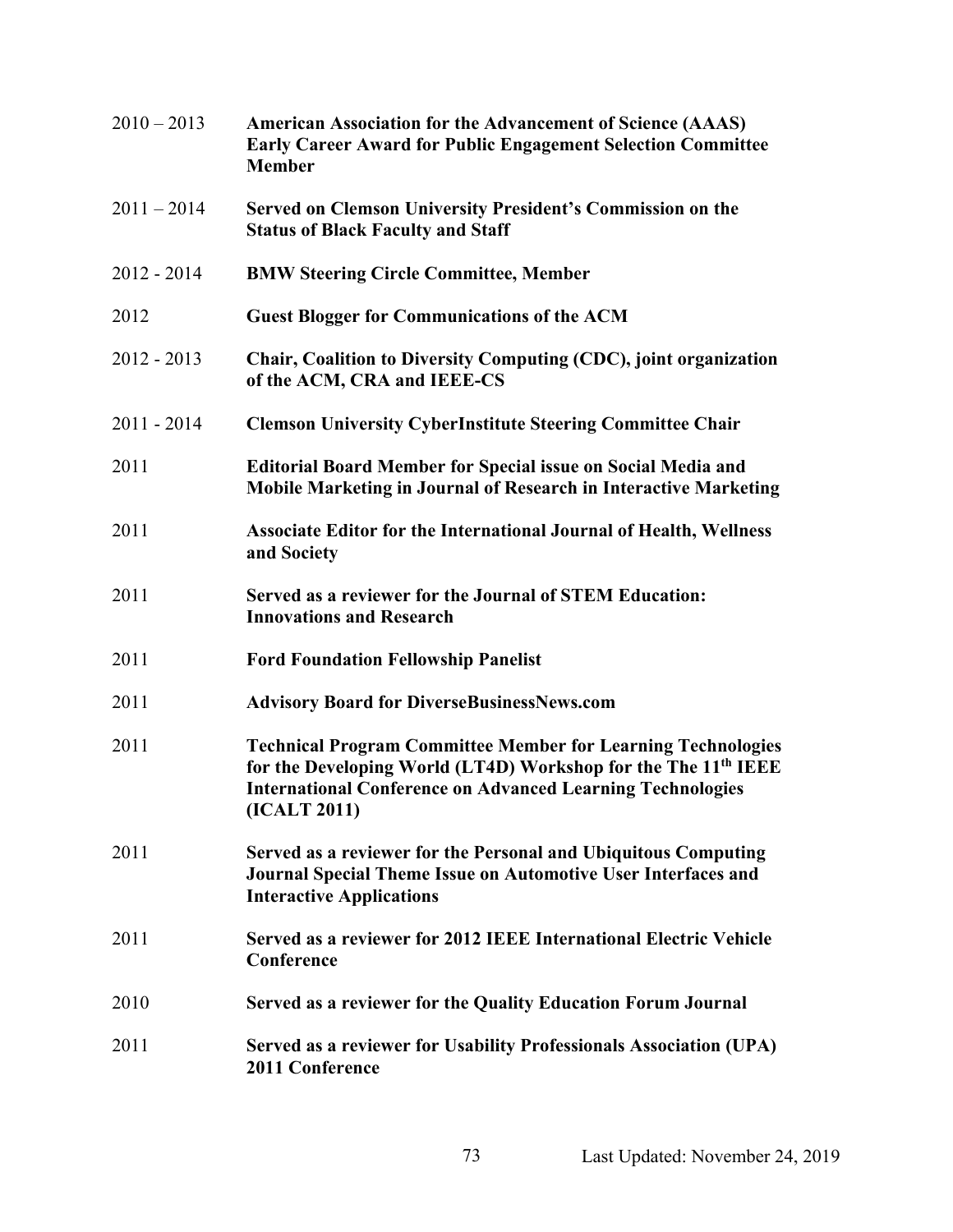| 2010          | <b>Computer Science Education Week Steering Committee Member</b>                                                                                        |
|---------------|---------------------------------------------------------------------------------------------------------------------------------------------------------|
| 2010          | <b>American Association for the Advancement of Science (AAAS)</b><br><b>Mentor Award Selection Committee Member</b>                                     |
| 2010          | <b>Served on 3 NSF Panels</b>                                                                                                                           |
| $2009 -$      | <b>Clemson University School of Computing Graduate Recruiting</b><br><b>Committee Chair</b>                                                             |
| $2010 -$      | <b>Clemson University School of Computing Graduate Affairs</b><br>Committee                                                                             |
| 2010          | <b>Clemson University Executive Vice-President for Research Search</b><br><b>Committee Member</b>                                                       |
| 2010          | <b>Clemson University Computing and Information Technology</b><br><b>EPSCoR Desktop to Teragrid Search Committee member.</b>                            |
| 2010          | <b>Clemson University Search Committee for Director of Access and</b><br><b>Equity</b>                                                                  |
| $2007 - 2009$ | <b>IEEE Computer Society Board of Governors</b>                                                                                                         |
| $2009 - 2015$ | <b>ACM U.S. Public Policy Committee (USACM) Council Member</b>                                                                                          |
| $2006 - 2008$ | <b>IEEE Computer</b><br><b>Broadening Participation in Computing Column Editor</b>                                                                      |
| $2009 -$      | <b>Journal of African American Males in Education</b><br><b>Advisory Board Member</b>                                                                   |
| 2010          | Served as a review for ACM Transaction on Computing in<br><b>Education</b>                                                                              |
| 2010          | <b>Served as a review for IEEE Signal Processing Letters</b>                                                                                            |
| 2009          | <b>Served on 2 NSF Panels</b>                                                                                                                           |
| 2008          | National Academy of Science France – U.S. Kavli Frontiers of<br><b>Science Symposium Organizing Committee Member</b>                                    |
| 2008          | <b>Served on the U.S. Election Assistance Commission</b><br><b>Interdisciplinary Roundtable on Voluntary Voting Systems</b><br><b>Guidelines (VVSG)</b> |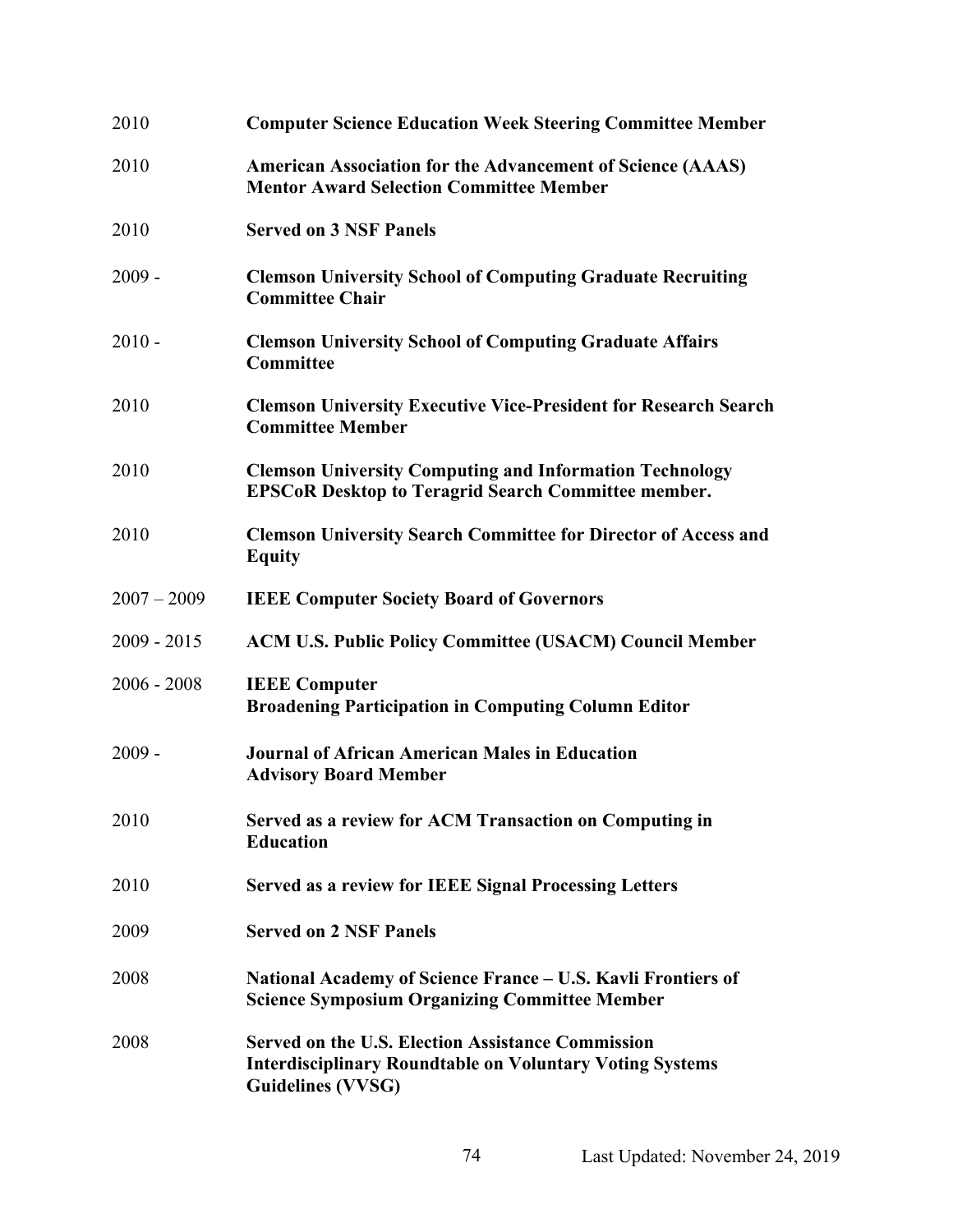| 2009          | <b>IEEE International Conference on Multimedia &amp; Expo (ICME)</b><br>2009) Technical Program Committee                        |
|---------------|----------------------------------------------------------------------------------------------------------------------------------|
| 2008          | <b>College Board and NSF Advanced Placement Computer Science</b><br><b>Commission</b>                                            |
| 2009          | <b>Speech Technology Conference Committee</b>                                                                                    |
| 2008          | <b>Auburn University Center for Governmental Services Associate</b><br><b>Director Search Committee Chair</b>                    |
| $2008 - 2012$ | <b>CRA-W/CDC Discipline Specific Mentoring Workshop Co-Chair</b>                                                                 |
| $2006 - 2009$ | <b>Editorial Advisory Board - Speech Technology Magazine</b>                                                                     |
| 2008          | <b>Auburn University Outreach Symposium Committee</b>                                                                            |
| $2008 - 2009$ | <b>Auburn University Black Graduate and Professional Student</b><br><b>Association (BGPSA) Faculty Advisor</b>                   |
| 2007          | Served on the U.S. Election Assistance Commission Roundtable on<br><b>Voluntary Voting Systems Guidelines (VVSG)</b>             |
| $2007 - 2009$ | <b>Advisory Board Member for The Information Technology and</b><br><b>Innovation Foundation's Electronic Voting Initiative</b>   |
| $2007 - 2014$ | <b>Advisory Board Member for Juxtopia Inc.</b>                                                                                   |
| $2006 - 2014$ | <b>Advisory Board Member for the Center for African-American</b><br><b>Research and Policy</b>                                   |
| 2007          | <b>Auburn University Diversity Research Institute Planning</b><br><b>Committee Member</b>                                        |
| $2007 - 2010$ | <b>American Education Research Association (AERA)</b><br><b>Communications and Outreach Committee Member</b>                     |
| 2007          | <b>SpeechTEK 2007 Voice User Interface Workshop Co-Chair</b><br>VUI Designer as a Profession: Job Qualifications & Career Tracks |
| 2007          | <b>Reviewer for Journal of STEM Education</b>                                                                                    |
| 2007          | <b>Reviewer for INTERACT 2007</b>                                                                                                |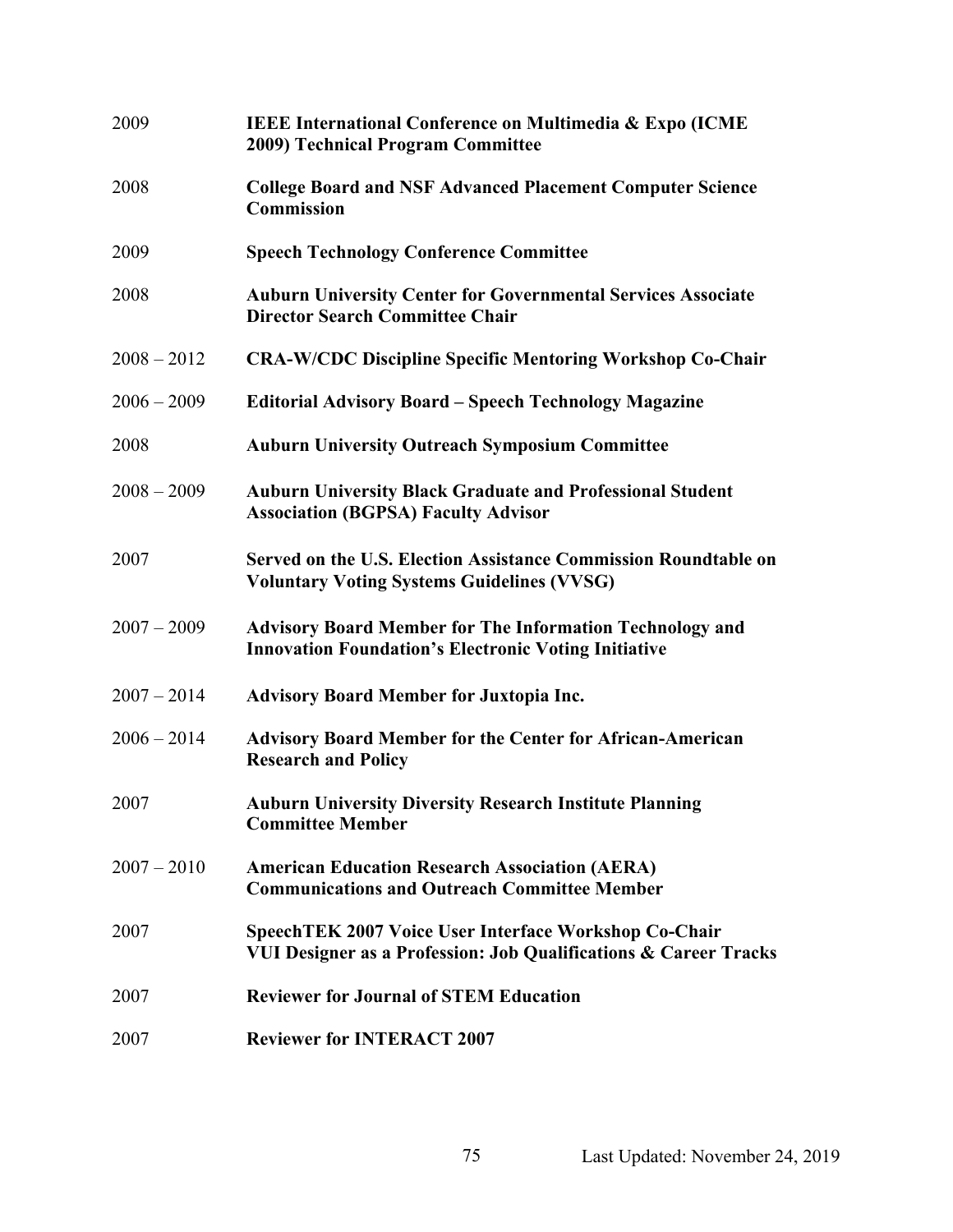| 2007          | Workshop Committee Co-Chair for the 1 <sup>st</sup> NSF International<br>Workshop on Virtual Instructors, VI-2007, Georgetown University,<br>May 21-22, 2007.                                          |
|---------------|--------------------------------------------------------------------------------------------------------------------------------------------------------------------------------------------------------|
| 2007          | Program Committee Member for the 2007 "Fixing the Academy"<br><b>Tapping Black Excellence on White Campuses Conference, Johns</b><br>Hopkins University, April 13-14, 2007.                            |
| $2006 - 2008$ | Advisory Board for the QEM INFLOW Project, a project of the<br><b>Quality Education for Minorities (QEM) Network supported by the</b><br><b>National Science Foundation's Engineering Directorate.</b> |
| $2006 - 2007$ | <b>ACM Southeast Conference 2007 Program Committee</b>                                                                                                                                                 |
| $2006 - 2007$ | <b>IEEE Computer Society Technical Committee on Learning</b><br><b>Technology - Virtual Instructors Pilot Research Group (VIPRG)</b><br><b>Conversational Interface Sub-Committee Chair</b>            |
| $2007 - 2009$ | <b>Served on the Auburn University Athletics Department Student</b><br><b>Athlete Support Services (SASS) Advisory Board</b>                                                                           |
| 2007          | <b>Auburn University Outreach Symposium Committee Member</b>                                                                                                                                           |
| $2007 - 2009$ | <b>Auburn University College of Engineering Graduate Student</b><br><b>Recruitment Committee</b>                                                                                                       |
| 2007          | <b>ACM Richard Tapia Celebration of Diversity in Computing</b><br><b>Birds of a Feather Co-Chair</b>                                                                                                   |
| 2007          | <b>Reviewer for ACM CHI 2007</b>                                                                                                                                                                       |
| 2007          | Fixing the Academy: Tapping Black Excellence on White Campuses<br><b>Papers Co Chair</b>                                                                                                               |
| 2006          | <b>Reviewer for the International Journal of Interactive Technology</b><br>and Smart Education                                                                                                         |
| 2006          | <b>Reviewer for IEEE Computer</b>                                                                                                                                                                      |
| 2006          | <b>Reviewer for Journal of Women and Minorities in Science and</b><br><b>Engineering</b>                                                                                                               |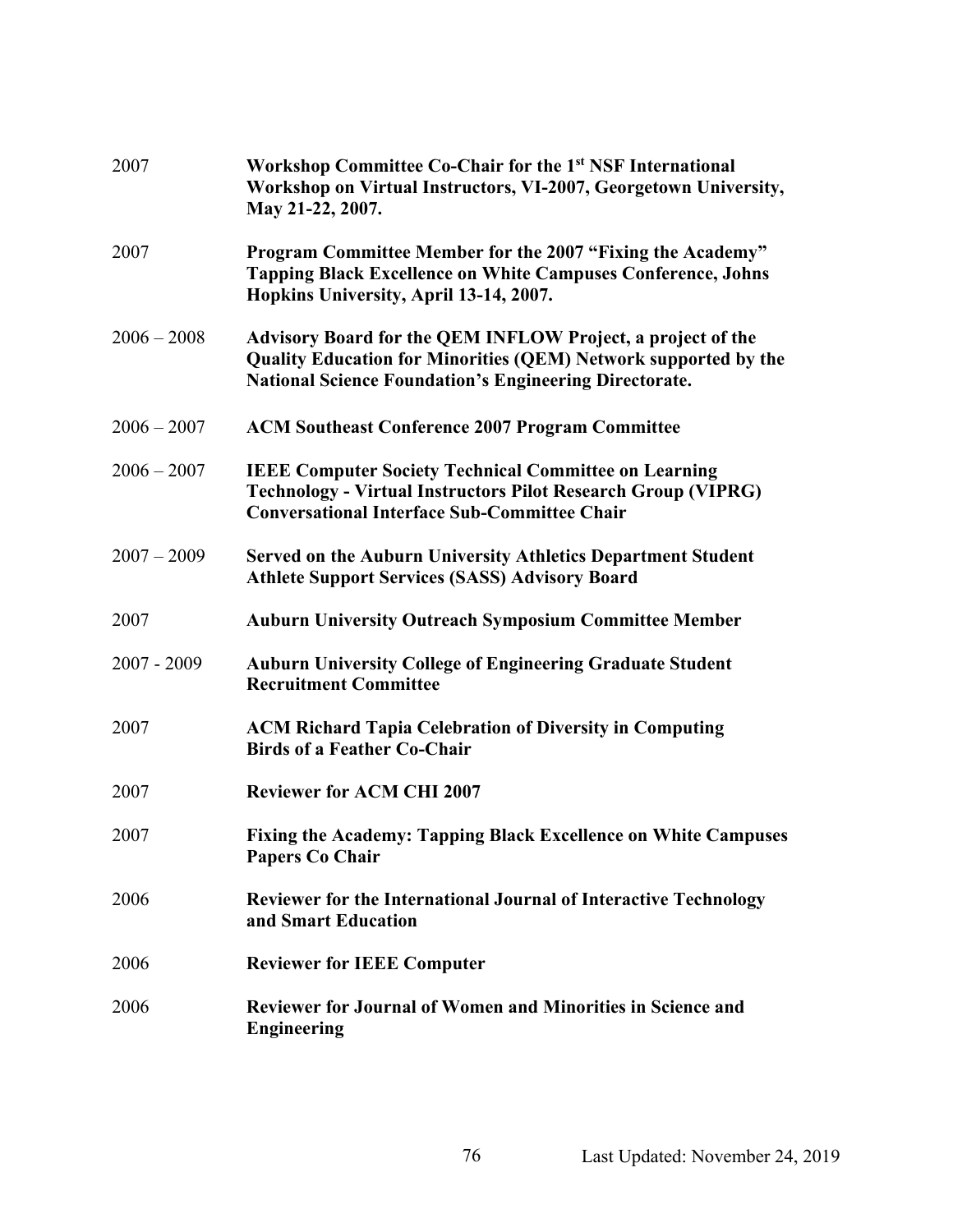| $2006 - 2007$             | Served on the 2007 Program Committee for the Association of<br><b>Computer and Information Science/Engineering Departments at</b><br><b>Minority Institutions (ADMI)</b>                   |
|---------------------------|--------------------------------------------------------------------------------------------------------------------------------------------------------------------------------------------|
| 2006                      | <b>Program Committee Member for InterSpeech Satellite Workshop</b><br>titled "Dialogue on dialogues: Multidisciplinary Evaluation of<br><b>Advanced Speech-based Interactive Systems "</b> |
| 2006                      | Chaired the organization committee for the National Academy of<br><b>Sciences Kavli Frontiers of Science Symposia</b>                                                                      |
| $2005 - 2007$             | The American Society for Engineering Education (ASEE)<br><b>Minorities in Engineering Award Committee Member</b>                                                                           |
| $2005 - 2009$             | <b>Auburn University Title VI Committee Member.</b>                                                                                                                                        |
| 2006                      | <b>Reviewer for the International Journal of Human-Computer</b><br><b>Interaction</b>                                                                                                      |
| $2005 - 2010$             | <b>Black Data Processing Association (BDPA) Information</b><br><b>Technology Institute Academic Chair</b>                                                                                  |
| 2005                      | <b>International Conference on Multimodal User Interfaces (ICMI)</b><br>Universal Access Program Area Chair                                                                                |
| 2005                      | <b>ACM Richard Tapia Conference</b><br><b>Celebration of Diversity in Computing</b><br><b>Served on the Scholarship Committee</b>                                                          |
| 2005                      | Served on the organization committee for the National Academy of<br><b>Sciences Beckman Frontiers of Science Symposia</b>                                                                  |
| October $20-21$ ,<br>2004 | <b>Served on the Computing Research Association's (CRA)</b><br><b>Workshop on Broadening Participation in Computing.</b>                                                                   |
| <b>August 8, 2004</b>     | Served as the High School and College IT Showcase Lead Judge at<br>the 26th Annual National BDPA Conference.                                                                               |
| 2004                      | Served on the Editorial Review Board for International Journal on<br><b>ELearning and the Journal of Interactive Learning Research.</b>                                                    |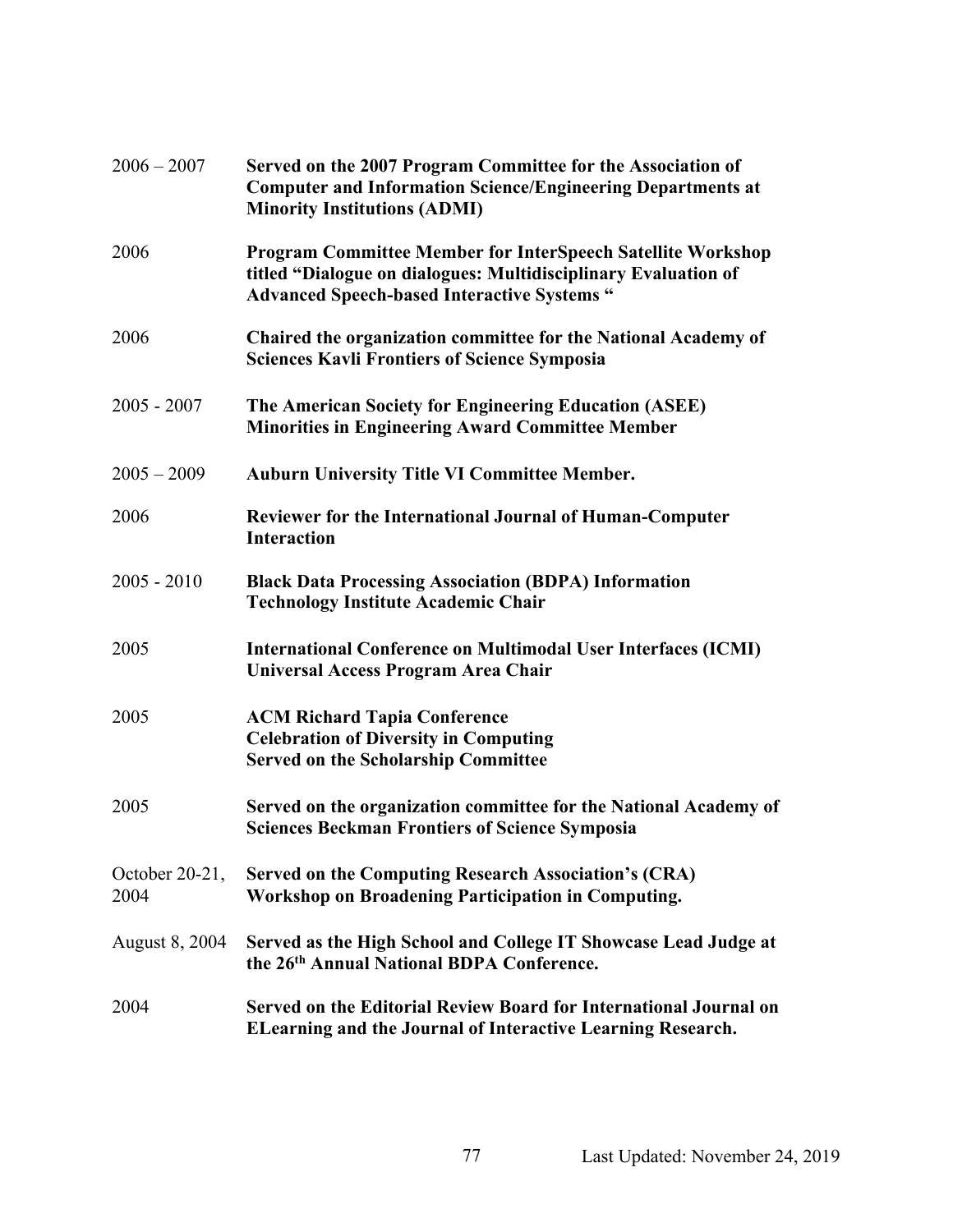| May 2004 -<br>August 2004  | <b>Abstract Selection Committee for the 2004 SACNAS Conference</b><br>(Society for Advancement of Chicanos/Latinos and Native<br><b>Americans in Science),</b><br>Austin, Texas from October 21-24, 2004.                                 |
|----------------------------|-------------------------------------------------------------------------------------------------------------------------------------------------------------------------------------------------------------------------------------------|
| February 2004<br>- Present | <b>VoiceXML University: VoiceXML Education Exchange Review</b><br><b>Board Member</b><br>(http://www.voicexml.org/resources/vxml university/index.html)                                                                                   |
| April 2004                 | <b>International Conference on Computing, Communications and</b><br><b>Control Technologies: CCCT'04</b><br><b>Served on the External Paper Review Committee</b>                                                                          |
| March 25,<br>2004          | The 4 <sup>th</sup> International Conference on Advanced Learning<br><b>Technologies (ICALT 2004)</b><br>Aug. 30 - Sep. 1, 2004<br><b>Served on the External Paper Review Committee</b><br>http://lttf.ieee.org/icalt2004/committees.html |
| 2003                       | <b>Served on 3 NSF Proposal Review Panels</b>                                                                                                                                                                                             |
| October $15-18$ ,<br>2003  | <b>ACM Richard Tapia Conference</b><br><b>Celebration of Diversity in Computing</b><br><b>Served on the Scholarship Committee</b>                                                                                                         |
| October 1,<br>2003         | SpeechTEK 2003<br><b>Served as Moderator for the</b><br><b>Building Brands with Speech Solutions Panel</b>                                                                                                                                |
| Fall 2003                  | <b>Served on the Africana Studies Major/Department Proposal</b><br><b>Committee for President Walker, lead by Dr. Keenan Grenell,</b><br><b>Interim Assistant Provost for Diversity and Multicultural Affairs</b>                         |
| August 22,<br>2003         | Served as a Review for Systemics, Cybernetics and Informatics<br>2003                                                                                                                                                                     |
| August 19,<br>2003         | Participated in the design of the<br><b>VoiceXML Application Developer</b><br><b>Exam (developed by The VoiceXML Forum)</b>                                                                                                               |
| August 13-18,<br>2003      | BDPA 2003 25 <sup>th</sup> National Annual Conference<br><b>Workshops Deliver Manager/Chair</b>                                                                                                                                           |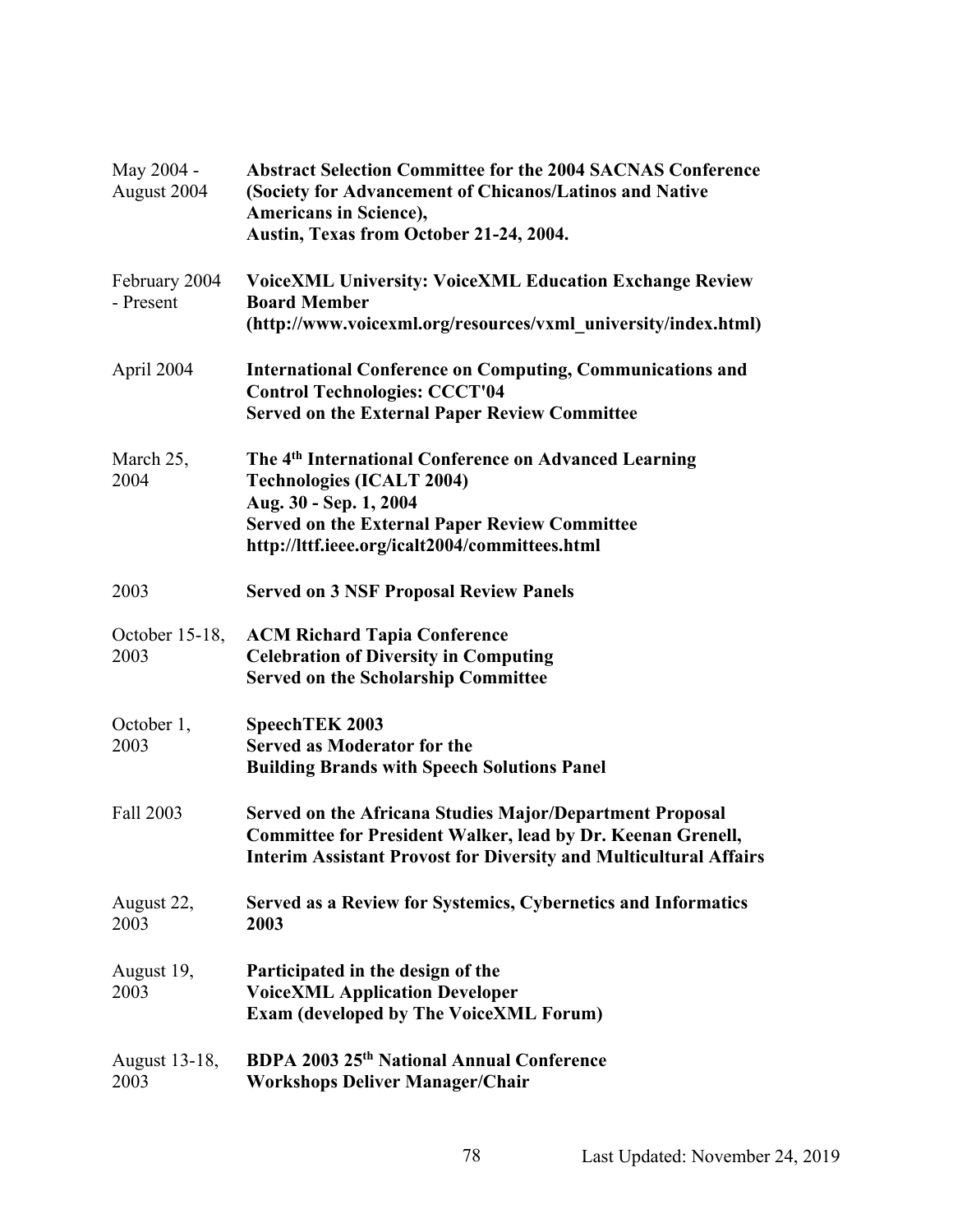| August 6, 2003 | Serving as a reviewer for the Journal of Computing in Higher<br><b>Education</b>                                                     |
|----------------|--------------------------------------------------------------------------------------------------------------------------------------|
| Spring 2003    | Advised 2 undergraduate seniors at Tuskegee University on their<br>senior project.                                                   |
| $2002 - 2010$  | <b>Miami University Department of Computer Science &amp; Systems</b><br><b>Analysis Advisory Committee Member</b>                    |
| 2003           | <b>National Black Data Processing Association Conference Workshop</b><br>Chair                                                       |
| 2002           | <b>NSF Proposal Review Panel</b>                                                                                                     |
| October 2002   | McGraw Hill Book Review (For the 2 <sup>nd</sup> time)<br>C++ Programming: Lessons and Applications<br>by T. B. D'Orazio             |
| October 2002   | <b>McGraw Hill Book Review</b><br>C++ Program Design<br>by Cohoon and Davidson                                                       |
| June 6, 2002   | <b>Black Data Processing Association &amp; The Black World Today</b><br><b>Radio Talk Show Guest</b>                                 |
| April 2002     | <b>ACM Crossroads Magazine</b><br><b>HCI Issue Reviewer</b>                                                                          |
| March 2002     | <b>McGraw Hill Book Review</b><br><b>Applied C: An Introduction and More</b><br>by Alice Fischer, David Eggert & Stephen Ross        |
| January 2002   | <b>McGraw Hill Book Review</b><br>C++ Programming: Lessons and Applications<br>by T. B. D'Orazio                                     |
| Summer 2001    | Project NIA: Taught summer course on computers to 7 <sup>th</sup> and 8 <sup>th</sup><br>graders from Loachapoka Junior High School. |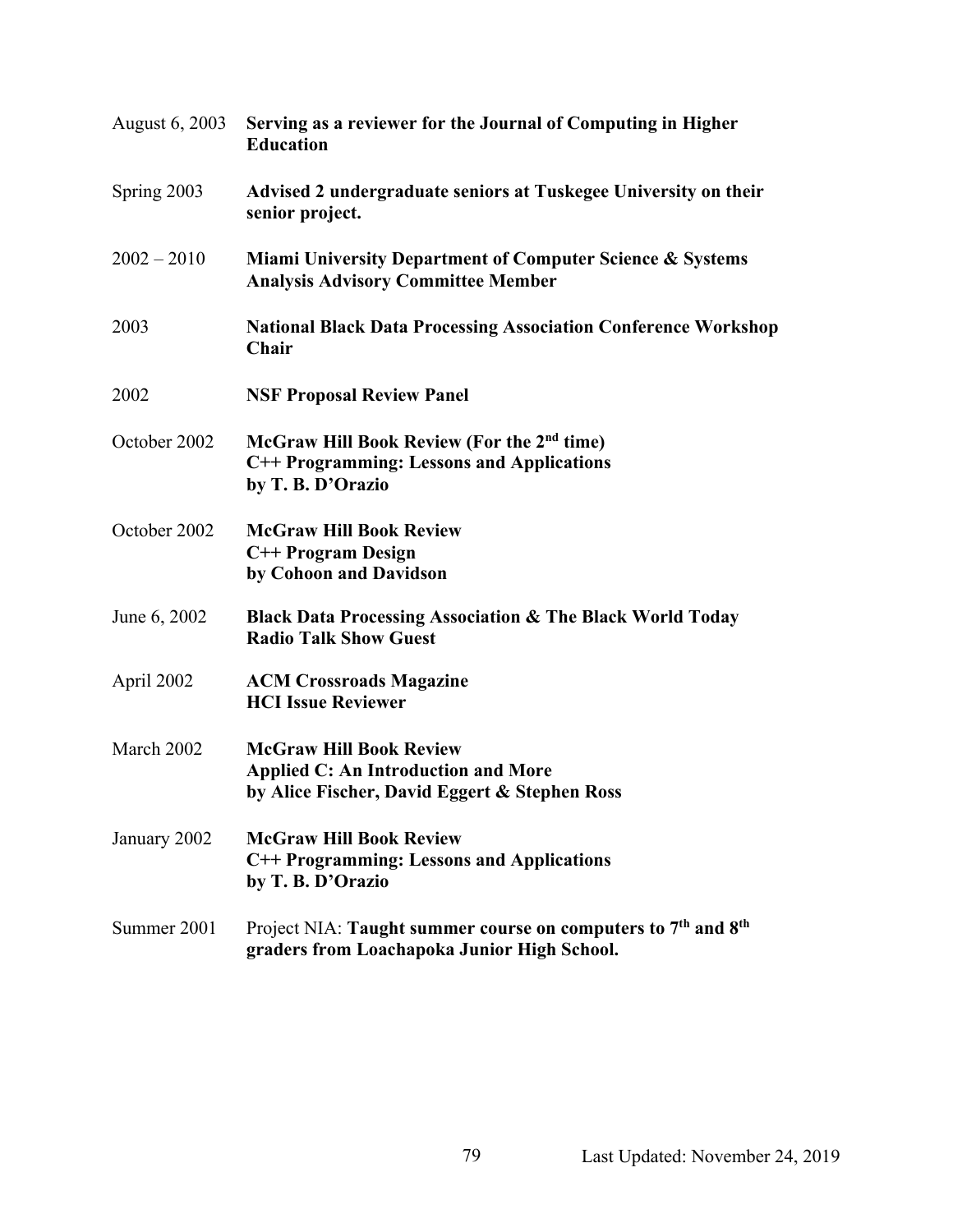## **Doctoral Graduates (Major Professor)**

|     | <b>Graduate Student</b>             | <b>Graduation Date</b> | <b>Position</b>                                                      |
|-----|-------------------------------------|------------------------|----------------------------------------------------------------------|
| 1.  | *+Tiffanie Smith                    | October 28, 2019       | Assistant Professor, Lincoln<br>University                           |
| 2.  | *Elizabeth A. Matthews              | June 25, 2019          | <b>Assistant Professor, Washington</b><br>& Lee University           |
| 3.  | *+Sanethia V. Thomas                | March 13, 2019         | Lecturer, University of Florida                                      |
| 4.  | <sup>+</sup> Jerone Dunbar          | August 3, 2018         | Honda Research & Development                                         |
| 5.  | *+Jessica N. Jones                  | March 16, 2018         | NSWC Indian Head                                                     |
| 6.  | ~+Julian Brinkley                   | March 16, 2018         | <b>Assistant Professor, Clemson</b><br>University                    |
| 7.  | *+France Jackson                    | March 15, 2018         | Intel                                                                |
| 8.  | <sup>+</sup> Marvin Andujar         | July 24, 2017          | <b>Assistant Professor, University</b><br>of South Florida           |
| 9.  | <sup>+</sup> Chris Crawford         | July 17, 2017          | <b>Assistant Professor, University</b><br>of Alabama                 |
| 10. | *+Andrea Johnson                    | June 30, 2015          | Spelman College                                                      |
| 11. | *Hanan Alnizami                     | December 17, 2014      | Jaguar Land Rover Research                                           |
| 12. | <sup>+</sup> Tamirat Abegaz         | November 17, 2014      | <b>Assistant Professor, University</b><br>of North Georgia           |
| 13. | *+Aqueasha Martin-<br>Hammond       | July 18, 2014          | <b>Assistant Professor IUPUI</b>                                     |
| 14. | <sup>+</sup> Joshua Ekandem         | July 18, 2014          | Intel                                                                |
| 15. | <sup>+</sup> Kinnis Gosha           | April 3, 2013          | <b>Assistant Professor, Morehouse</b><br>College                     |
| 16. | ~Hgnacio Javier Álvarez<br>Martínez | December 18, 2012      | Intel                                                                |
| 17. | *+Christin D. Shelton               | May 14, 2012           | Consultant                                                           |
| 18. | **Shanee Dawkins                    | August 25, 2011        | Research Scientist at NIST                                           |
| 19. | **Wanda Eugene                      | March 23, 2011         | Research Scientist at University<br>of Florida                       |
| 20. | <sup>+</sup> Caio V. Soares         | July 28, 2010          | Intuit                                                               |
| 21. | *+Yolanda McMillian                 | June 15, 2010          | Teaching Specialists, Michigan<br><b>State University</b>            |
| 22. | *+Philicity K. Williams             | May 21, 2010           | U.S. Department of Defense                                           |
| 23. | <b>Kenneth Rouse</b>                | July 21, 2009          | Associate Professor, Computer<br>Science at LeTourneau<br>University |
| 24. | <sup>+</sup> E. Vincent Cross, II   | April 24, 2009         | Senior Research Scientist,<br>TRACLabs                               |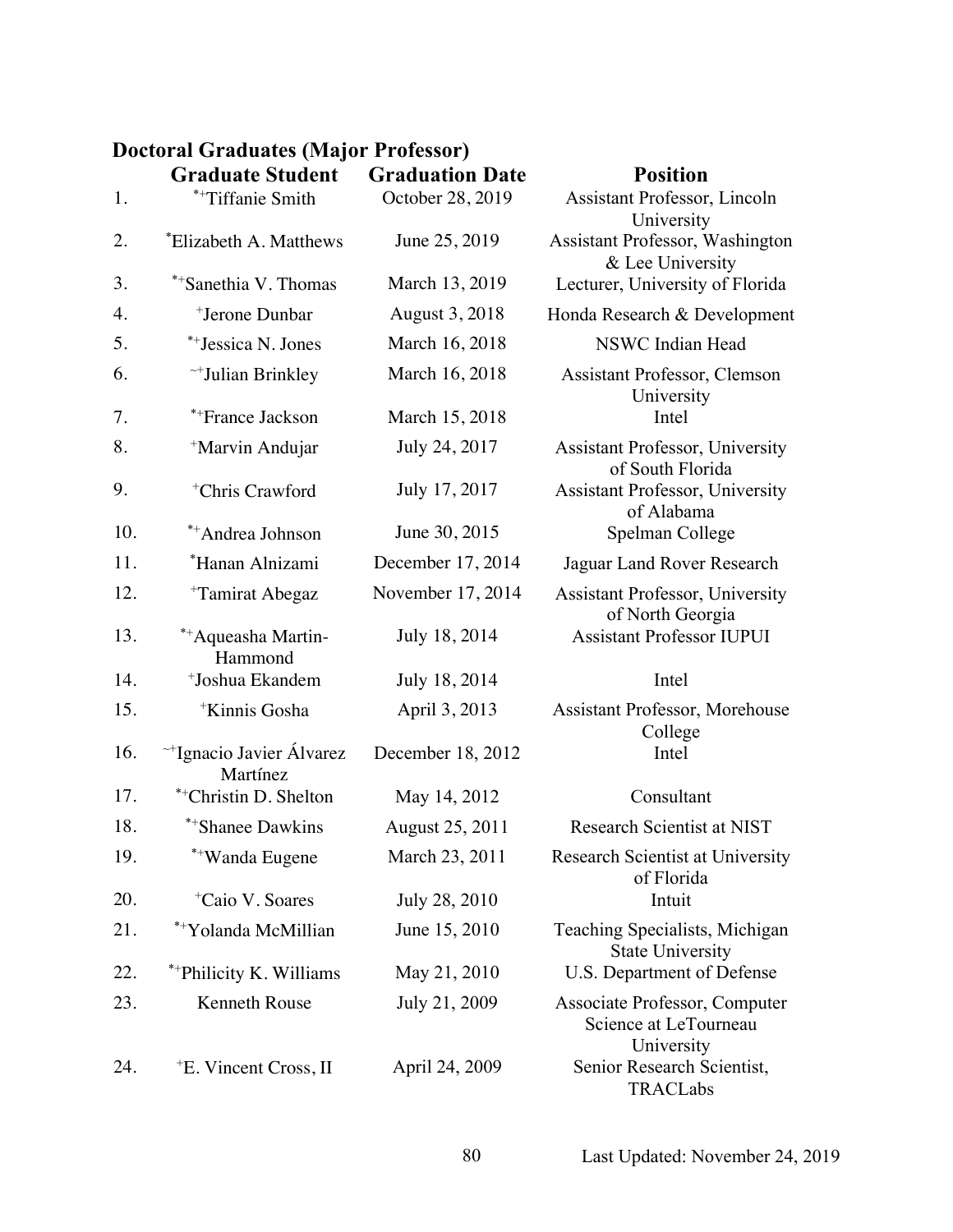| 25. | David Thornton      | July 14, 2008        | Associate Professor, Jacksonville |
|-----|---------------------|----------------------|-----------------------------------|
|     |                     |                      | <b>State University</b>           |
| 26. | **Dale-Marie Wilson | July 12, 2006        | Associate Professor, UNC-         |
|     |                     |                      | Charlotte                         |
| 27. | Yapin Zhong         | September $16, 2003$ |                                   |

## **Masters Graduates (Major Professor)**

|     | <b>Graduate Student</b>       | <b>Graduation Date</b> | <b>Degree</b> |
|-----|-------------------------------|------------------------|---------------|
| 1.  | *Divyalakshmi<br>Mahendran    | December 2017          | M.S.          |
| 2.  | *+ Jessica N. Jones           | December 2014          | M.S.          |
| 3.  | *+Naja Mack                   | December 2013          | M.S.          |
| 4.  | <sup>+</sup> Phillip Hall     | December 2013          | M.S.          |
| 5.  | <sup>+</sup> Jerone Dunbar    | December 2013          | M.S.          |
| 6.  | *Alison Nolan                 | December 2013          | M.S.          |
| 7.  | *+France Jackson              | May 2013               | M.S.          |
| 8.  | John Mark Smotherman          | December 2012          | M.S.          |
| 9.  | *Lingyan Wang                 | October 21, 2009       | M.S.          |
| 10. | *Vasavi Chilamantula          | October 21, 2009       | M.S.W.E.      |
| 11. | *Anjeli Singh                 | October 20, 2009       | M.S.          |
| 12. | *+Shanee Dawkins              | October 20, 2009       | M.S.          |
| 13. | *Wanda Moses                  | August 10, 2009        | M.S.          |
| 14. | *Yueqin Lin                   | August 6, 2009         | M.S.W.E.      |
| 15. | <sup>+</sup> Jerome McClendon | July 20, 2009          | M.S.          |
| 16. | <b>Josh Stephens</b>          | June 12, 2009          | M.S.W.E.      |
| 17. | <sup>+</sup> Gregory Rogers   | May 4, 2009            | M.S.          |
| 18. | <sup>+</sup> Caio Soares      | April 11, 2009         | M.S.          |
| 19. | Jamey White                   | July 16, 2008          | M.S.W.E.      |
| 20. | *Philicity K. Williams        | April 9, 2008          | M.S.          |
| 21. | *Jennifer Garmon              | May 7, 2007            | M.S.W.E.      |
| 22. | *+Andrea Williams             | April 17, 2007         | M.S.          |
| 23. | *Ashley Wachs                 | April 6, 2007          | M.S.          |
| 24. | *Kathryn Nobles               | April 5, 2007          | M.S.          |
| 25. | Derek Anderson                | April 5, 2007          | M.S.W.E.      |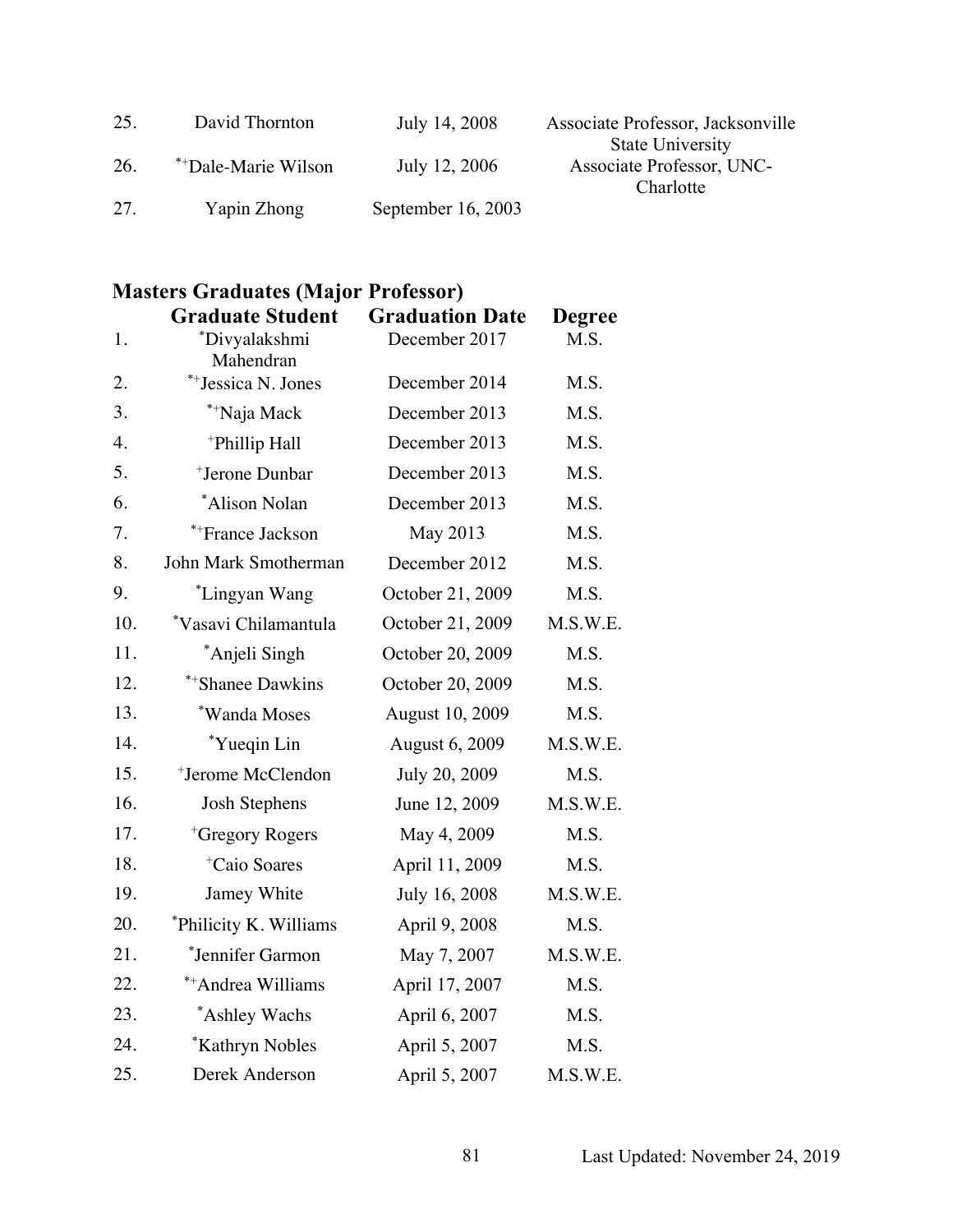| 26. | <sup>+</sup> Kinnis Gosha         | April 2, 2007         | M.S.     |
|-----|-----------------------------------|-----------------------|----------|
| 27. | *+Christin Hamilton               | December 6, 2006      | M.S.W.E. |
| 28. | Spencer Lee                       | <b>August 4, 2006</b> | M.S.     |
| 29. | *+Alexandria Williams             | June 30, 2006         | M.S.     |
| 30. | Chao Wang                         | June 9, 2006          | M.S.     |
| 31. | Sanjith David                     | May 12, 2006          | M.S.W.E. |
| 32. | Billy T. Baker                    | July 13, 2005         | M.S.W.E. |
| 33. | <sup>+</sup> Andre Murphy         | April 8, 2005         | M.S.W.E. |
| 34. | *+Michele Williams                | April 8, 2005         | M.S.W.E. |
| 35. | <sup>+</sup> E. Vincent Cross, II | January 14, 2005      | M.S.W.E. |
| 36. | <sup>+</sup> Nicholas J. Parks    | November 29, 2004     | M.S.W.E. |
| 37. | <i>*Tongmin Shen</i>              | October 5, 2004       | M.S.     |
| 38. | *Priyanka Gupta                   | July 7, 2004          | M.S.     |
| 39. | *+Bettina Cornelius               | July 2, 2004          | M.S.     |
| 40. | <i><b>*Kristie Goss</b></i>       | May 5, 2004           | M.S.     |
| 41. | *Sangeeta Garhyan                 | May 4, 2004           | M.S.     |
| 42. | *Laura McDonald                   | April 12, 2004        | M.S.W.E. |
| 43. | *Michelle Howell                  | November 6, 2003      | M.S.W.E. |
| 44. | <sup>+</sup> Adeoye O Adeyemo     | July 17, 2003         | M.S.W.E. |
| 45. | *Yifang Gu                        | July 16, 2003         | M.S.W.E. |
| 46. | Yu Zhang                          | July 16, 2003         | M.S.W.E. |
| 47. | *+Tanecia K. Simmons              | June 16, 2003         | M.S.W.E. |
| 48. | *Weihong Hu                       | May 21, 2003          | M.S.     |
| 49. | *+Dale-Marie Wilson               | December 5, 2002      | M.S.     |
| 50. | *Xiaoyan Qi                       | October 25, 2002      | M.S.W.E. |
| 51. | *Yuehua Lin                       | July 26, 2002         | M.S.     |
| 52. | Dackral Phillips                  | July 9, 2002          | M.S.     |
| 53. | *Nupura Kolwalkar                 | June 26, 2002         | M.S.W.E  |
| 54. | Haiyu Qi                          | May 30, 2002          | M.S.W.E  |